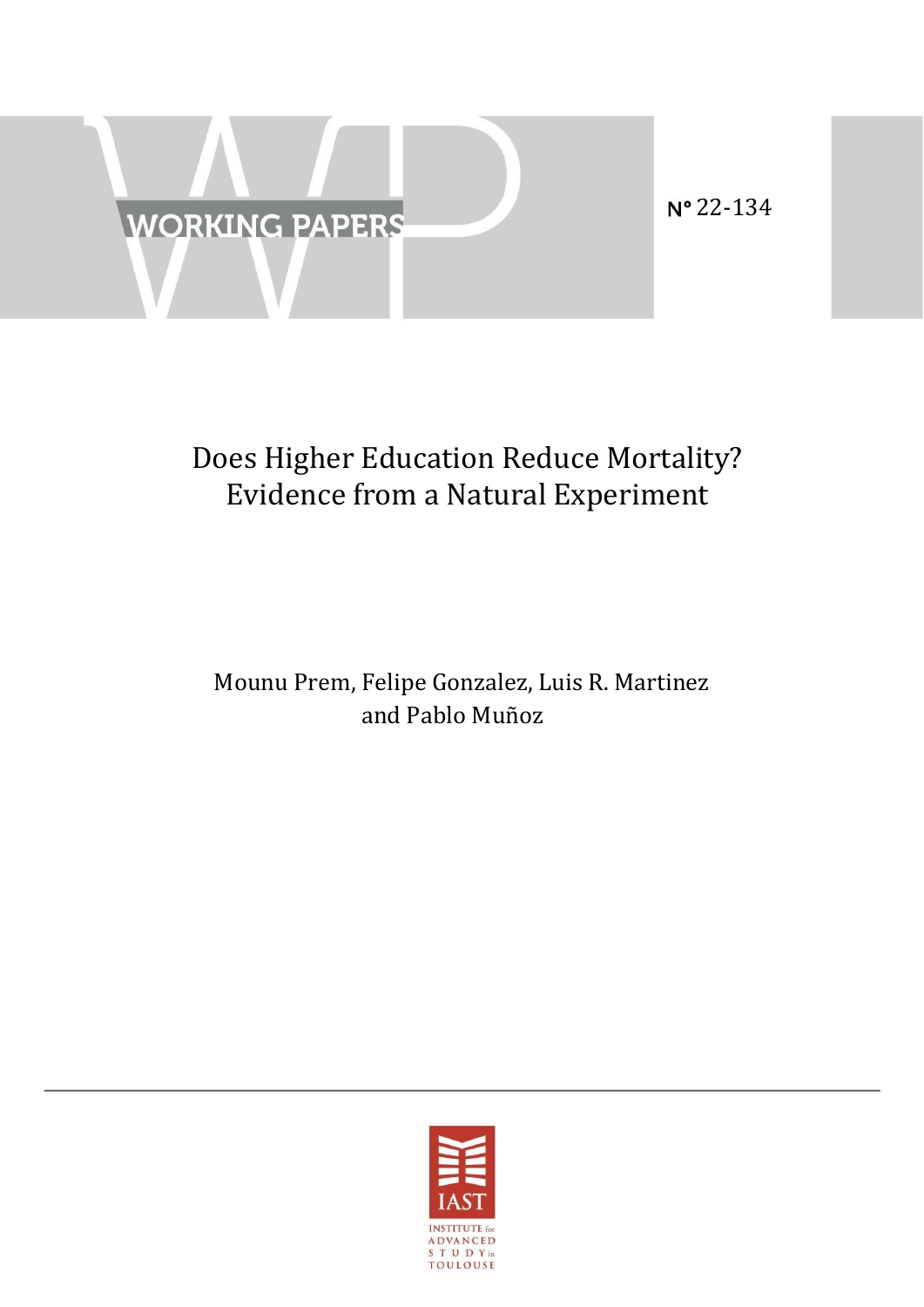# <span id="page-1-0"></span>Does Higher Education Reduce Mortality? Evidence from a Natural Experiment<sup>∗</sup>

Felipe González Insituto de Economía, Pontificia Universidad Católica de Chile Av. Vicuña Mackenna 4860, Macul, Santiago, Chile fagonza4@uc.cl

Luis R. Martínez Harris School of Public Policy, University of Chicago 1307 E 60th St, Chicago, IL 60637, USA luismartinez@uchicago.edu

Pablo Muñoz FGV EPGE Brazilian School of Economics and Finance Praia de Botafogo, 190 11th floor, Rio de Janeiro - RJ 22250-040, Brazil. pablo.munoz@fgv.br

> Mounu Prem Facultad de Economía, Universidad del Rosario Calle 12C No. 4-59, Bogotá, Colombia francisco.munoz@urosario.edu.co

<sup>\*</sup>This version: February 2022. María Angélica Bautista was a co-author in a previous version of this paper and provided valuable comments and suggestions. We thank Pablo Celhay, Jose Ignacio Cuesta, Robert Kaestner, Adri- ´ ana Lleras-Muney, Felipe Menares, Emily Oster, Maria Perdomo-Meza, Paul Rodríguez and seminar participants at INSPER, the Essen Health Conference, and the LACEA Ridge Health Economics Workshop for their comments and suggestions. We also thank Fondecyt (project 1210239), Coordenação de Aperfeiçoamento de Pessoal de Nível Superior - Brasil (CAPES) - Finance Code 001 and the Pearson Institute for the Study and Resolution of Global Conflicts at the University of Chicago for financial support. Prem acknowledges IAST funding from the French National Research Agency (ANR) under the grant ANR-17-EURE-0010 (Investissements d'Avenir program). Maria Ballesteros, Leonor Castro, and Anita Zaldivar provided outstanding research assistance.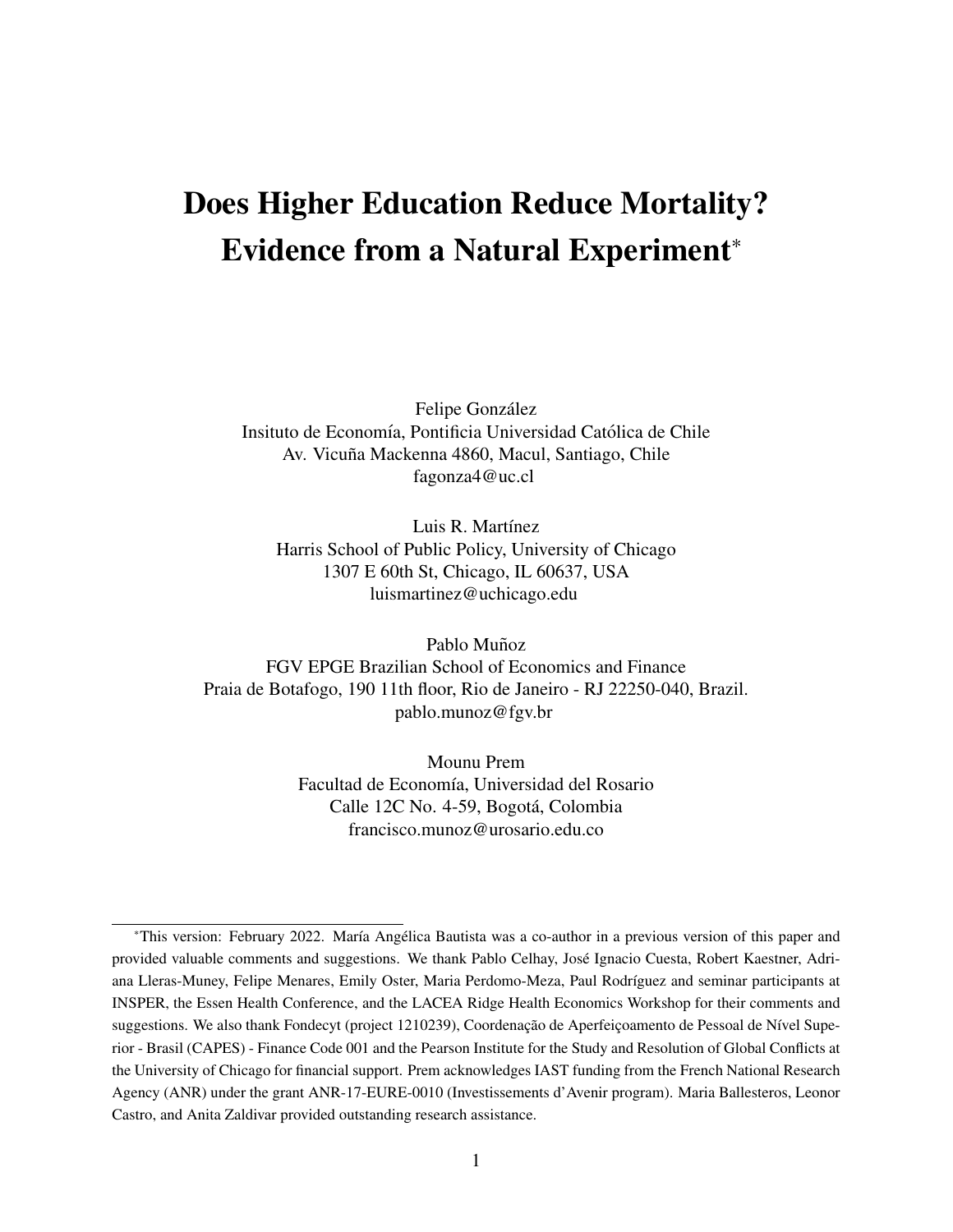#### Abstract

We provide new evidence on the causal effect of education on health. Our empirical strategy exploits the reduction in access to college experienced by individuals reaching college age shortly after the 1973 military coup in Chile, which led to a sharp downward kink in enrollment for the affected cohorts. Using data from the vital statistics for the period 1994-2017, we document an upward kink in the age-adjusted yearly mortality rate for these cohorts, a pattern that we also observe in matched individual-level records for hospitalized patients. Leveraging the downward kink in college enrollment, we estimate a negative effect of college on mortality, which is larger for men, but also sizable for women. Affected individuals have worse labor market outcomes, lower income, and are more likely to be enrolled in the public health system. They also report lower consumption of health services, which suggests that economic disadvantage and limited access to care plausibly contribute to the effect of education on health.

February 2022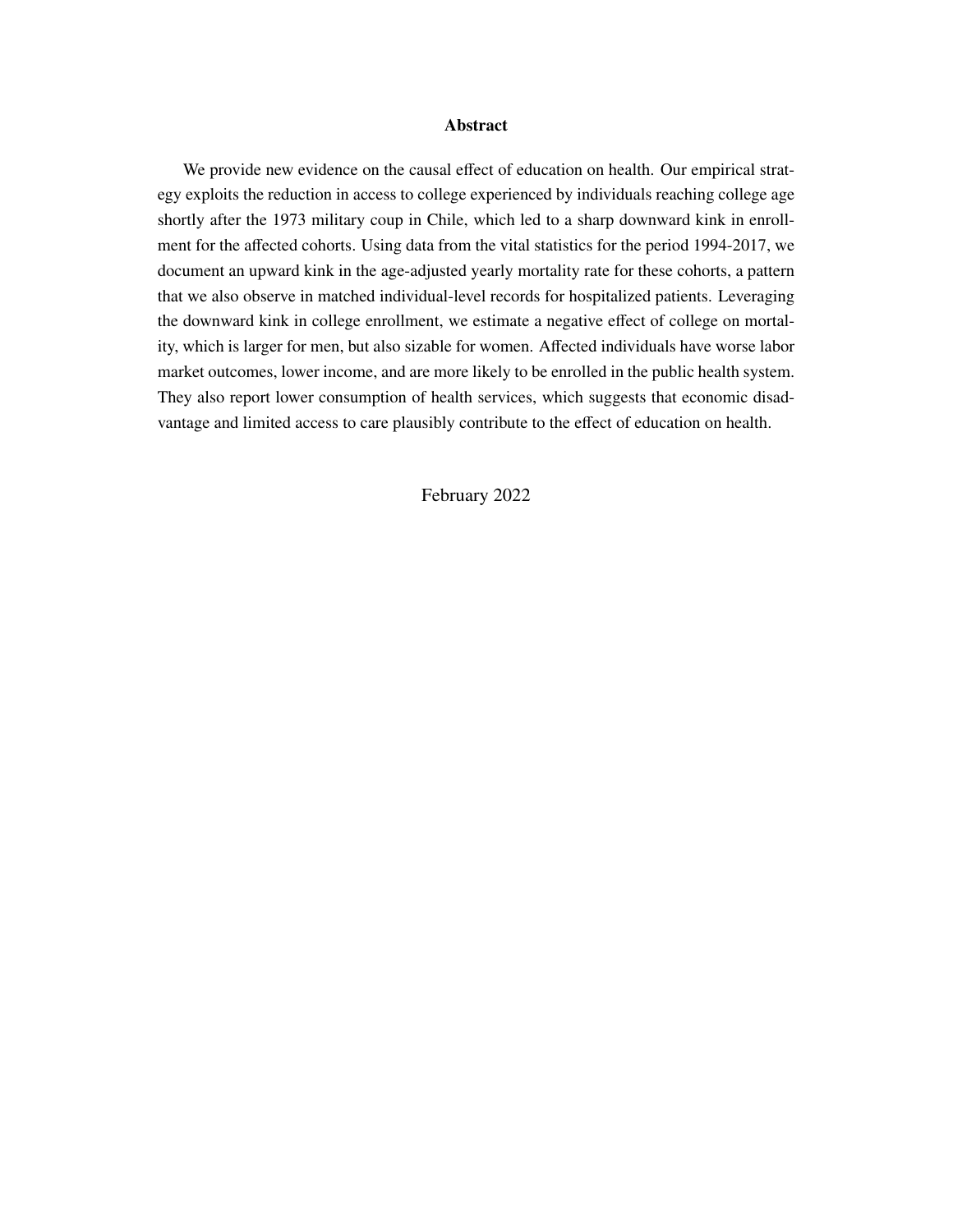## 1 Introduction

The relationship between education and health ranks among the most widely studied in economics. Observational evidence suggests that more educated people live longer lives, but existing research on the causal effect of education on mortality has provided largely null findings [\(Galama et al.,](#page-34-0) [2018;](#page-34-0) [Xue et al.,](#page-35-0) [2021\)](#page-35-0). Previous work, however, has mostly studied changes to compulsory schooling laws affecting education at the primary or secondary level; and little is known about the impact of higher education on mortality [\(Buckles et al.,](#page-32-0) [2016\)](#page-32-0). Insofar as primary, secondary, and tertiary education each have their own unique effects on preferences, knowledge, income or other health inputs [\(Cutler and Lleras-Muney,](#page-33-0) [2008;](#page-33-0) [Montez et al.,](#page-35-1) [2012\)](#page-35-1), the effect of education on mortality is likely to vary across different levels of educational attainment.

In this paper, we provide new evidence on the causal effect of higher education on mortality. We exploit plausibly exogenous variation in university enrollment among cohorts that reached college age in a narrow window around the 1973 military coup that brought General Augusto Pinochet to power in Chile. Following the coup, the Pinochet regime quickly assumed control of all universities in the country and, over the following years, steadily reduced public subsidies to higher education [\(Bautista et al.,](#page-32-1) [2020b\)](#page-32-1). This fiscal austerity was part of the regime's technocratic reforms, aimed at improving the efficiency of public spending and fostering universities' financial independence. The result, however, was a large contraction of the higher education system and a steady reduction in the number of openings offered by universities for incoming students, which led to a sharp downward kink in the college enrollment rate for men and women reaching college age at this time. This kink was entirely supply-driven, with no change in the secondary completion rate and with more college applicants than openings throughout this period.

Our empirical strategy exploits this kink in college enrollment to study the effect of higher education on mortality. Combining census records with vital statistics, we uncover an upward kink in the age-adjusted mortality rate among the affected cohorts. Matched individual-level records for hospitalized patients display a similar kink in mortality, which is partly explained by differences in observable characteristics such as diagnostic and type of health insurance. Moreover, using several waves of a large and nationally representative household survey, we show that individuals in the affected cohorts have worse labor market outcomes and lower income. They are also more likely to be enrolled in the public health system and report lower consumption of health services. These last results suggest that socio-economic conditions and access to care play an important mediating role in the link between college and mortality.

Our main empirical analysis leverages individual-level records from the 1992 population census and the vital statistics for the 1994-2017 period to calculate yearly mortality rates by cohort, gender and region of residence. To ensure a relevant counterfactual for college enrollment, we use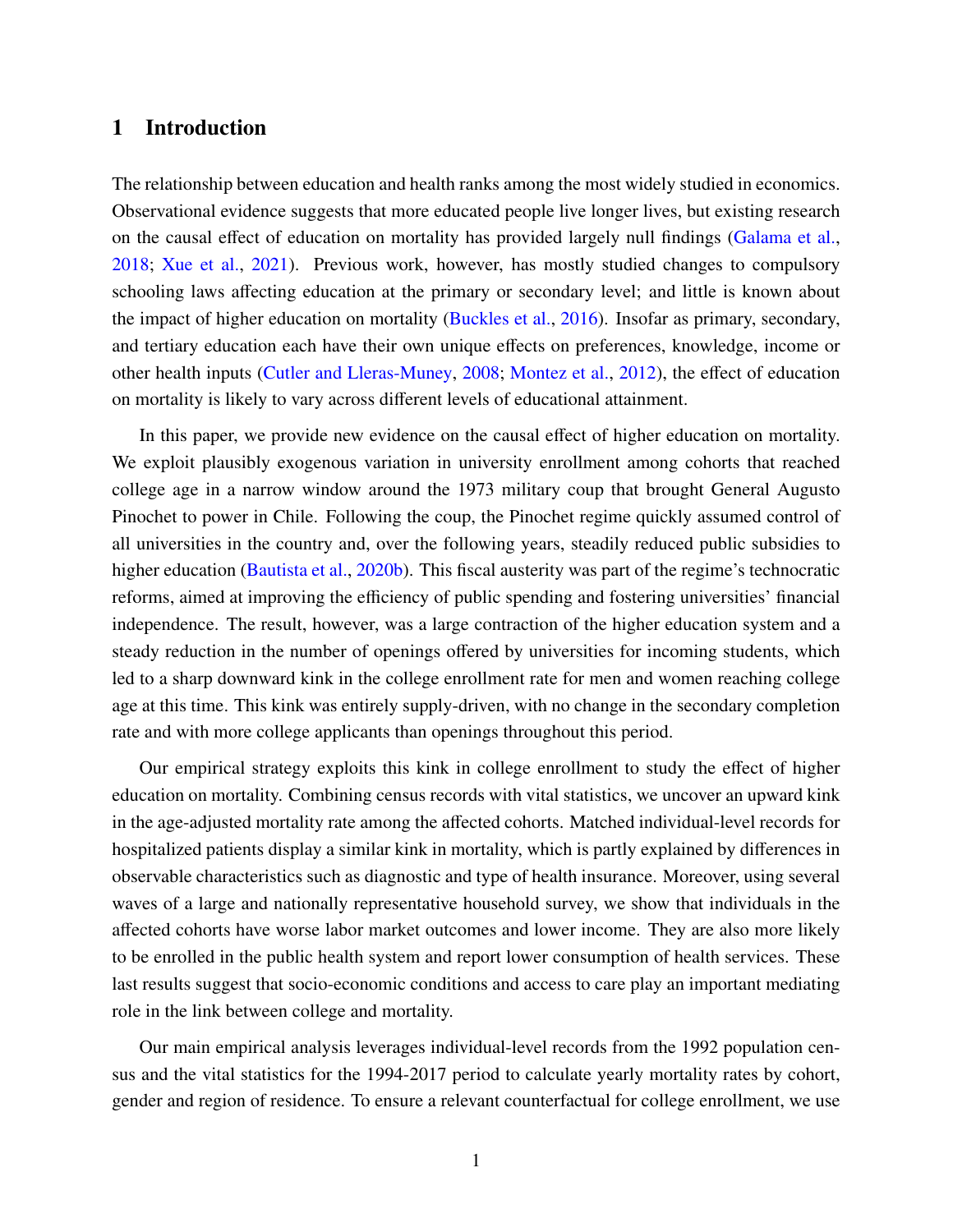information on educational attainment available in both sources and restrict the sample to individuals with complete secondary education. We also restrict the sample to individuals reaching age 21 between 1964 and 1981, leaving us with an 18-cohort window centered around 1973. We begin by showing that college enrollment was rising before 1973 at a rate of 2 percentage points (pp) per cohort for women and 1.4 pp for men. This trend breaks after the coup, with enrollment for those reaching college-entry age after 1973 decreasing at a rate of approximately -2 pp per cohort for both men and female. This is equivalent to a 7% per-cohort decrease relative to the sample mean for women, and to a 6% fall for men. We then provide reduced-form estimates of changes in the mortality trend for the cohorts reaching college age after the military coup. Our preferred specification includes year by region fixed effects and age fixed effects, which allow mortality to vary flexibly at each point in the life cycle. We find that each additional post-coup female cohort experiences a 0.11 unit increase in the age-adjusted yearly mortality rate, equivalent to 2.8% of the sample mean of 3.9 deaths per 1,000. Likewise, for men, we find that each younger post-coup cohort has a 0.32-unit higher mortality rate, equivalent to a 4.4% increase over the sample mean of 7.1 deaths per 1,000.

Since estimating the effect of college enrollment on mortality is fraught with many of the same difficulties that plague estimations of the average return to schooling [\(Card,](#page-33-1) [2001\)](#page-33-1), we implement an instrumental variables (IV) approach. Our IV strategy – based on a purely supply-side shock – allows us to overcome the potential bias in OLS estimates arising from the correlation between educational attainment and unobserved individual characteristics that may affect health, including genes and parental inputs. In the spirit of a regression kink design [\(Card et al.,](#page-33-2) [2015\)](#page-33-2), we use the kink in college enrollment as an excluded instrument. Reassuringly, the large decline in enrollment experienced by the affected cohorts provides a very strong first stage. The exclusion restriction for our IV estimates requires that any change in the mortality of the affected cohorts is purely driven by the reduction in college enrollment. Underlying this assumption is the idea that any other changes brought about by the military regime should have affected contiguous cohorts of young adults with complete secondary education in a roughly similar fashion. To the best of our knowledge, there were no other events that could have *di*ff*erentially* affected the health of the study cohorts. Furthermore, the uniqueness of our setting, in which younger cohorts experience a reduction in educational attainment, means that secular improvements in health conditions, information or technology should – if anything – attenuate our results.

As further evidence in support of the exclusion restriction, we show that our results are unaffected if we use tighter bandwidths (as little as four cohorts on each side) or if we control for fluctuations in macroeconomic factors around the time of the military coup. Results are also similar if we split the sample based on county-level military presence in 1970, which is an important predictor of exposure to repression after the coup [\(Bautista et al.,](#page-32-2) [2020a\)](#page-32-2). We also fail to detect evidence of kinks in the share of people per cohort that completed secondary education. This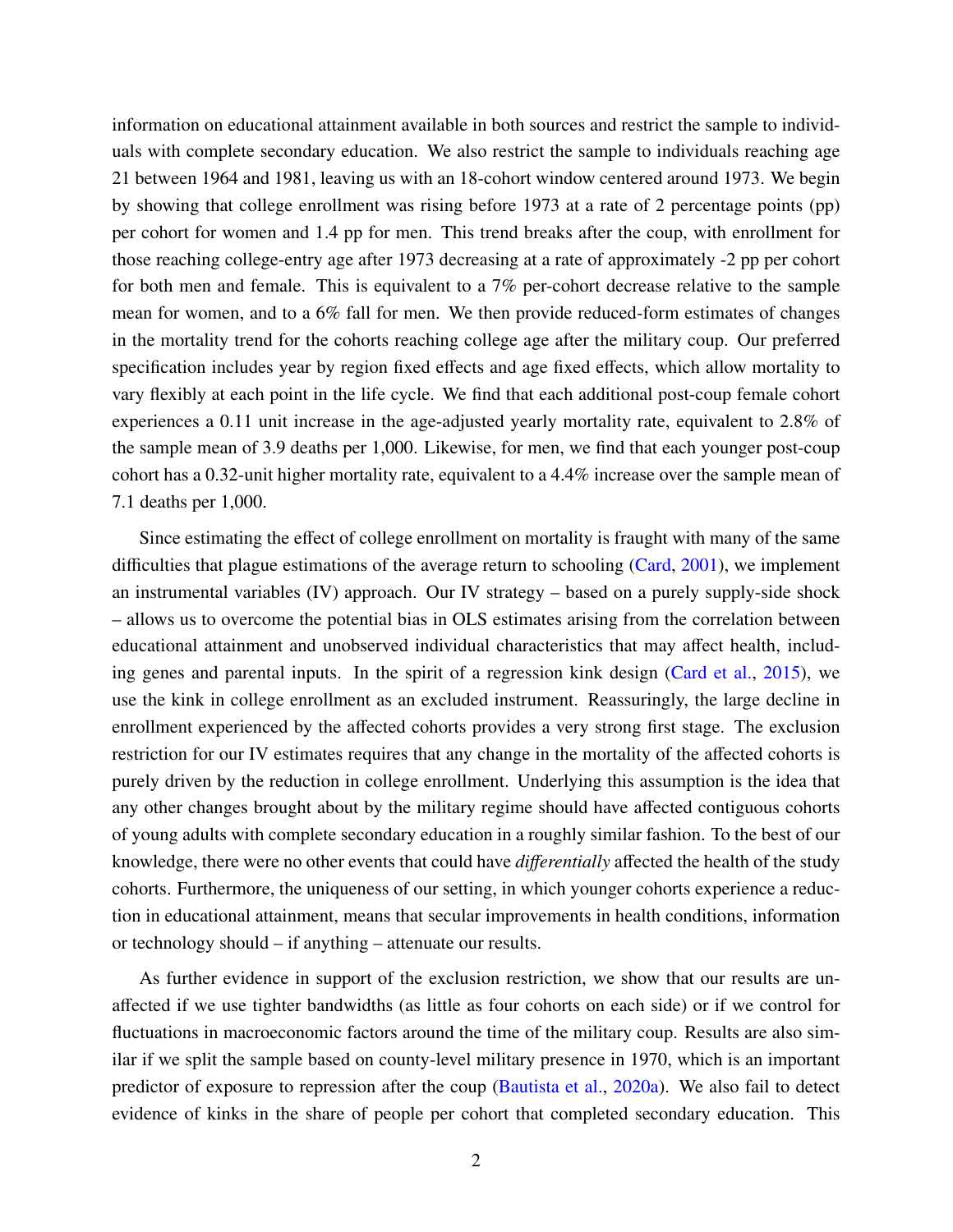suggests the absence of other factors that differentially affected the cohorts reaching college age after the coup (e.g., changes to economic conditions), to the extent that these would have also affected educational attainment at the secondary level (which is mandatory in Chile only since 2003). Furthermore, we show that there is no kink in the mortality rate among individuals that have no secondary education. This is reassuring as these individuals were equally exposed to other aspects of the military regime, but they can be thought of as *never-takers* of the "treatment" that changed the number of college openings. Finally, a more agnostic approach based on [Conley et al.](#page-33-3) [\(2012\)](#page-33-3) indicates that violations of the exclusion restriction would have to be quite large (70% or more of the reduced-form effects) to undo our results.

The IV estimates from our preferred specification with age fixed effects indicate that college enrollment decreases the yearly probability of death by 0.26 pp for women and by 0.92 pp for men. These are large but precisely-estimated effects, and are significantly different from each other at the  $0.1\%$  $0.1\%$  $0.1\%$  level.<sup>1</sup> Fewer deaths from cancer, diseases of the circulatory system and diseases of the digestive system represent 85% of the effect of college on female mortality and 74% of the effect on male mortality. Our IV results are only slightly larger and not statistically different from their OLS counterparts, which is consistent with limited positive selection into college or with the effect of college on health being larger than average for the compliers [\(Card,](#page-33-4) [1999\)](#page-33-4). The latter seems plausible as compliers in our setting were *marginal* applicants with lower test scores, and coming from less affluent family backgrounds, who were mechanically rejected by a centralized matching algorithm as the number of openings fell. Alternatively, the cohort-level variation we exploit could also be capturing spillover effects that OLS fails to incorporate [\(Grossman,](#page-34-1) [2006\)](#page-34-1).

We then shed light on some of the mechanisms underlying the reduction in mortality caused by higher education. First, we use data from 13 waves of a large and representative household survey between 1990-2017 to study labor market outcomes and consumption of health services. We show that the cohorts exposed to reduced access to college exhibit sizable downward kinks in labor force participation, quality of occupation and income. The affected cohorts also exhibit an upward kink in enrollment in the public health system, which has fewer resources and is significantly more congested than its private counterpart.<sup>[2](#page-1-0)</sup> Relatedly, we document downward kinks for the affected cohorts in the probability of having seen a doctor in the past three months and, in the case of women, in the probability of having had a Pap smear in the past three years. These results suggest that reduced access to college leads to worse socio-economic outcomes and limits access to medical care, all of which plausibly contribute to a higher mortality rate.

<sup>&</sup>lt;sup>1</sup>The results are unchanged if we restrict the sample to a common support between ages 46-62. In line with findings by [Kaestner et al.](#page-34-2) [\(2020\)](#page-34-2) using observational data for the US, our results also suggest that the effect of college is accentuated after age 55.

 $2$ In 2014, there were 5.3 physicians per 1,000 beneficiaries in the private sector, compared to 1.2 in the public sector. See section [2.2](#page-8-0) for details.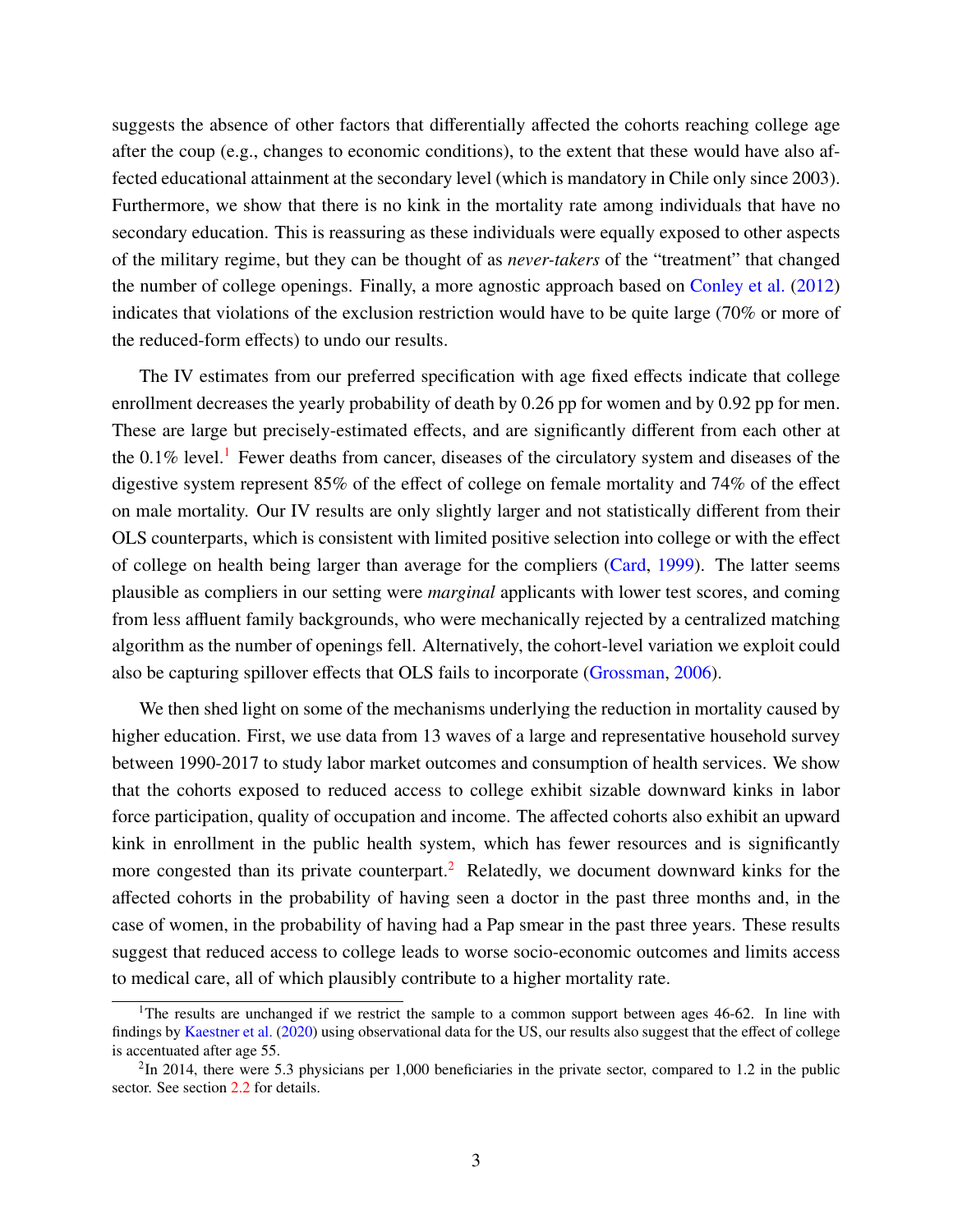Secondly, we perform complementary exercises using the universe of hospital discharge summaries in Chile between 2002 and 2018. We find no robust evidence of a kink in the hospitalization rate for the affected cohorts, which is consistent with the presence of offsetting effects from worse health and reduced access to care. In line with this interpretation, we provide suggestive evidence of a compositional effect, as reflected by an upward – albeit somewhat imprecise – kink in hospitalizations using public health insurance. We also combine the discharge summaries with the vital statistics at the individual level to study the mortality of hospitalized patients. *Ex-ante*, it is unclear whether education affects mortality in this population. Nonetheless, we find evidence of an upward kink in the probability of dying for hospitalized patients in the affected cohorts over multiple time horizons, ranging from 30 days to five years. This kink is present even after conditioning on observable characteristics such as diagnostic, hospital, or type of insurance. This arguably reflects other channels through which education affects mortality, including unobservable differences in comorbidities and health behaviors (e.g.,adherence to physician instructions).

Our paper complements previous research on the effects of education on health [\(Galama et al.,](#page-34-0)  $2018$ .<sup>[3](#page-1-0)</sup> An extensive body of work dating back to [Kitagawa and Hauser](#page-34-3) [\(1968\)](#page-34-3) has documented an educational gradient in health status, but causal evidence remains limited, as plausibly exogenous sources of variation in educational attainment are scarce. Previous research on mortality has mostly exploited changes to compulsory schooling laws affecting lower levels of education and has found largely null results.<sup>[4](#page-1-0)</sup> However, the findings from these studies have limited external validity to higher education, insofar as the latter could plausibly have a differential effect on health behaviors and mediating socioeconomic outcomes [\(Cutler and Lleras-Muney,](#page-33-0) [2008,](#page-33-0) [2010\)](#page-33-5).

The existing literature has also largely focused on European countries with relatively equitable access to high-quality medical care, which could attenuate the impact of education. To the best of our knowledge, only [Buckles et al.](#page-32-0) [\(2016\)](#page-32-0) have studied the causal effect of college on mortality, exploiting the avoidance of the military draft by young males in the US during the Vietnam war [\(Card and Lemieux,](#page-33-6) [2001\)](#page-33-6). They find that college reduces mortality in that setting, but face the complication that men in cohorts exposed to the draft were also more likely to participate in the war. Moreover, women and non-white men are excluded from their sample. We contribute to the literature by exploiting a unique setting that allows us to credibly estimate the causal effect of college enrollment on mortality for men and women, both in the population at large and among hospitalized patients. Our setting further enables us to directly combine data from multiple sources to gain insights on the mediating role of labor market outcomes and consumption of health services.

<sup>&</sup>lt;sup>3</sup>This is part of a broader literature on the non-pecuniary effects of education [\(Grossman,](#page-34-1) [2006;](#page-34-1) [Oreopoulos and](#page-35-2) [Salvanes,](#page-35-2) [2011\)](#page-35-2).

<sup>&</sup>lt;sup>4</sup>See [Lleras-Muney](#page-34-4) [\(2005\)](#page-34-4); [Mazumder](#page-34-5) [\(2008\)](#page-34-5); [Albouy and Lequien](#page-32-3) [\(2009\)](#page-32-3); [Van Kippersluis et al.](#page-35-3) [\(2011\)](#page-35-3); [Clark](#page-33-7) [and Royer](#page-33-7) [\(2013\)](#page-33-7); [Black et al.](#page-32-4) [\(2015\)](#page-32-4); [Meghir et al.](#page-34-6) [\(2018\)](#page-34-6). Papers studying other health outcomes are similarly inconclusive [\(Arendt,](#page-32-5) [2005;](#page-32-5) [Oreopoulos,](#page-35-4) [2006;](#page-35-4) [Braakmann,](#page-32-6) [2011;](#page-32-6) [Kemptner et al.,](#page-34-7) [2011\)](#page-34-7).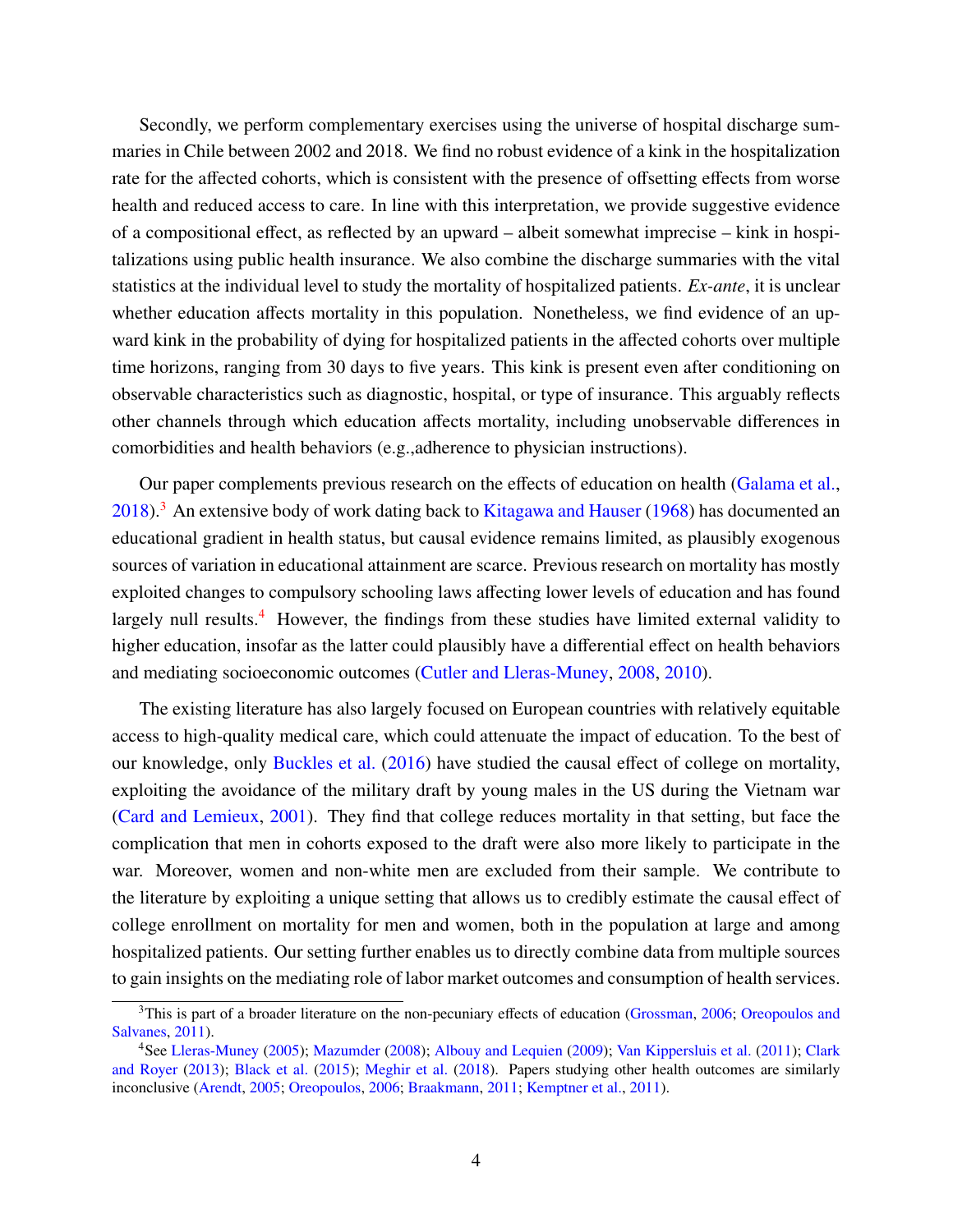## 2 Institutional Background

#### *2.1 Regime Change and Higher Education*

President Salvador Allende was overthrown by a military coup on September 11, 1973. At the time, there were eight universities in Chile, with presence throughout the country. Only two universities were public, but the entire system depended almost exclusively on government funding, which represented 77% of total revenue in 1972. Differentiated tuition based on family income was charged, but fees were generally low. Starting in 1967, admissions were determined by a deferred acceptance algorithm based on applicants' preferences, their score in a centralized admissions exam and the yearly number of openings that universities made available for each of their programs.

A military junta presided by General Augusto Pinochet assumed control of the government after the coup and would remain in power until 1990. The junta quickly appointed members of the armed forces as rectors to all universities and endowed them with full discretion over university administration. However, policy quickly began to be dictated by a group of technocratic economists leading the regime's efforts at economic stabilization and modernization. These economists would come to be known as the "Chicago Boys", as most had studied at the University of Chicago and were strong supporters of the free-market views associated with the Chicago school (Valdés, [1995\)](#page-35-5). The Chicago boys advocated for a reduction in public subsidies to universities, arguing that these were inefficient and failed to promote effort and thrift. Following their advice, the military government drastically cut back on its contributions to universities over the following years. Panel (a) in Figure [1](#page-36-0) shows that the share of the government's education budget allocated to universities fell from a high of 47% in 1974 to 29% by 1980 (38% decrease).

The reduction in government transfers was not compensated by increases in tuition (which faced strong internal resistance) or in revenue from other sources. Universities were thus forced to scale down and steadily reduce the number of openings for incoming students, as panel (b) in Figure [1](#page-36-0) shows. This led to a dramatic reduction in the college enrollment rate, as a growing number of graduates from secondary education competed over a decreasing number of spots. Panel (a) shows that college enrollment had risen in the decade before the coup, reaching a gross rate of 9% (77,000 students) by the end of the Christian-Democrat government of Eduardo Frei in 1970. The enrollment rate grew even more during the Socialist Allende government and peaked at 17% (146,000 students) in 1973. It steadily declined after the coup and was back down to around 10% by  $1980<sup>5</sup>$  $1980<sup>5</sup>$  $1980<sup>5</sup>$  Panel (b) also shows that the number of college applicants exceeded the number of openings in all years, which implies that the supply of openings was always the binding constraint

 $5$ The unexpected nature of the drop in enrollment is supported by the fact that UNESCO projected 200,000 university students for 1975, highly overestimating the real figure of 150,000 [\(Levy,](#page-34-8) [1986\)](#page-34-8).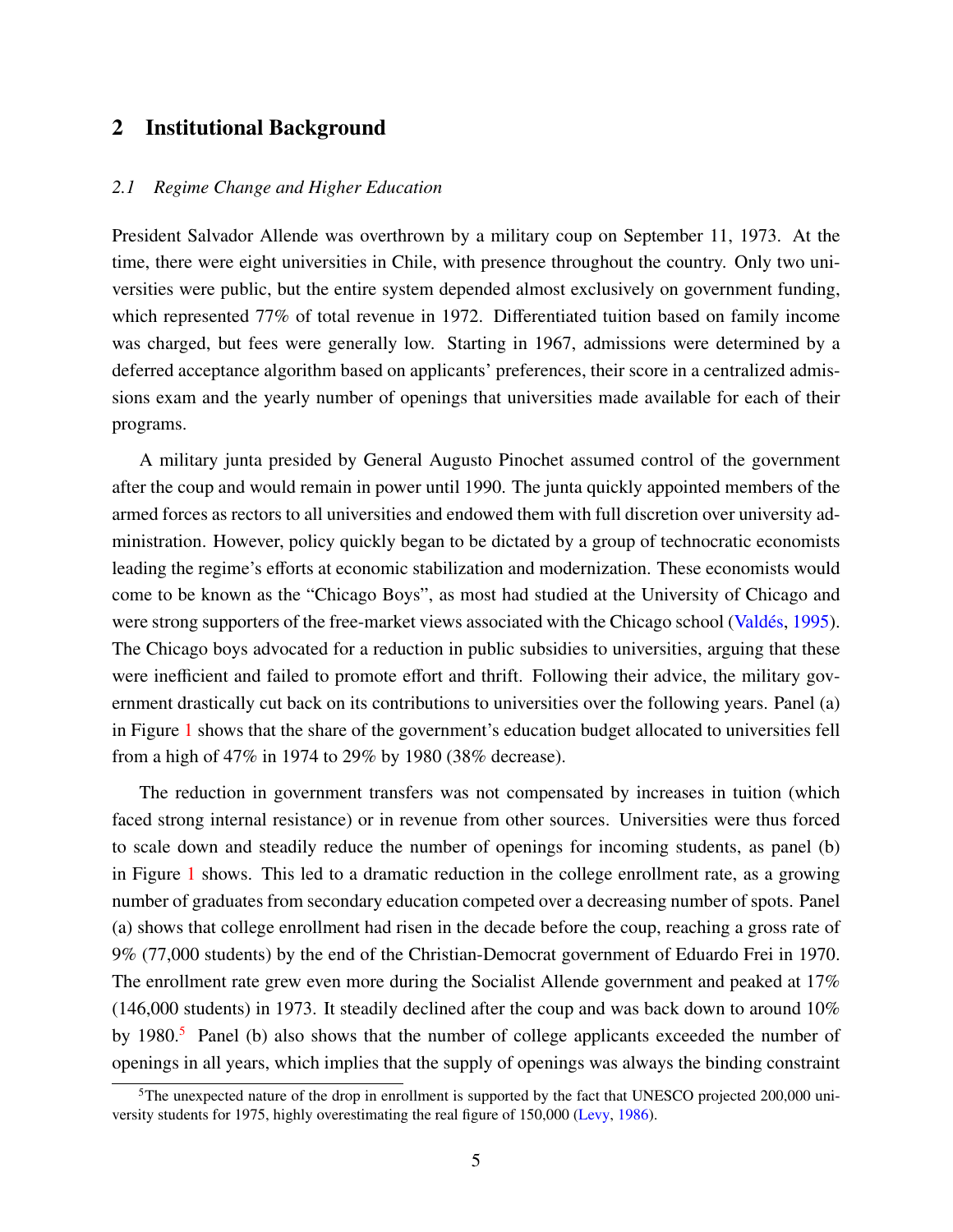determining the total number of incoming college students.

Naturally, the initial period following the military take-over brought about other changes to universities. In particular, the first months after the coup were characterized by targeted repression against supporters of the deposed Allende, though "most previously enrolled students remained en-rolled" [\(Levy,](#page-34-8)  $1986$  $1986$ , p. 101).<sup>6</sup> Several research centers and academic units deemed politically undesirable were shut down and extracurricular activities were banned or tightly controlled [\(Brunner,](#page-32-7) [1984\)](#page-32-7). However, the vast majority of academic units continued functioning and the distribution of students across fields of study hardly changed [\(Bautista et al.,](#page-32-1) [2020b\)](#page-32-1). Moreover, several important features of the system were also left unchanged. For instance, the regime preserved the centralized admissions process, which remains largely the same until the present day. Hence, even though the initial wave of expulsions was highly targeted, the ensuing reduction in openings (which provides the bulk of the variation in college enrollment that we use in the empirical analysis below), was not.<sup>[7](#page-1-0)</sup> Students with lower test scores (i.e., just below the increased admissions cut-off), who predominantly came from less affluent socio-economic backgrounds, were the ones that mechanically failed to gain admission [\(Bautista et al.,](#page-32-1) [2020b\)](#page-32-1). The number of universities and campuses would also remain unchanged until a large reform in 1981.

#### <span id="page-8-0"></span>*2.2 Socioeconomic Characterization and Health System*

Chile has experienced rapid economic growth since the mid-1980s, with GDP per capita (in constant 2010 USD) rising from \$4,700 in 1985 to \$14,700 in 2015. These numbers correspond to 0.7 and 1.5 times the average income per person in Latin America in the respective year, giving rise to the notion of the Chilean 'economic miracle'. Chile has been a member of the OECD since 2010. However, the benefits of economic growth have not accrued to everyone equally and Chile's Gini index of 0.46 in 2014 was the highest among OECD countries, where it averaged 0.32.

Chile's sustained economic growth over the past decades has been reflected in improved health outcomes. Life expectancy in 1970 was 62.3 years, only slightly higher than the Latin American average of 60.4, but rapidly increased over the following decades, catching up with the OECD average of 75 years by the early 1990s. The infant mortality rate plummeted over the same period, from 67 deaths per 1,000 live births in 1970 to 16 in 1990, slightly lower than the OECD average of 17.5. Chile is also near the OECD average in terms of avoidable mortality and self-rated health [\(OECD,](#page-35-6) [2019\)](#page-35-6).[8](#page-1-0) According to records from the National Institute of Statistics (INE), people aged

<sup>&</sup>lt;sup>6</sup>Repression during the Pinochet dictatorship led to the death or forced disappearance of about 3,200 people [\(Bautista et al.,](#page-32-2) [2020a\)](#page-32-2). [Bautista et al.](#page-32-1) [\(2020b\)](#page-32-1) estimate death rates of 0.2% for university faculty and students.

 $7B$ autista et al. [\(2020b\)](#page-32-1) show that the negative kink in college enrollment after the military coup is present among siblings, as well as within quintiles of housing wealth in 1992.

 $8$ However, the country has higher-than-average rates of smoking (25% of adults), obesity (74% of adults) and chronic disease morbidity (9% of adults with diabetes).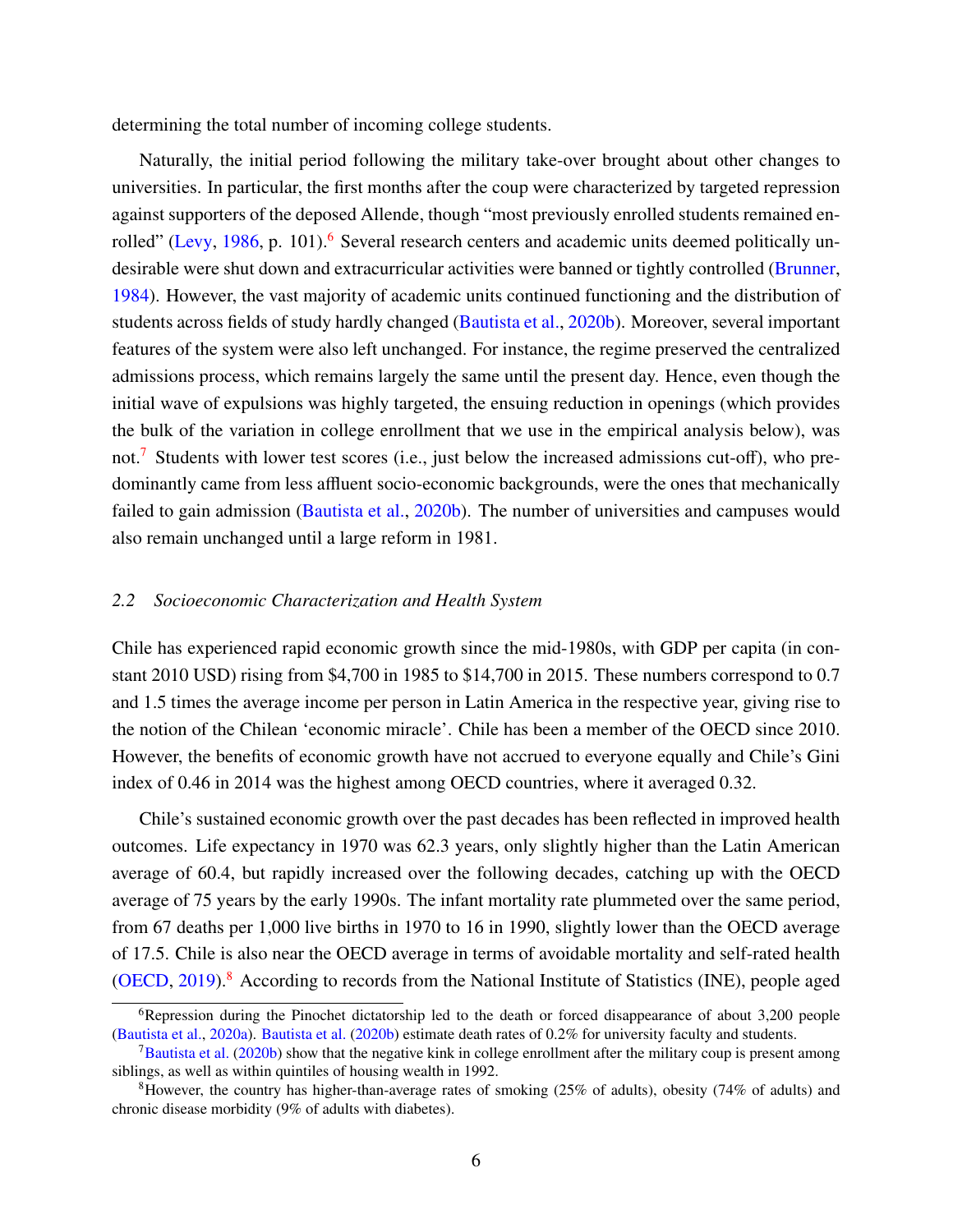60-64 had very similar death probabilities in Chile (0.015) and the U.S. (0.014) in the early 2000s [\(Kaestner et al.,](#page-34-2) [2020\)](#page-34-2).

Health insurance in Chile operates under a dual system that includes several private providers and a public alternative via the National Health Fund (*Fondo Nacional de Salud - FONASA*). This system dates back to the period 1979-1981, and was created as part of the Chicago Boys' tech-nocratic reforms.<sup>[9](#page-1-0)</sup> FONASA is a pay-as-you-go system financed with government funds and a 7% payroll tax. It has no exclusions and offers three levels of copay (0, 10 or 20%) based on income and number of dependents. The main private providers, known as ISAPREs (*Instituciones de Salud Previsional*), are insurance companies that compete by offering contracts at different prices in a regulated market.<sup>[10](#page-1-0)</sup> ISAPREs receive the payroll tax contributions made by their members and usually require additional payment. In 2011, payments to ISAPREs averaged 10.3% of wages, while the average copay was close to 33% [\(Galetovic and Sanhueza,](#page-34-9) [2013\)](#page-34-9).

The share of the population covered by FONASA has risen over time, from around 66% in the 1990s to almost 80% in more recent years, while the share affiliated to an ISAPRE is now close to 14%, falling from a maximum of almost 25% in the mid-1990s [\(MDS,](#page-34-10) [2018\)](#page-34-10). The share without insurance has steadily fallen is now at around  $3\%$ . The small remaining share ( $\lt 4\%$ ) either gets separate insurance through the Armed Forces or is affiliated to some other private insurer. These changes are partly explained by the rising cost of private insurance, which increased in real terms by a factor of 2.2 between 1991 and 2011, while real wages only increased by a factor of 1.8 over the same time period [\(Galetovic and Sanhueza,](#page-34-9) [2013\)](#page-34-9). Cream skimming in this market is well documented: FONASA serves lower-income and riskier people, while ISAPREs serve a richer, healthier, and younger segment of the population [\(Pardo and Schott,](#page-35-7) [2012\)](#page-35-7). Switching between ISAPREs and FONASA is relatively uncommon, though FONASA often acts as a safety net and absorbs people that lose their job [\(Duarte,](#page-33-8) [2011\)](#page-33-8).

Health service provision also involves private and public providers: laboratories, clinics, hospitals. In general, public providers tend to be more crowded and have longer wait times. In 2016, only 24% of the 348 hospitals in the country were private, but 55% of doctors worked in the private sector (Clínicas de Chile, [2016\)](#page-33-9). Relatedly, there were 5.3 physicians per 1,000 beneficiaries in the private sector in 2014, compared to 1.2 in the public sector (Appendix Figure [A1\)](#page-73-0). Spending per capita in 2014 amounted to almost \$3,000 in the private sector, while it was less than \$1,000 in the public option.<sup>[11](#page-1-0)</sup> ISAPREs tend to offer full flexibility over providers and reduced copay for in-network or preferred providers. In 2012, 97% of payments made by ISAPREs went to private

<sup>9</sup>Before then, public health insurance was comprised of separate white-collar and blue-collar health funds (SER-MENA and SNS), which were created in 1942 and 1952, respectively.

 $10$ These firms can implement risk pricing or risk selection based on gender and age. In 2012, ISAPREs made available more than 52,000 different health insurance plans [\(Galetovic and Sanhueza,](#page-34-9) [2013\)](#page-34-9).

 $<sup>11</sup>A$  thorough comparison of the quality of services provided by public and private providers is beyond the scope</sup> of this paper and is made difficult by underlying differences in the populations served.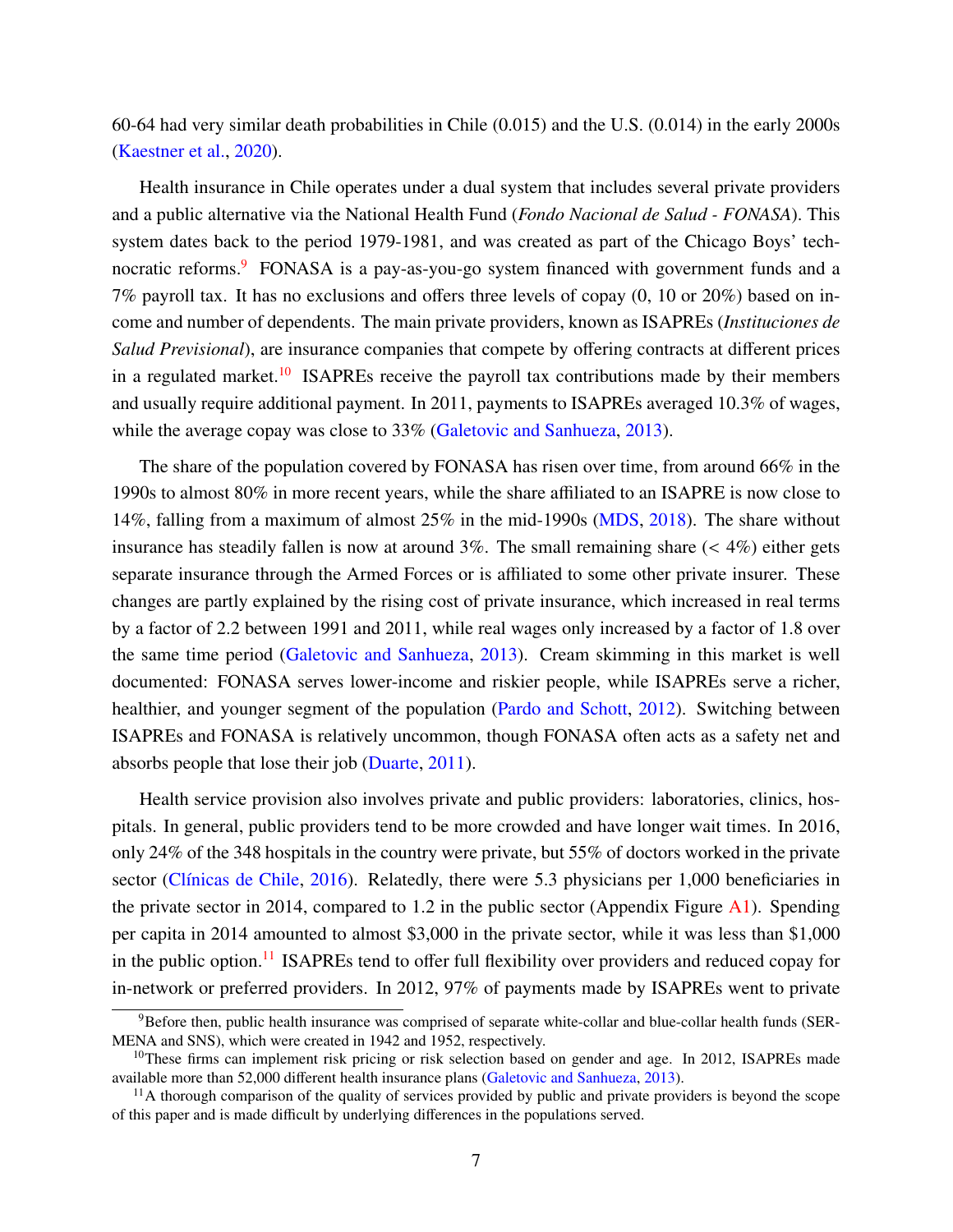providers [\(Galetovic and Sanhueza,](#page-34-9) [2013\)](#page-34-9). FONASA, on the other hand, mostly covers services by public providers and additional payment is required to access private providers.

Health spending as a percentage of GDP has risen over time, from around 5% in the 1990s to 9% in 2017, near the OECD average. Still, Chile ranks highly in terms of the efficiency of health expenditure. For example, the Bloomberg Health-Care Efficiency Index ranks the country 8th out 55 considered (Clínicas de Chile, [2016\)](#page-33-9). Private spending represented 56% of the total in 2015, 85% of which corresponded to out-of-pocket expenses.

### 3 Data

We rely on four main data sources for the analysis. First, individual death records from the vital statistics for the period 1994-2017. Secondly, individual records from the 1992 and 2002 population censuses. Third, the universe of hospital discharge summaries between 2002 and 2018. Lastly, individual responses from the CASEN household survey between 1990 and 2017. In the rest of this section, we introduce our criteria for inclusion in the sample, provide an overview of each of these sources and describe the construction of our main variables of interest.

We restrict the sample to individuals born between 1943 and 1960. These individuals reached age 21 between 1964 and 1981, creating an 18-cohort window centered around 1973, the year of the military coup. [Bautista et al.](#page-32-1) [\(2020b\)](#page-32-1) show that the average age of first-year college students in 1970 was 20.5 years. We end the sample with the 1981 cohort to mitigate the confounding effect of the large reform of the Chilean university system that was implemented by the military regime after that year. Starting with the 1964 cohort creates a balanced sample centered around 1973. The discrete nature of the running variable prevents us from applying a non-parametric approach to select an optimal bandwidth, but we verify that our results are robust to other bandwidths. To ensure a relevant counterfactual for college enrollment, we further restrict the sample to individuals reporting four (or more) years of secondary education (*educación media*), which corresponds to the statutory length of secondary education. Unfortunately, information on secondary completion is mostly unavailable in these sources. Our results are also robust to removing this constraint, though the interpretation changes somewhat, as we discuss below.

The Department of Health Statistics and Information (*Departamento de Estad´ısticas e Información de Salud - DEIS*) provides rich individual-level data from the death certificates. Basic information on each deceased individual includes year of birth, gender, educational attainment, county of residence, and cause of death. $12$  In order to calculate mortality rates, we use information from the 1992 census provided by the National Institute of Statistics (*Instituto Nacional*

<sup>&</sup>lt;sup>12</sup>The mortality files for 1990-1993 lack information on several relevant variables, including educational attainment, so we exclude these years from the sample.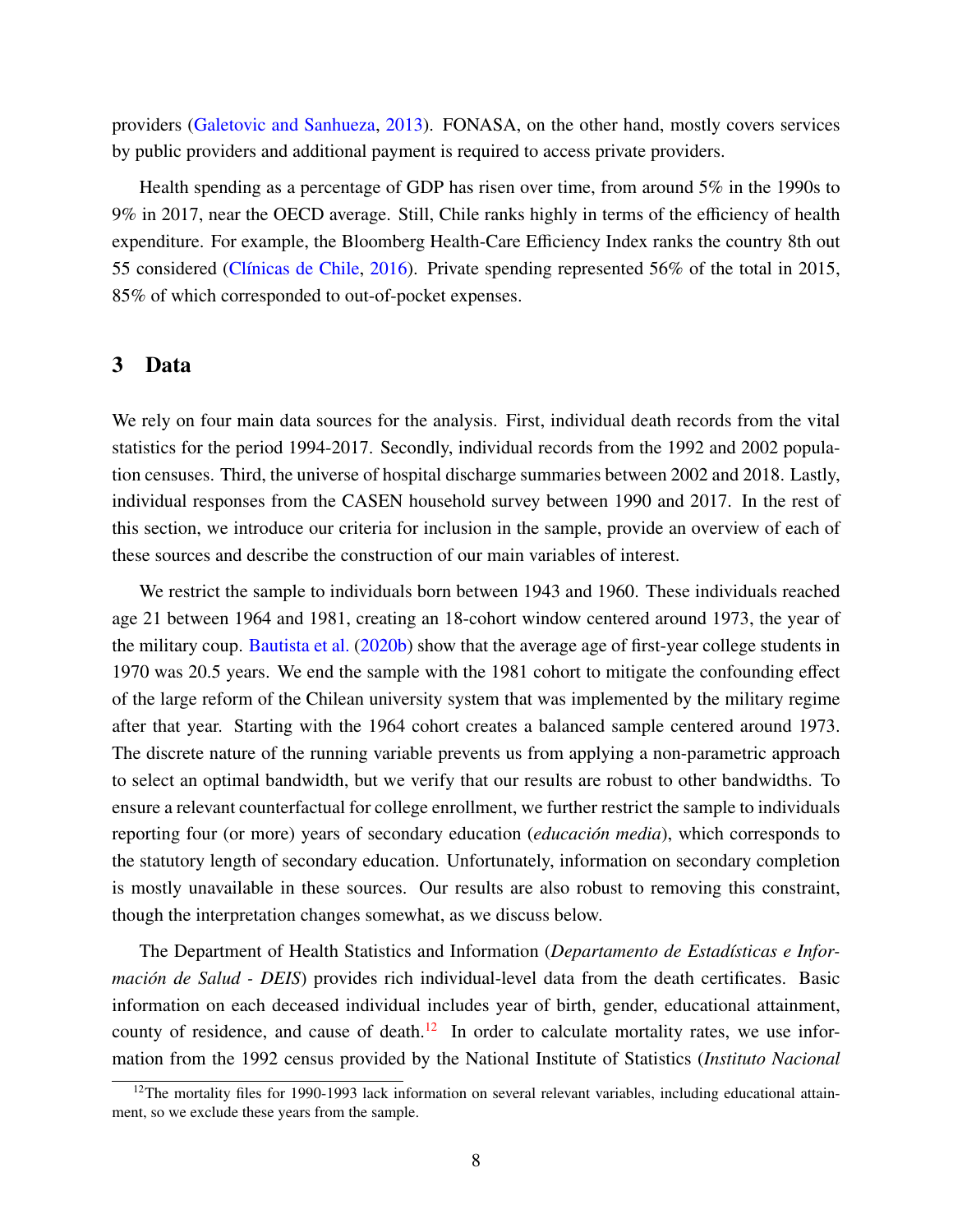*de Estad´ıstica - INE*). The census provides basic demographic characteristics and information on educational attainment analogous to the death certificates.

To construct our main outcome of interest, we proceed as follows. For each year between 1994 and 2017, we calculate the risk-adjusted yearly mortality rate at the cohort-gender-region level.<sup>[13](#page-1-0)</sup> In doing so, we follow [Clark and Royer](#page-33-7) [\(2013\)](#page-33-7) and iteratively adjust the initial population count in the 1992 census for the number of deaths per cell in the previous year. We initially observe 997,484 individuals that meet our sample criteria in the census, with ages between 32 and 49. We observe 124,729 deaths among these individuals during the sample period, yielding an aggregate mortality rate of 12.5%. Male mortality is almost twice as high as female mortality (16% vs 9%), similarly to other settings (Beltrán-Sánchez et al., [2015\)](#page-32-8).

Using the information on the cause of death reported in the mortality files, we replicate the previous procedure to obtain cause-specific mortality rates.<sup>[14](#page-1-0)</sup> We also calculate the share of people in each cohort-gender-region cell that report any college education in the census and iteratively adjust this share based on the educational attainment of the people that passed away from that cell in the previous year. Since the youngest cohort in the panel has age 32 in 1992, we can confidently assume that people in the sample have completed their education. We verify below that our results are robust to using the unadjusted mortality rates and/or college shares.

The third piece of data comes from the universe of hospital discharge summaries between 2002 and 2018. This dataset has almost five million observations and reports basic demographic information of the patient as well as the hospital of admission, diagnostic and type of insurance, among other characteristics. Unfortunately, it does not include information on educational attainment, so when using this data we cannot restrict the sample to individuals with full secondary and can only provide reduced-form results. We combine this data with the 2002 census to construct yearly hospitalization rates at the cohort-gender-region level for the period 2002-2018, which we can disaggregate by type of insurance or hospital (i.e., public vs private). Importantly, the discharge summaries have a unique individual identifier that allows us to merge this data with the mortality files in the vital statistics. This enables us to track the mortality of hospitalized patients over multiple time horizons. Naturally, we must omit from this analysis those patients with a missing identifier (8% of total). To ensure that we observe outcomes for all hospitalized patients for at least five years, we end the sample for this part of the analysis in 2012.

Finally, we use 13 waves of Chile's National Socioeconomic Survey (CASEN), conducted between 1990 and 2017, to analyze other health outcomes that we are unable to study using the

<sup>&</sup>lt;sup>13</sup>In this calculation, we rely on reported region of residence in the 1992 census and exclude Chileans living abroad and foreign nationals. Chile is administratively divided into 346 counties located in 16 different regions.

<sup>&</sup>lt;sup>14</sup>Cause of death is reported using the International Statistical Classification of Diseases and Related Health Problems (ICD), versions 9 and 10.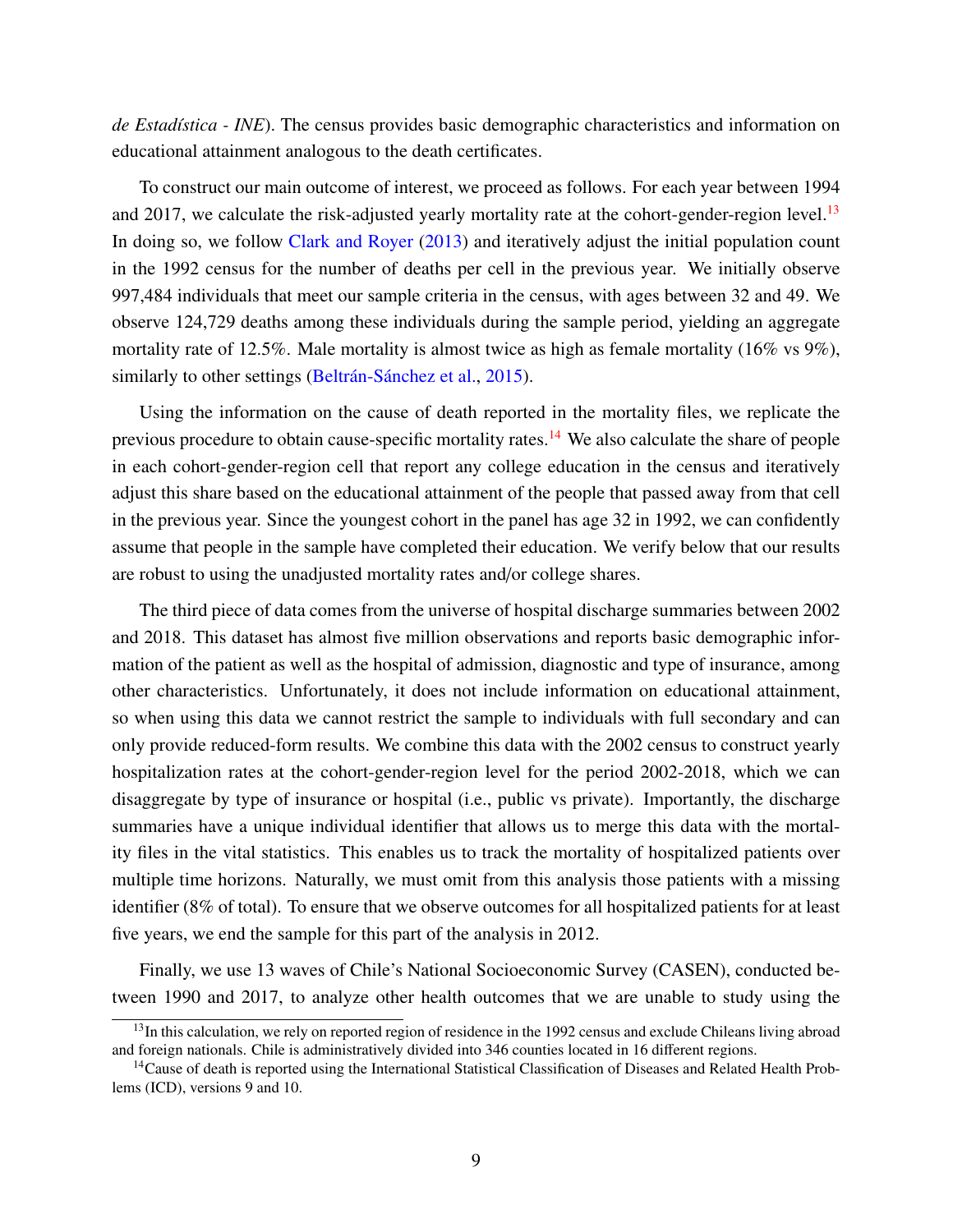administrative sources above.<sup>[15](#page-1-0)</sup> CASEN is collected biennially and records information on education, health, income and labor market outcomes. We study two families of outcomes. First, mediating socio-economic outcomes, including labor force participation, occupation, income and type of insurance. Second, measures of consumption of health services, including consultations with primary care physicians or specialists, ER visits, and procedures such as the Pap smear in the case of women. CASEN is a very large survey including more than 260,000 individuals from over 80,000 households in its most recent wave. This allows us to have a relatively large sample even after restricting to individuals with 4+ years of secondary that reached age 21 between 1964 and 1981. Not every question is asked in every wave, which leads to varying sample sizes.

## 4 Empirical Strategy

If we could connect the individuals in the 1992 census to the mortality files in the vital statistics, a natural model to estimate the relationship between college and mortality would be as follows:

<span id="page-12-0"></span>
$$
D_{i,t} = \beta C_i + \delta X_{i,t} + \varepsilon_{i,t},\tag{1}
$$

where  $D_{i,t}$  is a dummy indicating whether individual *i* is deceased by time *t*.  $X_{i,t}$  is a vector of controls that potentially vary across individuals or over time (and a constant), while  $C_i$  is a dummy equal to one for individuals with any college education.<sup>[16](#page-1-0)</sup> This is a fixed individual characteristic assuming we only observe people with completed education. The parameter of interest is  $\beta$ , which captures the average difference in the mortality rate for people with college. By restricting the sample to individuals with complete secondary education, we can interpret  $\beta$  as the average difference in mortality for people with college relative to those that stop their schooling after finishing the level immediately below, which is arguably the relevant counterfactual.

The model in equation  $(1)$  poses two problems. First, we must overcome the fact that we cannot individually link people in the census and the mortality files. Secondly, even if we could, concerns about omitted variable bias (OVB) prevent us from interpreting the OLS estimate of  $\beta$  as capturing the causal effect of college enrollment [\(Card,](#page-33-4) [1999\)](#page-33-4). In our setting, OVB may arise because of unobservable differences in genetic characteristics, parental inputs or individual preferences (e.g.,discount rates) that affect both the decision to go to college and health later in life [\(Fuchs,](#page-34-11) [1982\)](#page-34-11). Previous work has shown, for instance, that low birth weight is associated with worse health during childhood and with reduced educational attainment [\(Behrman and Rosenzweig,](#page-32-9) [2004;](#page-32-9) [Black](#page-32-10)

<sup>&</sup>lt;sup>15</sup>[Survey years are 1990, 1992, 1994, 1996, 1998, 2000, 2003, 2006, 2009, 2011, 2013, 2015 and 2017.](#page-32-10)

<sup>&</sup>lt;sup>16</sup>[We focus on college enrollment, rather than completion, because this is the margin that was directly a](#page-32-10)ffected by the dictatorship's policies. [Bautista et al.](#page-32-1) [\(2020b\) show that, in all of the study cohorts, at least 68% of people with any](#page-32-10) [college report four or more years of study \(a proxy for completion\), a figure comparable to those from other settings](#page-32-10) (e.g., [Zimmerman,](#page-32-10) [2014\)](#page-35-8).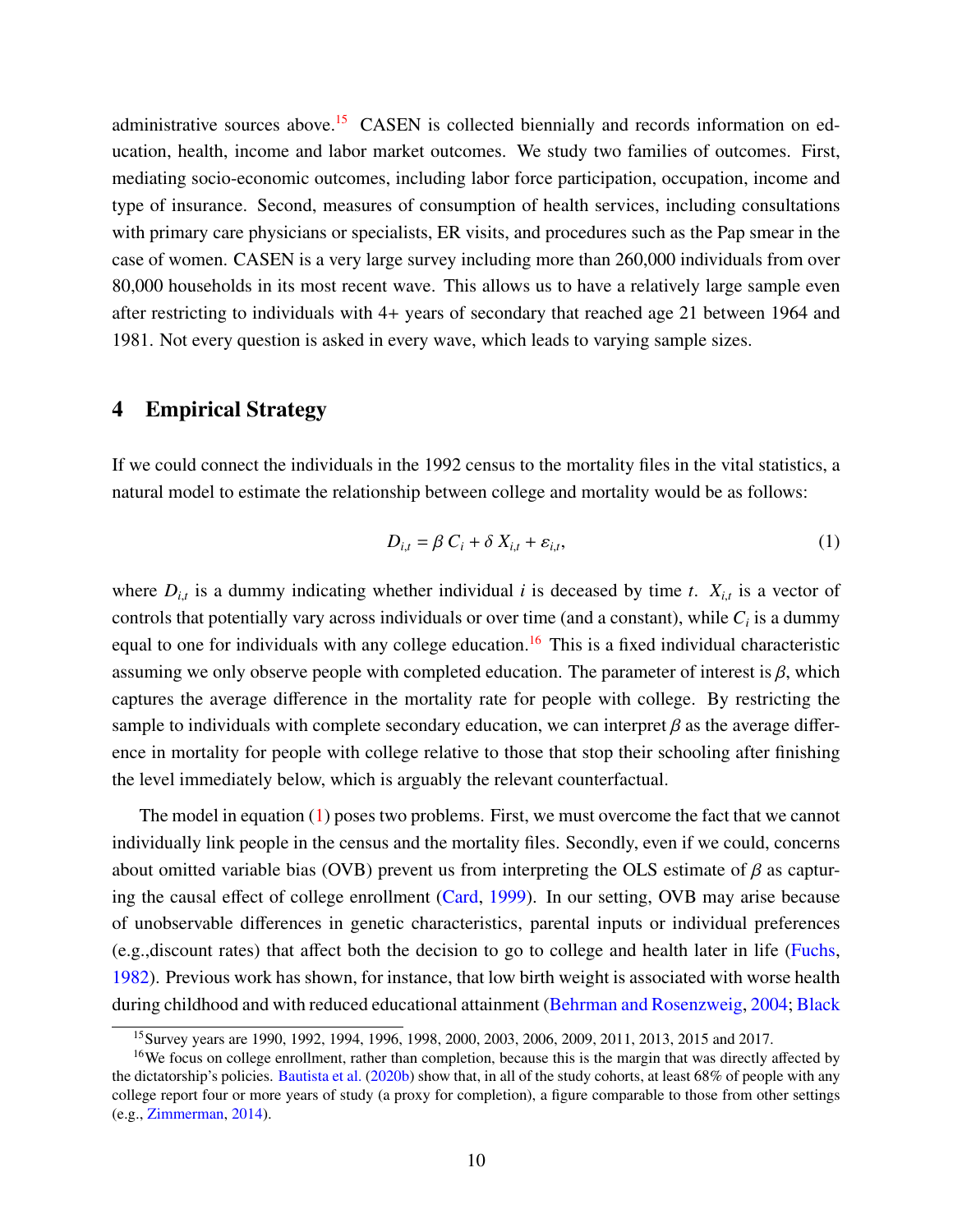[et al.,](#page-32-10) [2007\)](#page-32-10). [Case et al.](#page-33-10) [\(2002\)](#page-33-10) further show that household income is positively correlated both with children's health and educational attainment.

To tackle the first problem, we aggregate the data into larger units that we observe in both data sources. As discussed in the previous section, we can collapse the data into cells at the cohortgender-region level. Here, region refers to the region of residence, as the mortality files do not include information on place of birth.<sup>[17](#page-1-0)</sup> Similarly to [Lleras-Muney](#page-34-4) [\(2005\)](#page-34-4), we can then derive the aggregate model by averaging the previous model over individuals in a given cell:

<span id="page-13-0"></span>
$$
\bar{D}_{k,r,t} = \beta \bar{C}_{k,r,t} + \delta \bar{X}_{k,r,t} + \bar{\varepsilon}_{k,r,t}
$$
\n(2)

 $\bar{D}_{k,r,t}$  represents the share of people in a given cohort-region cell, denoted by *k* and *r*, that die in year *t*, while  $\bar{C}_{k,r}$  represents the share of people per cell with any college.<sup>[18](#page-1-0)</sup> By weighting each observation by the number of people in that cell, we obtain an estimate of  $\beta$  that is identical to the one provided by the individual microdata [\(Angrist and Pischke,](#page-32-11) [2009\)](#page-32-11). Since people that are already deceased are no longer at risk of dying, we follow [Clark and Royer](#page-33-7) [\(2013\)](#page-33-7) and adjust the denominator in  $\bar{D}_{k,r,t}$  and  $\bar{C}_{k,r,t}$  based on the cumulative number of previous deaths per cell.

Still, OVB in the individual-level estimate of  $\beta$  will carry over to the cohort-level estimate. To tackle the second problem (i.e., identification), we leverage plausibly exogenous variation provided by the kink in college enrollment experienced by cohorts reaching college age in the years immediately after the 1973 military coup. In the spirit of a regression kink design [\(Card et al.,](#page-33-2) [2015\)](#page-33-2), our baseline reduced-form specification looks for a change in the cohort-level trend of the mortality rate among those affected:

<span id="page-13-1"></span>
$$
\bar{D}_{k,r,t} = \alpha_{r,t} + \pi_0 \; k + \pi_1 \; \mathbb{1}(k > 0) \times k + \eta_{k,r,t} \tag{3}
$$

Here, we have normalized the indicator *k* to denote the year in which the cohort reaches age 21, as this is the average age of first-year college students in our setting [\(Bautista et al.,](#page-32-1) [2020b\)](#page-32-1). We have also re-scaled *k* to equal zero in 1972, so  $\pi_0$  captures the cohort-level trend in the mortality rate, while  $\pi_1$  captures any change in this trend (i.e., a kink) for cohorts reaching age 21 in 1973 or later  $(k > 0)$ . As control, we include a region by year fixed effect, denoted by  $\alpha_{r,t}$ , which accounts for geographic differences in mortality and allows these differences to vary flexibly over time. It also accounts for common shocks or secular changes in health and allows their impact to vary flexibly

 $17$ Collapsing by region allows us to account for spatial differences in mortality, while minimizing the measurement error caused by migration or misreporting. This error could be quite large in sparsely populated cells, which is why we do not use the more granular county (*comuna*) level. Reassuringly, we verify below that our main results are almost identical if we do the analysis at the national level, where the threat posed by measurement error is even smaller.

 $18$ For simplicity, we are omitting the gender subindex in equation [\(2\)](#page-13-0), but the collapsed cells are gender-specific. We estimate all of our models separately for men and women, but results are identical to running pooled regressions and allowing the region-year fixed effect included in all our estimations to be gender-specific.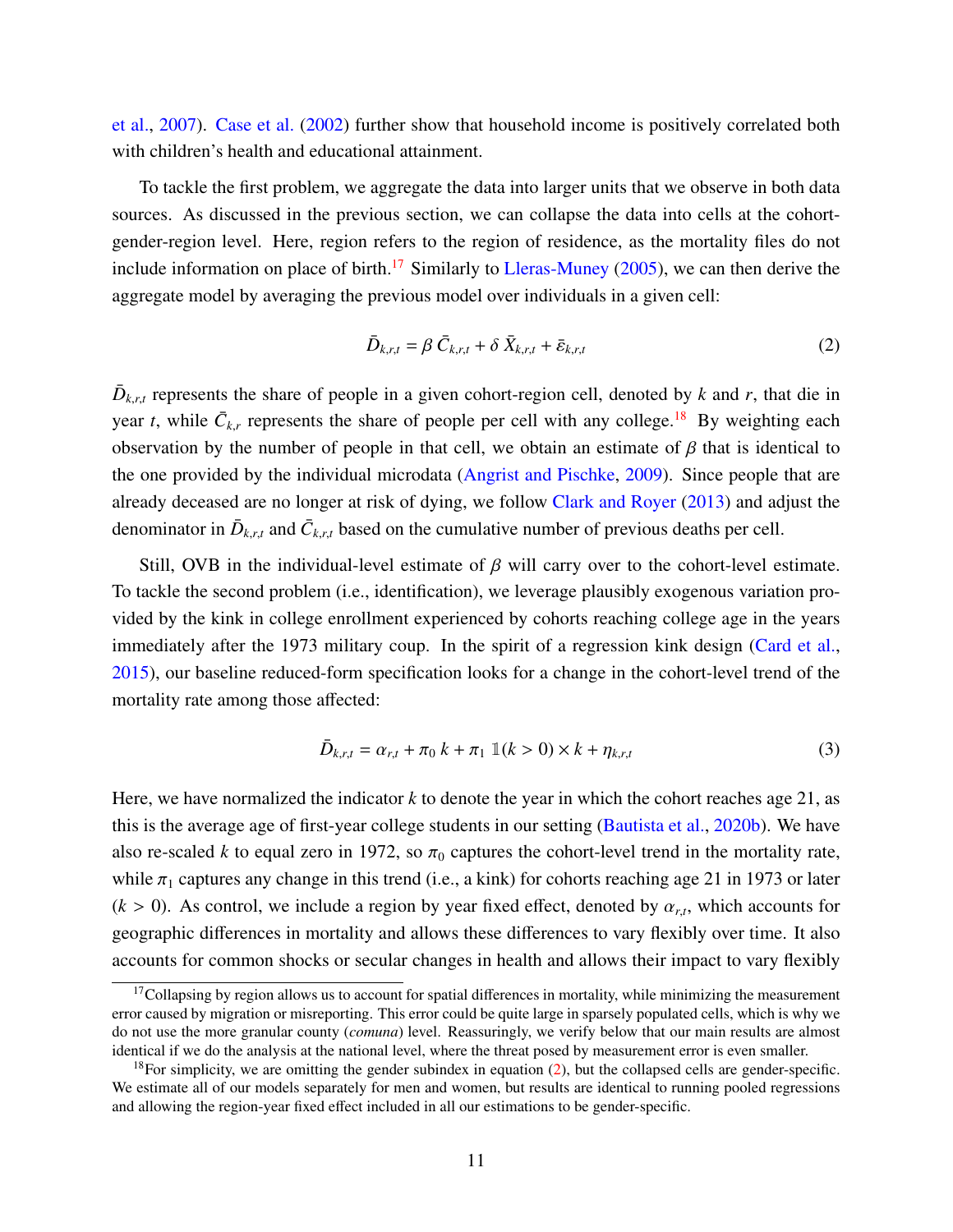across regions. We allow for spatial correlation in mortality by clustering the error term  $\eta_{k,rt}$  at the region-year level. To account for within-cohort correlation in the error term, we also report the p-values from the wild cluster bootstrap procedure suggested by [Cameron et al.](#page-32-12) [\(2008\)](#page-32-12) and formalized by [Canay et al.](#page-33-11)  $(2021).<sup>19</sup>$  $(2021).<sup>19</sup>$  $(2021).<sup>19</sup>$  $(2021).<sup>19</sup>$ 

The identifying assumption in this reduced-form model is that in the absence of the military coup there should not be a kink in the cohort trend of the mortality rate for those reaching age 21 after 1973. The parsimonious specification focuses on a linear trend to avoid over-fitting and we provide visual evidence that it fits the data relatively well. In Appendix [B,](#page-82-0) we also derive a quadratic score test statistic [\(Lindsay and Qu,](#page-34-12) [2003\)](#page-34-12) to check whether a linear kink model is reasonable. Reassuringly, we cannot reject the null hypothesis that linearity can perfectly explain the evolution of cohort means.

Moreover, while in a purely cross-sectional analysis a linear specification might cause concern regarding confounding non-linearities in the effect of age, in our setting this threat is minimized by the fact that we observe the study cohorts repeatedly over 23 years. Indeed, we can further exploit the longitudinal nature of the data to estimate a more demanding specification that replaces the baseline cohort trend with an age fixed effect,  $\gamma_a$ .<sup>[20](#page-1-0)</sup> In this way, we allow the mortality rate to vary flexibly throughout the life cycle and we restrict the comparison to people from different cohorts observed at the same age:

<span id="page-14-0"></span>
$$
\bar{D}_{k,r,t} = \alpha_{r,t} + \gamma_a + \phi \, \mathbb{1}(k > 0) \times k + \nu_{k,r,t} \tag{4}
$$

Based on the reduced-form models in equations [3](#page-13-1) and [4,](#page-14-0) we can now return to equation [2](#page-13-0) and use the kink in college enrollment after 1973 as an excluded instrument. For the specification with age fixed effects, we estimate the following system of equations:

<span id="page-14-1"></span>
$$
\bar{C}_{k,r,t} = \omega_{r,t} + \psi_a + \theta \, \mathbb{1}(k > 0) \times k + \mu_{k,r,t},\tag{5}
$$

$$
\bar{D}_{k,r,t} = \alpha_{r,t} + \gamma_a + \tilde{\beta} \bar{C}_{k,r} + \bar{\varepsilon}_{k,r,t}
$$
\n(6)

where  $\theta$  is the first-stage estimate of the kink in college enrollment for the affected cohorts and  $\tilde{\beta}$  is the instrumental variables (IV) estimate of the causal effect of college enrollment on the mortality rate. Under standard assumptions,  $\tilde{\beta}$  can be interpreted as a local average treatment effect (LATE) [\(Angrist et al.,](#page-32-13) [1996\)](#page-32-13). This is the average causal effect of college entry for the set of compliers whose college enrollment was negatively affected by the military coup. In our setting, this is a

 $19$ Insofar as the asymptotics are based on the number of observations within a cluster, and since we have more than 300 observations per cluster, these standard errors are a reasonable choice.

<sup>&</sup>lt;sup>20</sup>We cannot simultaneously include year fixed effects, age fixed effects and the baseline cohort trend as this would induce perfect multicollinearity.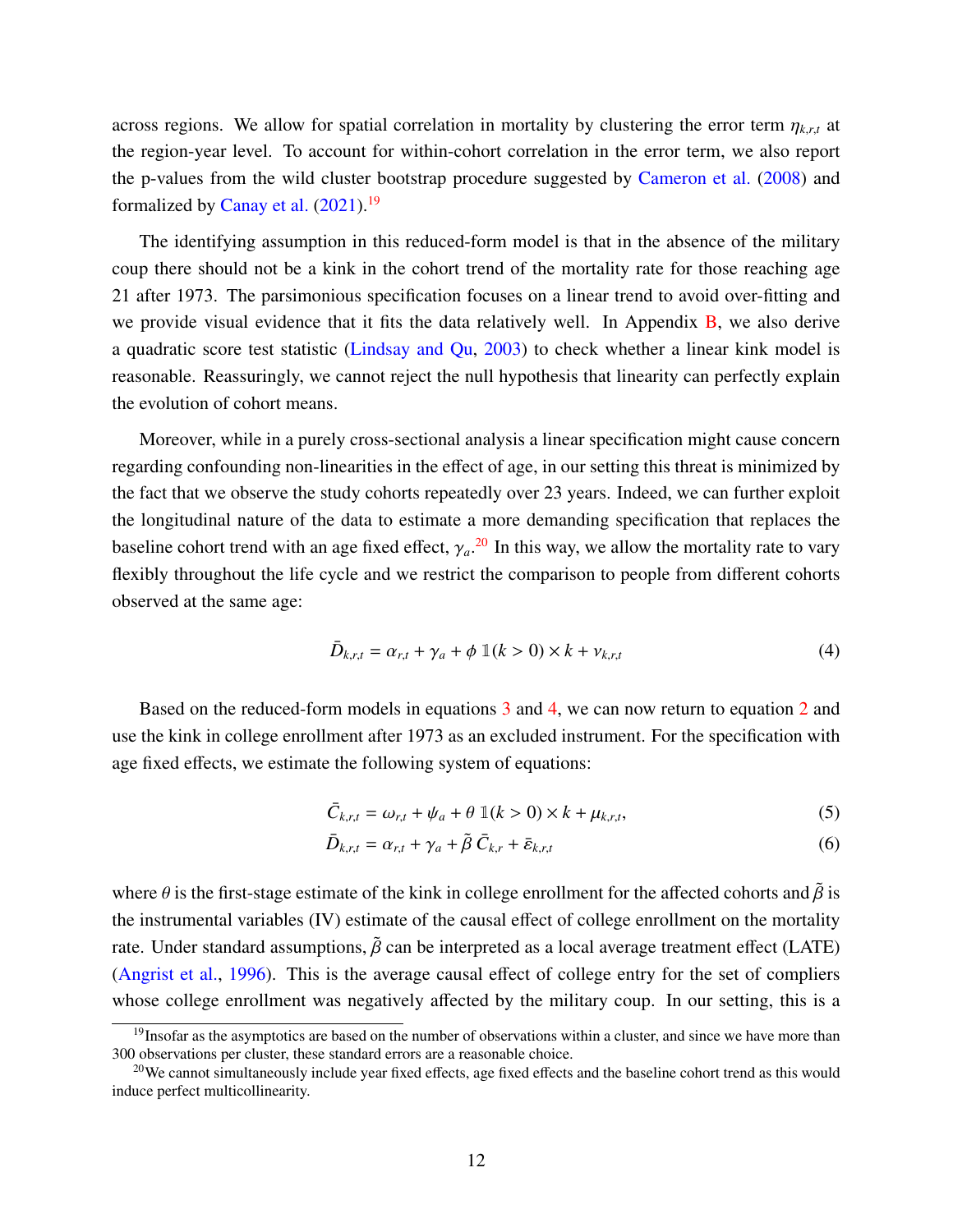population of particular interest as these are the marginal college applicants that failed to gain admission as the supply of college openings tightened in the years after the coup.

Our IV strategy requires the exclusion restriction to be satisfied, namely, that the kink in the mortality rate for the affected cohorts is exclusively driven by the reduction in college enrollment. We find this assumption to be plausible insofar as any other changes brought about by the military regime should have affected contiguous cohorts of young adults in a roughly similar fashion. In this regard, our baseline sample focuses on a narrow bandwidth including only nine cohorts on each side of the kink, but as part of our robustness tests we show that our results are unaffected if we use tighter bandwidths (as little as four cohorts on each side), which increases the likelihood of homogenous exposure to other factors. The fact that the drop in enrollment is entirely driven by the fall in openings (as shown above) and that there is no kink in secondary completion (as shown below), further suggests that the effect we are capturing corresponds to the change in higher education policy implemented by the military regime. Moreover, the uniqueness of our setting, in which younger cohorts experience a *reduction* in educational attainment, means that secular improvements in health conditions, information or technology should – if anything – attenuate our results. We verify below that our findings are not driven by changes in macroeconomic conditions around the coup, including GDP growth, food production, and the contemporary mortality rate.

Moreover, we fail to detect evidence of kinks in the share of people per cohort that completed secondary education. This suggests the absence of other factors that differentially affected the cohorts reaching college age after the coup to the extent that these would have also affected educational attainment at the secondary level (non-mandatory in Chile until 2003). We also show that there is no kink in the mortality rate among individuals that have no secondary education. This is reassuring as these individuals were equally exposed to other aspects of the military regime, but they can be thought of as "never-takers" of our treatment of reduction in college attainment. Finally, we also verify that the effects are not concentrated in areas near military bases, which experienced more repression in the aftermath of the coup [\(Bautista et al.,](#page-32-2) [2020a\)](#page-32-2). To further assuage concerns about violations of the exclusion restriction, we carry out tests following [Conley](#page-33-3) [et al.](#page-33-3) [\(2012\)](#page-33-3), which reveal that such violations would have to be quite large (70% or more of the reduced-form effects) to undo our results.

## 5 Results: College Enrollment and Mortality

This section presents our main results on the causal effect of college enrollment on mortality. We begin by documenting a sharp kink in the college enrollment rate for cohorts that reached college age shortly after the 1973 military coup (i.e., our first stage). We then provide reduced-form estimates of analogous kinks in the yearly mortality rate between 1994 and 2017 for these cohorts,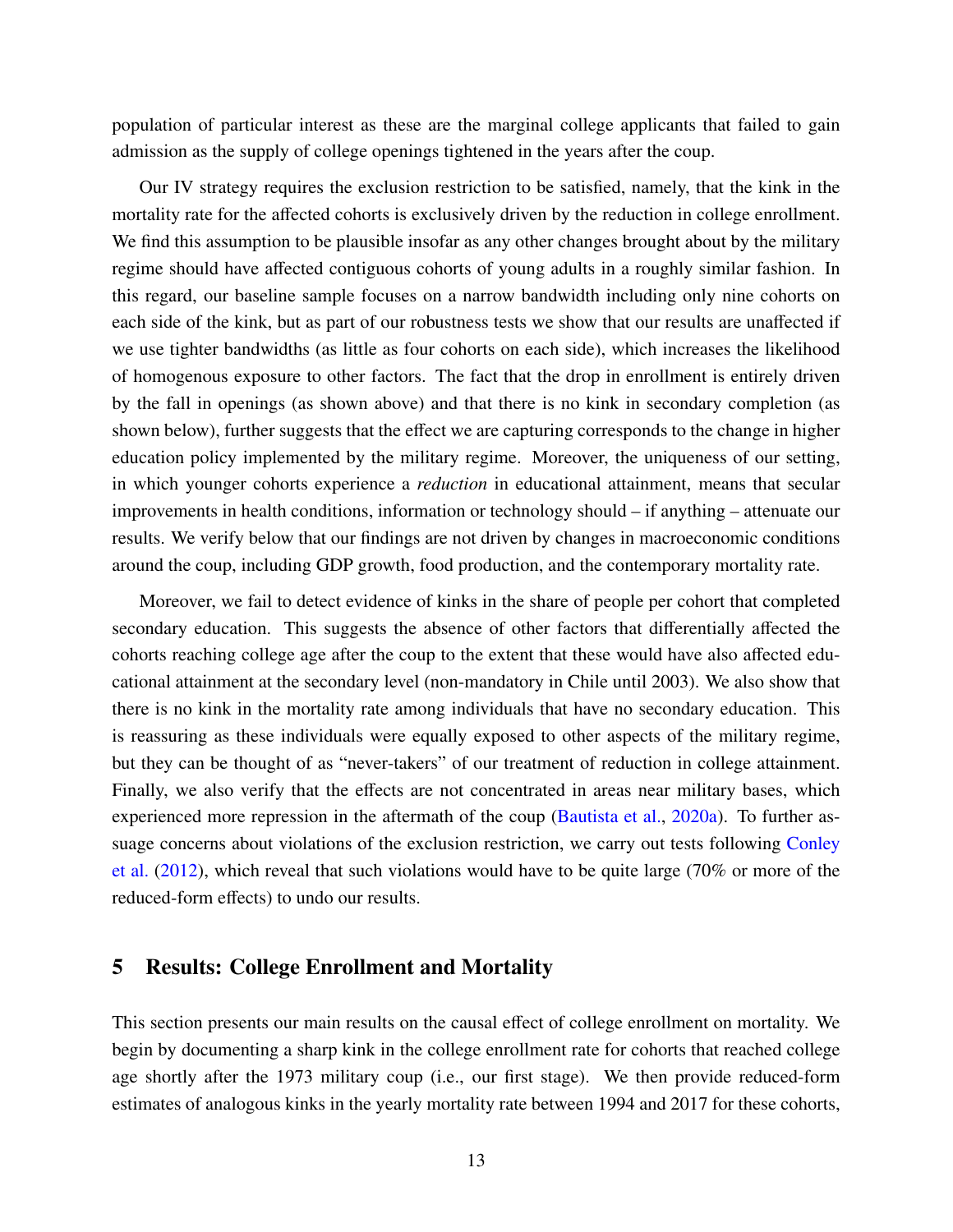as well as IV estimates using the post-1973 kink as an excluded instrument for college enrollment.

#### *5.1 Educational attainment*

Figure [2](#page-36-1) plots raw data from the 1992 population census. Panel (a) shows the shares of men and women per cohort that report four or more years of secondary education (our proxy for secondary completion). These shares rise smoothly over time, starting at around 25% for the cohort reaching age 21 in 1960 (born in 1939) and peaking at around 47% for the cohort reaching age 21 in 1990 (born in 1969). Panel (b) shows the respective shares that report any college education, among those with 4+ years of secondary. Cohorts reaching age 21 before 1973 experienced a rising college enrollment rate, especially during the Allende government that began in 1970. However, cohorts reaching the same age after the military coup (denoted by the red vertical line), experienced a sharp kink and a steady decline in the enrollment rate. While men and women reaching age 21 in 1972 (with full secondary) had enrollment rates of around 38%, those reaching the same age in 1980 had enrollment rates closer to 22%, which corresponds to a 42% decrease. The fact that secondary completion is increasing smoothly for these cohorts indicates that the drop in the enrollment rate is driven by fewer people entering higher education (i.e., the numerator). The dashed lines in both panels correspond to the start and end points for the study cohorts that we include in the analysis to follow, but the figure shows that the trends are unchanged in adjacent cohorts.

Table [1](#page-42-0) presents estimates of equation [3](#page-13-1) using different measures of educational attainment as dependent variable. Columns 1-3 show results for women, while columns 4-6 show the corresponding estimates for men. In columns 1 and 4, we use the estimating sample for the mortality analysis below (i.e., cohort-region-year panel). The dependent variable is the mortality-adjusted share of people per cell that report any college education. We express this rate per ten people to facilitate the interpretation of the reduced-form and IV results on mortality below. The coefficients can be interpreted as percentage point changes if multiplied by ten. Consistent with the visual evidence, the results in the top row show that college enrollment was rising before 1973 at a rate of 2 percentage points (pp) per cohort for women and 1.4 pp for men. The results in the bottom row quantify the kink in enrollment for the cohorts reaching the same age in the post-coup years. By adding the coefficients, we see that the net trend for both men and women in the affected cohorts is approximately -2 pp per cohort. This is equivalent to a 7% per-cohort decrease relative to the sample mean for women, and to a 6% fall for men. Columns 2 and 5 show that the estimates hardly change if we ignore the variation in the share with college caused by mortality during the sample period and estimate equation  $3$  using the cross-section from the 1992 census.<sup>[21](#page-1-0)</sup> In columns  $3$  and  $6$ , we use average years of college as dependent variable instead. Again, we find a sharp reversal and net negative trends among the affected cohorts. Relative to the respective sample means, affected

<sup>&</sup>lt;sup>21</sup> Appendix Table  $\overline{A1}$  $\overline{A1}$  $\overline{A1}$  shows analogous results for the 2002 census.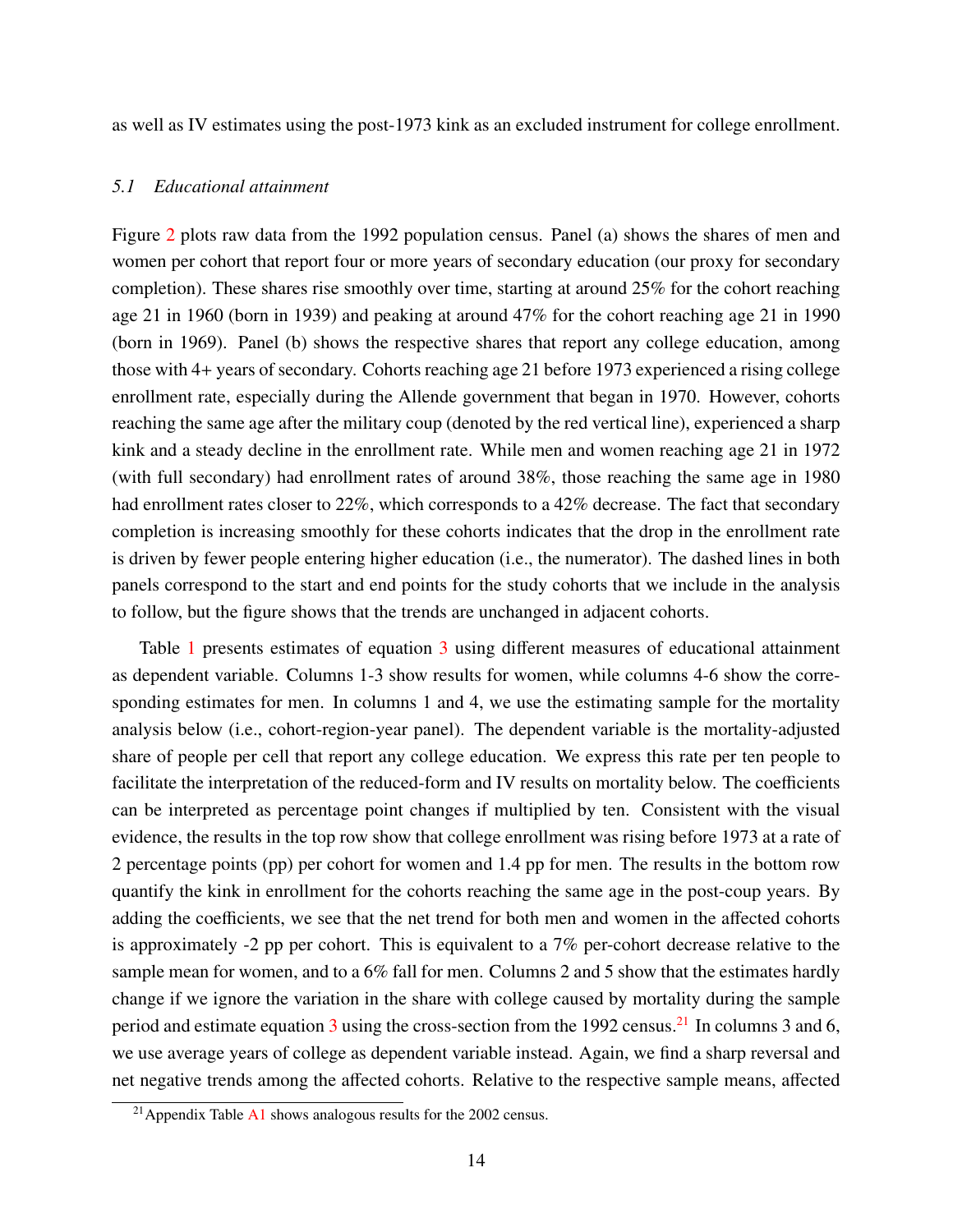women experience a 7% per-cohort decline in years of college, while men see a 5% drop.

Panels (a) and (b) in Figure [3](#page-37-0) provide a visualization of our first stage results for women and men in our study cohorts. In these figures, the markers show average college enrollment per cohort. The solid lines indicate the estimated trends before and after the coup, while the dashed line denotes the counterfactual trend for the post-coup cohorts. The parsimonious linear model accurately describes the evolution of the college enrollment rate across cohorts and captures the sharp negative kink for those reaching college age after 1973.

#### *5.2 Impact on Mortality*

Panels (c) and (d) in Figure [3](#page-37-0) illustrate our main result. The markers show the risk-adjusted mortality rate by cohort, averaged across years and weighted by cell size. As above, the solid lines correspond to the estimated trends before and after the coup, while the dashed line shows the counterfactual post-coup trend. The plots show that younger cohorts are less likely to die over the fixed sample period.<sup>[22](#page-1-0)</sup> Moreover, as for college enrollment, the simple linear model yields an accurate representation of the cohort-level trend in mortality before the coup and provides clear indication of an upward kink in mortality for the cohorts reaching age 21 after 1973.

Panel A in Table [2](#page-43-0) provides reduced-form estimates of the magnitude of the kink in the riskadjusted mortality rate for the affected cohorts. Columns 1-2 show results for women and columns 3-4 for men. Odd-numbered columns correspond to the specification that controls for the baseline cohort trend (equation [3\)](#page-13-1), while even-numbered ones correspond to the more flexible specification with age fixed effects instead (equation [4\)](#page-14-0). All regressions include region-year fixed effects. We report in parenthesis standard errors clustered at the region-year level, while the number in brackets corresponds to the p-value for the null of a zero coefficient when we cluster by cohort and implement the wild bootstrap procedure following [Cameron et al.](#page-32-12) [\(2008\)](#page-32-12).

Column 1 shows that the yearly number of deaths per 1,000 decreases at a rate of -0.61 per cohort among women that reached college age before 1973. For the affected cohorts, however, the mortality rate kinks upwards and decreases at the much smaller rate of -0.25 per cohort (- 0.61+0.36). We observe a similar pattern for men in column 3. A baseline trend of -1.2 fewer deaths per 1,000 for each additional cohort before the coup, that flattens for the post-coup cohorts and becomes -0.44. Expressed as a percentage of the baseline trends, the measured mortality kinks for women and men in the affected cohorts equal 59% and 64% respectively.

Columns 2 and 4 show that the upward kink in mortality is present even if we replace the baseline trend with the much more flexible age fixed effects. In doing so, we restrict the comparison to cohorts at the same point in the life cycle (i.e, one-year age group) and effectively discard informa-

<sup>&</sup>lt;sup>22</sup>Appendix Figure  $A2$  shows mortality profiles by age and year.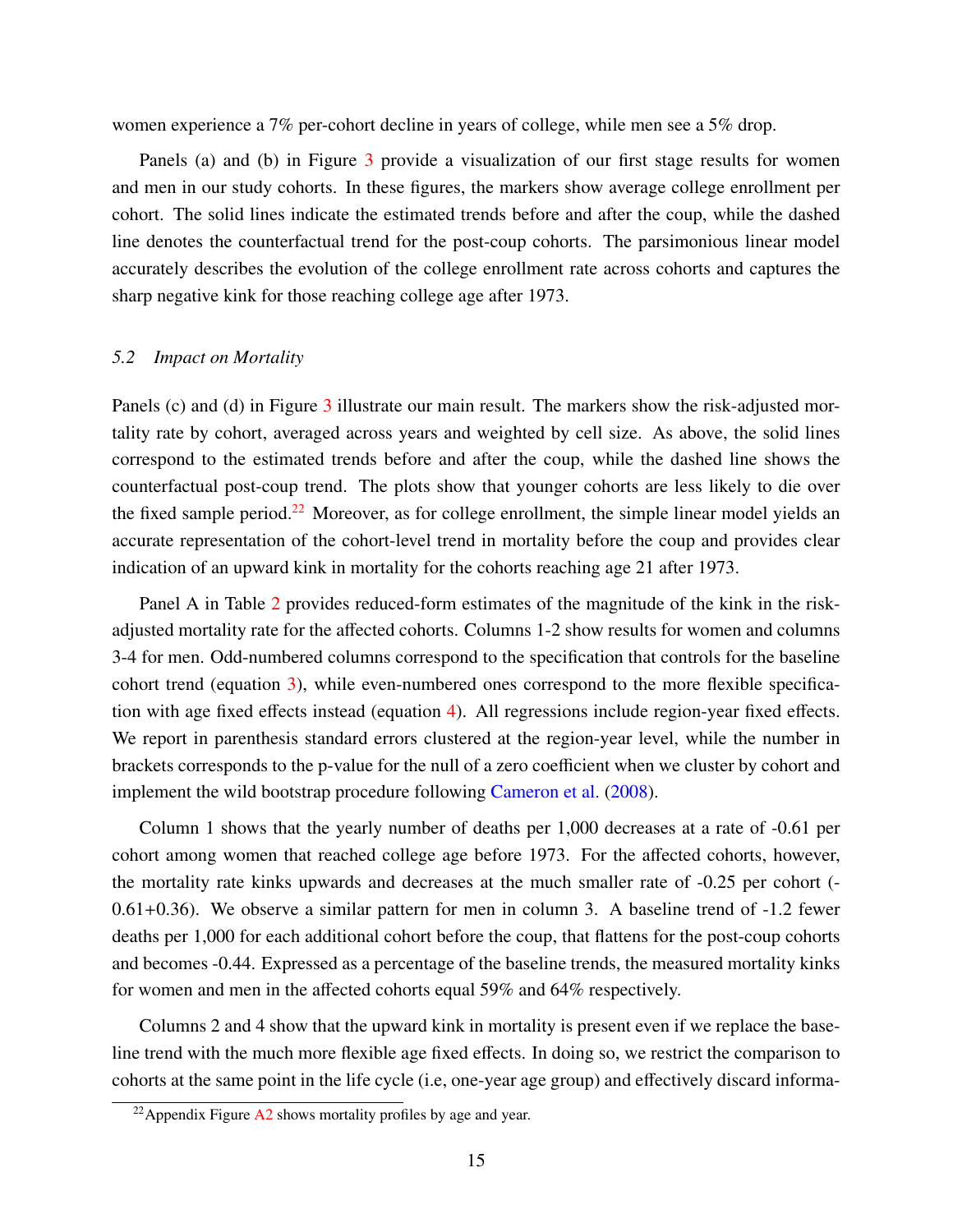tion from observations for which such a comparison is not possible (very old or very young). This is a much more demanding specification that expectedly absorbs a large share of the identifying variation. As a result, the estimates of the post-1973 kink become smaller, though they remain economically meaningful. The coefficient in column 2 indicates that each additional post-coup female cohort experiences a 0.11 unit increase in the age-adjusted yearly mortality rate, equivalent to 2.8% of the sample mean of 3.9 deaths per 1,000. The corresponding estimate for men in column 4 similarly shows that each younger post-coup cohort has a 0.32-unit higher mortality rate (4.4% increase over sample mean of 7.1 deaths per 1,000). While the estimates for men remain extremely precise in this specification (statistically significant at 0.1% level), those for women are somewhat noisy once we account for clustering by cohort (p-value of 0.076).

Panel B shows the IV estimates of the effect of college enrollment. We report at the bottom the Kleibergen-Paap F-statistics, which are in the several thousands and indicate a very strong first stage relationship. Since we express the endogenous variable as the share with college per every ten individuals, we can interpret the estimated effects on deaths per 1,000 as percentage point effects on the probability of dying. The estimate from the baseline specification in column 1 indicates that college enrollment reduces the yearly probability of dying during the sample period by 0.88 percentage points (pp) for women, while the age-adjusted estimate in column 2 places this effect at -0.26 pp. In the case of men, the estimates in columns 3 and 4 point to reductions in the probability of dying of -2.4 pp and -0.9 pp for the specifications without and with age fixed effects. Focusing on the estimates with age fixed effects, our more conservative and preferred specification, we find that the reduction in mortality caused by college enrollment is equivalent to 68% and 130% of the respective female and male sample means.<sup>[23](#page-1-0)</sup> As with the reduced-form estimates, the results for women are somewhat imprecise once we account for clustering by cohort (p-value of 0.091), while those for men are very precise throughout. Using the baseline clustering at the region-year level, we can reject at the 0.1% level that college has the same effect on female and male mortality.

Panel C reports the corresponding OLS estimates of the correlation between college enrollment and mortality.<sup>[24](#page-1-0)</sup> Our IV estimates are slightly larger than their OLS counterparts, but remain very much comparable. For our preferred specification with age fixed effects, we cannot reject at conventional levels that the IV and OLS estimates are equal. Larger IV estimates are common in the returns-to-education literature [\(Card,](#page-33-1) [2001\)](#page-33-1), even in very well identified studies (e.g., [Oreopoulos,](#page-35-4) [2006\)](#page-35-4). This pattern is also common in studies on the effects of education on health [\(Galama et al.,](#page-34-0)

<sup>&</sup>lt;sup>23</sup>Appendix Table  $A2$  shows that one year of college reduces female mortality by 0.7 deaths per 1,000 and male mortality by 2.4 deaths (specifications with age fixed effects). These effects correspond to 18% and 34% of the respective sample means. [Buckles et al.](#page-32-0) [\(2016\)](#page-32-0) estimate for the US that one year of college reduces aggregate male mortality between 1981 and 2007 by 26 deaths per 1,000, equivalent to 19% of their sample mean. Hence, our estimated effect size on male mortality is somewhat larger. This comparison should be interpreted with caution, though, as it could be affected by differences in the setting, the composition of the sample and the methodology.

<sup>&</sup>lt;sup>24</sup>Appendix Figure  $\overline{A}3$  shows a positive mortality gradient across all education levels for our cohorts and years.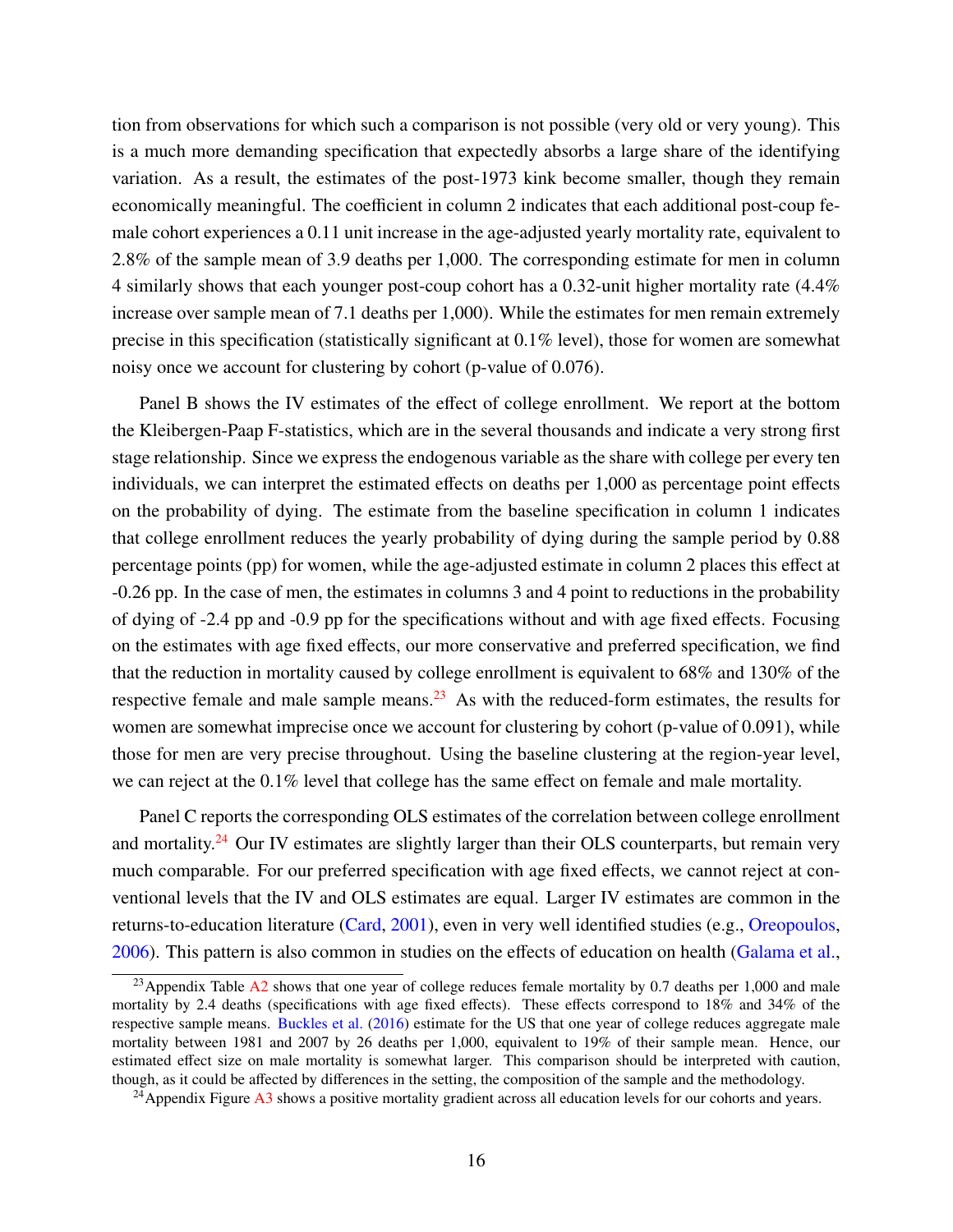[2018\)](#page-34-0). One explanation is that the returns to college are particularly high for the compliers affected by the instrument [\(Card,](#page-33-4) [1999\)](#page-33-4). In our case, it seems plausible that the marginal applicants that failed to enroll in university after 1973 had particularly high health returns to college, as they disproportionately came from less affluent backgrounds [\(Bautista et al.,](#page-32-1) [2020b\)](#page-32-1). Additionally, people in the affected cohorts could have been affected not only by their individual reduction in the probability of college enrollment, but also by the fact that their peers experienced similar reductions in educational attainment. Our cohort-level instrument captures these spillover effects, which OLS fails to incorporate [\(Grossman,](#page-34-1) [2006\)](#page-34-1).[25](#page-1-0)

#### *5.3 The exclusion restriction and robustness checks*

We provide several pieces of evidence that suggest that violations of the exclusion restriction are unlikely to inflate our IV estimates. To start, the strong first stage means that such violations would have to be quite substantial to generate meaningful bias. Nonetheless, we use the methodology developed by [Conley et al.](#page-33-3) [\(2012\)](#page-33-3) to provide a more specific assessment of the robustness of our results to such violations. As reported at the bottom of Table [2,](#page-43-0) we find that the vast majority of the observed kink in mortality would have to be driven by factors other than reduced college enrollment (70% for women, 85% for men) in order for the 90% confidence interval of our IV estimates to include zero.

In light of the evidence presented in [Schwandt and Von Wachter](#page-35-9) [\(2019,](#page-35-9) [2020\)](#page-35-10), one might particularly worry about the confounding effect of entering the labor market amid a recession. To address potential confounding effects related to changes in macroeconomic conditions as the study cohorts enter the labor market, Appendix Table [A4](#page-51-0) shows that the results are robust to controlling for prevailing macroeconomic conditions, such as growth in GPD per capita, in the year in which the cohort reaches age 21. Interestingly, we observe that the results become smaller (though remain negative and significant), when we control for government spending as a share of GDP. This is in line with the fact that the reduction in college enrollment was caused by the regime's cuts to subsidies for higher education.

To further address concerns related to changes in economic conditions, we carry out additional analyses based on yearly microdata from a large employment survey (EOD), which is representative for the Santiago region and covers the period 1964-1981. Appendix Figure [A4](#page-76-0) shows that

<sup>&</sup>lt;sup>25</sup>Appendix Table  $\overline{A}3$  replicates the reduced-form analysis for modified samples imposing different educational constraints. We find evidence of much smaller upward kinks in mortality for the population lacking any higher education, but no effect on the population without any secondary education. These results are consistent with the presence of spillovers across adjacent education levels (e.g., people with full secondary that fail to go to college compete for clerical jobs with people with incomplete secondary, who are thus pushed down the socio-economic ladder and have worse health as a result). The absence of a change in mortality for the population without secondary education (who had no chance of attending college) lends further support to our exclusion restriction, as we discuss below.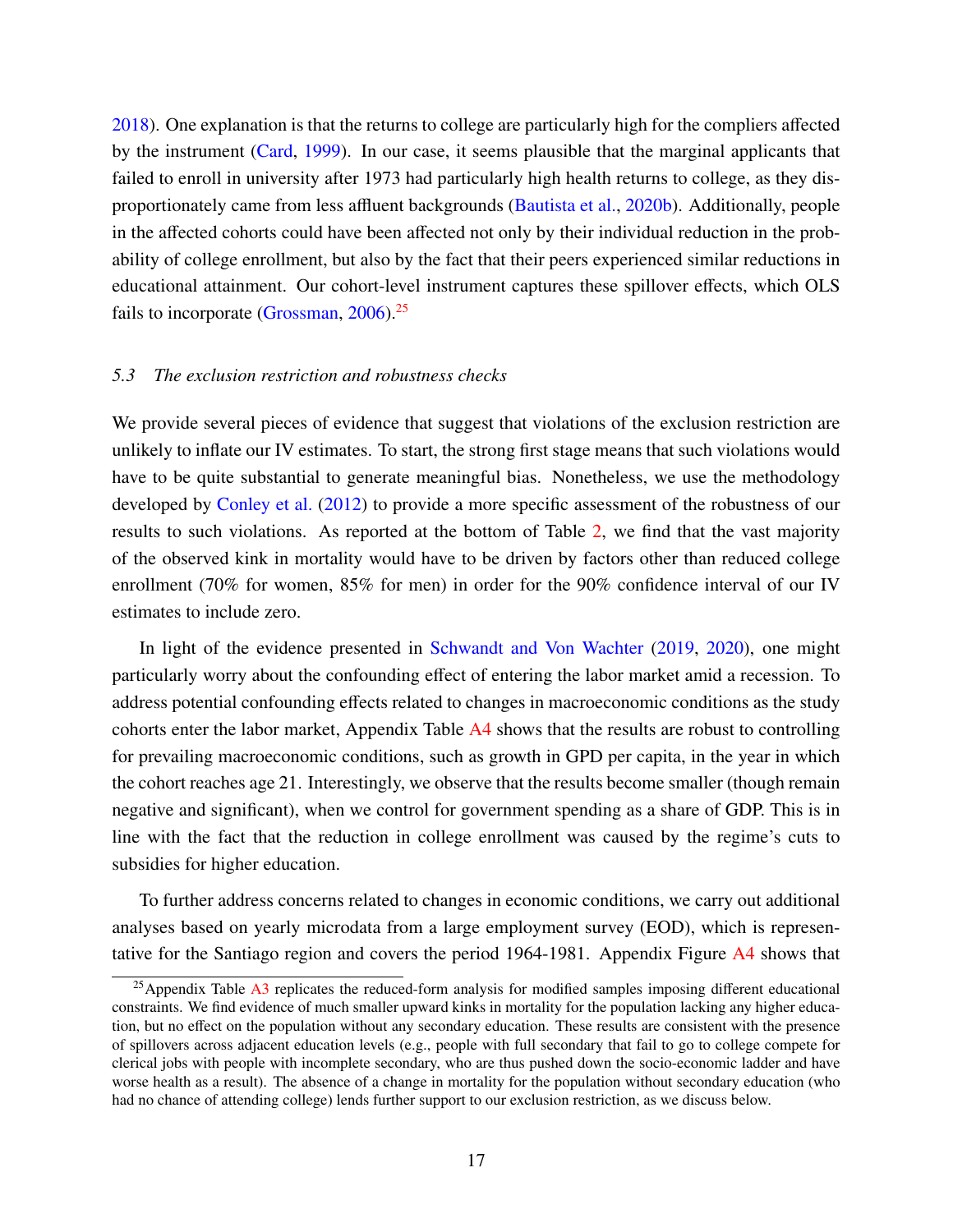youth unemployment (ages 20-30) increased sharply between 1973 and 1976, but also decreased rapidly between 1977 and 1981. Hence, the unemployment rate does not exhibit a sharp linear kink like the one observed in the cohort-level series for college enrollment and mortality. Indeed, column 2 of Table [A4](#page-51-0) shows that the results are robust to controlling for the unemployment rate.

Relatedly, in Table [A5](#page-52-0) we present estimates using unemployment from EOD as our first-stage outcome. The results show that there is no kink in the unemployment rate faced by the study cohorts in the year in which they reached age 21. This result is robust to measuring yearly unemployment for all individuals aged 20+ (column 3), restricting the sample to young individuals (ages 20-30, column 4), or even further imposing that the individuals must have at least some secondary education (column 5). Reassuringly, the EOD also includes a question on whether each person is currently studying, which does have a sizable downward kink in the years after the military coup among those with ages 20-25 (column 2). Also reassuring is that we observe a downward kink in college enrollment (column 1) and an upward kink in mortality (column 6) when we restrict our baseline sample to the Santiago region.

As the previous discussion on labor market conditions highlights, the question regarding the exclusion restriction in our setting is not whether some factor other than college enrollment changed after the military coup (i.e., across years), but whether such a factor differentially affected the cohorts reaching college age after the coup and, particularly, whether it more strongly affected the younger affected cohorts. In other words, an alternative mechanism must generate a *linear kink across cohorts like the one we observe for college enrollment and for mortality*. In this regard, to ensure that we are not simply picking up a discontinuity between cohorts reaching college age before and after the coup, Table [A6](#page-53-0) replicates our main analysis including an additional dummy for post-coup cohorts (i.e., allowing for a discontinuity). The results hardly change. This table also examines the robustness of our main results to the inclusion of a second-order polynomial in the running variable (i.e., the cohort-level trend). The point of this exercise is to verify whether we can rule out that our estimated kink is simply picking up a non-linearity in the cohort-level trend. If anything, the size of the estimated kink and the corresponding IV estimate increases.

We add four additional pieces of evidence in support of the exclusion restriction. First, as shown by panel (a) of Figure [2](#page-36-1) there is no evidence of kinks in the share of people per cohort that completed secondary education. This suggests the absence of other confounding changes in socioeconomic factors, to the extent that socioeconomic factors differentially affecting cohorts reaching college age shortly after the coup would have also affected educational attainment at the secondary level. Importantly, secondary education was not mandatory in Chile until 2003. Second, in Appendix Table [A3,](#page-50-0) we replicate the reduced-form analysis but for different samples based on their educational attainment. Reassuringly, columns 3 and 6 show a null effect of the coup on mortality for the population without secondary education. The absence of a change in mortality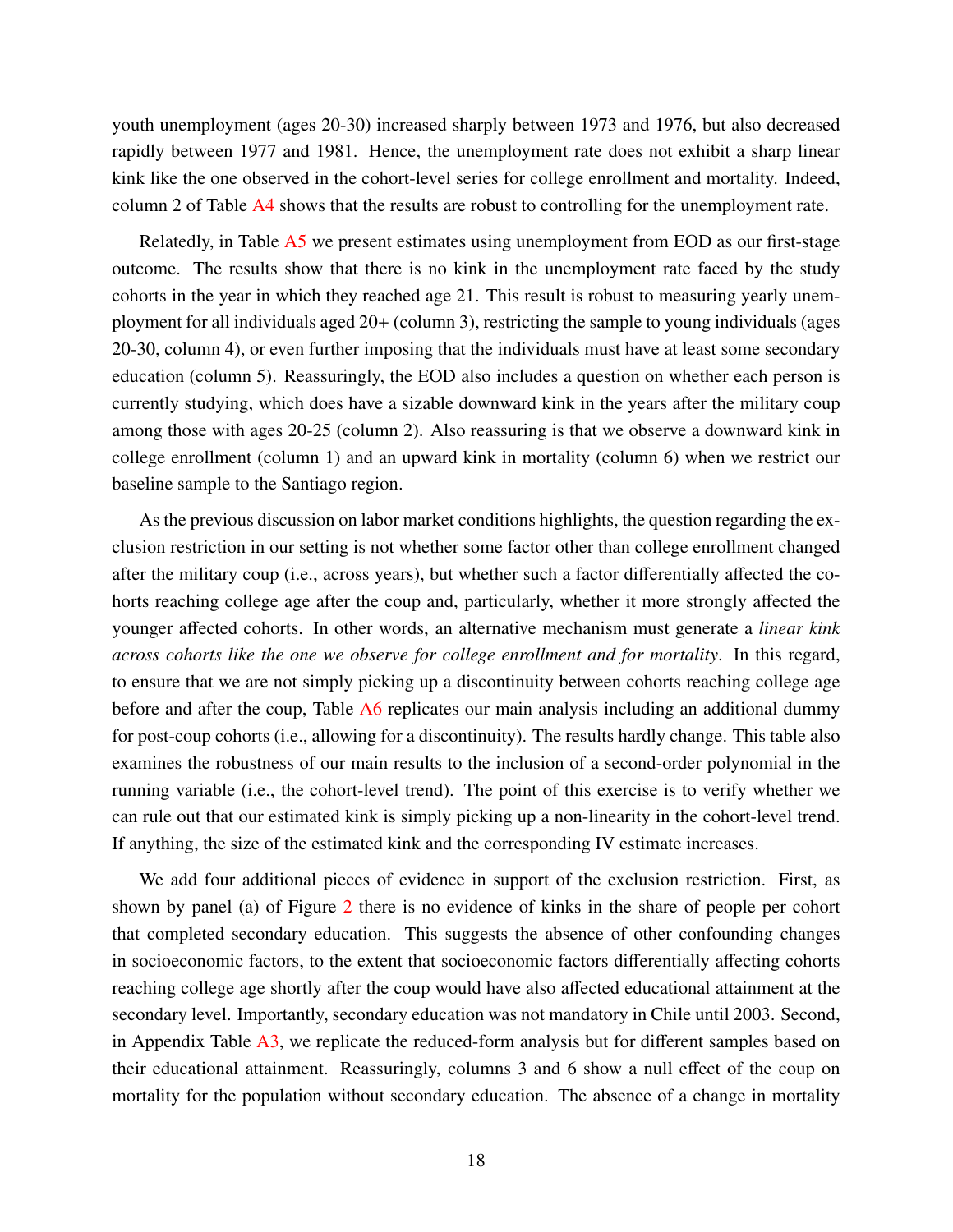for this population lends further support to our exclusion restriction since these individuals were equally exposed to other aspects of the military regime, but they can be thought of as *never-takers* with no chance of attending college, even if exposed to the "treatment." Third, Appendix Table [A7](#page-54-0) shows that the results are highly comparable in separate subsamples corresponding to counties that had and did not have a military base in 1970. This suggests that the results are not driven by varying exposure to repression at the hands of the Pinochet regime [\(Bautista et al.,](#page-32-2) [2020a\)](#page-32-2).

Finally, Appendix Figure [A5](#page-77-0) shows results from regressions imposing different changes on the composition of the sample. We focus here on the IV results from our preferred specification with age fixed effects (equation [6\)](#page-14-1). Panel (a) plots the estimated effect of college enrollment on mortality as we change the set of cohorts in the sample. The rightmost set of estimates correspond to our baseline bandwidth of cohorts reaching age 21 between 1964 and 1981. Each set of estimates to the left corresponds to a one-cohort reduction on each side of the bandwidth. We find that the results are largely stable and remain negative and statistically significant. The estimates with the tightest bandwidth (age 21 between 1969-1976: four cohorts on either side) are essentially identical to our baseline results, though slightly less precise. Insofar as this exercise homogenizes the overall economic and social environment faced by the study cohorts on both sides of the cut-off, it further alleviates concerns about a differential impact of the military coup across cohorts along margins other than educational attainment. Panels (b) and (c) further show that our estimates are also robust to changes in the years included in the sample or to the ages at which we observe the study cohorts.

As an additional battery of robustness checks, we also verify that our results are unaffected if we do not adjust the mortality rate, the share with college, or both, based on the cumulative number of previous deaths in each cell. These results are presented in Appendix Tables [A8](#page-55-0)[-A10.](#page-57-0) The results are likewise unaffected if we estimate our models at the cohort-year level, ignoring the geographic variation across regions (Appendix Table [A11\)](#page-58-0). This addresses potential concerns about measurement error caused by changes in location after 1992. Our results are also similar if we use the population counts in the 2002 census as starting point and study mortality between 2003 and 2017 (Appendix Table [A12\)](#page-59-0).

#### *5.4 Heterogeneous e*ff*ects by age*

The effect of education on health is likely to vary over the life cycle [\(Kaestner et al.,](#page-34-2) [2020\)](#page-34-2). To shed light on potential heterogeneous effects of college on mortality by age, we begin by replicating the analysis for a restricted sample that ensures that we observe all cohorts over the same ages. We then iteratively modify the sample by excluding one age at a time and we examine the impact of these changes on our estimates. For this analysis, we focus on the IV estimates from our preferred specification with age fixed effects (equation  $6$ ). Our baseline sample only allows us to observe all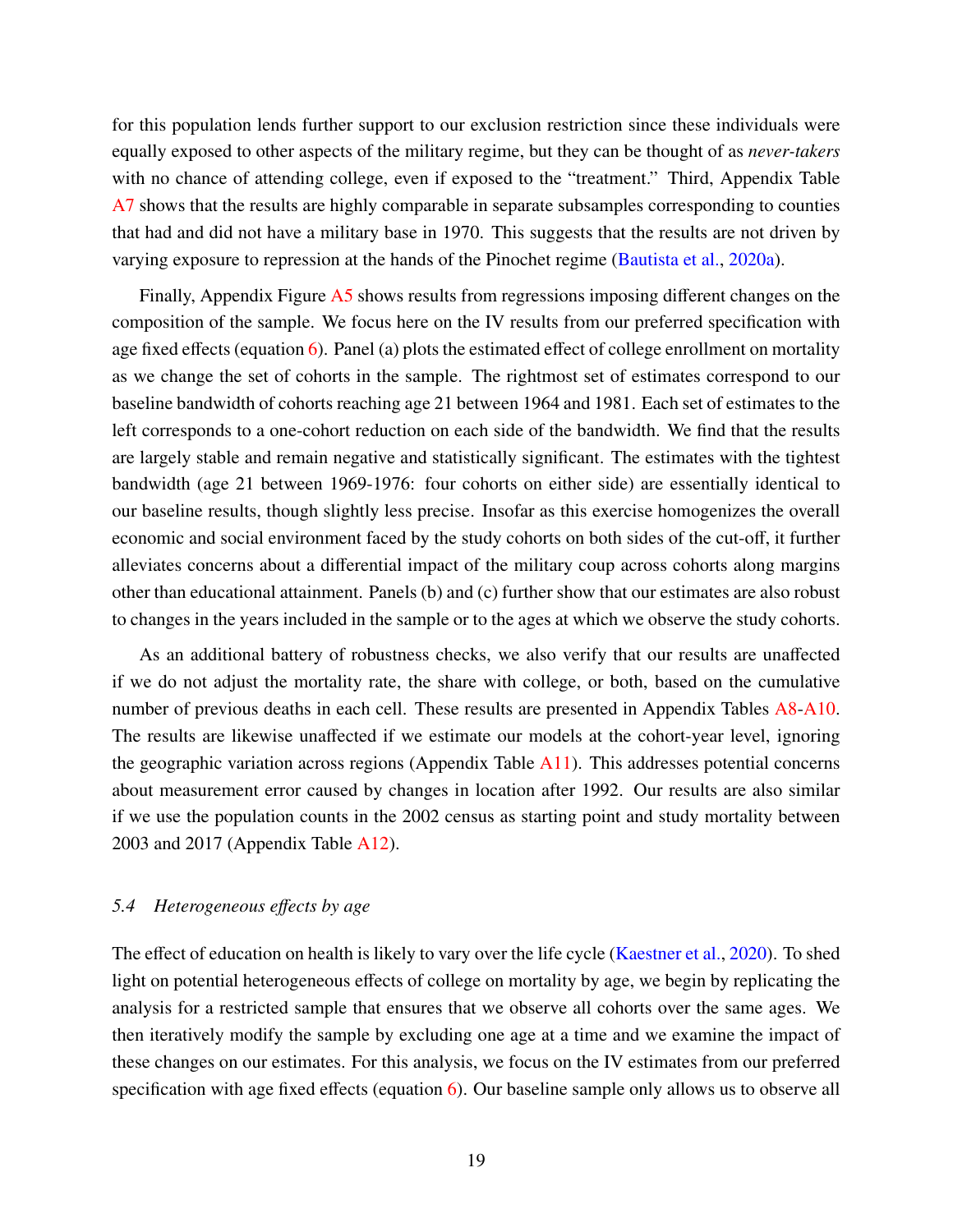the study cohorts between ages 51 and 57 (Appendix Figure [A6\)](#page-78-0). But, as mentioned above, our main results are almost identical for the smaller bandwidth of cohorts that reached age 21 between 1969 and 1976 (four on each side of the 1973 threshold). Using this bandwidth enables us to observe all cohorts for a larger range of ages: 46-62.

Appendix Figure [A7](#page-79-0) plots the results using this more conservative bandwidth. We find that the estimated effect of college on mortality is smaller for samples that do not include individuals with ages 58 and above, especially for women. This suggests that the reduction in mortality caused by college enrollment largely materializes when people reach their late fifties or early sixties. This result is in line with findings by [Kaestner et al.](#page-34-2) [\(2020\)](#page-34-2), who use observational data for the US to show that education only affects mortality after age sixty, arguably because the overall risk of death is fairly low before that age.

#### *5.5 Cause of death*

Appendix Table [A13](#page-60-0) provides estimates of the effect of college enrollment on mortality disaggregated by cause, based on our preferred specification with age fixed effects (equation [6\)](#page-14-1). The causes of death in the table are not exhaustive, but include the main drivers of mortality in the sample: tumors, diseases of the circulatory, respiratory or digestive systems, and external causes. Panel A provides results for women, while panel B replicates the analysis for men.

The reduction in female mortality caused by college enrollment is largely driven by fewer deaths from cancer, diseases of the circulatory system and diseases of the digestive system. The effects on mortality from these three broad causes amounts to 85% of the aggregate effect of college. We find no impact on deaths from external causes or from diseases of the respiratory system. Appendix Table [A14](#page-61-0) further disaggregates cancer deaths into the most common types of tumor. College enrollment reduces female mortality from tumors of the digestive organs (39% of aggregate effect on cancer deaths), breast (28%), female genital organs (21%) and lymphoid tissue (25%). We find no effect on tumors of the respiratory organs.

For men, the largest effects of college enrollment are also on deaths from tumors and diseases of the circulatory or digestive systems (74% of the aggregate effect between them). There are also significant reductions in deaths from external causes or from diseases of the respiratory system.<sup>[26](#page-1-0)</sup> The disaggregate results for cancer show that the effect is concentrated in tumors of the digestive organs, respiratory organs or lymphoid tissue (82% of the aggregate effect on cancer mortality). Appendix Table [A15](#page-62-0) further shows that the effect on male mortality from external causes is driven by non-traffic accidents (i.e., occupational), medical complications and other (unknown) causes.

 $^{26}$ [Buckles et al.](#page-32-0) [\(2016\)](#page-32-0) similarly find that the effect of college on male mortality in the US is largely concentrated in deaths from cancer and heart disease. They provide no estimates for women.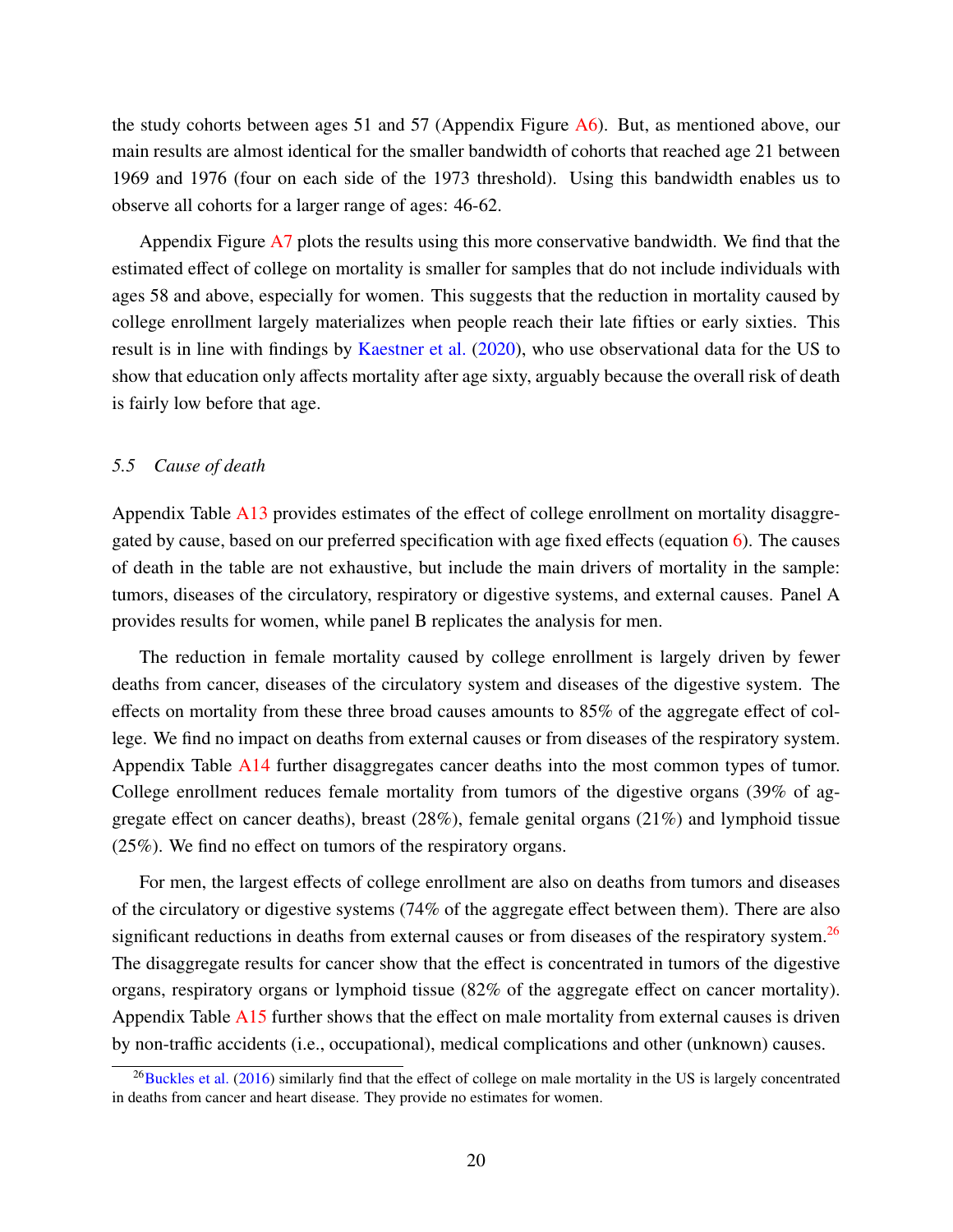Expressed as a percentage of the sample mean, we find that the reduction in cancer mortality caused by college enrollment amounts to 5.5% for women and 9.6% for men. These effect sizes are substantially smaller than the ones found for diseases of the circulatory system (11.6% for women and 15.3% for men) or from diseases of the digestive system (12.5% and 22%). This is consistent with the idea that idiosyncratic or hereditary factors beyond a person's control play a larger role in cancer incidence and mortality, while deaths from diseases of the respiratory or digestive system are more strongly affected by individual behaviors (e.g., diet, exercise, alcohol consumption). These cause-specific effect sizes are systematically larger for men, especially for diseases of the respiratory system (17.8% for men vs an insignificant 3.7% effect for women). This could reflect a differential impact of higher education on occupational choice, whereby men without college are more likely to work in occupations with high risk for respiratory disease, such as mining or manufacturing.

## 6 Mechanisms

In this section, we present evidence on some of the mechanisms underlying the causal link between college enrollment and reduced mortality. The existing literature has identified many potential channels [\(Cutler and Lleras-Muney,](#page-33-0) [2008,](#page-33-0) [2010\)](#page-33-5). Borrowing the notation from [Grossman](#page-34-1) [\(2006\)](#page-34-1), we can classify these mechanisms as 'market' or 'nonmarket'. Market mechanisms relate to the well-documented fact that higher education leads to better jobs and higher income [\(Card,](#page-33-4) [1999\)](#page-33-4). Higher income enables people to access better health care, whether of the preventive or curative type, while occupational choice can lead to differences in health hazards or access to health insurance. Nonmarket mechanisms include multiple factors related to preferences, beliefs, and skills that influence health-relevant behaviors and are potentially affected by education. For instance, education may affect health through changes in important characteristics of individual preferences, such as risk aversion or discount rates (e.g., [Becker and Mulligan,](#page-32-14) [1997\)](#page-32-14), or through exposure to different peers. Education could also increase knowledge on health-related matters or improve decision-making ability, thereby making the production of health more efficient [\(Grossman,](#page-34-13) [1972\)](#page-34-13).

Without meaning to be exhaustive, we provide results from four sets of exercises (involving two additional data sources) that shed light on the relevance of some of these mechanisms in our setting. First, we use data from a large household survey (CASEN) to document large negative kinks for the affected cohorts in labor market outcomes and income, in line with previous findings by [Bautista et al.](#page-32-1) [\(2020b\)](#page-32-1). These negative effects could themselves directly contribute to higher mortality through occupational hazards and reduced purchasing power. Relatedly, we show that people in these cohorts are substantially more likely to be enrolled in the – more congested – public health system. Second, we also use information from CASEN to show negative kinks in the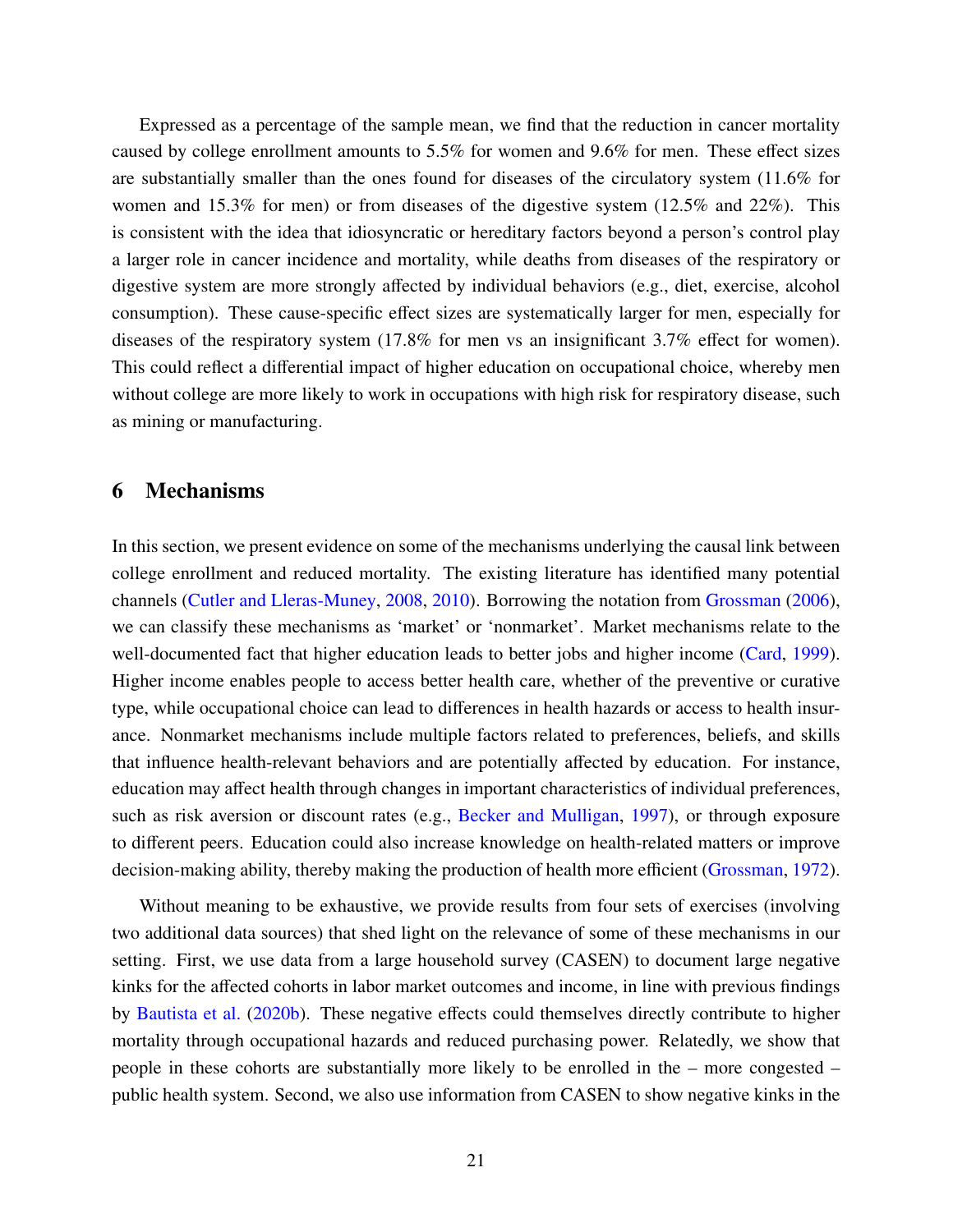consumption of health services by individuals in the cohorts reaching college age after the coup, which could naturally contribute to increased mortality. Lower consumption of health services, including consultations with a primary care physician or specialist and preventive procedures such as the Pap smear for women, could be a reflection of reduced access to care associated with the type of health insurance, but could also reflect differences in preferences or information. Third, we use administrative records from hospital discharge summaries to study the hospitalization rate as an additional intermediate health outcome. We fail to find evidence of kinks in hospitalizations for the affected cohorts, which suggests potential offsetting effects of worse health and limited access to care. Finally, we combine the discharge summaries with the vital statistics at the individual level to study the mortality of hospitalized patients. Confirming our findings for the broader population, we find an upward kink in the mortality rate of hospitalized patients over multiple time horizons. This kink is present even after conditioning on observable characteristics such as diagnostic, hospital and type of insurance. This could reflect other channels through which education affects mortality, including unobservable differences in comorbidities and health behaviors, such as adherence to post-hospitalization treatment.

#### *6.1 Labor market outcomes*

In this section, we present results on labor market outcomes based on individual responses to the CASEN household survey between 1990 and 2017. Though the information in CASEN is all selfreported, we have no reason to expect differential misreporting across our study cohorts. It also remains unclear whether misreporting varies with education [\(Cutler and Lleras-Muney,](#page-33-5) [2010\)](#page-33-5). Importantly, CASEN records information on educational attainment, which enables us to restrict the sample to individuals with four or more years of secondary education – as in our main sample above – and to provide both reduced-form and IV estimates.

Our outcomes of interest are respective indicators for labor force participation, white-collar high-skill occupation and enrollment in the public health insurance. We also study total individual income. These outcomes allow us to establish the extent to which the cohorts affected by reduced access to higher education experience economic disadvantage, which may plausibly contribute to their worse health status. Figure [4](#page-38-0) plots the raw data for these outcomes, averaged across survey years by cohort. We observe sizable downward kinks in labor force participation, white-collar high-skill occupation and income for both men and women in the cohorts reaching age 21 after 1973. These kinks – which are indicative of worse economic conditions for the affected cohorts – are matched by an upward kink in enrollment in the public health insurance.

Table [3](#page-44-0) quantifies these kinks and provides IV estimates of the effect of college enrollment from our preferred specification with age fixed effects (equation [6\)](#page-14-1). We estimate our models at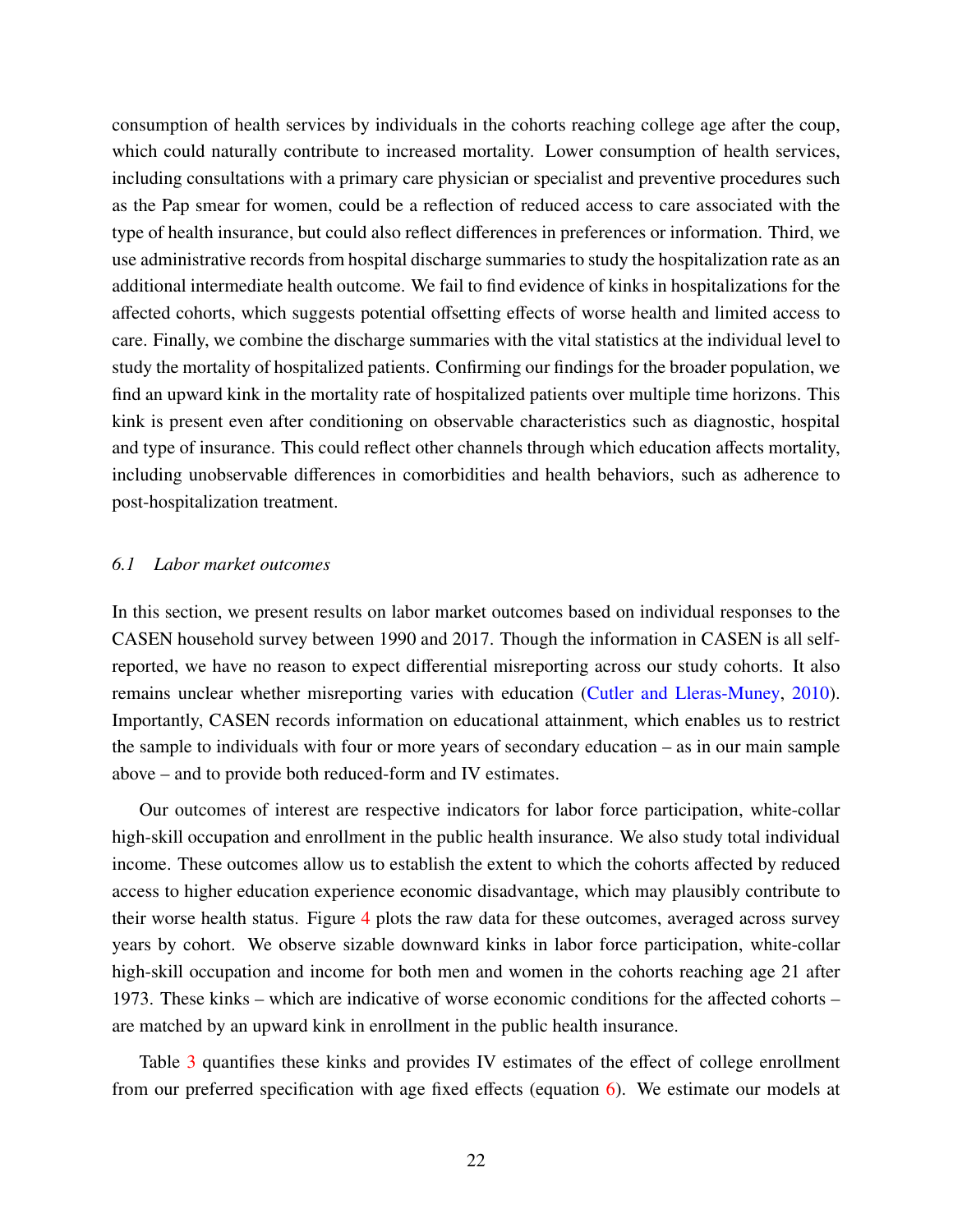the individual level and include county by year fixed effects in all regressions, which account for a host of spatial and temporal factors. We cluster standard errors two-way by county and regionyear following [Cameron et al.](#page-33-12) [\(2011\)](#page-33-12), but also provide in brackets p-values from the Wild cluster bootstrap at the cohort level. Panel A corresponds to women, while panel B shows results for men.

Focusing on the IV results, column 1 shows that college enrollment increases labor force participation for women by 14 percentage points (pp) and for men by 21 pp. These effects correspond to respective increases of 27% and 24% relative to the sample mean. Column 2 shows that college enrollment increases the probability of a white-collar, high-skill occupation for women by 50 pp and for men by 35 pp. These very large effects (equivalent to 110% and 94% of the respective sample means) are unsurprising as the occupations in question are mostly professional ones (e.g., doctor, lawyer), which are largely unattainable without a college degree. The dependent variable in column 3 is total individual income, which we express in thousands of 2010 Chilean pesos. College enrollment increases average income by 173,000 pesos for women and by 234,000 for men, corresponding to increases of 57% and 36% over the sample means. Finally, column 4 shows that going to college reduces enrollment in the public health insurance by 20 pp for women and by 41 pp for men, which corresponds to decreases of 32% and 74% relative to the mean. This result is consistent with the findings in the previous columns, as the public health system mostly caters to the underprivileged. The much larger effect for men plausibly reflects that women can more easily access private health insurance through their partner or spouse during this time period. This difference could partly explain the larger effect of college on male mortality documented above.

#### *6.2 Consumption of health services*

The CASEN survey also allows us to gain insight on the consumption of medical services. We analyze individual responses to questions asking individuals whether they have seen a primary care physician or a specialist in the past three months, as well as whether they have visited an emergency room (ER) during the same period. The expected effect of college enrollment on these outcomes is theoretically ambiguous. On the one hand, the cohorts exposed to reduced access to college could consume health services at higher rates due to their worse health status, as reflected by their higher mortality. On the other hand, the results in the previous section indicate substantial economic disadvantage and high reliance on the public health system, which may limit their access to care. In the case of women, we can further study the use of preventive care based on a question asking whether they have had a Pap smear in the past three years.

Figure [5](#page-39-0) plots the raw data for these outcomes, averaged across survey years by cohort. Women in the affected cohorts exhibit downward kinks in the probability of having seen a specialist in the past three months (panel b), as well as in the probability of having had a Pap smear in the past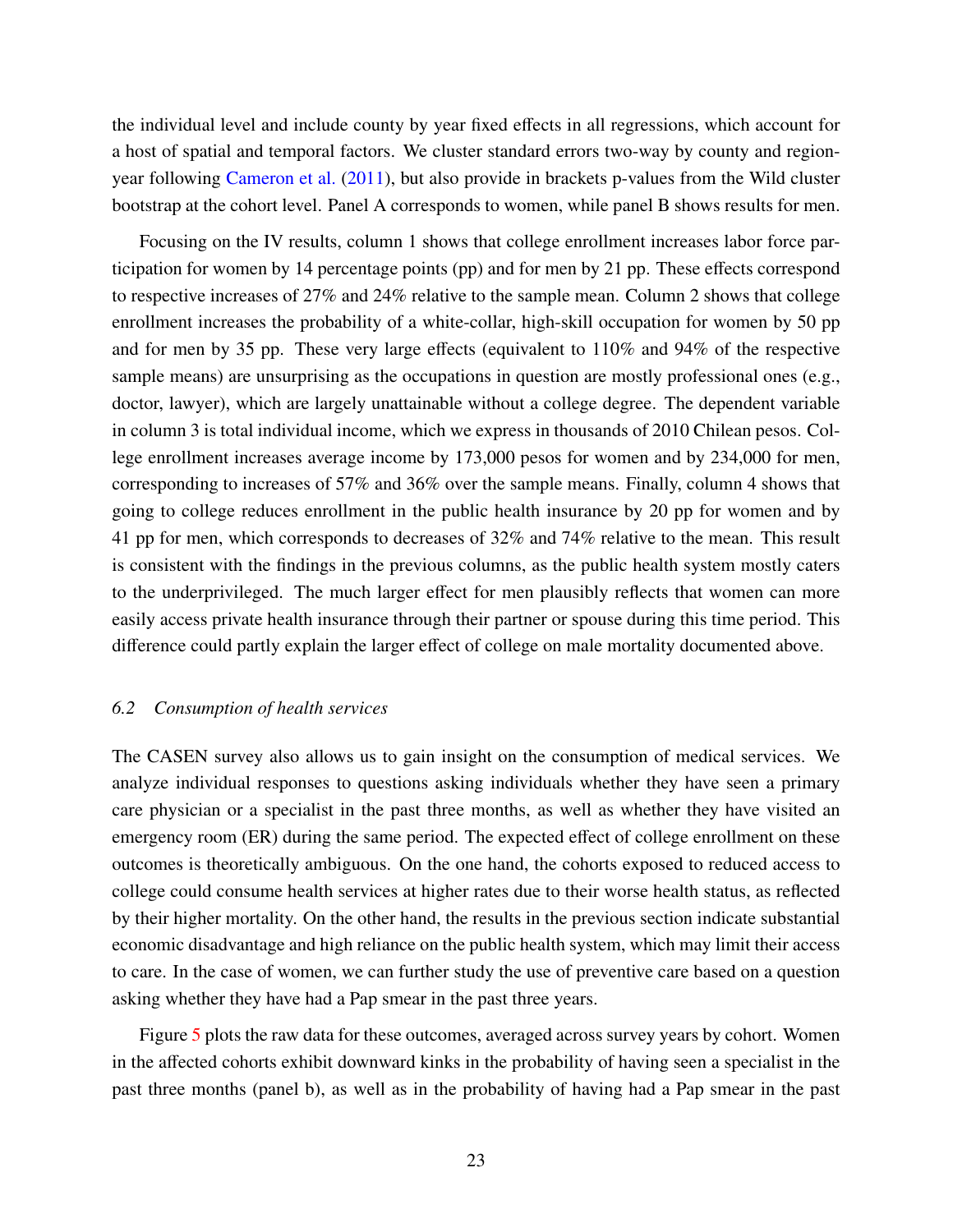three years (panel d). In the case of men, panel (e) shows a downward kink in the probability of having seen a primary care physician in the past three months. There is no evidence of changes in the cohort trends for ER visits (panels c and g), which is consistent with fewer barriers to access for this service, relative to outpatient consultations. It is also consistent with lower heterogeneity in the demand, insofar as a visit to the ER is often unavoidable given a large negative health shock.

Table [4](#page-45-0) has a similar structure to Table [3](#page-44-0) and provides reduced-form estimates of the kink in the consumption of health services for the affected cohorts, as well as IV estimates of the effect of college enrollment. Focusing on the latter, column 1 shows that college enrollment increases the probability of having seen a primary care physician in the past three months by 12.8 pp for men. This is a large and precisely-estimated effect, equivalent to 97% of the sample mean. For women, the estimated effect of college on primary care visits is much smaller (4.1 pp) and is not statistically significant. Column 2 shows, however, that college enrollment increases the probability of having recently seen a specialist by 10.1 pp for women (70% increase over sample mean), while the effect for men is only 5.2 pp and is not significant. In line with the visual evidence, we find no effect on ER visits. Taken together, these results are consistent with more educated individuals making larger investments in health capital in order to increase their time available for market and nonmarket activities [\(Grossman,](#page-34-13) [1972\)](#page-34-13). They are also consistent with previous research documenting a positive correlation between education and the use of preventive care services (e.g., [Fletcher and](#page-33-13) [Frisvold,](#page-33-13) [2009;](#page-33-13) [Cutler and Lleras-Muney,](#page-33-5) [2010;](#page-33-5) [Lange,](#page-34-14) [2011\)](#page-34-14).

Column 4 in Table [4](#page-45-0) examines the probability that women have had a Pap smear done in the past three years. This is the main procedure to test for cervical cancer and the Chilean Health Ministry recommends it for all women over the age of 25. As mentioned above, panel (d) in Figure [5](#page-39-0) provides clear evidence of a downward kink for the affected cohorts, which the regression estimates help to quantify. We estimate that college enrollment increases the probability of having had this procedure done in a timely fashion by 16.8 pp, equivalent to 23% of the sample mean. This arguably contributes to the negative impact of college on deaths from female genital cancer documented in Appendix Table [A14.](#page-61-0) Importantly, CASEN asks women that report not having had a Pap smear the reason for not doing so, which we use as additional dependent variables in Appendix Table [A16.](#page-63-0) We find that negligence or forgetfulness explains 45% of the college effect, while lack of knowledge or lack of interest explain a further 18%. These results are imprecise and should be interpreted with caution. They suggest, however, that college affects health through non-market channels, including changes in knowledge and preferences.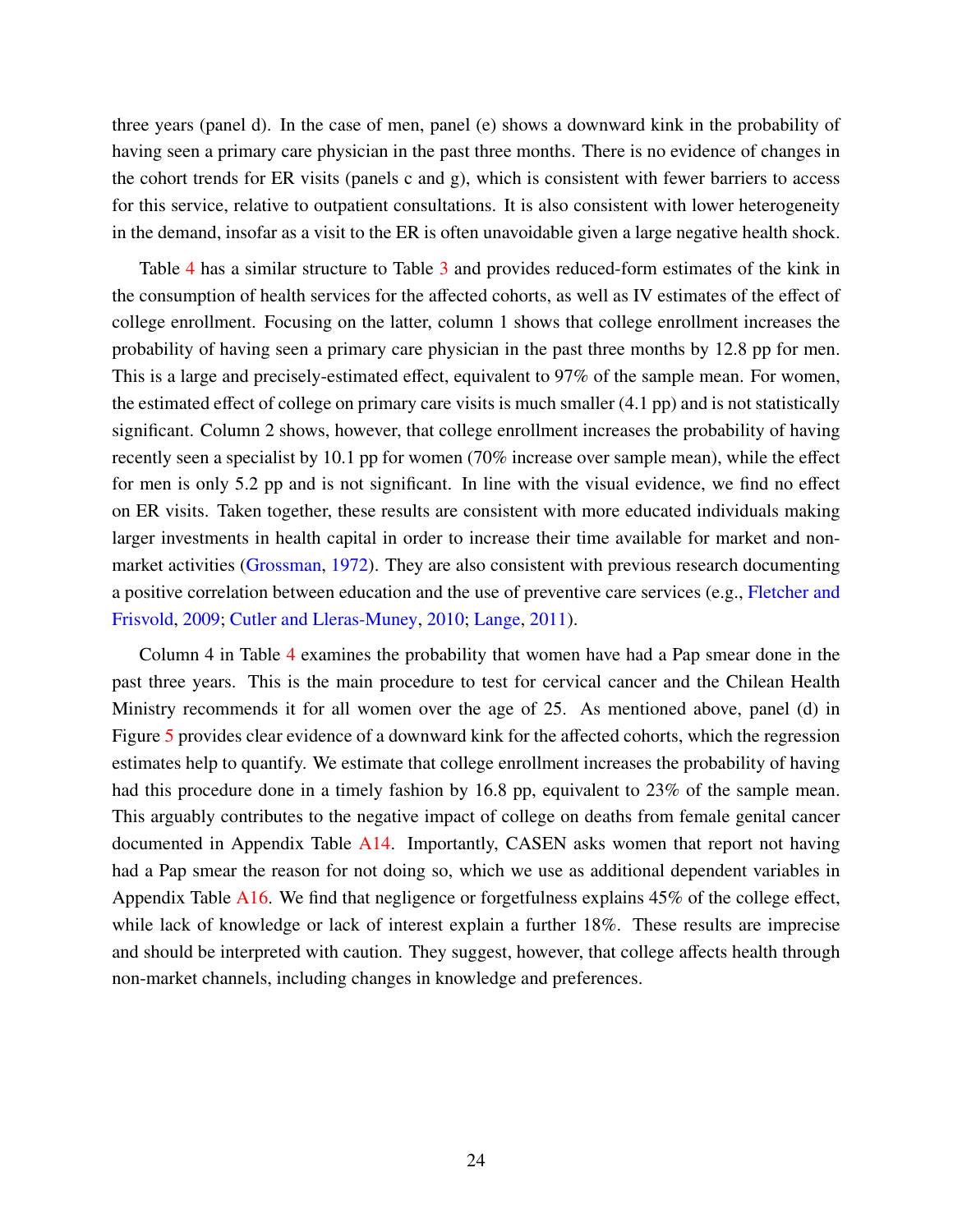#### *6.3 Hospitalizations*

In this section, we present results from two exercises based on administrative data from hospital discharge summaries. Unfortunately, this source does not contain information on educational attainment, so the analysis is exclusively reduced form. First, we study the hospitalization rate, at the cohort-year level, as an intermediate health outcome that allows us to further explore the role of health services consumption in the link between college enrollment and mortality. Given their worse health status – as reflected by their higher mortality – we would expect to find evidence of a higher hospitalization rate for the cohorts exposed to reduced access to college. Failing to find such evidence could indicate the presence of barriers in access to care. Second, we combine the discharge summaries with the vital statistics to compare, at the individual level, the mortality of hospitalized patients across cohorts. *Ex-ante*, it is unclear whether cohorts with reduced access to college have higher mortality in this selected sub-population.

#### *6.3.1 Hospitalization rates*

We study hospitalization rates at the cohort-gender-region-year level, similarly to our main analysis. Since the hospital discharge summaries are only available since 2002, we source the initial population count per cell from that year's census, which we adjust for mortality over time.

Figure [6](#page-40-0) shows the hospitalization rate (per 1,000) by cohort, averaged across years. The raw data suggests the presence of upward kinks in the male and female hospitalization rates, though these are small and the cross-cohort variation is noisy. Column 1 in Table [5](#page-46-0) provides estimates of equation  $4$  – our preferred reduced-form specification with age fixed effects – for this outcome. Once we flexibly account for age effects, we find no evidence of kinks for women (panel A) or men (panel B). The previous outcome corresponds to the number of *hospitalizations* per 1,000 individuals, irrespective of whether these represent different hospitalized patients or multiple hospital stays by the same person. Using the individual identifier in the discharge summaries, we can distinguish between a patient's first admission per year and subsequent readmissions during the same year. Column 2 in Table [5](#page-46-0) shows results using the yearly number of *hospitalized individuals* per 1,000 as dependent variable. We find a similar pattern to the one observed for total hospitalizations. There is no evidence of a kink in the hospital admission rate.<sup>[27](#page-1-0)</sup>

This null result for hospitalizations is striking given the upward kink in mortality observed for the affected cohorts.<sup>[28](#page-1-0)</sup> It suggests that lower educational attainment leads these cohorts to be in

<sup>&</sup>lt;sup>27</sup>First admissions per patient-year represent 67% of total admissions, while within-year readmissions correspond to 25% of the total. The remaining 8% are admissions without an individual ID. Appendix Table [A17](#page-64-0) shows a negative kink for the readmission rate, which is largely matched by an upward kink in the rate of unidentified admissions. We interpret the latter as further evidence of economic disadvantage and limited access to care in the affected cohorts.

<sup>&</sup>lt;sup>28</sup>Appendix Table [A18](#page-65-0) replicates the main analysis for this sample (i.e., 2002 census as baseline, no restriction on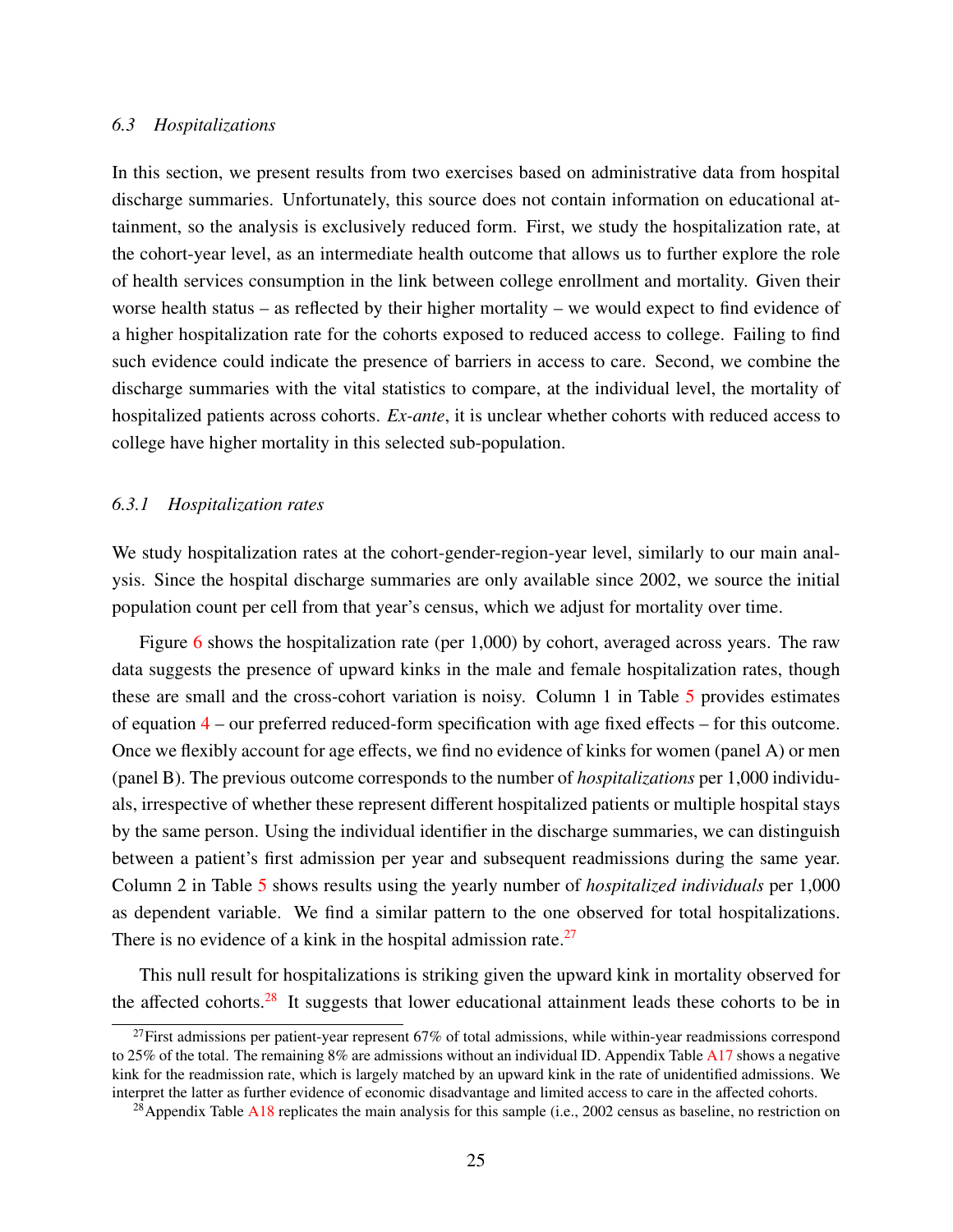worse health while simultaneously limiting their access to medical care. These two effects push the hospitalization rate in opposite directions and arguably cancel out. The fact that the affected cohorts are increasingly reliant on the public health system lends support to this interpretation. To further explore this possibility, columns 3 and 4 provide disaggregate estimates on hospitalizations by type of insurance. Results are very similar if we use type of hospital instead (not reported). For both women and men, we find evidence of an upward kink in the hospitalization rate using public insurance and of a comparable downward kink in the hospitalization rate using private insurance.<sup>[29](#page-1-0)</sup> These results are consistent with the notion that increased reliance on the public health system is a contributing factor in the limited access to care faced by the affected cohorts. They must be interpreted with caution, though, as their statistical significance is sensitive to the type of clustering.

#### *6.3.2 Mortality of Hospitalized patients*

We turn next to the mortality of hospitalized patients. We study this topic at the individual level, which allows us to exploit the availability of individual-level covariates in the hospital discharge summaries. We drop hospitalizations lacking a patient ID (8% of total) and restrict the sample to the first observation per patient, though we do take readmissions into account below. We merge these records with the mortality files and establish for each individual whether death occurs over various time horizons, ranging from time of discharge to five years. Some variables in the discharge summaries are unavailable before 2004, so we start the sample on this year. To ensure that we properly measure survival for all patients for up to five years, we only consider hospitalizations up to 2012 and track the mortality of these patients until 2017, the last year with mortality data. By looking at different time horizons, we can study whether any observed changes in mortality for the affected cohorts correspond to temporary effects that disappear over longer time periods (i.e., dying within six months rather than within a year). Our final estimating sample includes roughly 1.1 million individuals that were admitted to hospital between 2004 and 2012.

Table [6](#page-47-0) presents the results for deaths within one year of hospitalization. We estimate a modified version of our reduced-form models that replaces the region-year fixed effects with more conservative county-year fixed effects and sequentially adds additional controls. We cluster stan-dard errors two-way by county and region-year following [Cameron et al.](#page-33-12) [\(2011\)](#page-33-12), but also provide p-values from the Wild cluster bootstrap at the cohort level following [Cameron et al.](#page-32-12) [\(2008\)](#page-32-12). We focus here on the one-year horizon to maximize comparability with our estimates of yearly mor-

education). The slight difference in sample size relative to Table [5](#page-46-0) is caused by the absence of mortality data for 2018. Appendix Table [A19](#page-66-0) provides results on hospitalizations disaggregated by main diagnostic. Focusing on the leading causes of death, we find negative kinks in cancer-related hospitalizations for both genders and no difference in the hospitalization rate for diseases of the circulatory system for men.

<sup>&</sup>lt;sup>29</sup>Appendix Table [A17](#page-64-0) shows that there is also a negative kink in hospitalizations with missing insurance information for women. There are no kinks in hospitalizations by the uninsured.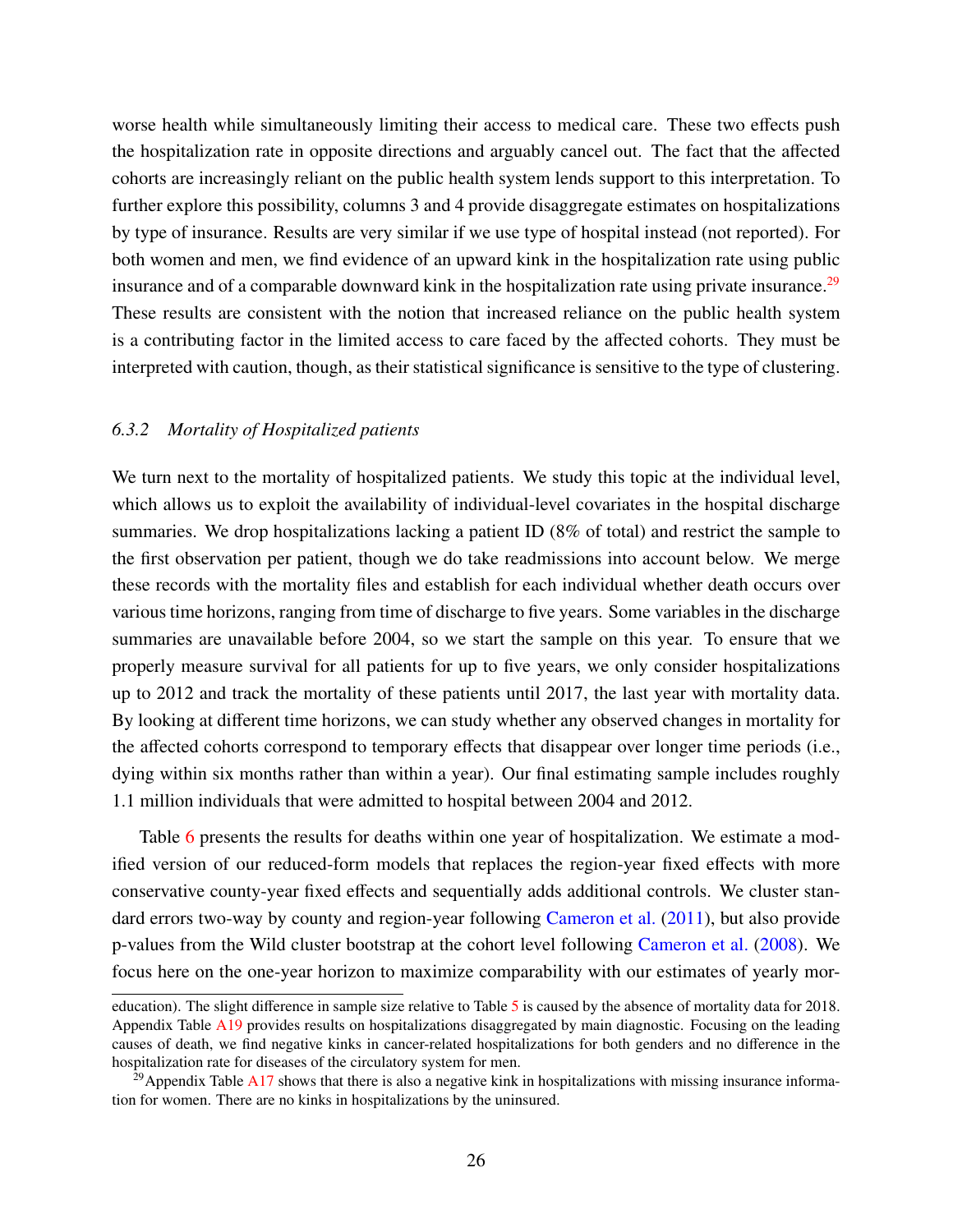tality in the main analysis, but Appendix Tables [A20-](#page-67-0)[A24](#page-71-0) show equivalent estimations for other time horizons. The average one-year female mortality rate in this sample is 46 deaths per 1,000 patients, while for men it is 78 deaths per 1,000 patients. These rates are one order of magnitude larger than the averages from our main sample in Table [2](#page-43-0) and indicate that hospitalized patients are at a much higher risk of death than the population at large. $30$ 

Column 1 shows estimates of equation [3](#page-13-1) and provides evidence of an upward kink in mortality for women (panel A) and men (panel B) in the affected cohorts. These kinks are quite sizable, at 49% and 45% of the respective female and male baseline trends. Figure [7](#page-40-1) plots the one-year mortality rate across cohorts and provides compelling visual evidence of the upward shift in the mortality trend. Appendix Figure [A9](#page-81-0) shows similar plots for other time horizons. Column 2 corresponds to equation [4,](#page-14-0) our preferred specification with age fixed effects. The estimated kinks decrease slightly once we account for age effects, but remain largely comparable to the baseline results. We take these estimates as the benchmark as we proceed to include additional controls in the following columns. Some of these controls are arguably 'bad controls' as defined by [Angrist](#page-32-11) [and Pischke](#page-32-11)  $(2009)$ , so we expect the estimated kink to decrease once we control for them.<sup>[31](#page-1-0)</sup>

We first examine whether differences in diagnostic help to explain the kink in mortality. Column 3 includes a full set of diagnostic fixed effects based on the 4-digit ICD code from the discharge summaries. Columns 4-8 then sequentially include additional sets of fixed effects for other observable characteristics. In column 4, we account for the type of insurance (public vs private), while in column 5 we control for the specific hospital of admission (381 different establishments) and in column 6 for the type of admission (emergency room, transfer from other hospital, etc.). Column 7 further controls for whether surgery was performed, while column 8 accounts for whether the patient was previously admitted in 2002-2003, before the start of the sample period. To maximize explanatory power, we estimate saturated models that interact each additional set of fixed effects with all the previous ones.<sup>[32](#page-1-0)</sup> For instance, in column 5 we are comparing patients that share the same diagnostic, have the same insurance, and were admitted to the same hospital.

A comparison of columns 2 and 8 reveals that these observable characteristics together explain – in a statistical sense – approximately 40% of the upward kink in one-year mortality for women and men in the affected cohorts. Among these characteristics, just accounting for differences in diagnostic makes the magnitude of the estimated kink drop by about 24% for both men and women. This suggests the presence of different morbidity profiles across cohorts with varying levels of educational attainment. The remaining excess mortality that is not explained by observables arguably

 $30$ Appendix Table  $A25$  replicates our main analysis for the period 2004-2012 to further enhance comparability.

<sup>&</sup>lt;sup>31</sup>[Cutler and Lleras-Muney](#page-33-0) [\(2008,](#page-33-0) [2010\)](#page-33-5) employ a similar strategy.

<sup>32</sup>While the sample remains unchanged, the estimation package we employ (*reghdfe*) drops singleton observations, which become more frequent as we include increasingly stringent combinations of fixed effects [\(Correia,](#page-33-14) [2015\)](#page-33-14). Naturally, the point estimates are unaffected by this exclusion.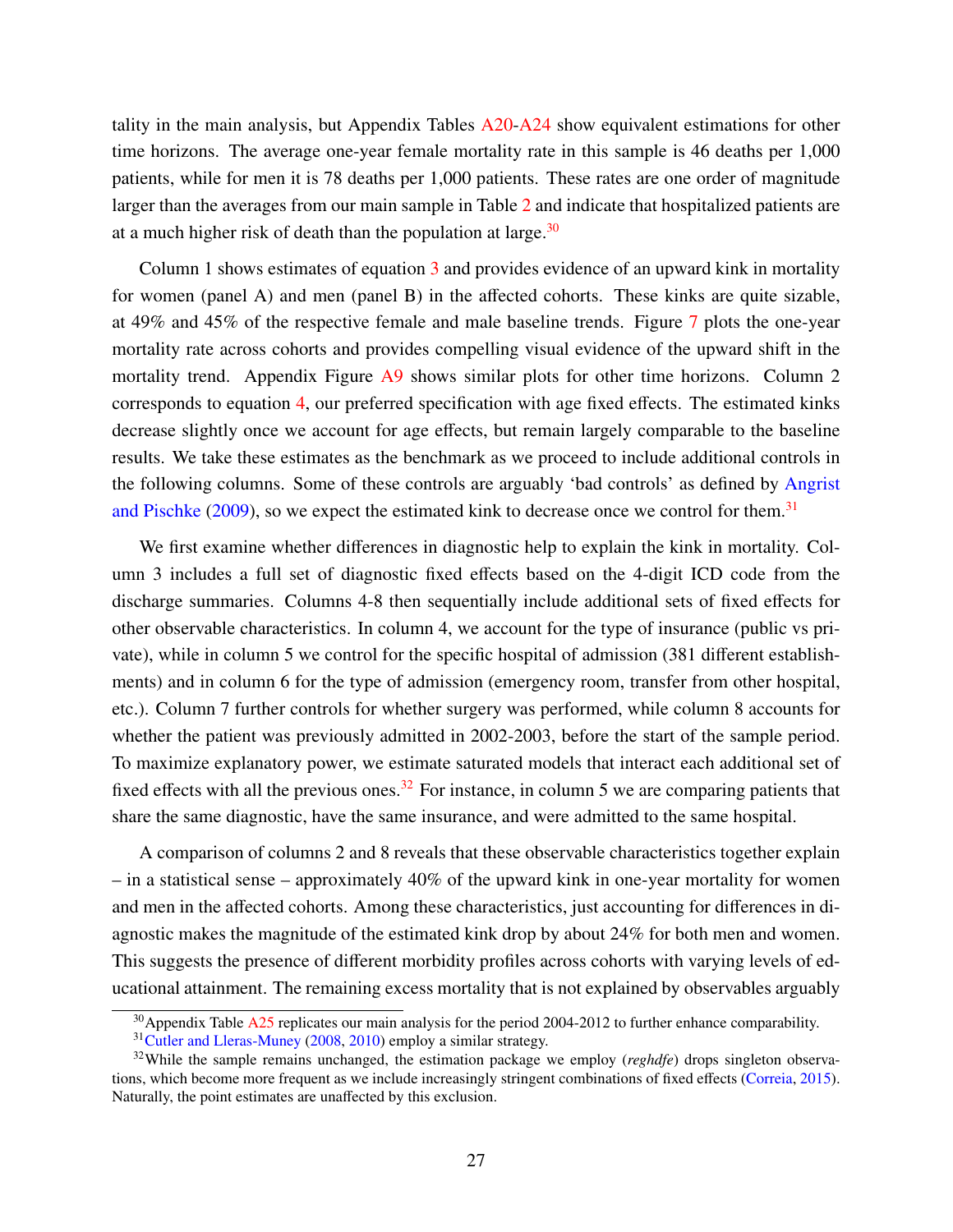corresponds to unobservable differences in health behaviors and access to care.<sup>[33](#page-1-0)</sup> Some of the unexplained variation could also correspond to the inevitable coarseness of some of our controls. For example, diagnostic codes fail to account for comorbidities.

Figure [8](#page-41-0) plots the estimated kink from the regressions in Table [6,](#page-47-0) as well as the corresponding estimates for the other time horizons we consider. Except for the one-month mortality rate for women, most other estimates are statistically significant at the 5% level (see Appendix Tables [A20-](#page-67-0)[A24\)](#page-71-0). For both genders, we find larger kinks over longer time horizons. Hence, it is not the case that the documented effects for the one-year horizon are merely capturing short-term shifts in the probability of death. Instead, the results suggest that the effect of education on the mortality of hospitalized patients persists and grows for at least five years. The explanatory power of the observable characteristics remains largely stable across time horizons. For example, observables explain 42% of the kink in five-year mortality for women and 47% of the kink for men. Differences in diagnostic explain 20-25% of the kink throughout.

### 7 Conclusion

In this paper, we provide novel evidence on the impact of higher education on mortality. For this purpose, we exploit the sharp negative kink in access to college experienced by Chilean cohorts reaching college age shortly after the 1973 military coup. Using data from the vital statistics between 1994-2017, we find that women and men in these cohorts have higher age-adjusted mortality rates, a pattern that we also observe in matched individual-level records for hospitalized patients. Leveraging the kink in college enrollment, we estimate that going to college reduces the agespecific mortality rate by 0.26 percentage points (pp) for women and by 0.9 pp for men. These are large and precisely-estimated effects, equivalent to 68% and 130% of the respective sample means.

We further show that the cohorts exposed to reduced access to college experience substantial economic disadvantage throughout the life cycle and are more reliant on the public health system, which has fewer resources and is more congested than its private counterpart. These cohorts also consume health services at lower rates, including consultations with a primary care physician or a specialist, which plausibly contributes to their higher mortality. In the case of women, college enrollment increases the probability of having had a Pap smear in the past three years, which is the main procedure to test for cervical cancer. We fail to find evidence of changes in hospitalization

<sup>&</sup>lt;sup>33</sup>Data limitations prevent us from further studying health behaviors. Questions in CASEN on this topic are limited and infrequent, which leads to small sample sizes. For instance, information on smoking in the past month is only collected in the waves from 1990, 1992 and 1998. Figure [A10](#page-84-0) plots cohort-level averages of this variable, pooling men and women (N=29,613). Interestingly, the graph indicates a clear downward kink in smoking for the affected cohorts. This result stands in contrast to previous findings by [De Walque](#page-33-15) [\(2007\)](#page-33-15) and [Grimard and Parent](#page-34-15) [\(2007\)](#page-34-15) for the US, and suggests that the liberal environment characteristic of universities may have fostered smoking in our setting.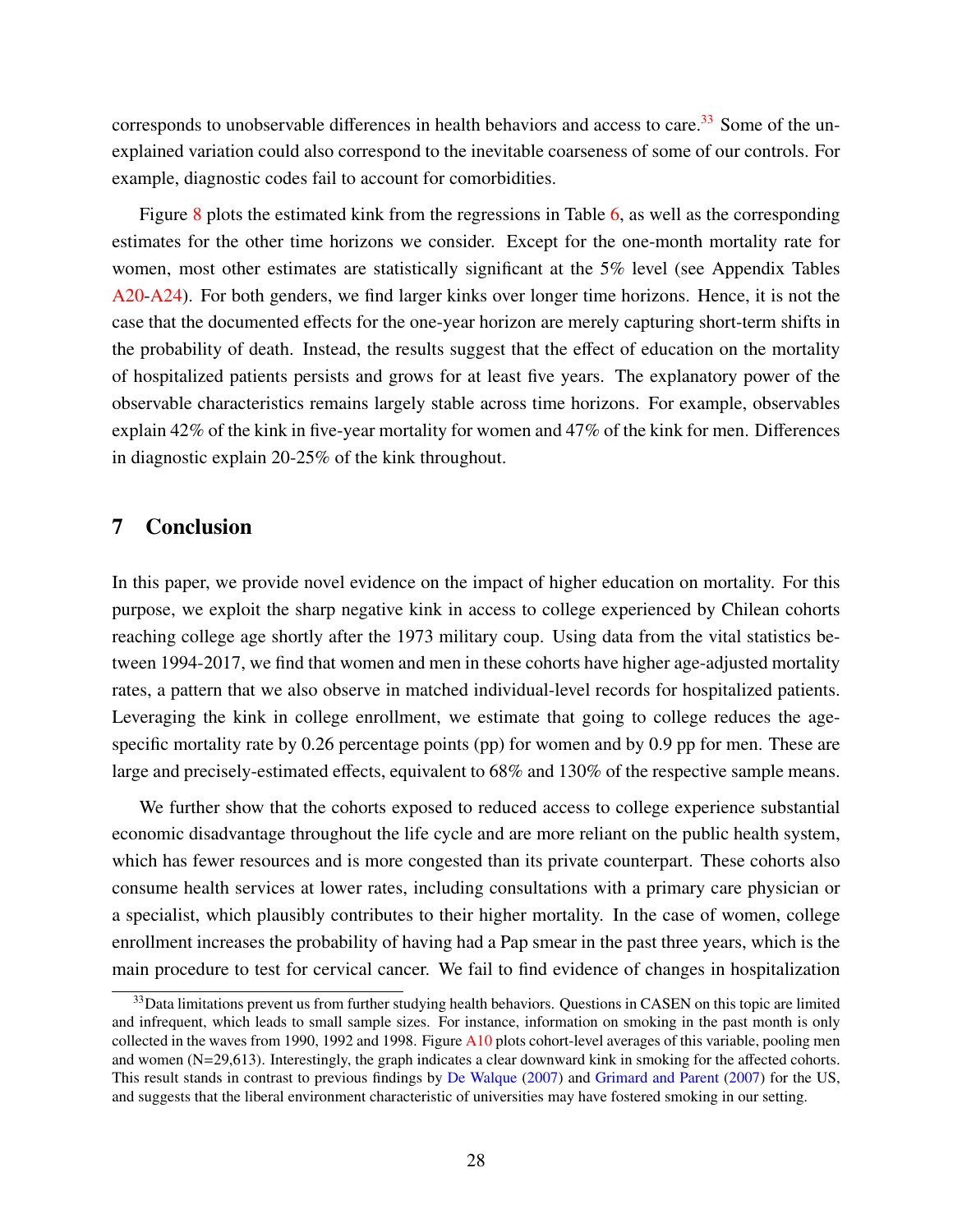rates, despite the observed changes in health status, which we interpret as evidence consistent with the presence of barriers in access to care.

Our findings stand in contrast to a previous body of work that has largely struggled to find evidence of a causal effect of education on mortality [\(Galama et al.,](#page-34-0) [2018;](#page-34-0) [Xue et al.,](#page-35-0) [2021\)](#page-35-0). Existing research has mostly relied on changes to compulsory schooling laws at the primary or secondary level. One limitation of these research designs is that the resulting increase in educational attainment is often small (i.e., one extra year of education) and usually takes place within the same level. In contrast, we document what can truly be described as life-changing socio-economic consequences of entering higher education in our setting. These include respective increases for women and men of 50 percentage points (pp) and 35 pp in the probability of having a professional (i.e., white-collar, high skill) occupation, as well as increases in average income equivalent to 57% and 36% of the respective female and male sample means. These large economic impacts of college enrollment set apart our study from most of the previous literature and could plausibly explain the positive impact of education on health that we uncover.

One additional limitation of previous studies is that the compliers affected by compulsory schooling reform are people who otherwise would have chosen not to obtain additional educa-tion.<sup>[34](#page-1-0)</sup> These people arguably have low returns to additional schooling and may exert low effort while in school. As a result, their health may benefit relatively less from further education, especially if the effect partly operates through the acquisition of knowledge. In contrast, the compliers in our setting are people that wanted to attend college –as reflected by the ratio of applications to openings – but failed to do so as a result of the cuts to supply implemented by the military government. Moreover, our compliers are people with relatively lower scores in the college admissions exam, who disproportionately came from less affluent backgrounds. It seems highly plausible that the impact of college on their economic and health outcomes was particularly high.

<sup>34</sup>We thank Adriana Lleras-Muney for sharing this insight with us.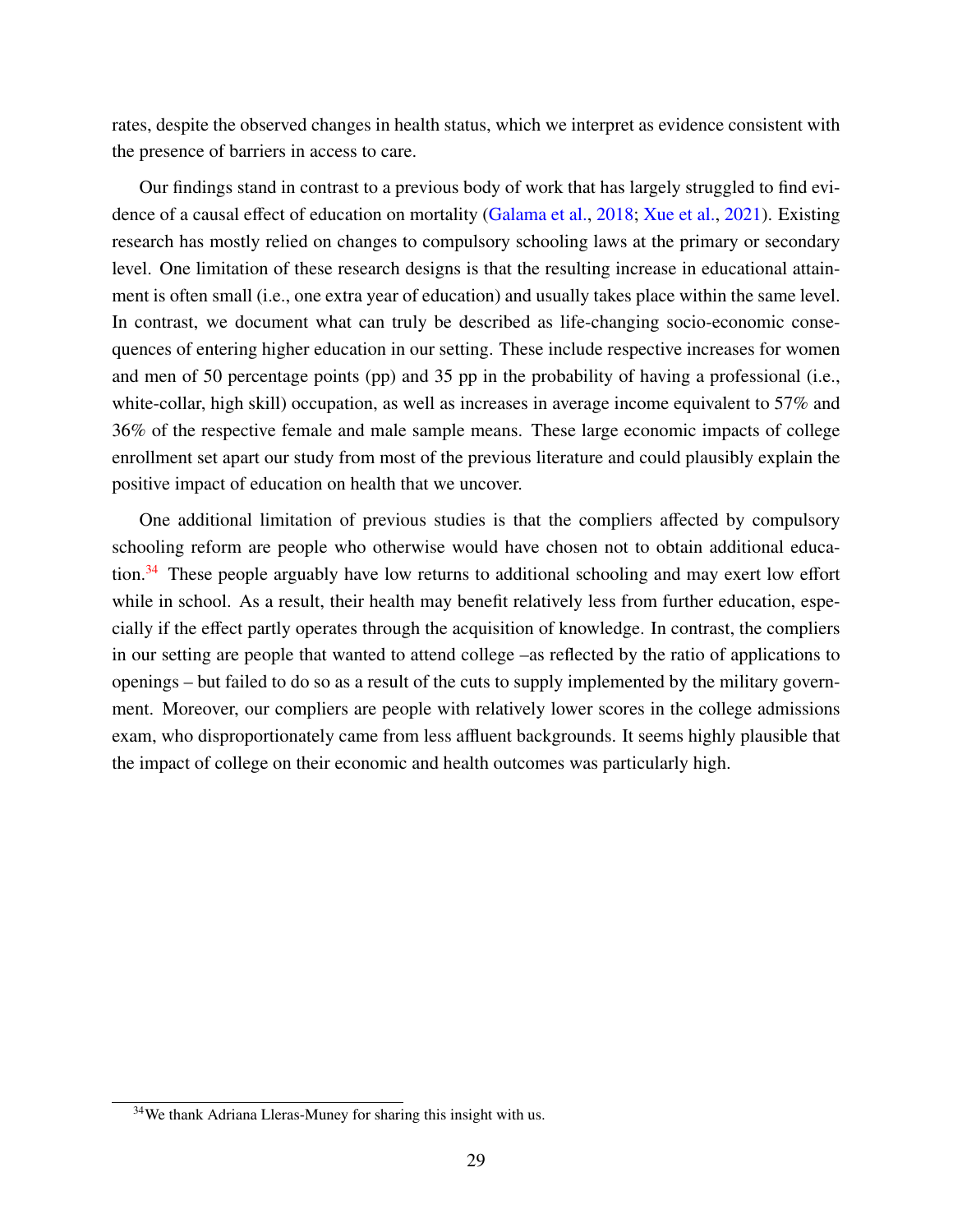## References

- <span id="page-32-3"></span>Albouy, V. and Lequien, L. (2009). Does Compulsory Education Lower Mortality? *Journal of Health Economics*, 28(1):155 – 168.
- <span id="page-32-11"></span>Angrist, J. and Pischke, J.-S. (2009). *Mostly Harmless Econometrics*. Princeton University Press.
- <span id="page-32-13"></span>Angrist, J. D., Imbens, G. W., and Rubin, D. B. (1996). Identification of Causal Effects using Instrumental Variables. *Journal of the American Statistical Association*, 91(434):444–455.
- <span id="page-32-5"></span>Arendt, J. N. (2005). Does Education Cause Better Health? A Panel Data Analysis Using School Reforms for Identification. *Economics of Education Review*, 24(2):149–160.
- <span id="page-32-2"></span>Bautista, M. A., González, F., Martínez, L. R., Muñoz, P., and Prem, M. (2020a). The Geography of Repression and Opposition to Autocracy. *Forthcoming at American Journal of Political Science*.
- <span id="page-32-1"></span>Bautista, M. A., González, F., Martínez, L. R., Prem, M., and Muñoz, P. (2020b). Dictatorship, Higher Education and Social Mobility. Working Paper.
- <span id="page-32-14"></span>Becker, G. S. and Mulligan, C. B. (1997). The Endogenous Determination of Time Preference. *Quarterly Journal of Economics*, 112(3):729–758.
- <span id="page-32-9"></span>Behrman, J. R. and Rosenzweig, M. R. (2004). Returns to Birthweight. *Review of Economics and Statistics*, 86(2):586–601.
- <span id="page-32-8"></span>Beltrán-Sánchez, H., Finch, C. E., and Crimmins, E. M. (2015). Twentieth Century Surge of Excess Adult Male Mortality. *Proceedings of the National Academy of Sciences*, 112(29):8993–8998.
- <span id="page-32-4"></span>Black, D. A., Hsu, Y.-C., and Taylor, L. J. (2015). The Effect of Early-life Education on Later-life Mortality. *Journal of Health Economics*, 44:1 – 9.
- <span id="page-32-10"></span>Black, S. E., Devereux, P. J., and Salvanes, K. G. (2007). From the Cradle to the Labor Market? The Effect of Birth Weight on Adult Outcomes. *Quarterly Journal of Economics*, 122(1):409– 439.
- <span id="page-32-6"></span>Braakmann, N. (2011). The Causal Relationship between Education, Health and Health Related Behaviour: Evidence from a Natural Experiment in England. *Journal of Health Economics*, 30(4):753–763.
- <span id="page-32-7"></span>Brunner, J. J. (1984). Informe Sobre el Desarrollo y el Estado Actual del Sistema Universitario en Chile. Programa Flacso-Santiago de Chile, Documento de Trabajo.
- <span id="page-32-0"></span>Buckles, K., Hagemann, A., Malamud, O., Morrill, M., and Wozniak, A. (2016). The Effect of College Education on Mortality. *Journal of Health Economics*, 50:99 – 114.
- <span id="page-32-12"></span>Cameron, C., Gelbach, J. B., and Miller, D. L. (2008). Bootstrap-Based Improvements for Inference with Clustered Errors. *Review of Economics and Statistics*, 90(3):414–427.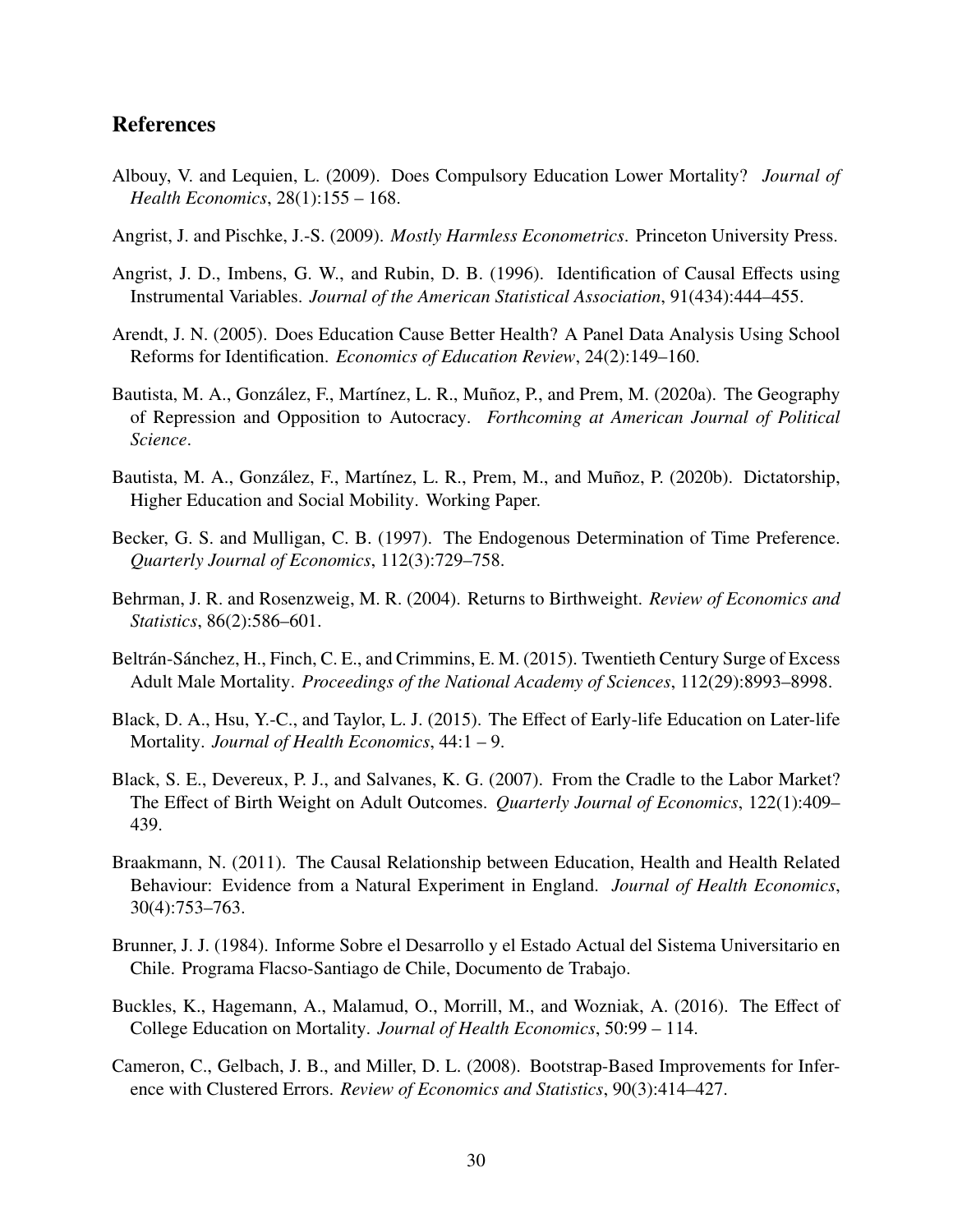- <span id="page-33-12"></span>Cameron, C., Gelbach, J. B., and Miller, D. L. (2011). Robust Inference with Multi-way Clustering. *Journal of Business and Economic Statistics*, 29(2):238–249.
- <span id="page-33-11"></span>Canay, I. A., Santos, A., and Shaikh, A. M. (2021). The wild bootstrap with a "small" number of "large" clusters. *Review of Economics and Statistics*, 103(2):346–363.
- <span id="page-33-4"></span>Card, D. (1999). The Causal Effect of Education on Earnings. In Ashenfelter, O. C. and Card, D., editors, *Handbook of Labor Economics*, volume 3, pages 1801 – 1863. Elsevier.
- <span id="page-33-1"></span>Card, D. (2001). Estimating the Return to Schooling: Progress on Some Persistent Econometric Problems. *Econometrica*, 69(5):1127–1160.
- <span id="page-33-2"></span>Card, D., Lee, D. S., Pei, Z., and Weber, A. (2015). Inference on Causal Effects in a Generalized Regression Kink Design. *Econometrica*, 83(6):2453–2483.
- <span id="page-33-6"></span>Card, D. and Lemieux, T. (2001). Going to College to Avoid the Draft: The Unintended Legacy of the Vietnam War. *American Economic Review*, 91(2):97–102.
- <span id="page-33-10"></span>Case, A., Lubotsky, D., and Paxson, C. (2002). Economic Status and Health in Childhood: The Origins of the Gradient. *American Economic Review*, 92(5):1308–1334.
- <span id="page-33-7"></span>Clark, D. and Royer, H. (2013). The Effect of Education on Adult Mortality and Health: Evidence from Britain. *American Economic Review*, 103(6):2087–2120.
- Cl´ınicas de Chile (2014). Dimensionamiento del Sector de Salud Privado en Chile. Technical Report.
- <span id="page-33-9"></span>Clínicas de Chile (2016). Dimensionamiento del Sector de Salud Privado de Chile: Actualización a Cifras 2016. Technical Report.
- <span id="page-33-3"></span>Conley, T., Hansen, C., and Rossi, P. (2012). Plausibly Exogenous. *Review of Economics and Statistics*, 94(1):260–272.
- <span id="page-33-14"></span>Correia, S. (2015). Singletons, Cluster-Robust Standard Errors and Fixed Effects: A Bad Mix. Working Paper.
- <span id="page-33-0"></span>Cutler, D. M. and Lleras-Muney, A. (2008). Education and Health: Evaluating Theories and Evidence. In Schoeni, R., House, J., Kaplan, G., and Pollack, H., editors, *Making Americans Healthier: Social and Economic Policy as Health Policy*, pages 29–60. Russell Sage Foundation.
- <span id="page-33-5"></span>Cutler, D. M. and Lleras-Muney, A. (2010). Understanding Differences in Health Behaviors by Education. *Journal of Health Economics*, 29(1):1–28.
- <span id="page-33-15"></span>De Walque, D. (2007). Does Education Affect Smoking Behaviors?: Evidence using the Vietnam Draft as an Instrument for College Education. *Journal of Health Economics*, 26(5):877–895.
- <span id="page-33-8"></span>Duarte, F. (2011). Switching Behavior in a Health System with Public Option. Working Paper.
- <span id="page-33-13"></span>Fletcher, J. M. and Frisvold, D. E. (2009). Higher Education and Health Investments: Does More Schooling Affect Preventive Health Care Use? *Journal of Human Capital*, 3(2):144–176.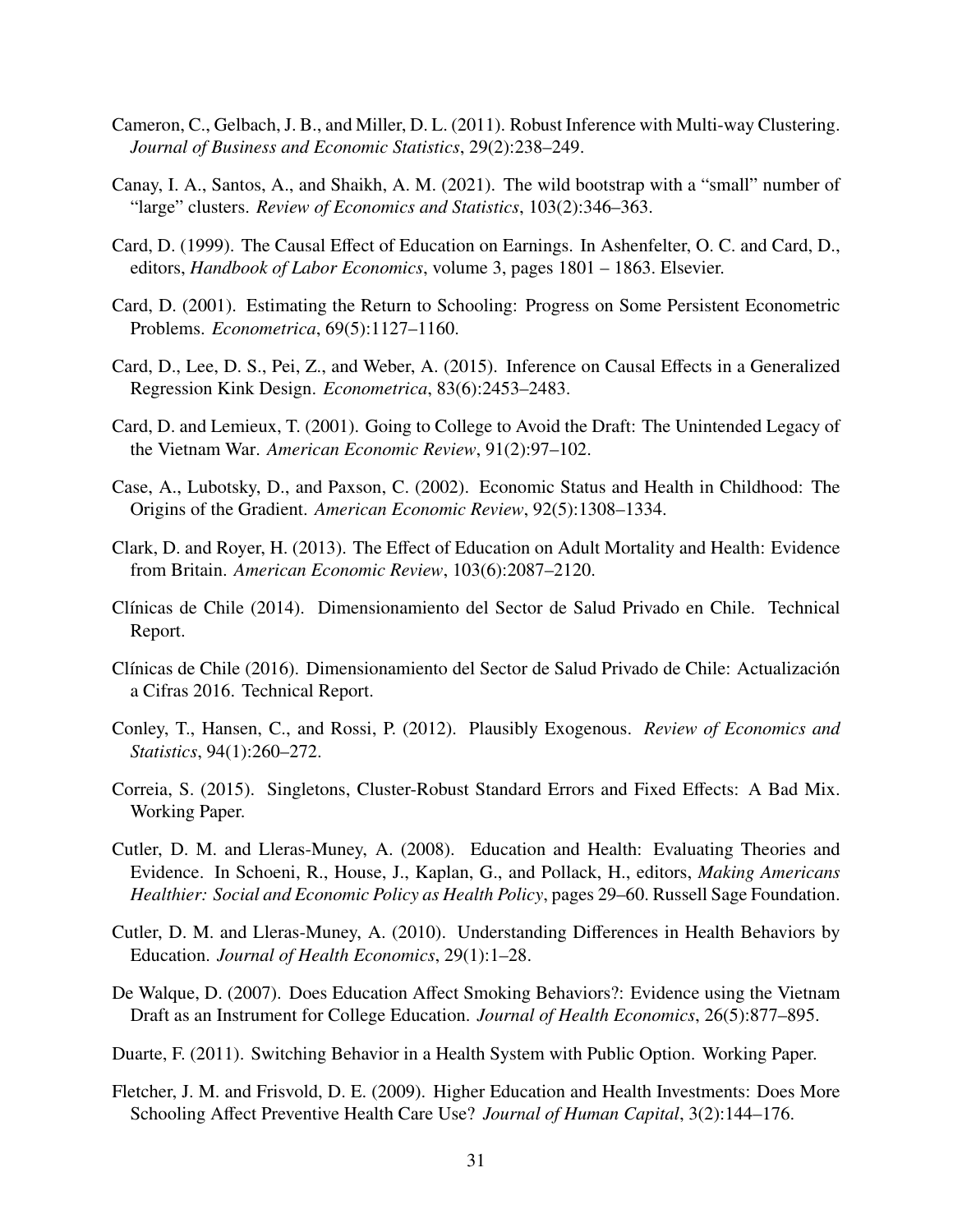- <span id="page-34-11"></span>Fuchs, V. R. (1982). Time Preference and Health: An Exploratory Study. In Fuchs, V. R., editor, *Economic Aspects of Health*, pages 93–120. University of Chicago Press.
- <span id="page-34-0"></span>Galama, T., Lleras-Muney, A., and van Kippersluis, H. (2018). The Effect of Education on Health and Mortality: A Review of Experimental and Quasi-experimental Evidence. Oxford Research Encyclopedia of Economics and Finance.
- <span id="page-34-9"></span>Galetovic, A. and Sanhueza, R. (2013). Un Análisis Económico de la Integración Vertical entre Isapres y Prestadores. Working Paper.
- <span id="page-34-15"></span>Grimard, F. and Parent, D. (2007). Education and Smoking: Were Vietnam War Draft Avoiders Also More Likely to Avoid Smoking? *Journal of Health Economics*, 26(5):896–926.
- <span id="page-34-13"></span>Grossman, M. (1972). On the Concept of Health Capital and the Demand for Health. *Journal of Political Economy*, 80(2):223–255.
- <span id="page-34-1"></span>Grossman, M. (2006). Education and Nonmarket Outcomes. In Hanushek, E. A. and Welch, F., editors, *Handbook of the Economics of Education*, volume 1, pages 577–633. Elsevier.
- <span id="page-34-2"></span>Kaestner, R., Schiman, C., and Ward, J. (2020). Education and Health Over the Life Cycle. *Economics of Education Review*, 76:101982.
- <span id="page-34-7"></span>Kemptner, D., Jürges, H., and Reinhold, S. (2011). Changes in Compulsory Schooling and the Causal Effect of Education on Health: Evidence from Germany. *Journal of Health Economics*, 30(2):340–354.
- <span id="page-34-3"></span>Kitagawa, E. M. and Hauser, P. M. (1968). Education Differentials in Mortality by Cause of Death: United States, 1960. *Demography*, 5(1):318–353.
- <span id="page-34-14"></span>Lange, F. (2011). The Role of Education in Complex Health Decisions: Evidence from Cancer Screening. *Journal of Health Economics*, 30(1):43–54.
- <span id="page-34-8"></span>Levy, D. (1986). Chilean Universities under the Junta: Regime and Policy. *Latin American Research Review*, 21(3):95–128.
- <span id="page-34-12"></span>Lindsay, B. G. and Qu, A. (2003). Inference functions and quadratic score tests. *Statistical Science*, 18(3):394–410.
- <span id="page-34-4"></span>Lleras-Muney, A. (2005). The Relationship Between Education and Adult Mortality in the United States. *Review of Economic Studies*, 72(1):189–221.
- <span id="page-34-5"></span>Mazumder, B. (2008). Does Education Improve Health? A Reexamination of the Evidence from Compulsory Schooling Laws. *Economic Perspectives*, 32(2).
- <span id="page-34-10"></span>MDS (2018). S´ıntesis de resultados Encuesta CASEN 2017: Salud. Ministerio de Desarrollo Social.
- <span id="page-34-6"></span>Meghir, C., Palme, M., and Simeonova, E. (2018). Education and Mortality: Evidence from a Social Experiment. *American Economic Journal: Applied Economics*, 10(2):234–56.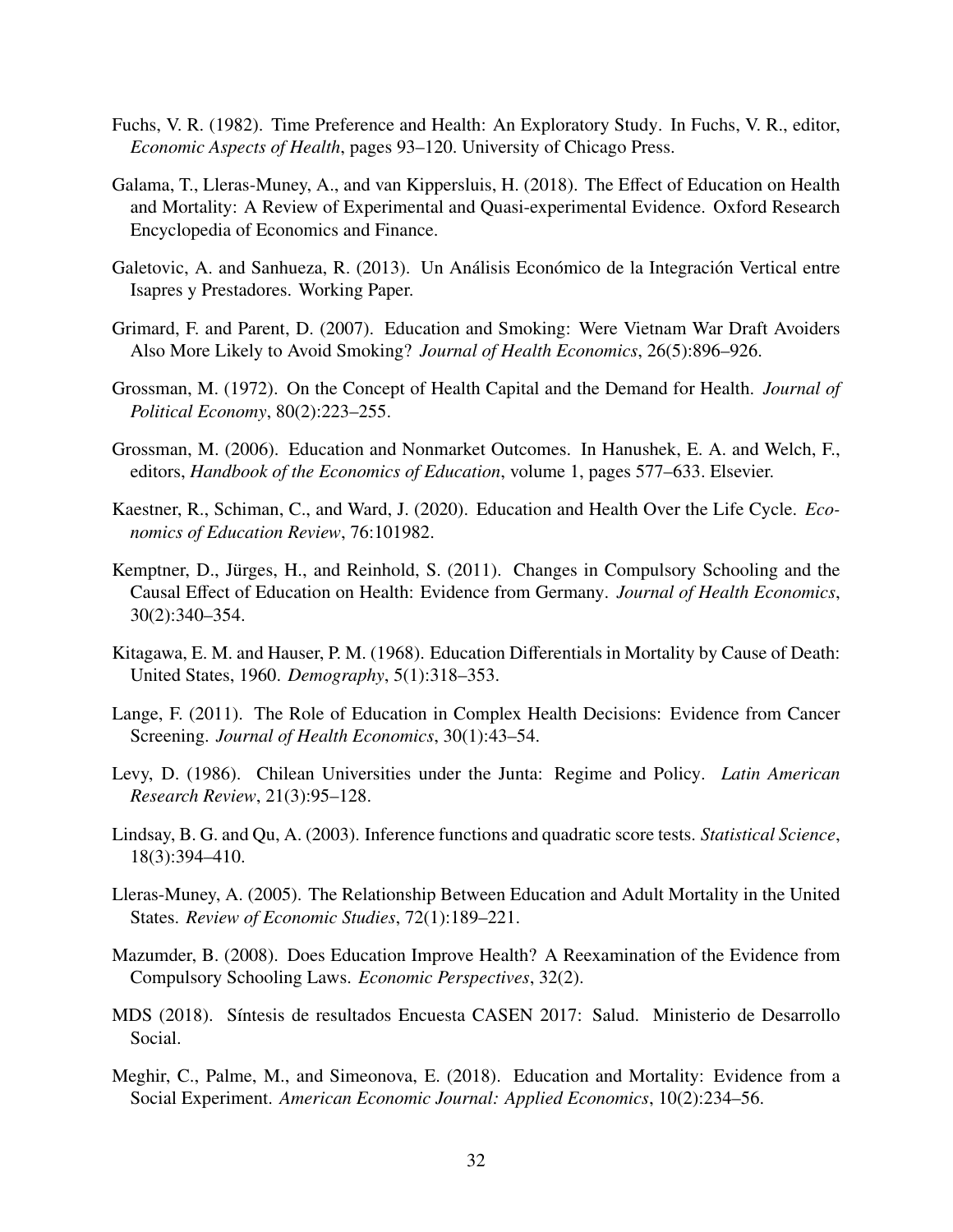- <span id="page-35-1"></span>Montez, J. K., Hummer, R. A., and Hayward, M. D. (2012). Educational Attainment and Adult Mortality in the United States: A Systematic Analysis of Functional Form. *Demography*, 49(1):315–336.
- <span id="page-35-6"></span>OECD (2019). Health at a Glance 2019: OECD indicators. *OECD Publishing*.
- <span id="page-35-4"></span>Oreopoulos, P. (2006). Estimating Average and Local Average Treatment Effects of Education When Compulsory Schooling Laws Really Matter. *American Economic Review*, 96(1):152– 175.
- <span id="page-35-2"></span>Oreopoulos, P. and Salvanes, K. G. (2011). Priceless: The Nonpecuniary Benefits of Schooling. *Journal of Economic Perspectives*, 25(1):159–84.
- <span id="page-35-7"></span>Pardo, C. and Schott, W. (2012). Public Versus Private: Evidence on Health Insurance Selection. *International Journal of Health Care Finance and Economics*, 12:39–61.
- PIIE (1984). *Las Transformaciones Educacionales Bajo el R´egimen Militar, Vols. I y II*. Programa Interdisciplinario de Investigaciones en Educación.
- <span id="page-35-9"></span>Schwandt, H. and Von Wachter, T. (2019). Unlucky cohorts: Estimating the long-term effects of entering the labor market in a recession in large cross-sectional data sets. *Journal of Labor Economics*, 37(S1):S161–S198.
- <span id="page-35-10"></span>Schwandt, H. and Von Wachter, T. M. (2020). Socioeconomic decline and death: Midlife impacts of graduating in a recession. Technical report, National Bureau of Economic Research.
- Universidad de Chile (1972). *La Universidad de Chile: Antecedentes e Informaciones*. Editorial Universitaria S.A.
- Universidad de Chile (2011). Compendio Estadístico Proceso de Admisión Año Académico 2011. Vicerectoría de Asuntos Académicos.
- <span id="page-35-5"></span>Valdés, J. G. (1995). Pinochet's Economists: The Chicago School in Chile. Cambridge University Press.
- <span id="page-35-3"></span>Van Kippersluis, H., O'Donnell, O., and Van Doorslaer, E. (2011). Long-run Returns to Education: Does Schooling Lead to an Extended Old Age? *Journal of Human Resources*, 46(4):695–721.
- <span id="page-35-0"></span>Xue, X., Cheng, M., and Zhang, W. (2021). Does Education Really Improve Health? A Meta-Analysis. *Journal of Economic Surveys*, 35(1):71–105.
- <span id="page-35-8"></span>Zimmerman, S. D. (2014). The Returns to College Admission for Academically Marginal Students. *Journal of Labor Economics*, 32(4):711–754.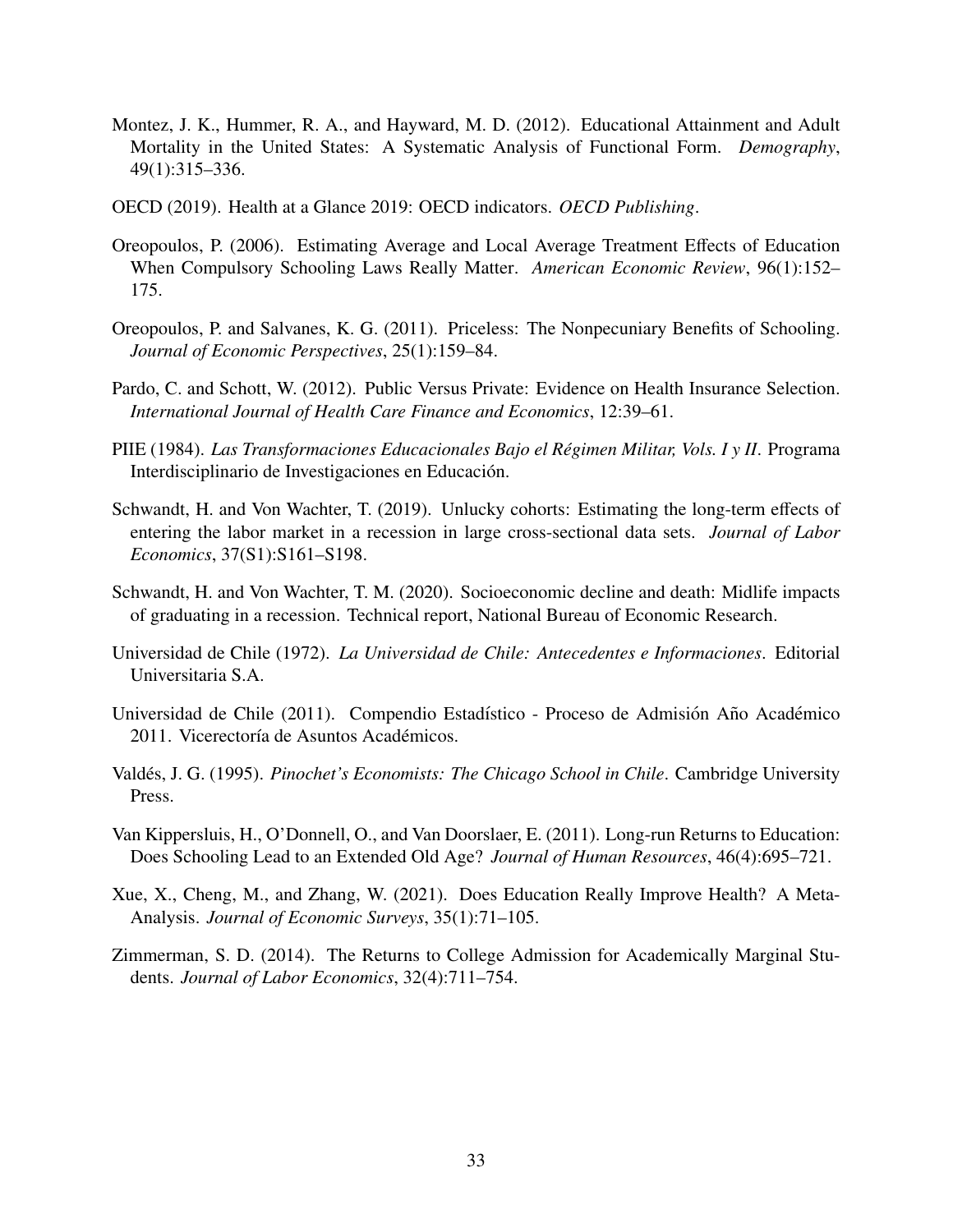

Figure 1: Higher Education Around the Military Coup





Notes: Panel (a) shows the share of the government's education budget devoted to higher education (circle markers) and the gross enrollment rate in higher education (triangle markers). Panel (b) shows the yearly number of applicants for college (circle markers) and the number of openings on offer by the universities (square markers). Sources: [Universidad de Chile](#page-35-0) [\(1972,](#page-35-0) [2011\)](#page-35-1); [PIIE](#page-35-2) [\(1984\)](#page-35-2).



Figure 2: Educational Attainment by Cohort

(a) Full Secondary

(b) Any College | Full Secondary

Notes: Panel (a) shows the shares of men and women per cohort (normalized to age 21) that report 4+ years of secondary in the 1992 census (our proxy for full secondary). Panel (b) shows the respective shares of people that report having any college education, among those with 4+ years of secondary. Dashed lines show the start (1964) and end date (1981) of the study cohorts included in the analysis.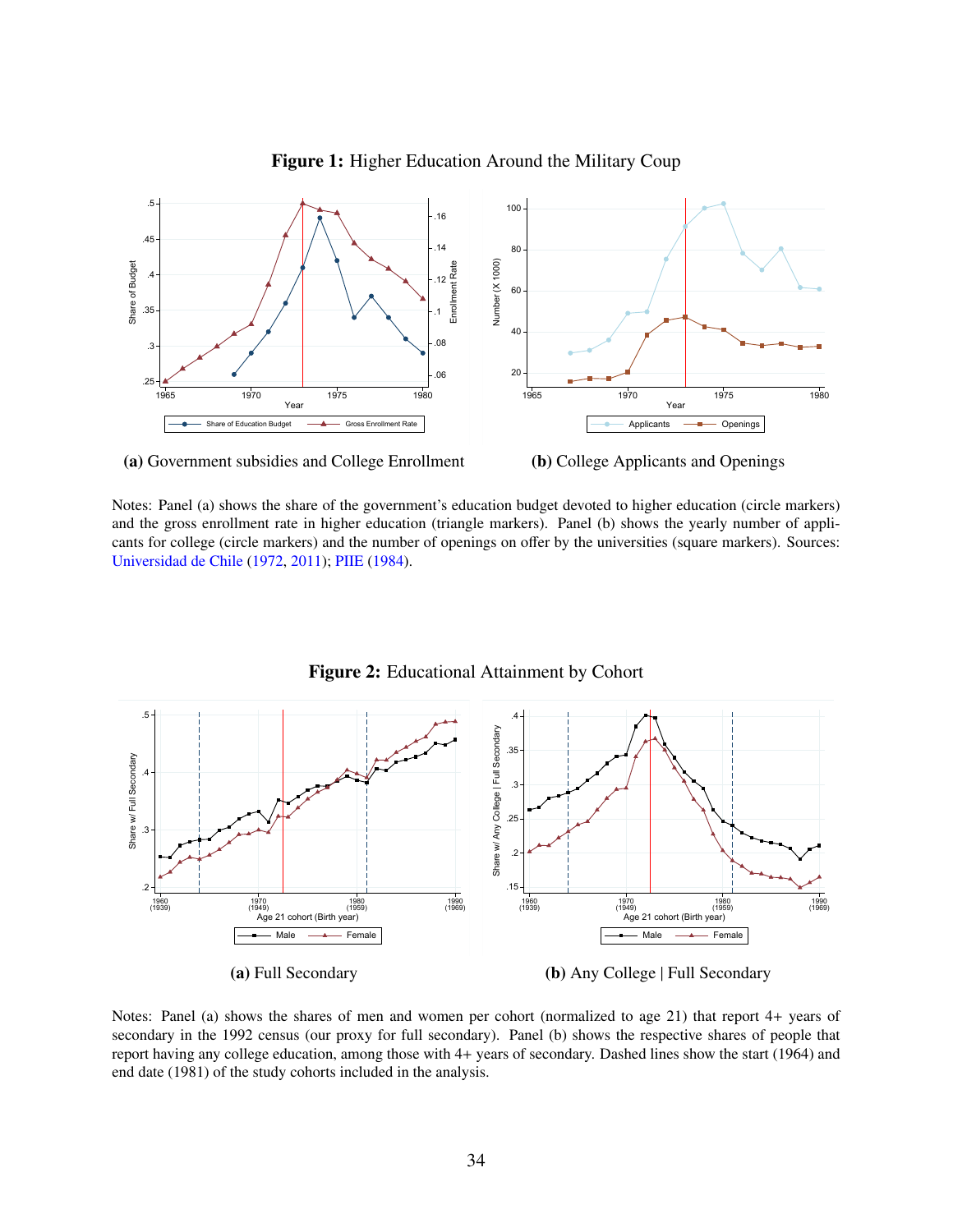

Figure 3: Visualization of Kink: College Enrollment and Mortality

Notes: Panels show averages by cohort (across years) for the variable in the caption: Share with college per every 10 individuals in panels (a) and (b); Deaths per 1,000 individuals in panels (c) and (d). Both the mortality rate and the share with college are adjusted for previous mortality before averaging. Average is weighted by cell size (cohort-year). Solid green line corresponds to the line of best fit for cohorts reaching college age before 1973, which we extrapolate for later cohorts (dashed line). Grey line corresponds to line of best fit for cohorts reaching college age in 1973 or afterwards.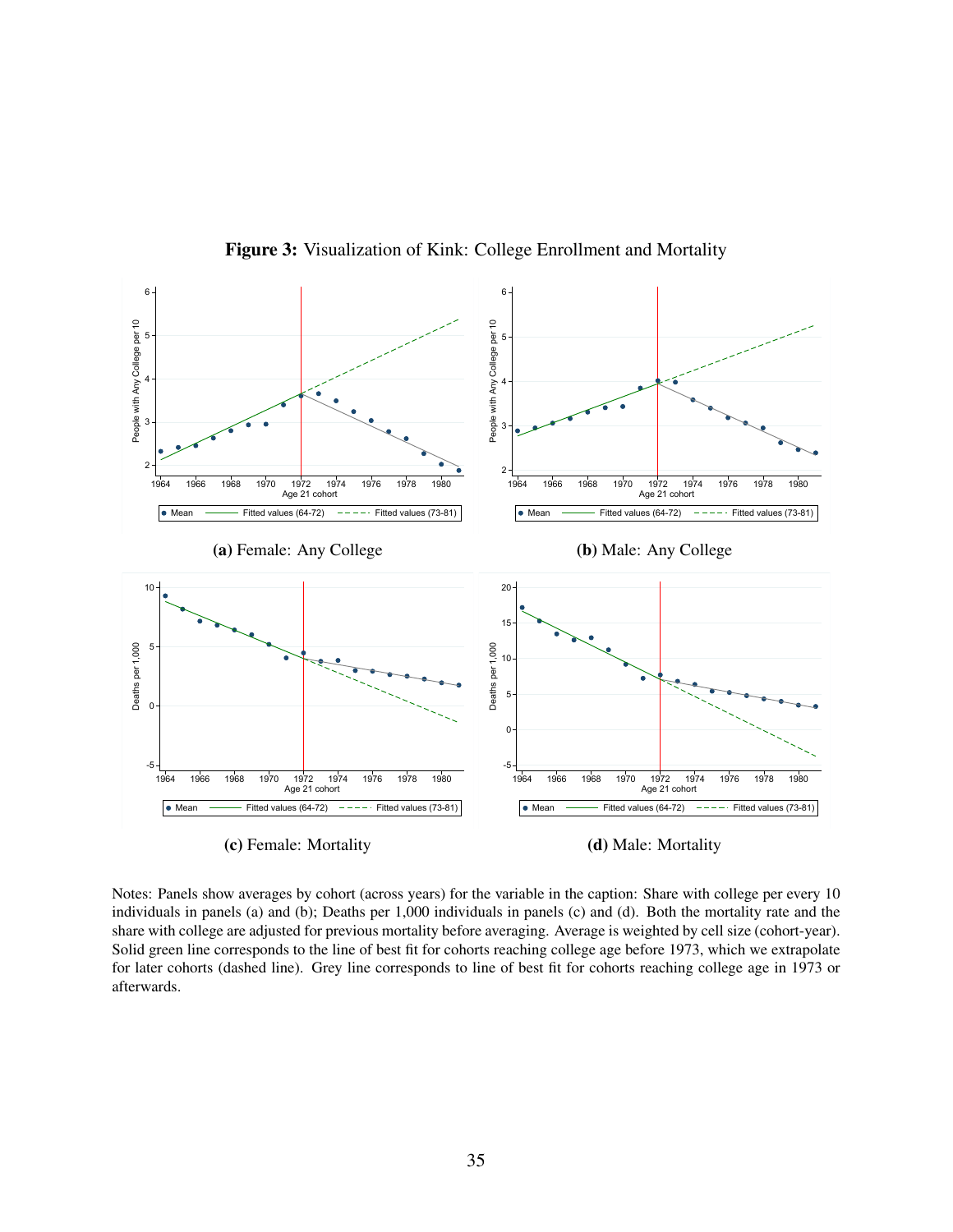

Figure 4: Visualization of Kink: Labor Market Outcomes

 income, while panels (d) and (h) show the share per cohort enrolled in the public health insurance (FONASA). Solid green line corresponds to the line of best fit for1966 1968 1970 1972 1974 1976 1978 1980<br>
Mean <u>—— Fitted values</u> (64-72) ----- Fitted values (73-8<br>
2) Male: Labor Force Partic.<br>
: Panels show averages by cohon<br>
are per cohort in the labor force.<br>
i.e., while panels (d) An all Fitted values (64-72)  $\rightarrow$  Fitted values (73-81)<br>
Male: Labor Force Partic.<br>
Panels show averages by cohort<br>
Per cohort in the labor force.<br>
while panels (d) and (h) show the reaching college age before 19'<br>
Panels  $\frac{1966}{\text{Mean}}$  1976 1978 1977 1977 1978 1980<br>  $\frac{\text{Mean}}{\text{Mean}}$  — Fitted values (64-72) ----- Fitted values (73-8<br>  $\text{Male: White-collar High-skill}$ <br>
Sy years) for the variable in the case (b) and (f) show the share per conduction the public Fitted values (64-72)  $---$  Fitted values (73-81)<br>ale: White-collar High-skill<br>ears) for the variable in the cap<br>and (f) show the share per coh<br>ber cohort enrolled in the public<br>we extrapolate for later cohorts  $\frac{1966}{\text{Mean}}$  1976 1978 1977 1977 1978 1980<br>  $\frac{\text{Mean}}{\text{Area}}$  1970 1978 1980<br>
(g) Male: Total Income<br>
ased on individual responses to the article values (73-8)<br>
(g) Male: Total Income<br>
ased on individual responses to the **g)** Male: Total Income<br>d on individual responses to the white-collar high-skill occupa<br>surance (FONASA). Solid gree<br>ine). Grey line corresponds to  $\frac{1966}{\text{Mean}}$  1976 1978 1977 1977 1978 1980<br>  $\frac{\text{Mean}}{\text{Area}}$  - Fitted values (64-72) ----- Fitted values (73-8<br>
Male: Public health insurance<br>
EN survey. Panels (a) and (e) show<br>
onels (c) and (g) show average to<br>
orresp Fitted values (64-72)  $---$  Fitted values (73-81)<br>ale: Public health insurance<br>survey. Panels (a) and (e) sho<br>ls (c) and (g) show average tot<br>responds to the line of best fit fit<br>it fit for cohorts reaching colleg Notes: Panels show averages by cohort (across years) for the variable in the caption, based on individual responses to the CASEN survey. Panels (a) and (e) show the share per cohort in the labor force. Panels (b) and (f) show the share per cohort with <sup>a</sup> white-collar high-skill occupation. Panels (c) and (g) show average total cohorts reaching college age before 1973, which we extrapolate for later cohorts (dashed line). Grey line corresponds to line of best fit for cohorts reaching collegeage in 1973 or afterwards.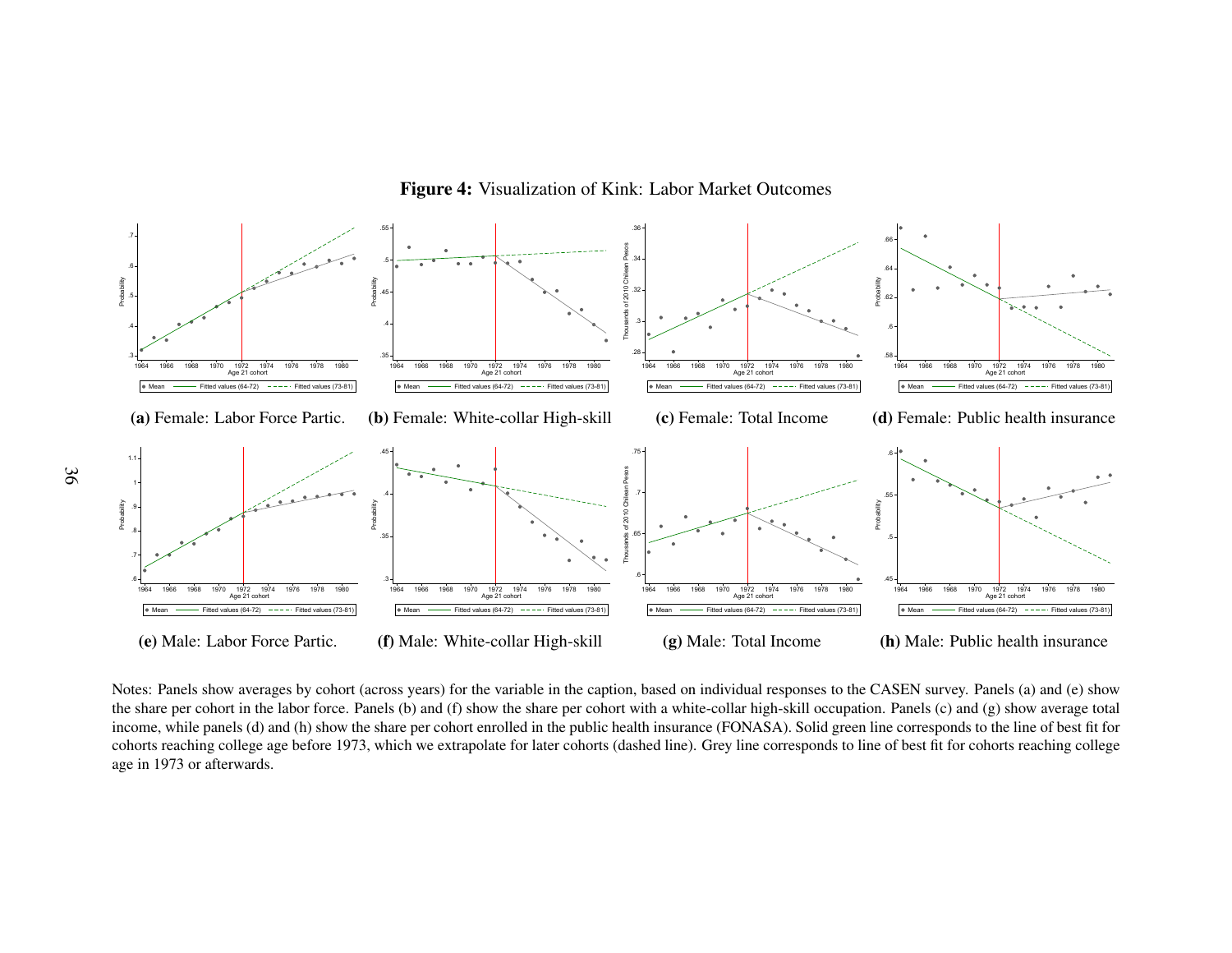

Figure 5: Visualization of Kink: Consumption of Health Services

 years. Panels (a) and (e) show the share per cohort that visited <sup>a</sup> primary care practitioner. Panels (b) and (f) show the share per cohort that visited <sup>a</sup> specialist. $\frac{1966}{\text{Mean}}$  1976 1978 1977 1977 1978 1980<br>  $\frac{\text{Mean}}{\text{Area}}$  Timed values (64-72) ----- Filted values (73-8<br> **(e)** Male: Primary care<br>
ges by cohort (across years) for<br>
vices in the past three months, as<br>
show the share Fitted values (64-72)  $---$  Fitted values (73-81)<br>
(e) Male: Primary care<br>
s by cohort (across years) for t<br>
ces in the past three months, e.<br>
w the share per cohort that vi<br>
share that visited an emergency<br>
r cohorts (dash  $\frac{1966}{\text{Mean}}$  1968 1970 1972 1974 1976 1978 1980<br>
Mean <del>— Filted values (64.72) ---- Filted values (73.8</del><br> **(f)** Male: Specialist<br>
where  $\frac{1}{\text{Mean}}$  (1) which shows the shapping care practitioner. Panel:<br>
Solid green l Fitted values (64-72)  $---$  Fitted values (73-81)<br>
(**f**) Male: Specialist<br>
e in the caption, based on indivantel (d) which shows the shaid<br>
mary care practitioner. Panels<br>
lid green line corresponds to the<br>
ponds to line of 1966 1968 1970 1972 1974 1976 1978 1980<br>  $\frac{\text{Mean}}{\text{Age 21 color}}$  1974 1976 1978 1980<br>
2) Male: Emergency Room<br>
esponses to the CASEN survey.<br>
omen per cohort that had a Pap is<br>
(f) show the share per cohort tilf best fit for c In  $\frac{F(\text{Hled values} (64-72) \text{ } \text{ } \text{ } -1 \text{ } -1 \text{ } -1 \text{ } -1 \text{ } -1 \text{ } -1 \text{ } -1 \text{ } -1 \text{ } -1 \text{ } -1 \text{ } -1 \text{ } -1 \text{ } -1 \text{ } -1 \text{ } -1 \text{ } -1 \text{ } -1 \text{ } -1 \text{ } -1 \text{ } -1 \text{ } -1 \text{ } -1 \text{ } -1 \text{ } -1 \text{ } -1 \text{ } -1 \text{ } -1 \text{ } -1 \text{ } -1 \text{ } -1 \text{ } -1 \text{ } -$ Notes: Panels show averages by cohort (across years) for the variable in the caption, based on individual responses to the CASEN survey. All questions concern consumption of health services in the pas<sup>t</sup> three months, excep<sup>t</sup> for panel (d) which shows the share of women per cohort that had <sup>a</sup> Pap smear in the pas<sup>t</sup> threePanels (c) and (g) show the share that visited an emergency room. Solid green line corresponds to the line of best fit for cohorts reaching college age before 1973, which we extrapolate for later cohorts (dashed line). Grey line corresponds to line of best fit for cohorts reaching college age in 1973 or afterwards.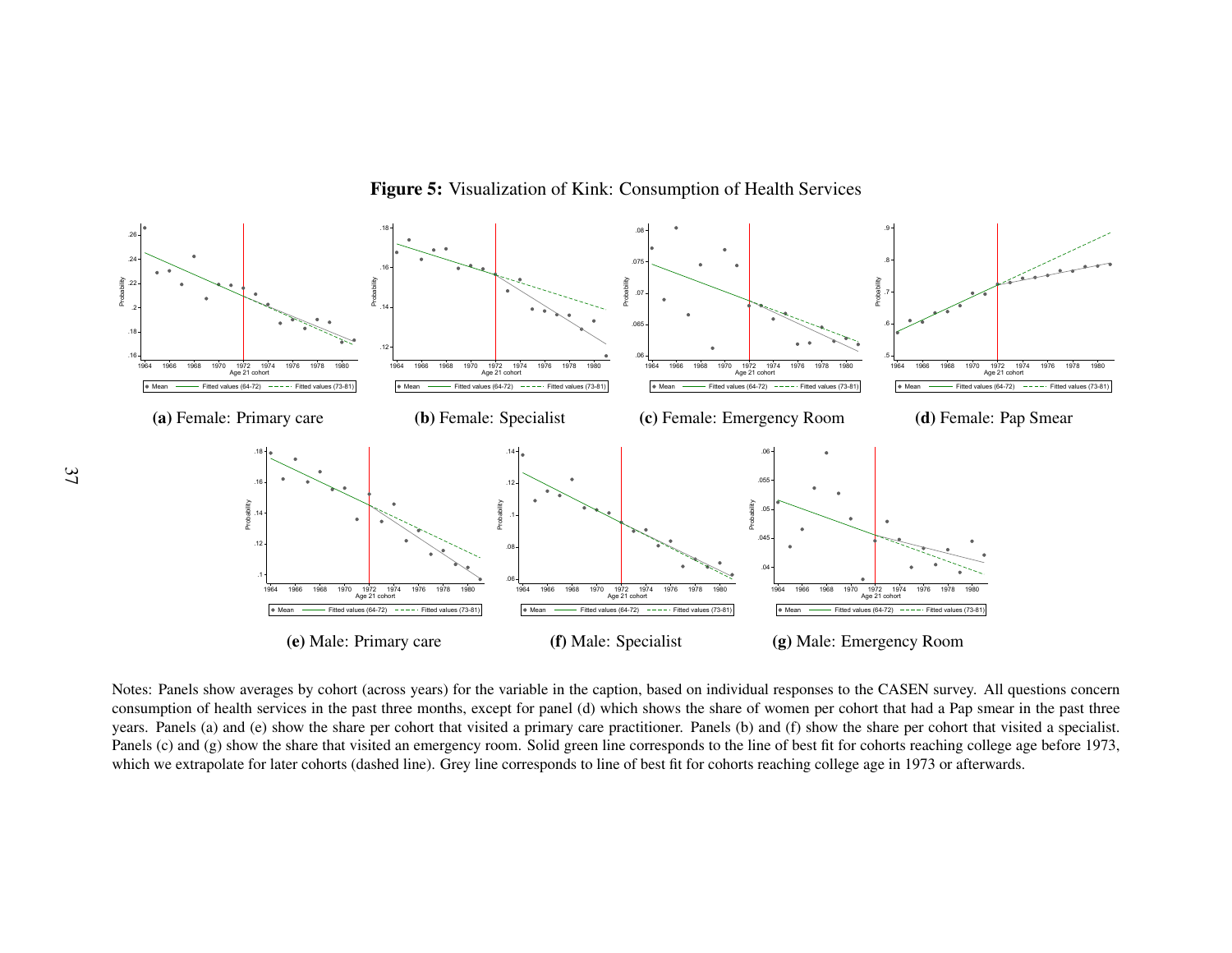

Figure 6: Visualization of Kink: Hospitalization Rates

Notes: Panels show the average number of hospitalizations per 1,000 by cohort (across years), disaggregated by gender. Hospitalization rates are adjusted for previous mortality before averaging. Average is weighted by cell size (cohort-year). Solid green line corresponds to the line of best fit for cohorts reaching college age before 1973, which we extrapolate for later cohorts (dashed line). Grey line corresponds to line of best fit for cohorts reaching college age in 1973 or afterwards.



Figure 7: Visualization of Kink: One-year Mortality Rate of Hospitalized Patients

Notes: Panels show the average mortality rate within one year of hospital discharge by cohort (averaged across patients, one observation per patient corresponding to first admission). Sample includes individuals reaching age 21 between 1964 and 1981 (both inclusive). Sample period: 2004-2012. Solid green line corresponds to the line of best fit for cohorts reaching college age before 1973, which we extrapolate for later cohorts (dashed line). Grey line corresponds to line of best fit for cohorts reaching college age in 1973 or afterwards.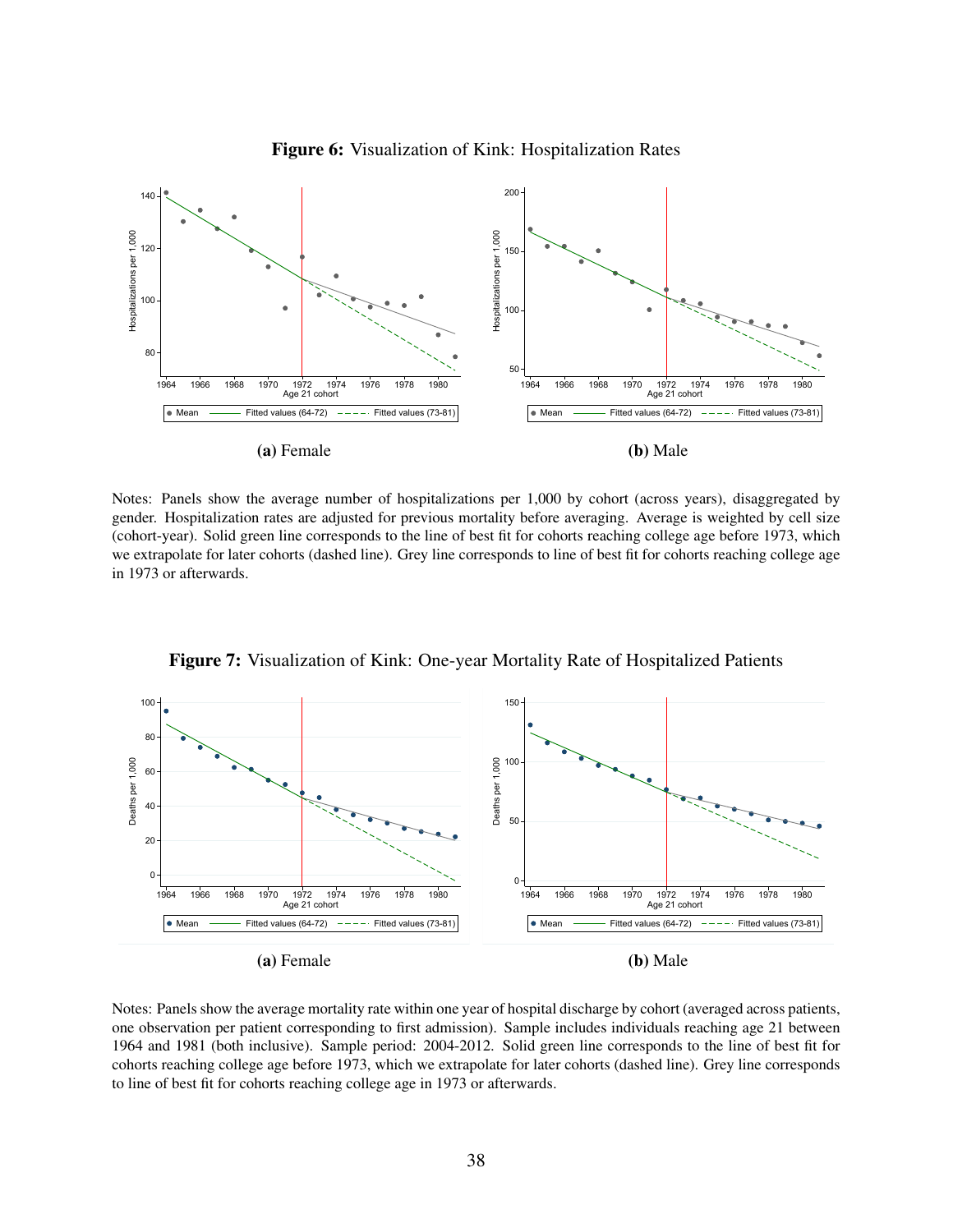

Figure 8: Mortality Rate of hospitalized patients at different time horizons

Notes: Figure plots the estimated size of the kink in mortality for hospitalized patients in cohorts reaching age 21 after 1973, i.e., coefficient for Yr Age 21 x  $\mathbb{1}(Yr \text{ Age } 21 \ge 1973)$ , where "Yr Age 21" is a continuous variable indicating the year at which the cohort reached age 21, normalized to zero in 1972 and  $\mathbb{1}(Yr \text{ Age } 21 \ge 1973)$  is a dummy for cohorts that reached age 21 on or after 1973. Sample includes patients from cohorts that reached age 21 between 1964 and 1981 (both years inclusive) and is limited to one observation per patient (i.e., first admission). Sample period: 2004-2012. Different lines correspond to different time horizons for mortality relative to time of discharge. Different markers correspond to increasingly stringent sets of fixed effects, similarly to Table [6.](#page-47-0) Leftmost markers correspond to specification with age and county by year fixed effects, which are always included.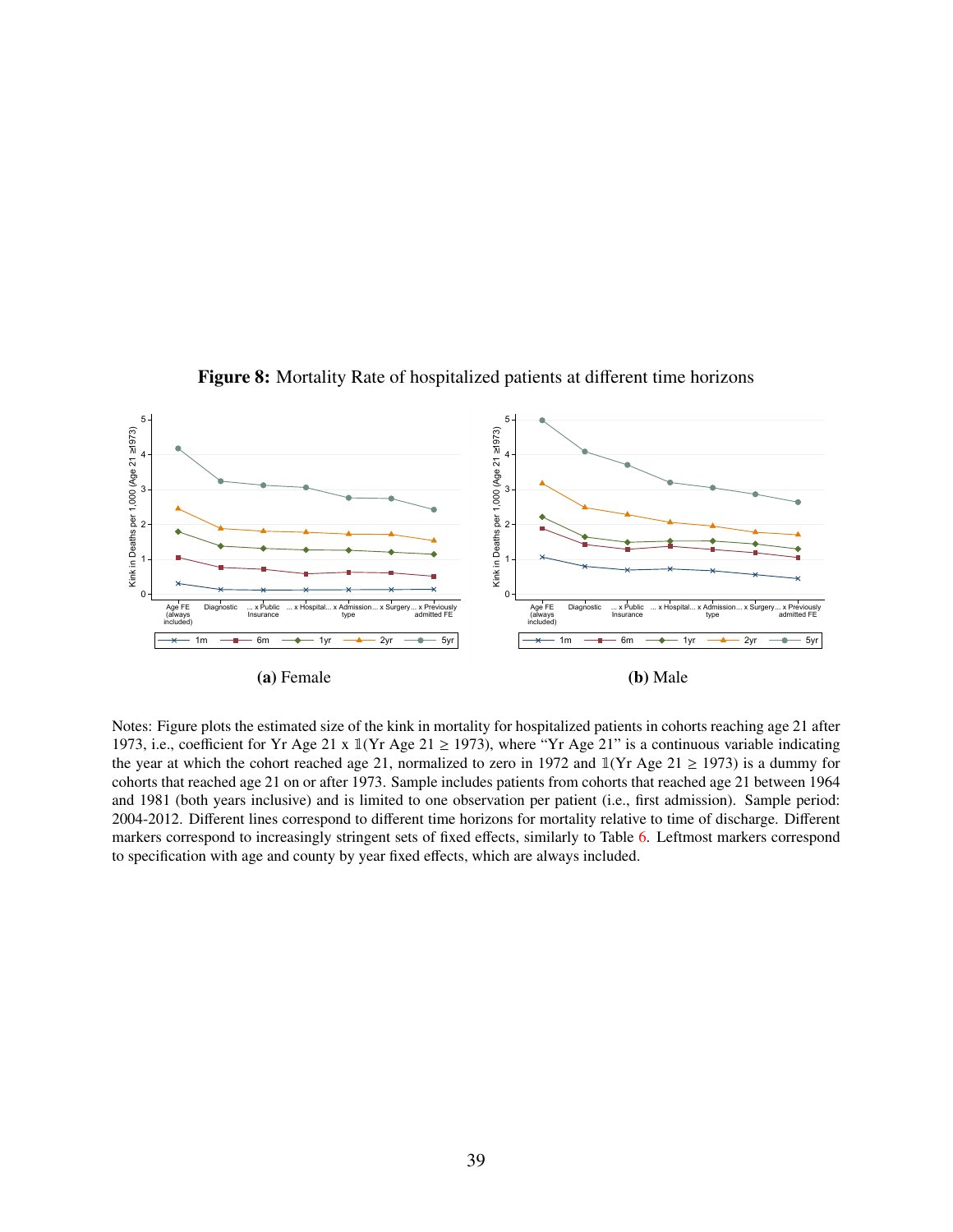|                                                        |                                        | Female                                 |                                   | Male                                   |                                        |                                   |  |
|--------------------------------------------------------|----------------------------------------|----------------------------------------|-----------------------------------|----------------------------------------|----------------------------------------|-----------------------------------|--|
| Dependent variable:                                    | Share $w/$<br>college per<br>10 people | Share $w/$<br>college per<br>10 people | Average<br>years of<br>college    | Share $w/$<br>college per<br>10 people | Share $w/$<br>college per<br>10 people | Average<br>years of<br>college    |  |
|                                                        | (1)                                    | (2)                                    | (3)                               | (4)                                    | (5)                                    | (6)                               |  |
| Yr Age 21                                              | $0.203***$<br>(0.004)                  | $0.201***$<br>(0.013)                  | $0.080***$<br>(0.005)             | $0.143***$<br>(0.002)                  | $0.150***$<br>(0.008)                  | $0.055***$<br>(0.004)             |  |
| Yr Age 21 x $\mathbb{I}(Yr \text{ Age } 21 \geq 1973)$ | [0.000]<br>$-0.405***$<br>(0.006)      | [0.000]<br>$-0.398***$<br>(0.019)      | [0.000]<br>$-0.156***$<br>(0.007) | [0.000]<br>$-0.332***$<br>(0.003)      | [0.000]<br>$-0.330***$<br>(0.013)      | [0.000]<br>$-0.130***$<br>(0.006) |  |
|                                                        | [0.000]                                | [0.000]                                | [0.000]                           | [0.000]                                | [0.000]                                | [0.000]                           |  |
| Year x Region FE                                       | Yes                                    | N <sub>o</sub>                         | N <sub>o</sub>                    | Yes                                    | N <sub>o</sub>                         | N <sub>o</sub>                    |  |
| Region FE                                              | N <sub>0</sub>                         | Yes                                    | Yes                               | N <sub>0</sub>                         | Yes                                    | Yes                               |  |
| Adjusted for deaths                                    | <b>Yes</b>                             | No                                     | No                                | Yes                                    | No                                     | No                                |  |
| <b>Observations</b>                                    | 6,480                                  | 270                                    | 270                               | 6,480                                  | 270                                    | 270                               |  |
| R-squared                                              | 0.894                                  | 0.895                                  | 0.896                             | 0.911                                  | 0.917                                  | 0.909                             |  |
| Mean DV                                                | 2.783                                  | 2.759                                  | 1.167                             | 3.207                                  | 3.150                                  | 1.397                             |  |

# Table 1: Educational Attainment (1992 Census)

Notes: The unit of analysis is cohort-region-year in columns 1 and 4, and cohort-region in columns 2-3, 5-6. Observations are weighted by cell size. Dependent variable in the header. Original sample includes all respondents of the 1992 census from cohorts born between 1943 and 1960 (both inclusive) that report full secondary education. "Yr Age 21" is a continuous variable indicating the year at which the cohort reached 21 years of age, normalized to zero in 1972. "Yr Age 21 x  $1(Yr \text{ Age } 21 \ge 1973)$ " is the interaction of this variable with a dummy for cohorts that reached age 21 on or after 1973. As additional controls, columns 1 and 4 include region by year fixed effects, while columns 2-3 and 5-6 include region fixed effects. In columns 1 and 4, the share with college is adjusted to reflect previous mortality by educational attainment. Standard errors clustered by region-year in parentheses in columns 1 and 4, robust standard errors otherwise. P-value from Wild cluster bootstrap by cohort reported in bracket. \*\*\* p<0.01, \*\* p<0.05, \* p<0.1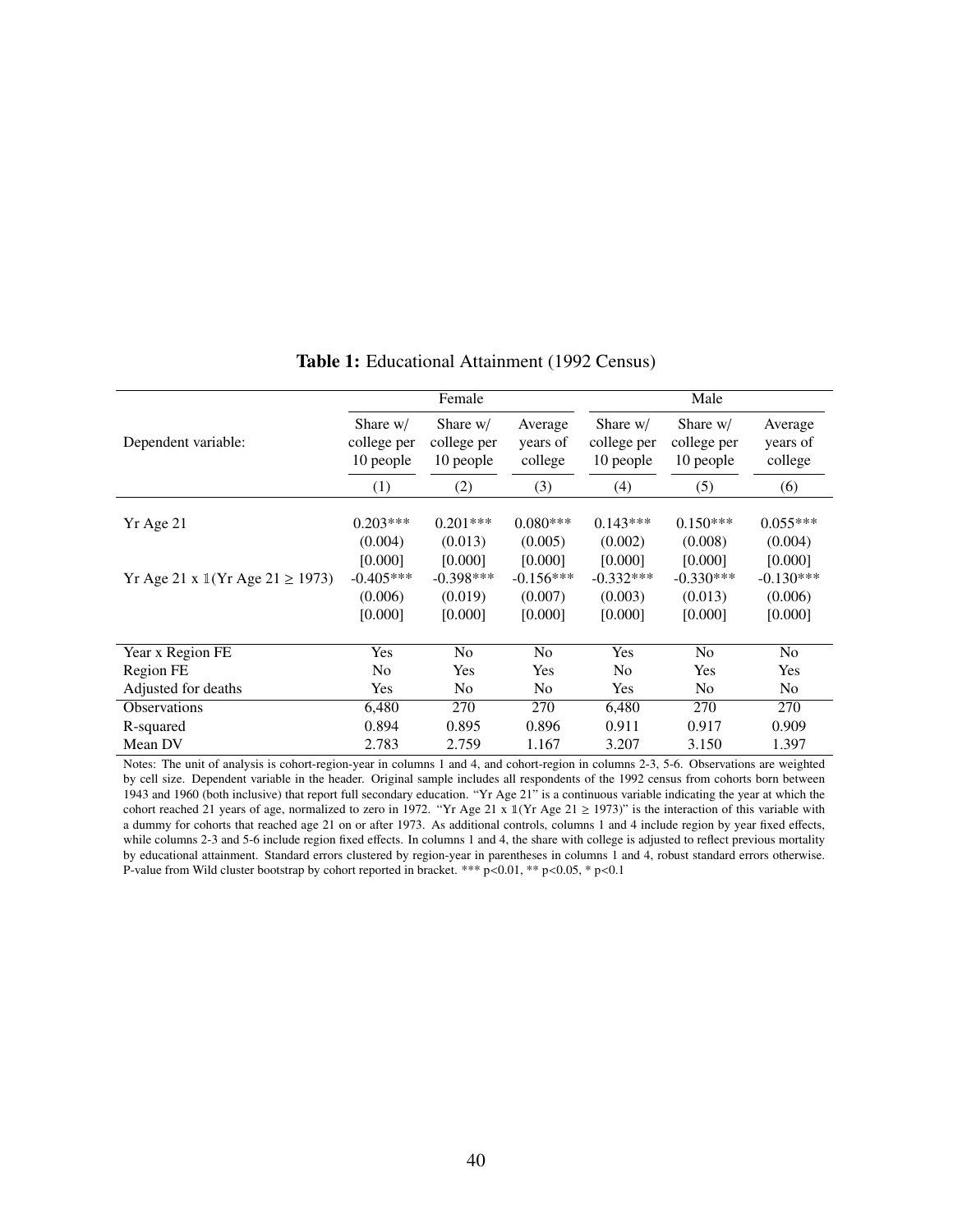|                                                       | Dependent variable: Deaths per 1,000 people |             |                       |             |  |  |  |
|-------------------------------------------------------|---------------------------------------------|-------------|-----------------------|-------------|--|--|--|
|                                                       | Female                                      |             |                       | Male        |  |  |  |
|                                                       | Trend                                       | Age FE      | Trend                 | Age FE      |  |  |  |
|                                                       | (1)                                         | (2)         | (3)                   | (4)         |  |  |  |
|                                                       |                                             |             | Panel A: Reduced Form |             |  |  |  |
| Yr Age 21                                             | $-0.610***$                                 |             | $-1.244***$           |             |  |  |  |
|                                                       | (0.031)                                     |             | (0.064)               |             |  |  |  |
|                                                       | [0.000]                                     |             | [0.000]               |             |  |  |  |
| Yr Age 21 x $\mathbb{I}(Yr \text{ Age } 21 \ge 1973)$ | $0.357***$                                  | $0.107***$  | $0.800***$            | $0.315***$  |  |  |  |
|                                                       | (0.024)                                     | (0.022)     | (0.046)               | (0.042)     |  |  |  |
|                                                       | [0.000]                                     | [0.076]     | [0.000]               | [0.000]     |  |  |  |
|                                                       |                                             |             | Panel B: IV           |             |  |  |  |
|                                                       |                                             |             |                       |             |  |  |  |
| Share with college per 10 people                      | $-0.880***$                                 | $-0.263***$ | $-2.409***$           | $-0.922***$ |  |  |  |
|                                                       | (0.057)                                     | (0.054)     | (0.137)               | (0.121)     |  |  |  |
|                                                       | [0.001]                                     | [0.091]     | [0.001]               | [0.001]     |  |  |  |
|                                                       |                                             |             | Panel C: OLS          |             |  |  |  |
| Share with college per 10 people                      | $-0.681***$                                 | $-0.189***$ | $-1.662***$           | $-0.810***$ |  |  |  |
|                                                       | (0.045)                                     | (0.046)     | (0.098)               | (0.102)     |  |  |  |
|                                                       | [0.000]                                     | [0.100]     | [0.001]               | [0.001]     |  |  |  |
|                                                       |                                             |             |                       |             |  |  |  |
| Year x Region FE                                      | Yes                                         | Yes         | Yes                   | Yes         |  |  |  |
| Age FE                                                | N <sub>o</sub>                              | Yes         | N <sub>o</sub>        | Yes         |  |  |  |
| Observations                                          | 6,480                                       | 6,480       | 6,480                 | 6,480       |  |  |  |
| R-squared (panel A)                                   | 0.677                                       | 0.756       | 0.749                 | 0.850       |  |  |  |
| $R$ -squared (panel C)                                | 0.672                                       | 0.755       | 0.738                 | 0.850       |  |  |  |
| Mean DV                                               | 3.850                                       | 3.850       | 7.084                 | 7.084       |  |  |  |
| Kleibergen-Paap F-statistic (panel B)                 | 5015                                        | 4574        | 9875                  | 8783        |  |  |  |
| Exclusion restriction test (% of RF)                  | 88.2%                                       | 70.1%       | 88.8%                 | 85%         |  |  |  |
| $H_0$ : OLS = IV (p-value)                            | 0.001                                       | 0.172       | 0.000                 | 0.355       |  |  |  |

Table 2: Mortality Rate (1994-2017)

Notes: Unit of analysis is cohort-region-year. Observations weighted by cell size. Sample includes all respondents in the 1992 census who (I) reached age 21 between 1964 and 1981 (both years inclusive) and (II) reported full secondary education. Sample period: 1994-2017. "Yr Age 21" is a continuous variable indicating the year at which the cohort reached age 21, normalized to zero in 1972. "Yr Age 21 x 1(Yr Age  $21 \ge 1973$ )" is the interaction of this variable with a dummy for cohorts that reached age 21 on or after 1973. In panel B, this variable is used as excluded instrument for the share with college. Mortality rate and share with college adjusted for previous mortality. Standard errors clustered by region-year in parentheses. P-value from Wild cluster bootstrap by cohort reported in brackets. \*\*\*  $p<0.01$ , \*\*  $p<0.05$ , \*  $p<0.1$ .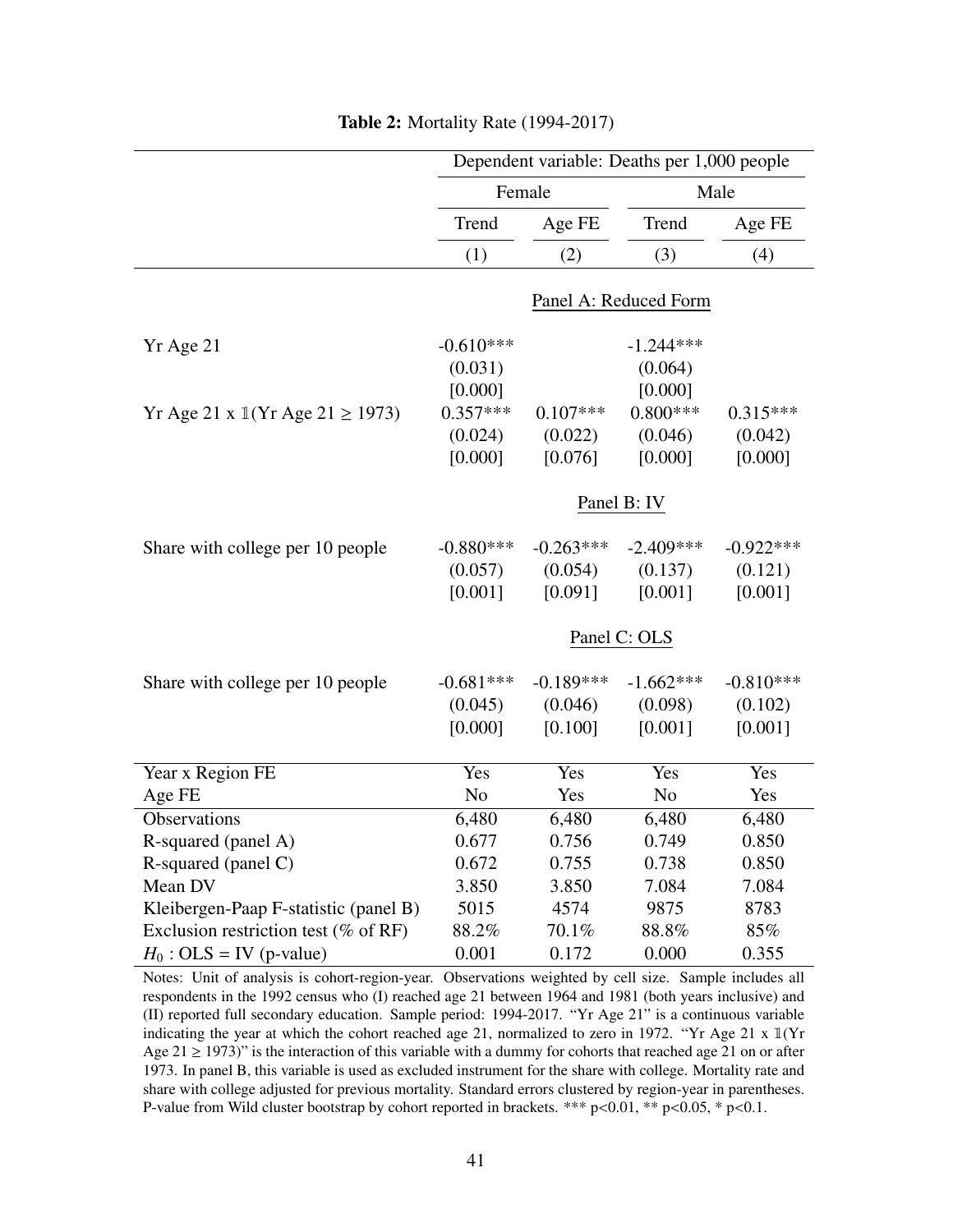| Dependent variable:                               | Labor force<br>participation | White-collar<br>High-skill occ. | Total<br>Income | Public health<br>insurance |
|---------------------------------------------------|------------------------------|---------------------------------|-----------------|----------------------------|
|                                                   | (1)                          | (2)                             | (3)             | (4)                        |
|                                                   |                              | Panel A: Female                 |                 |                            |
| <b>RF:</b> Yr Age 21 x $1$ (Yr Age 21 $\ge$ 1973) | $-0.004**$                   | $-0.015***$                     | $-4.390***$     | $0.005***$                 |
|                                                   | (0.002)                      | (0.002)                         | (1.456)         | (0.002)                    |
|                                                   | [0.033]                      | [0.000]                         | [0.019]         | [0.014]                    |
| IV: $\mathbb{I}(Any$ College)                     | $0.143**$                    | 0.499***                        | 172.673***      | $-0.200***$                |
|                                                   | (0.061)                      | (0.072)                         | (52.438)        | (0.062)                    |
|                                                   | [0.017]                      | [0.000]                         | [0.004]         | [0.005]                    |
|                                                   |                              | Panel B: Male                   |                 |                            |
| <b>RF:</b> Yr Age 21 x $1$ (Yr Age 21 $\ge$ 1973) | $-0.005***$                  | $-0.008***$                     | $-5.172***$     | $0.009***$                 |
|                                                   | (0.001)                      | (0.002)                         | (1.832)         | (0.001)                    |
|                                                   | [0.001]                      | [0.041]                         | [0.005]         | [0.000]                    |
| IV: $\mathbb{I}(Any$ College)                     | $0.212***$                   | $0.350***$                      | 233.941***      | $-0.410***$                |
|                                                   | (0.059)                      | (0.077)                         | (82.057)        | (0.068)                    |
|                                                   | [0.004]                      | [0.017]                         | [0.011]         | [0.003]                    |
|                                                   |                              |                                 |                 |                            |
| County x Year FE                                  | Yes                          | Yes                             | Yes             | Yes                        |
| Age FE                                            | Yes                          | Yes                             | Yes             | Yes                        |
| Observations (panel A)                            | 82,815                       | 39,677                          | 82,815          | 81,893                     |
| Observations (panel B)                            | 80,704                       | 63,978                          | 80,704          | 79,580                     |
| R-squared (panel A: RF)                           | 0.133                        | 0.128                           | 0.129           | 0.187                      |
| R-squared (panel B: RF)                           | 0.256                        | 0.139                           | 0.196           | 0.175                      |
| Mean DV (panel A)                                 | 0.533                        | 0.452                           | 302.6           | 0.627                      |
| Mean DV (panel B)                                 | 0.874                        | 0.372                           | 645.7           | 0.555                      |
| Kleibergen-Paap F-statistic (panel A: IV)         | 214                          | 142.3                           | 214             | 209.2                      |
| Kleibergen-Paap F-statistic (panel B: IV)         | 183.4                        | 153.8                           | 183.4           | 181.5                      |

|  |  |  |  |  | Table 3: Labor Market Outcomes (1990-2017) |  |
|--|--|--|--|--|--------------------------------------------|--|
|--|--|--|--|--|--------------------------------------------|--|

Notes: The unit of analysis is an individual respondent from the CASEN survey. Dependent variable in the header. A dummy for labor force participation in column 1; a dummy for white-collar high-skill occupation in column 2; total income in column 3; a dummy for enrollment in the public health insurance (FONASA) in column 4. Sample period: 1990-2017 (13 waves). Not all questions are asked in all years. Sample includes individuals from cohorts that reached age 21 between 1964 and 1981 (both years inclusive) and report 4+ years of secondary education. "Yr Age 21" is a continuous variable indicating the year at which the cohort reached age 21, normalized to zero in 1972. "Yr Age 21 x 1(Yr Age 21  $\geq$  1973)" is the interaction of this variable with a dummy for cohorts that reached age 21 on or after 1973. This variable is used as excluded instrument for the dummy for any college education. All regressions include year by county of residence by gender and age fixed effects. Standard errors clustered two-way by county and region-year reported in parentheses. P-values from Wild cluster bootstrap by cohort reported in brackets. \*\*\*  $p<0.01$ , \*\*  $p<0.05$ , \*  $p<0.1$ .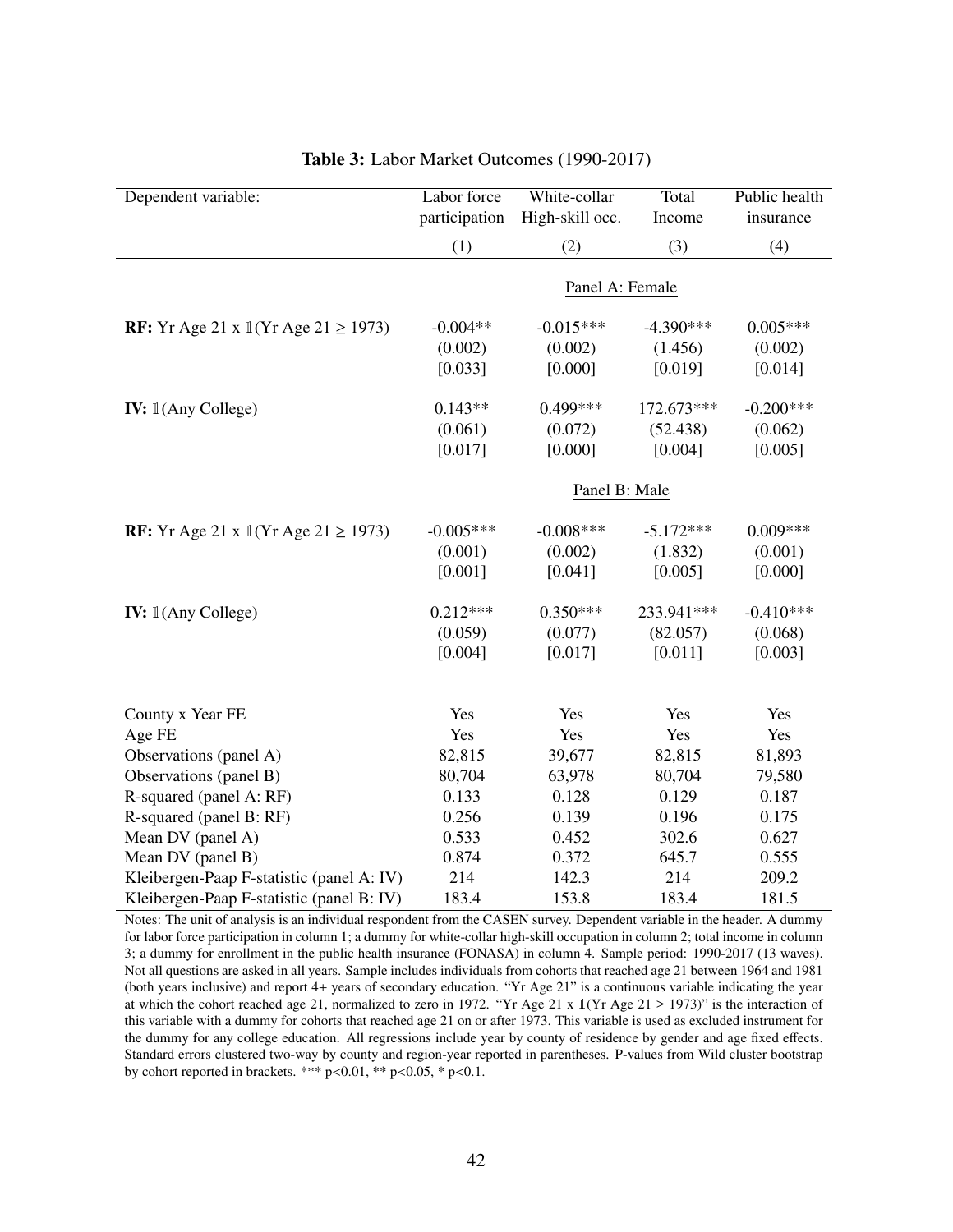|                                                   |                                  |                                 | 3 years                        |                                 |
|---------------------------------------------------|----------------------------------|---------------------------------|--------------------------------|---------------------------------|
| DV: Medical care in the past                      | Primary<br>care                  | Specialist                      | Emergency<br>room              | Pap<br>smear                    |
|                                                   | (1)                              | (2)                             | (3)                            | (4)                             |
|                                                   |                                  |                                 | Panel A: Female                |                                 |
| <b>RF:</b> Yr Age 21 x $1$ (Yr Age 21 $\ge$ 1973) | $-0.001$                         | $-0.003**$                      | 0.001                          | $-0.004**$                      |
|                                                   | (0.001)                          | (0.001)                         | (0.001)                        | (0.002)                         |
|                                                   | [0.405]                          | [0.065]                         | [0.230]                        | [0.008]                         |
| <b>IV:</b> $\mathbb{1}(Any$ College)              | 0.041<br>(0.047)<br>[0.406]      | $0.101**$<br>(0.046)<br>[0.040] | $-0.027$<br>(0.029)<br>[0.236] | $0.168**$<br>(0.084)<br>[0.004] |
|                                                   |                                  | Panel B: Male                   |                                |                                 |
| <b>RF:</b> Yr Age 21 x $1$ (Yr Age 21 $\ge$ 1973) | $-0.003**$<br>(0.001)<br>[0.060] | $-0.001$<br>(0.001)<br>[0.260]  | $-0.000$<br>(0.001)<br>[0.710] |                                 |
| <b>IV:</b> $\mathbb{I}$ (Any College)             | $0.128**$<br>(0.053)<br>[0.055]  | 0.052<br>(0.042)<br>[0.254]     | 0.013<br>(0.028)<br>[0.709]    |                                 |
| County x Year FE                                  | Yes                              | Yes                             | $\overline{\mathrm{Yes}}$      | Yes                             |
| Age FE                                            | Yes                              | Yes                             | Yes                            | Yes                             |
| Observations (panel A)                            | 82,765                           | 82,801                          | 78,822                         | 58,549                          |
| Observations (panel B)                            | 80,671                           | 80,693                          | 76,682                         |                                 |
| R-squared (panel A: RF)                           | 0.114                            | 0.085                           | 0.067                          | 0.111                           |
| R-squared (panel B: RF)                           | 0.103                            | 0.083                           | 0.061                          |                                 |
| Mean DV (panel A)                                 | 0.200                            | 0.145                           | 0.0665                         | 0.726                           |
| Mean DV (panel B)                                 | 0.132                            | 0.0877                          | 0.0447                         |                                 |
| Kleibergen-Paap F-statistic (panel A: IV)         | 213.3                            | 214                             | 197.6                          | 131.8                           |
| Kleibergen-Paap F-statistic (panel B: IV)         | 183.8                            | 183.7                           | 176.6                          |                                 |

Table 4: Consumption of Health Services (1990-2017)

Notes: The unit of analysis is an individual respondent from the CASEN survey. Dependent variable in the header: Dummy variables for having seen a general practitioner (column 1) or a specialist (column 2), having visited the emergency room (column 3) or having had a Pap smear (column 4) in the past three months (three years in column 4). Sample period: 1990-2017 (13 waves). Not all questions are asked in all years. Sample includes individuals from cohorts that reached age 21 between 1964 and 1981 (both years inclusive) and report 4+ years of secondary education. "Yr Age 21" is a continuous variable indicating the year at which the cohort reached age 21, normalized to zero in 1972. "Yr Age 21 x  $\mathbb{I}(Yr \text{ Age } 21 \geq$ 1973)" is the interaction of this variable with a dummy for cohorts that reached age 21 on or after 1973. In the IV regressions, this variable is used as excluded instrument for the share with college. All regressions include year by county of residence and age fixed effects. Standard errors clustered two-way by county and region-year reported in parentheses. P-values from Wild cluster bootstrap by cohort reported in brackets. \*\*\* p<0.01, \*\* p<0.05, \* p<0.1.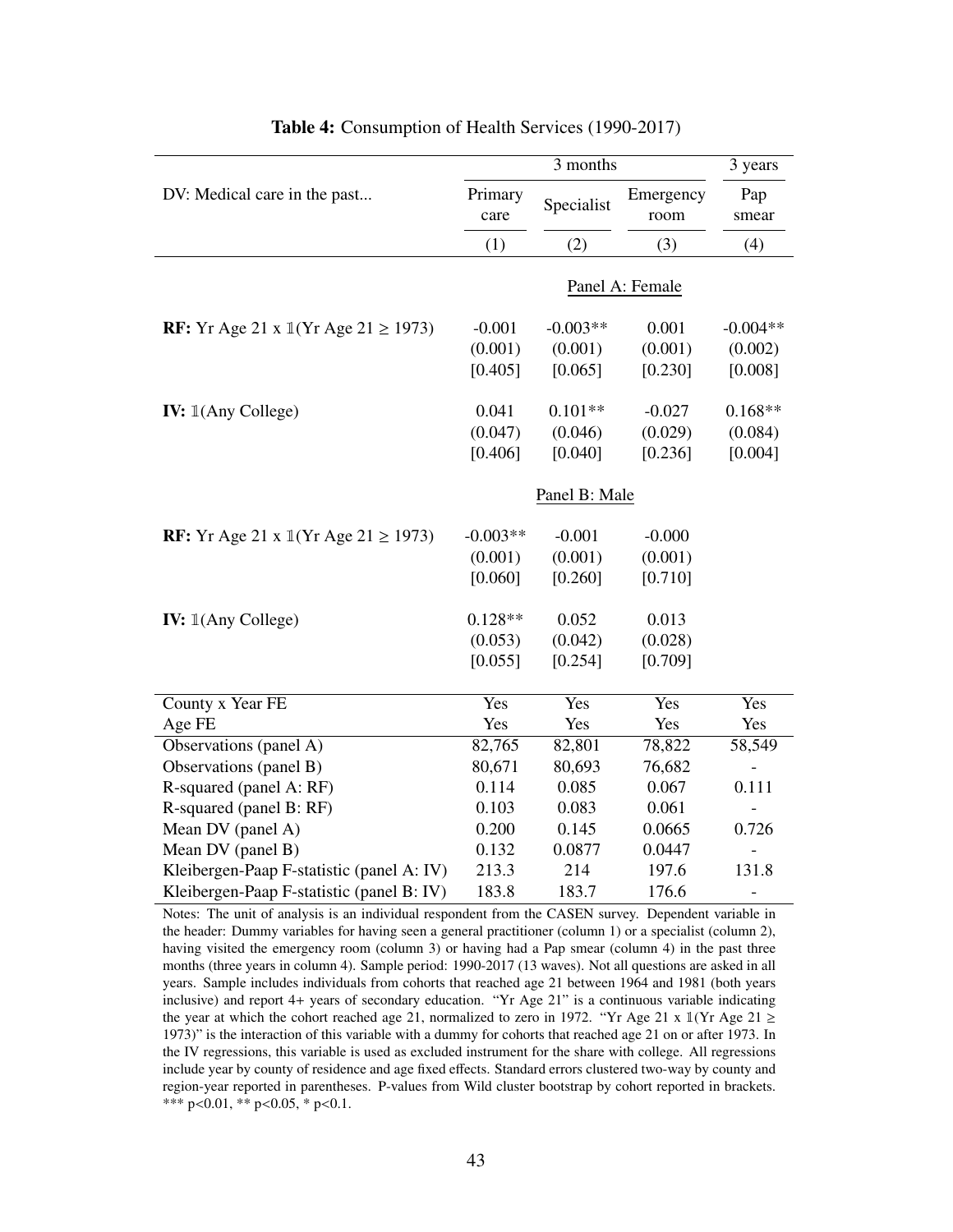|                                                       | DV: Hospital admissions per 1,000 |             |                 |             |  |  |
|-------------------------------------------------------|-----------------------------------|-------------|-----------------|-------------|--|--|
|                                                       | All                               | Individuals |                 | Insurance   |  |  |
|                                                       |                                   |             | Public          | Private     |  |  |
|                                                       | (1)                               | (2)         | (3)             | (4)         |  |  |
|                                                       |                                   |             | Panel A: Female |             |  |  |
| Yr Age 21 x $\mathbb{I}(Yr \text{ Age } 21 \ge 1973)$ | $-0.097$                          | $-0.071$    | $0.510***$      | $-0.717***$ |  |  |
|                                                       | (0.134)                           | (0.090)     | (0.185)         | (0.088)     |  |  |
|                                                       | [0.958]                           | [0.947]     | [0.664]         | [0.135]     |  |  |
|                                                       |                                   |             | Panel B: Male   |             |  |  |
| Yr Age 21 x $\mathbb{I}(Yr \text{ Age } 21 \ge 1973)$ | 0.312                             | 0.036       | 1.082***        | $-0.818***$ |  |  |
|                                                       | (0.193)                           | (0.113)     | (0.261)         | (0.115)     |  |  |
|                                                       | [0.839]                           | [0.963]     | [0.434]         | [0.124]     |  |  |
| Year x Region FE                                      | Yes                               | Yes         | Yes             | Yes         |  |  |
| Age FE                                                | Yes                               | Yes         | Yes             | Yes         |  |  |
| Observations                                          | 4,590                             | 4,590       | 4,590           | 4,590       |  |  |
| R-squared (panel A)                                   | 0.857                             | 0.894       | 0.903           | 0.903       |  |  |
| R-squared (panel B)                                   | 0.930                             | 0.943       | 0.933           | 0.905       |  |  |
| Mean DV (panel A)                                     | 119                               | 79.51       | 92.67           | 18.34       |  |  |
| Mean DV (panel B)                                     | 123.5                             | 80.21       | 92.23           | 21.29       |  |  |

|  | <b>Table 5:</b> Hospitalization Rate (2002-2018) |  |  |
|--|--------------------------------------------------|--|--|
|--|--------------------------------------------------|--|--|

Notes: The unit of analysis is cohort-region-year. Observations weighted by cell size. Dependent variable in the header (all per 1,000). Number of hospitalizations in column 1. Number of hospitalized individuals in column 2. Number of hospitalizations using public insurance (FONASA) in column 3 and hospitalizations using private insurance (ISAPRE, other private, Armed Forces) in column 4. Hospitalizations rates adjusted for previous mortality within cell. Population at risk includes all respondents in the 2002 census that reached age 21 between 1964 and 1981 (both years inclusive). Sample period: 2002-2018. "Yr Age 21" is a continuous variable indicating the year when the cohort reached age 21, normalized to zero in 1972. "Yr Age 21 x  $\mathbb{1}(Yr \text{ Age } 21 \ge 1973)$ " is the interaction of this variable with a dummy for cohorts that reached age 21 on or after 1973 All regressions include region by year and age fixed effects. Standard errors clustered by region-year in parentheses. P-values from Wild cluster bootstrap by cohort reported in brackets. \*\*\* p<0.01, \*\* <sup>p</sup><0.05, \* p<0.1.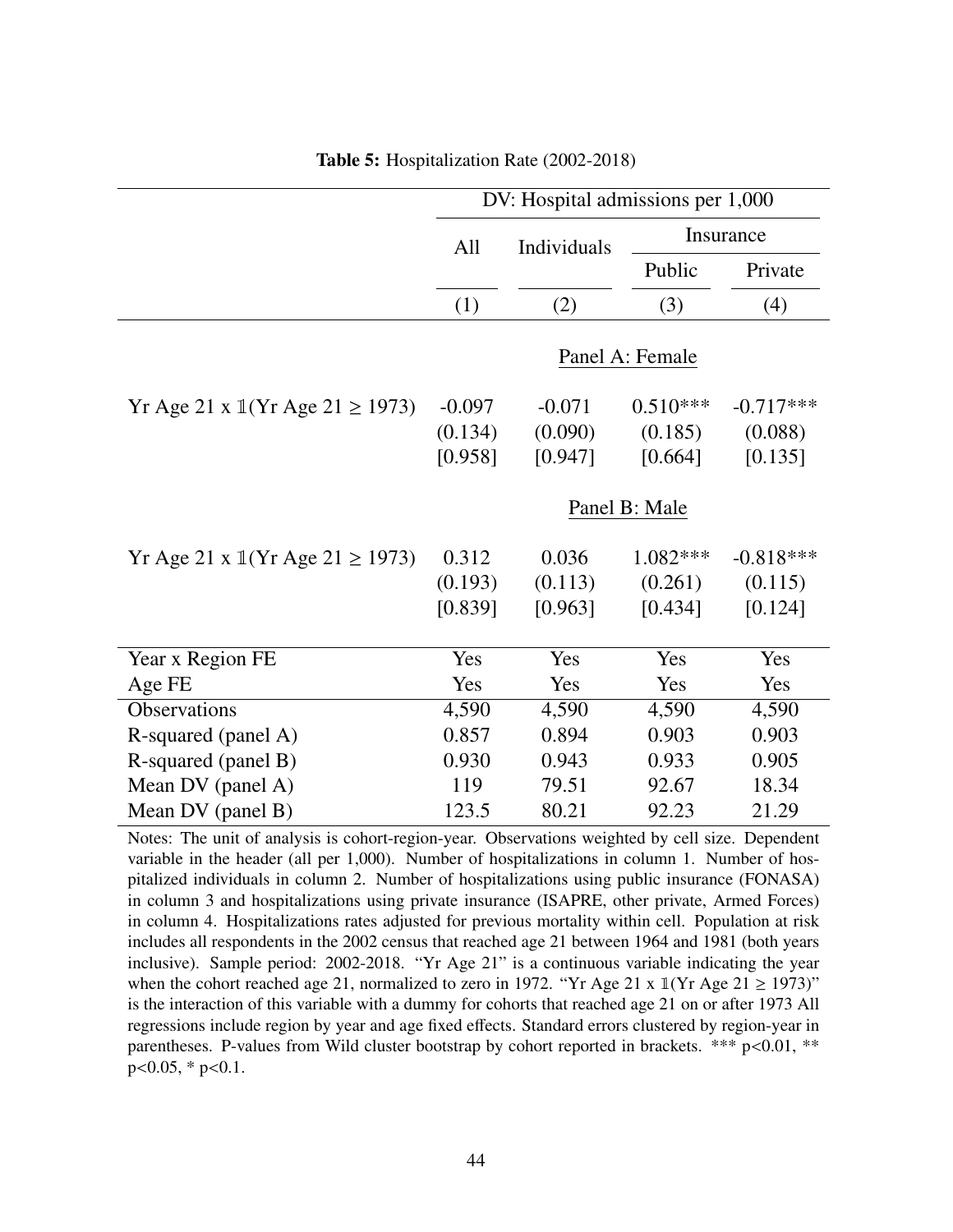|                                                       |                                             | Dependent variable: Deaths within one year of discharge per 1,000 hospitalized patients |                                  |                                  |                                  |                                  |                                  |                                  |
|-------------------------------------------------------|---------------------------------------------|-----------------------------------------------------------------------------------------|----------------------------------|----------------------------------|----------------------------------|----------------------------------|----------------------------------|----------------------------------|
|                                                       | (1)                                         | (2)                                                                                     | (3)                              | (4)                              | (5)                              | (6)                              | (7)                              | (8)                              |
|                                                       |                                             |                                                                                         |                                  | Panel A: Female                  |                                  |                                  |                                  |                                  |
| Yr Age 21                                             | $-5.345***$<br>(0.200)                      |                                                                                         |                                  |                                  |                                  |                                  |                                  |                                  |
| Yr Age 21 x 1(Yr Age 21 ≥ 1973)                       | [0.000]<br>$2.627***$<br>(0.235)<br>[0.002] | 1.794***<br>(0.374)<br>[0.006]                                                          | 1.379***<br>(0.296)<br>[0.014]   | $1.313***$<br>(0.307)<br>[0.025] | $1.271***$<br>(0.337)<br>[0.004] | $1.260***$<br>(0.338)<br>[0.004] | $1.205***$<br>(0.320)<br>[0.005] | $1.145***$<br>(0.350)<br>[0.006] |
|                                                       |                                             |                                                                                         |                                  | Panel B: Male                    |                                  |                                  |                                  |                                  |
| Yr Age 21                                             | $-6.255***$<br>(0.199)                      |                                                                                         |                                  |                                  |                                  |                                  |                                  |                                  |
| Yr Age 21 x $\mathbb{I}(Yr \text{ Age } 21 \ge 1973)$ | [0.000]<br>2.817***<br>(0.275)<br>[0.002]   | $2.217***$<br>(0.360)<br>[0.000]                                                        | $1.643***$<br>(0.354)<br>[0.000] | 1.488***<br>(0.354)<br>[0.000]   | $1.524***$<br>(0.399)<br>[0.000] | $1.526***$<br>(0.403)<br>[0.000] | $1.440***$<br>(0.401)<br>[0.000] | 1.297***<br>(0.400)<br>[0.002]   |
| Year x County FE                                      | Yes                                         | Yes                                                                                     | Yes                              | Yes                              | Yes                              | Yes                              | Yes                              | Yes                              |
| Age FE                                                | No                                          | Yes                                                                                     | Yes                              | Yes                              | Yes                              | Yes                              | Yes                              | Yes                              |
| Fixed effects: Diagnostic                             | No                                          | No                                                                                      | Yes                              | No                               | No                               | No                               | No                               | No                               |
| x Public insurance                                    | No                                          | No                                                                                      | No                               | Yes                              | No                               | No                               | No                               | No                               |
| x Hospital                                            | No                                          | No                                                                                      | No                               | No                               | Yes                              | No                               | No                               | No                               |
| x Type of admission                                   | No                                          | No                                                                                      | No                               | No                               | No                               | Yes                              | No                               | No                               |
| x Surgery                                             | No                                          | No                                                                                      | No                               | No                               | No                               | No                               | Yes                              | No                               |
| x Previously admitted                                 | No                                          | No                                                                                      | No                               | No                               | No                               | No                               | No                               | Yes                              |
| Observations (panel A)                                | 603,878                                     | 603,878                                                                                 | 602,862                          | 601,722                          | 539,443                          | 509,174                          | 493,174                          | 468,553                          |
| Observations (panel B)                                | 519,615                                     | 519,615                                                                                 | 518,681                          | 517,564                          | 455,207                          | 426,039                          | 410,436                          | 390,574                          |
| R-squared (panel A)                                   | 0.019                                       | 0.019                                                                                   | 0.237                            | 0.247                            | 0.344                            | 0.374                            | 0.387                            | 0.401                            |
| R-squared (panel B)                                   | 0.019                                       | 0.019                                                                                   | 0.254                            | 0.266                            | 0.363                            | 0.389                            | 0.401                            | 0.412                            |
| Mean DV (panel A)                                     | 45.82                                       | 45.82                                                                                   | 45.80                            | 45.80                            | 43.38                            | 41.96                            | 41.05                            | 40.10                            |
| Mean DV (panel B)                                     | 77.82                                       | 77.82                                                                                   | 77.82                            | 77.82                            | 76.20                            | 74.89                            | 74.29                            | 73.30                            |

## Table 6: One-year Mortality Rate of Hospitalized Patients (2004-2012)

<span id="page-47-0"></span> Notes: The unit of analysis is <sup>a</sup> hospitalized patient. Dependent variable is an indicator for whether the patient dies within one year of discharge (multiplied by 1,000). Sample includes patients from cohorts that reached age 21 between 1964 and 1981 (both years inclusive) and is limited to one observation per patient (i.e. first admission). Sample period: 2004-2012. "Yr Age 21" is <sup>a</sup> continuous variable indicating the year at which the cohort reached age 21, normalizedto zero in 1972. "Yr Age 21 x 1(Yr Age 21 ≥ 1973)" is the interaction of this variable with a dummy for cohorts that reached age 21 on or after 1973. All<br>recressions include veer by county of recidence fixed effects. Colu regressions include year by county of residence fixed <sup>e</sup>ffects. Columns 2-8 replace the baseline cohort trend with age fixed <sup>e</sup>ffects. Columns 3-8 iteratively add interactions of fixed <sup>e</sup>ffects for diagnostic (column 3: 4-digit ICD code), public insurance (column 4), hospital (column 5: 381 establishments), type of admission (column 6: ER, other establishment, etc.), surgery (column 7), previously admitted (column 8: 2002-2003). Standard errors clustered two-way bycounty and region-year reported in parentheses. P-values from Wild cluster bootstrap by cohort reported in brackets. \*\*\* p<0.01, \*\* p<0.05, \* p<0.1.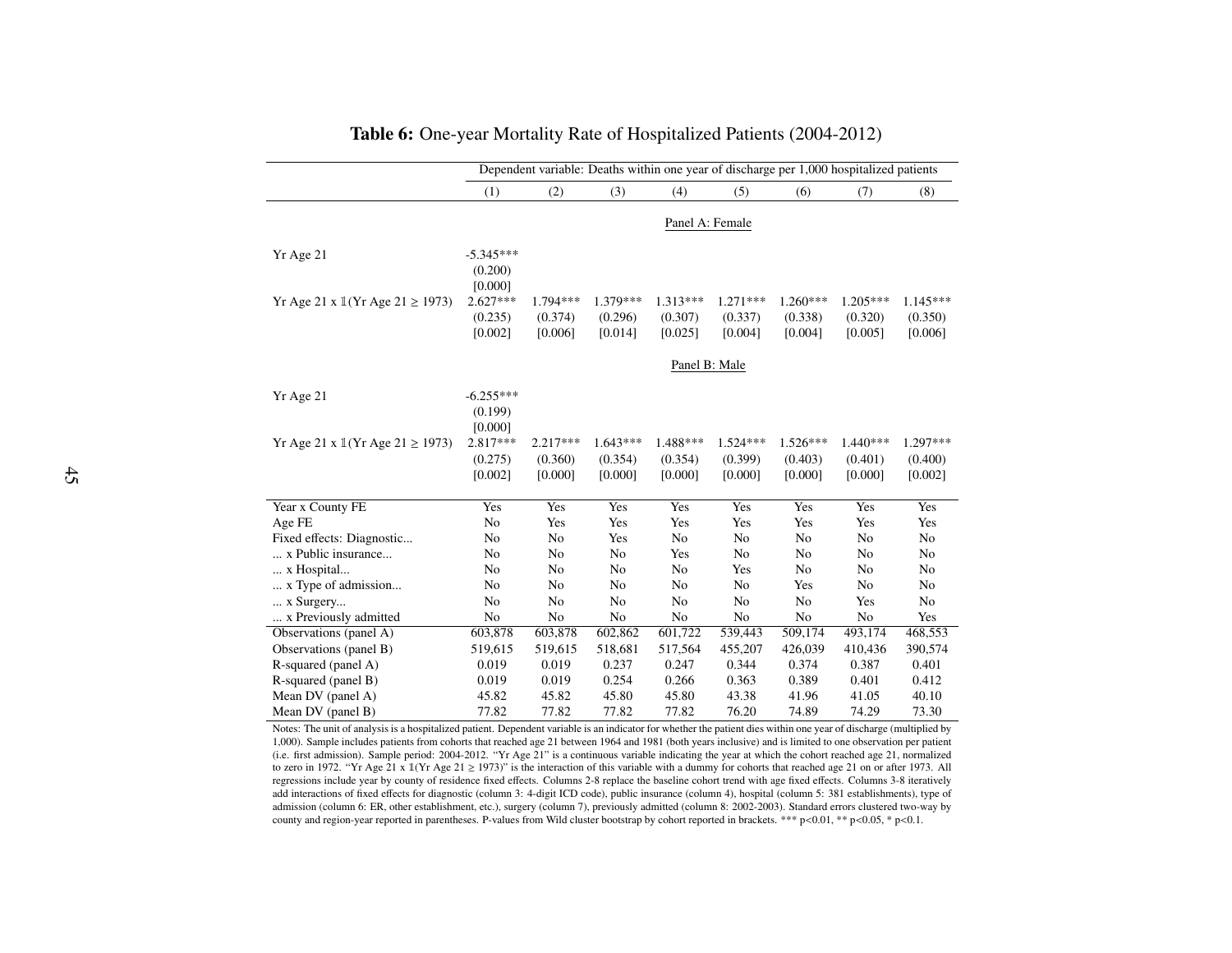# Appendix A

|                                                       | Female                                     |                                      |                                | Male                                     |                                      |                                |  |
|-------------------------------------------------------|--------------------------------------------|--------------------------------------|--------------------------------|------------------------------------------|--------------------------------------|--------------------------------|--|
|                                                       | Adj share $w/$<br>college per<br>10 people | Share w/<br>college per<br>10 people | Average<br>years of<br>college | Adj share w/<br>college per<br>10 people | Share w/<br>college per<br>10 people | Average<br>years of<br>college |  |
|                                                       | (1)                                        | (2)                                  | (3)                            | (4)                                      | (5)                                  | (6)                            |  |
| Yr Age 21                                             | $0.140***$<br>(0.004)                      | $0.142***$<br>(0.011)                | $0.048***$<br>(0.003)          | $0.010***$<br>(0.000)                    | $0.100***$<br>(0.007)                | $0.030***$<br>(0.003)          |  |
| Yr Age 21 x $\mathbb{I}(Yr \text{ Age } 21 \ge 1973)$ | $-0.277***$                                | $-0.276***$                          | $-0.093***$                    | $-0.023***$                              | $-0.225***$                          | $-0.071***$                    |  |
|                                                       | (0.007)                                    | (0.018)                              | (0.006)                        | (0.000)                                  | (0.012)                              | (0.005)                        |  |
| Year x Region FE                                      | Yes                                        | N <sub>0</sub>                       | N <sub>o</sub>                 | Yes                                      | N <sub>o</sub>                       | N <sub>o</sub>                 |  |
| Region FE                                             | N <sub>0</sub>                             | Yes                                  | Yes                            | N <sub>0</sub>                           | Yes                                  | Yes                            |  |
| Adjusted for deaths                                   | Yes                                        | No.                                  | N <sub>0</sub>                 | Yes                                      | N <sub>0</sub>                       | N <sub>0</sub>                 |  |
| <b>Observations</b>                                   | 4,050                                      | 270                                  | 270                            | 4.050                                    | 270                                  | 270                            |  |
| R-squared                                             | 0.832                                      | 0.835                                | 0.835                          | 0.884                                    | 0.883                                | 0.859                          |  |
| Mean DV                                               | 3.004                                      | 2.978                                | 1.055                          | 0.351                                    | 3.516                                | 1.298                          |  |

Table A1: First Stage: Using 2002 Census

Notes: The unit of analysis is cohort-region-year of death in columns 1 and 4, and cohort-region in columns 2, 3, 5, and 6. Dependent variable in the header. "Any College" is the number of people that enrolled in college out of every ten. Original sample includes all respondents of the 2002 census from cohorts born between 1943 and 1960 (both inclusive) that report full secondary education. "Yr Age 21" is a continuous variable indicating the year at which the cohort reached 21 years of age, normalized to zero in 1972. "Yr Age 21 x  $\mathbb{1}(Yr \text{ Age } 21 \ge 1973)$ " is the interaction of this variable with a dummy for cohorts that reached age 21 on or after 1973. All regressions include region fixed effects, columns 1 and 4 include Year of Death x Region fixed effects. Standard errors clustered by region-year in parentheses in columns 1 and 4, robust standard errors otherwise. \*\*\* p<0.01, \*\* p<0.05, \* p<0.1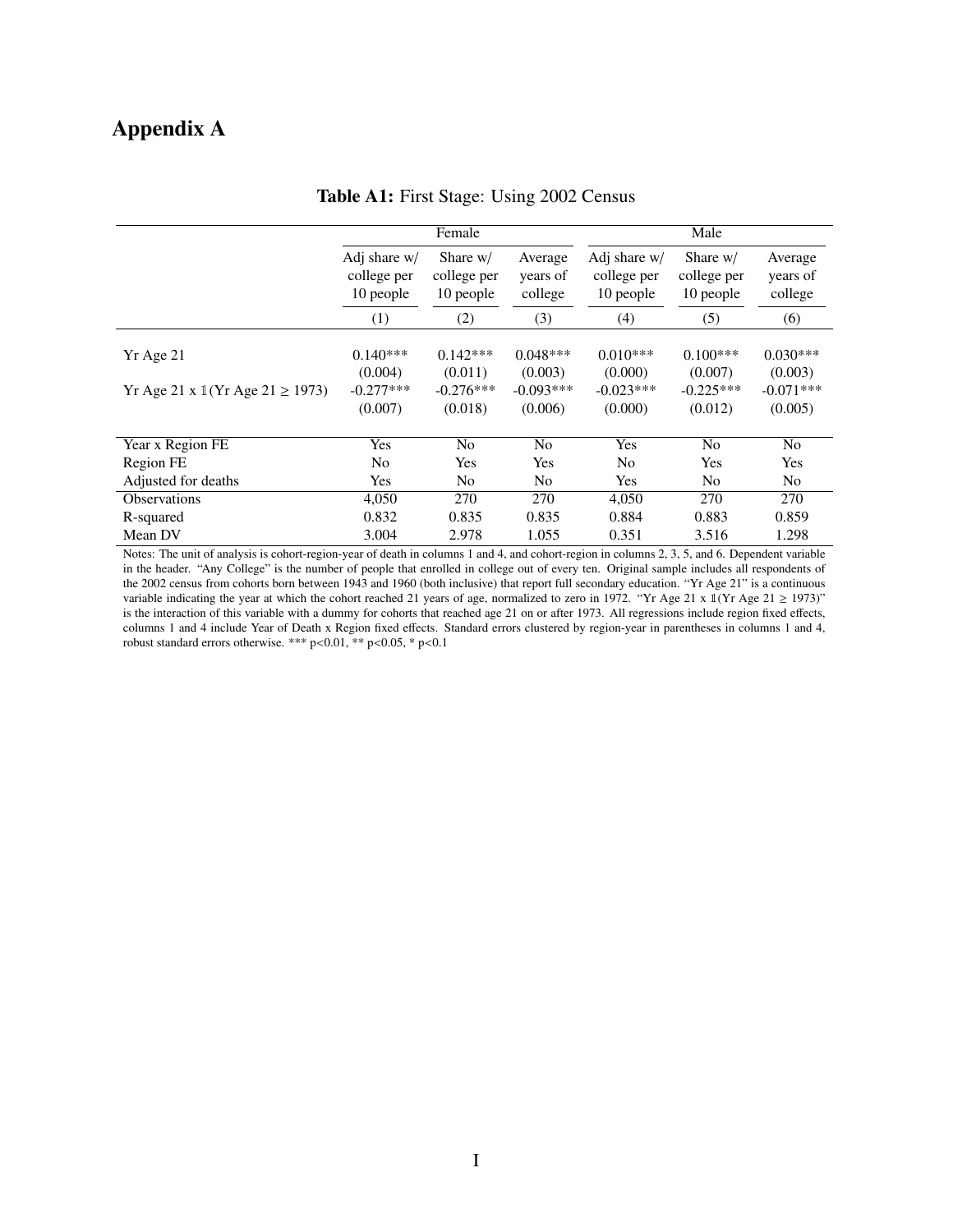|                                       | Dependent variable: Deaths per 1,000 people |             |                |             |  |  |  |
|---------------------------------------|---------------------------------------------|-------------|----------------|-------------|--|--|--|
|                                       |                                             | Female      |                | Male        |  |  |  |
|                                       | Trend                                       | Age FE      | Trend          | Age FE      |  |  |  |
|                                       | (1)                                         | (2)         | (3)            | (4)         |  |  |  |
|                                       |                                             |             | Panel A: IV    |             |  |  |  |
| Years of college                      | $-2.282***$                                 | $-0.687***$ | $-6.164***$    | $-2.415***$ |  |  |  |
|                                       | (0.150)                                     | (0.142)     | (0.368)        | (0.319)     |  |  |  |
|                                       |                                             |             | Panel B: OLS   |             |  |  |  |
| Years of college                      | $-1.893***$                                 | $-0.508***$ | $-5.176***$    | $-2.176***$ |  |  |  |
|                                       | (0.119)                                     | (0.120)     | (0.256)        | (0.268)     |  |  |  |
| Year x Region FE                      | Yes                                         | Yes         | Yes            | Yes         |  |  |  |
| Age FE                                | No                                          | Yes         | N <sub>o</sub> | Yes         |  |  |  |
| Observations                          | 6,480                                       | 6,480       | 6,480          | 6,480       |  |  |  |
| R-squared (panel B)                   | 0.673                                       | 0.755       | 0.745          | 0.850       |  |  |  |
| Mean DV                               | 3.850                                       | 3.850       | 7.084          | 7.084       |  |  |  |
| Kleibergen-Paap F-statistic (panel A) | 13215                                       | 10390       | 12299          | 9333        |  |  |  |

#### Table A2: Mortality Rate: Years of college

Notes: Sample includes all respondents in the 1992 census who (I) reached age 21 between 1964 and 1981 (both years inclusive) and (II) reported full secondary education. Sample period: 1994-2017. In panel A, the interaction between a continuous variable indicating the year at which the cohort reached age 21, normalized to zero in 1972, and a dummy for cohorts that reached age 21 on or after 1973 is used as excluded instrument for the average years of college. Mortality rate is adjusted for previous mortality. Standard errors clustered by region-year in parentheses. \*\*\*  $p < 0.01$ , \*\*  $p < 0.05$ , \*  $p < 0.1$ .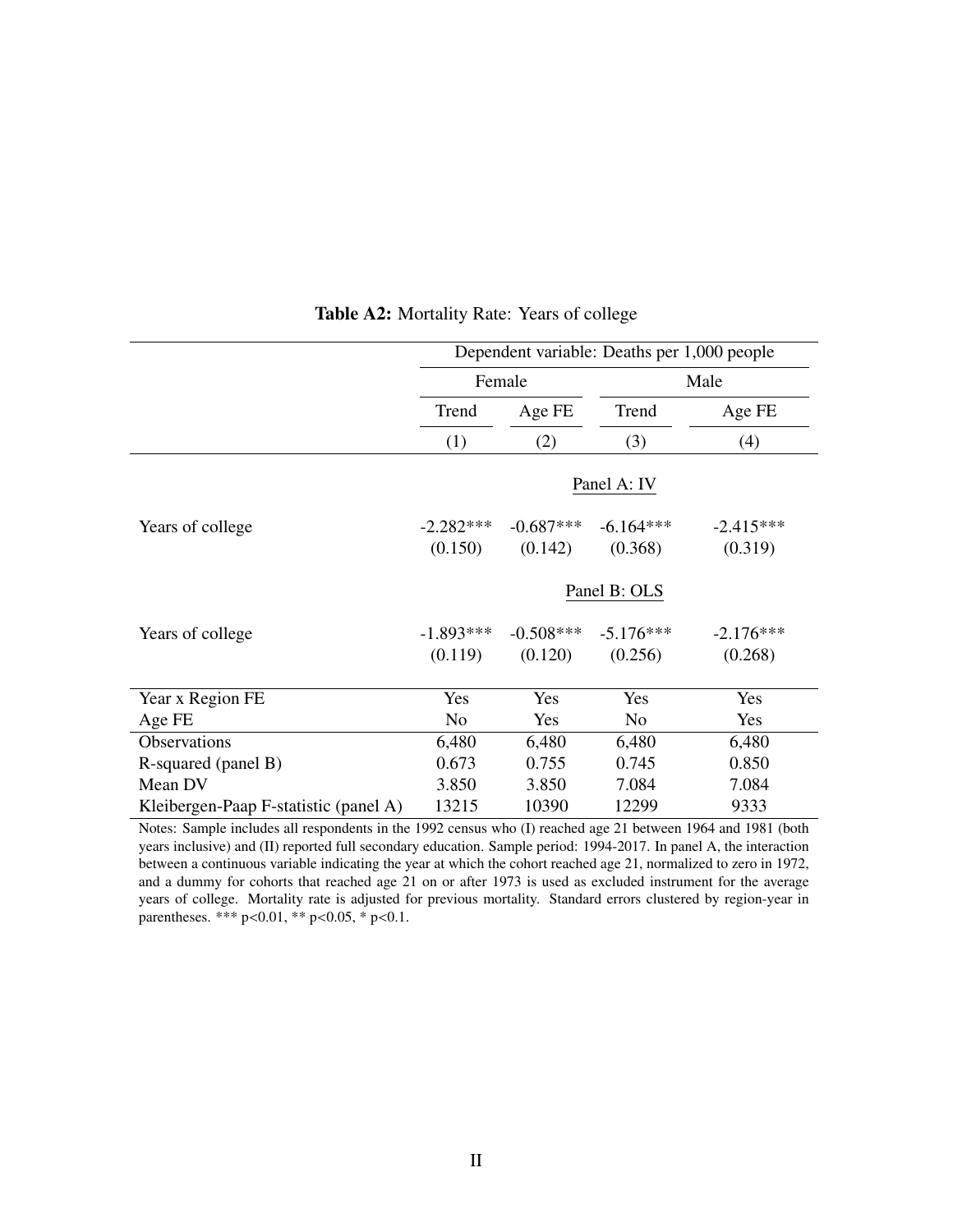|                                                       | Dependent variable: Deaths per 1,000 people |            |              |                 |            |              |  |  |  |  |
|-------------------------------------------------------|---------------------------------------------|------------|--------------|-----------------|------------|--------------|--|--|--|--|
|                                                       |                                             | Female     |              |                 | Male       |              |  |  |  |  |
|                                                       | <b>Baseline</b><br>No College               |            | No Secondary | <b>Baseline</b> | No College | No Secondary |  |  |  |  |
|                                                       | (1)                                         | $\rm(2)$   | (3)          | (4)             | (5)        | (6)          |  |  |  |  |
| Yr Age 21 x $\mathbb{I}(Yr \text{ Age } 21 \ge 1973)$ | $0.107***$                                  | $0.052***$ | $-0.004$     | $0.315***$      | $0.129***$ | $-0.019$     |  |  |  |  |
|                                                       | (0.022)                                     | (0.012)    | (0.021)      | (0.042)         | (0.020)    | (0.030)      |  |  |  |  |
| Year x Region FE                                      | <b>Yes</b>                                  | <b>Yes</b> | Yes          | <b>Yes</b>      | <b>Yes</b> | <b>Yes</b>   |  |  |  |  |
| Age FE                                                | Yes                                         | Yes        | Yes          | Yes             | Yes        | Yes          |  |  |  |  |
| <b>Observations</b>                                   | 6.480                                       | 6.480      | 6.480        | 6.480           | 6.480      | 6.480        |  |  |  |  |
| R-squared                                             | 0.756                                       | 0.906      | 0.852        | 0.850           | 0.921      | 0.852        |  |  |  |  |
| Mean DV                                               | 3.850                                       | 4.597      | 5.531        | 7.084           | 8.383      | 10.03        |  |  |  |  |

## Table A3: Mortality Rate: Lower Levels of Education

Notes: Unit of analysis is cohort-region-year. Observations weighted by cell size. Sample includes all respondents in the 1992 census who (I) reached age 21 between 1964 and 1981 (both years inclusive). Sample period: 1994-2017. Columns 1 and 4 correspond to our baseline sample that is restricted to individuals reporting full secondary education. The sample in columns 2 and 5 is restricted to individuals without any college (no minimum), while in columns 3 and 6 it is restricted to individuals without any secondary education. "Yr Age 21 x 1(Yr Age  $21 \ge 1973$ )" is the interaction of a continuous variable indicating the year at which the cohort reached age 21 (normalized to zero in 1972) with a dummy for cohorts that reached age 21 on or after 1973. Mortality rate is adjusted for previous mortality. Standard errors clustered by region-year in parentheses. \*\*\* p<0.01, \*\* p<0.05, \* p<0.1.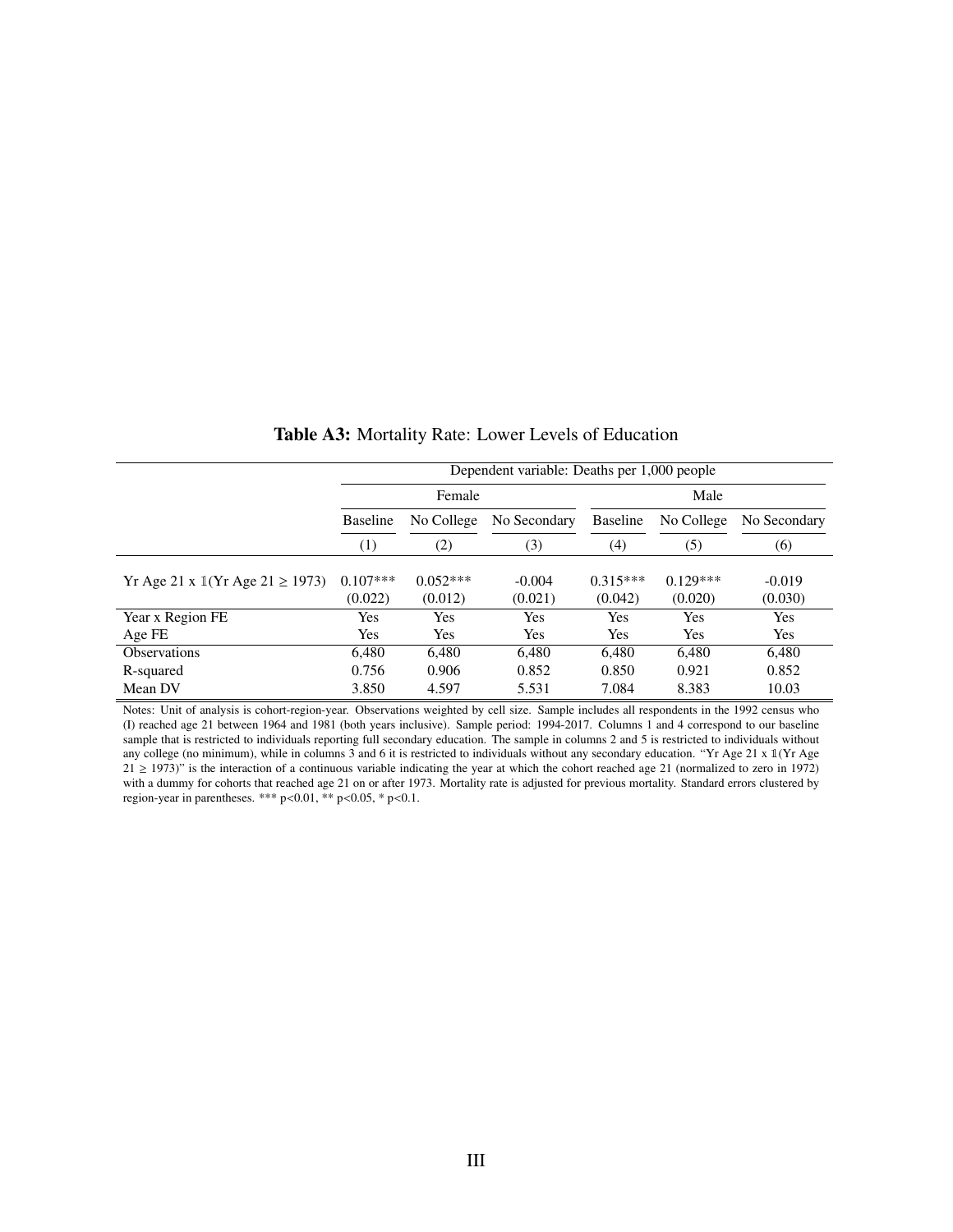|                                                                  | Dependent variable: Deaths per 1,000 people |                                   |                                   |                                  |                                   |                                   |  |
|------------------------------------------------------------------|---------------------------------------------|-----------------------------------|-----------------------------------|----------------------------------|-----------------------------------|-----------------------------------|--|
| Control variables:                                               | GDP p.c.<br>growth                          | Unempl.                           | <b>Exports</b><br>growth          | Gov. Spending<br>$(\%$ GDP)      | Food<br>production                | Mortality<br>rate                 |  |
|                                                                  | (1)                                         | (2)                               | (3)                               | (4)                              | (5)                               | (6)                               |  |
|                                                                  |                                             |                                   |                                   | Panel A: Female                  |                                   |                                   |  |
| <b>RF:</b> Yr Age 21 x $1$ (Yr Age 21 $\ge$ 1973)                | $0.113***$<br>(0.025)                       | $0.107***$<br>(0.022)             | $0.112***$<br>(0.022)             | $0.075**$<br>(0.032)             | $0.137***$<br>(0.030)             | $0.086***$<br>(0.024)             |  |
| <b>IV:</b> $\mathbb{I}$ (Any College)                            | $-0.290***$<br>(0.063)                      | $-0.263***$<br>(0.054)            | $-0.279***$<br>(0.056)            | $-0.209**$<br>(0.089)            | $-0.395***$<br>(0.087)            | $-0.183***$<br>(0.050)            |  |
|                                                                  |                                             |                                   |                                   | Panel B: Male                    |                                   |                                   |  |
| <b>RF:</b> Yr Age 21 x $\mathbb{I}(Yr \text{ Age } 21 \ge 1973)$ | $0.339***$                                  | $0.315***$                        | $0.317***$                        | $0.124**$                        | $0.330***$                        | $0.341***$                        |  |
| <b>IV:</b> $\mathbb{I}$ (Any College)                            | (0.045)<br>$-1.010***$<br>(0.132)           | (0.042)<br>$-0.926***$<br>(0.121) | (0.042)<br>$-0.925***$<br>(0.120) | (0.055)<br>$-0.368**$<br>(0.161) | (0.050)<br>$-1.077***$<br>(0.162) | (0.041)<br>$-0.947***$<br>(0.115) |  |
| Year x Region FE                                                 | Yes                                         | Yes                               | Yes                               | Yes                              | Yes                               |                                   |  |
| Age FE                                                           | Yes                                         | Yes                               | Yes                               | Yes                              | Yes                               |                                   |  |
| <b>Observations</b>                                              | 6,480                                       | 6,480                             | 6,480                             | 6,480                            | 6,480                             | 6,480                             |  |
| R-squared (panel A: RF)                                          | 0.756                                       | 0.756                             | 0.756                             | 0.756                            | 0.756                             | 0.756                             |  |
| R-squared (panel B: RF)                                          | 0.850                                       | 0.850                             | 0.850                             | 0.851                            | 0.850                             | 0.850                             |  |
| Mean DV (panel A)                                                | 3.850                                       | 3.850                             | 3.850                             | 3.850                            | 3.850                             | 3.850                             |  |
| Mean DV (panel B)                                                | 7.084                                       | 7.084                             | 7.084                             | 7.084                            | 7.084                             | 7.084                             |  |
| Kleibergen-Paap F-statistic (panel A: IV)                        | 3811                                        | 4698                              | 4550                              | 2178                             | 2130                              | 12277                             |  |
| Kleibergen-Paap F-statistic (panel B: IV)                        | 7476                                        | 8590                              | 8644                              | 4419                             | 4755                              | 7713                              |  |

## Table A4: Mortality Rate: Controlling for Macro Characteristics

Notes: Unit of analysis is cohort-region-year. Observations weighted by cell size. Sample includes all respondents in the 1992 census who (I) reached age 21 between 1964 and 1981 (both years inclusive) and (II) reported full secondary education. Sample period: 1994-2017. "Yr Age 21" is a continuous variable indicating the year at which the cohort reached age 21, normalized to zero in 1972. "Yr Age 21 x 1(Yr Age 21 ≥ 1973)" is the interaction of this variable with a dummy for cohorts that reached age 21 on or after 1973. In IV specifications, this variable is used as excluded instrument for the share with college. Mortality rate and share with college adjusted for previous mortality. All regressions include region by year and age fixed effects. Each column as additional control the variable in the header, at the yearly level (i.e. value that the variable takes in the year in which the relevant cohort reached age 21). In column 1, the growth rate of GDP per capita. In column 2, the unemployment rate among people with ages 20-30. In column 3, the yearly growth rate of exports. In column 4, total government spending as a percentage of GDP. In column 5, a food production index. In column 6, the mortality rate. Standard errors clustered by region-year in parentheses. \*\*\*  $p < 0.01$ , \*\*  $p < 0.05$ , \*  $p < 0.1$ .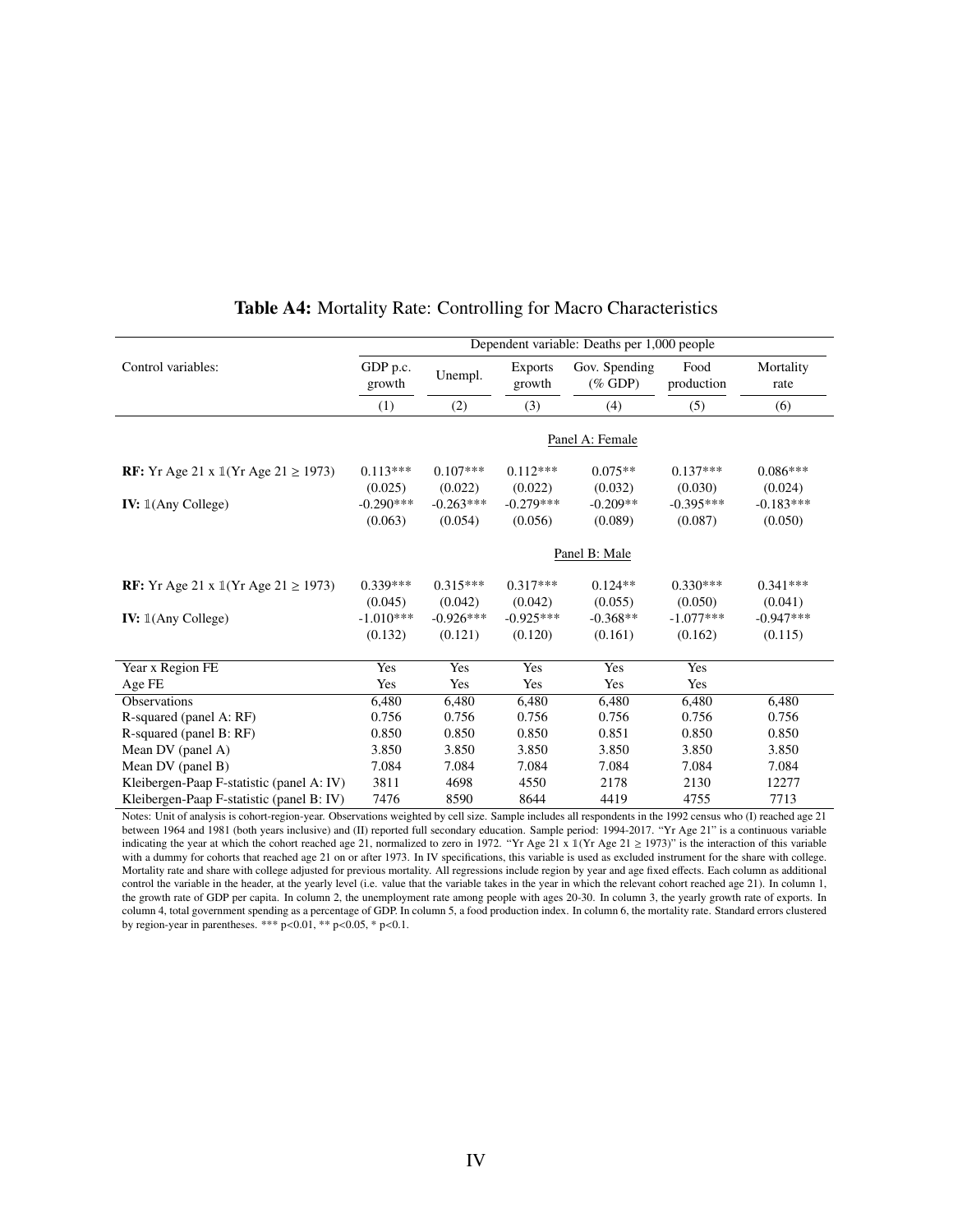|                                              | Share with               | Currently                 |           |                 | Unemployed                 |                     |  |
|----------------------------------------------|--------------------------|---------------------------|-----------|-----------------|----------------------------|---------------------|--|
| Dependent variable:                          | college per<br>10 people | studying<br>$(age 20-30)$ | age $20+$ | age 20-30       | age $20-30 +$<br>secondary | per 1,000<br>people |  |
|                                              | (1)                      | (2)                       | (3)       | (4)             | (5)                        | (6)                 |  |
|                                              |                          |                           |           | Panel A: Female |                            |                     |  |
| Yr Age 21                                    | $0.160***$               | $0.012***$                | 0.004     | 0.005           | 0.005                      | $-0.494***$         |  |
|                                              | (0.019)                  | (0.002)                   | (0.003)   | (0.004)         | (0.004)                    | (0.053)             |  |
| Yr Age 21 x $1$ (Yr Age 21 $\ge$ 1973)       | $-0.329***$              | $-0.015***$               | 0.003     | 0.004           | 0.004                      | $0.291***$          |  |
|                                              | (0.032)                  | (0.002)                   | (0.006)   | (0.007)         | (0.007)                    | (0.073)             |  |
|                                              |                          |                           |           | Panel B: Male   |                            |                     |  |
| Yr Age 21                                    | $0.134***$               | $0.017***$                | 0.002     | 0.004           | 0.005                      | $-0.979***$         |  |
|                                              | (0.014)                  | (0.002)                   | (0.003)   | (0.004)         | (0.003)                    | (0.059)             |  |
| Yr Age 21 x $1(Yr \text{ Age } 21 \ge 1973)$ | $-0.308***$              | $-0.023***$               | 0.004     | 0.003           | 0.003                      | $0.608***$          |  |
|                                              | (0.023)                  | (0.003)                   | (0.006)   | (0.008)         | (0.007)                    | (0.097)             |  |
| <b>Observations</b>                          | 18                       | 17                        | 18        | 18              | 17                         | 18                  |  |
| R-squared (Panel A)                          | 0.878                    | 0.873                     | 0.480     | 0.586           | 0.577                      | 0.975               |  |
| R-squared (Panel B)                          | 0.941                    | 0.883                     | 0.480     | 0.433           | 0.522                      | 0.988               |  |
| Mean DV (Panel A)                            | 2.793                    | 0.114                     | 0.0705    | 0.0982          | 0.109                      | 3.670               |  |
| Mean DV (Panel B)                            | 3.277                    | 0.174                     | 0.0831    | 0.107           | 0.0893                     | 6.864               |  |

## Table A5: Alternative mechanism: Labor market conditions

Notes: Unit of analysis is the cohort. Sample is restricted to the Metropolitan region of Santiago. In column 1, the dependent variable is the share of people per cohort that report any college in the 1992 census (among those with full secondary). The dependent variables in columns 2-5 are based on survey micro-data from Encuesta de Ocupación y Desocupación (EOD) for the years 1964-1981. In column 2, it is a dummy variable for respondents that report being currently studying, among those with ages 20-30. In columns 3-5 it is a dummy for respondents that report being currently unemployed. In column 3, we include all respondents with ages of 20 or more. In column 4, we restrict the sample to respondents with ages between 20 and 30, while in column 5 we further impose that respondents must have at least some secondary education. The dependent variable in column 6 is the mortality rate by cohort (averaged across 1994 and 2017, having been adjusted for previous mortality). "Yr Age 21" is a continuous variable indicating the year at which the cohort reached age 21, normalized to zero in 1972. "Yr Age 21 x  $\mathbb{1}(Yr)$  Age 21  $\geq$  1973)" is the interaction of this variable with a dummy for cohorts that reached age 21 on or after 1973. Robust standard errors in parentheses. \*\*\*  $p<0.01$ , \*\*  $p<0.05$ , \*  $p<0.1$ .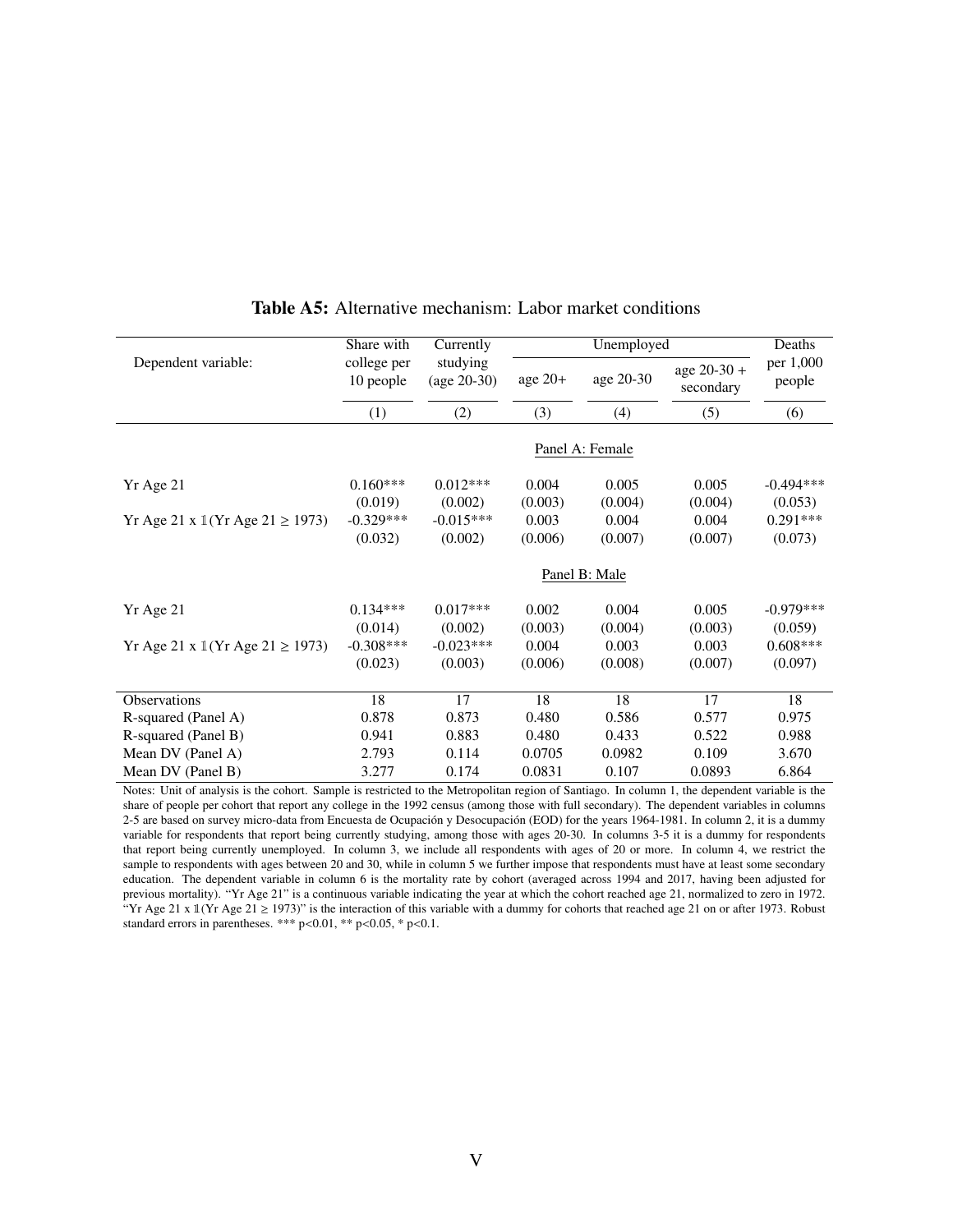|                                              | Dependent variable: Deaths per 1,000 people |            |                       |             |  |  |
|----------------------------------------------|---------------------------------------------|------------|-----------------------|-------------|--|--|
|                                              | Female                                      |            | Male                  |             |  |  |
|                                              | Discontinuity                               | Quadratic  | Discontinuity         | Quadratic   |  |  |
|                                              | (1)                                         | (2)        | (3)                   | (4)         |  |  |
|                                              |                                             |            | Panel A: Reduced Form |             |  |  |
| Yr Age 21 x $1(Yr \text{ Age } 21 \ge 1973)$ | $0.108***$                                  | $0.107**$  | $0.316***$            | $0.512***$  |  |  |
|                                              | (0.023)                                     | (0.051)    | (0.042)               | (0.073)     |  |  |
|                                              |                                             |            | Panel B: IV           |             |  |  |
| Share with college per 10 people             | $-0.271***$                                 | $-0.334**$ | $-0.929***$           | $-1.168***$ |  |  |
|                                              | (0.056)                                     | (0.157)    | (0.122)               | (0.164)     |  |  |
| Year x Region FE                             | Yes                                         | Yes        | Yes                   | Yes         |  |  |
| Age FE                                       | Yes                                         | Yes        | Yes                   | Yes         |  |  |
| Observations                                 | 6,480                                       | 6,480      | 6,480                 | 6,480       |  |  |
| R-squared (Panel A)                          | 0.756                                       | 0.756      | 0.850                 | 0.850       |  |  |
| Mean DV                                      | 3.850                                       | 3.850      | 7.084                 | 7.084       |  |  |
| Kleibergen-Paap F-statistic (panel B)        | 4685                                        | 894.9      | 8821                  | 3455        |  |  |

Table A6: Mortality Rate: Alternative functional forms

Notes: Unit of analysis is cohort-region-year. Observations weighted by cell size. Sample includes all respondents in the 1992 census who (I) reached age 21 between 1964 and 1981 (both years inclusive) and (II) reported full secondary education. Sample period: 1994-2017. "Yr Age 21 x  $\mathbb{I}(Yr \text{ Age } 21 \ge 1973)$ " is the interaction of a continuous variable indicating the year at which the cohort reached age 21 (normalized to zero in 1972) with a dummy for cohorts that reached age 21 on or after 1973. Columns 1 and 3 include as an additional regressor the dummy variable for cohorts reaching college age after 1972. Columns 2 and 4 include a quadratic term for the running variable Yr Age 21. Mortality rate is adjusted for previous mortality. Standard errors clustered by region-year in parentheses. \*\*\* p<0.01, \*\* p<0.05, \* p<0.1.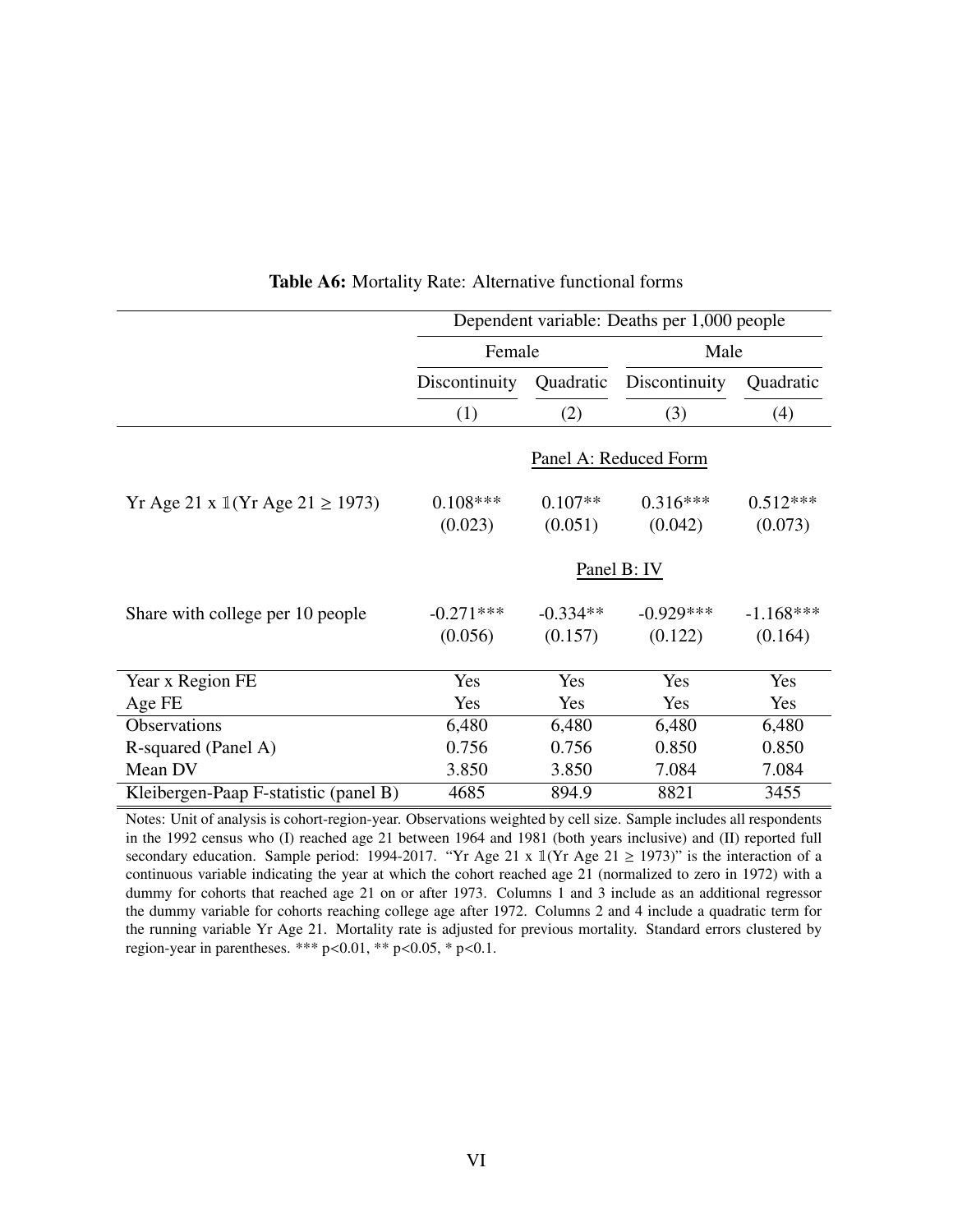|                                                       | Dependent variable: Deaths per 1,000 people |                       |                        |                        |                        |                        |                        |                        |
|-------------------------------------------------------|---------------------------------------------|-----------------------|------------------------|------------------------|------------------------|------------------------|------------------------|------------------------|
|                                                       |                                             |                       | Military presence      |                        | No military presence   |                        |                        |                        |
|                                                       | Female                                      |                       |                        | Male                   |                        | Female                 |                        | Male                   |
|                                                       | Trend                                       | Age FE                | Trend                  | Age FE                 | Trend                  |                        | Trend                  | Age FE                 |
|                                                       | (1)                                         | (2)                   | (3)                    | (4)                    | (5)                    | (6)                    | (7)                    | (8)                    |
|                                                       | Panel A: Reduced Form                       |                       |                        |                        |                        |                        |                        |                        |
| Yr Age 21                                             | $-0.618***$<br>(0.069)                      |                       | $-1.298***$<br>(0.129) |                        | $-0.598***$<br>(0.059) |                        | $-1.194***$<br>(0.130) |                        |
| Yr Age 21 x $\mathbb{I}(Yr \text{ Age } 21 \ge 1973)$ | $0.356***$<br>(0.049)                       | $0.074**$<br>(0.029)  | $0.835***$<br>(0.082)  | $0.351***$<br>(0.050)  | $0.349***$<br>(0.038)  | $0.128***$<br>(0.023)  | $0.759***$<br>(0.087)  | $0.281***$<br>(0.054)  |
|                                                       | Panel B: IV                                 |                       |                        |                        |                        |                        |                        |                        |
| Share with college per 10 people                      | $-0.849***$<br>(0.115)                      | $-0.176**$<br>(0.068) | $-2.609***$<br>(0.255) | $-1.067***$<br>(0.148) | $-0.876***$<br>(0.094) | $-0.318***$<br>(0.056) | $-2.231***$<br>(0.252) | $-0.804***$<br>(0.154) |
| Year FE                                               | Yes                                         | Yes                   | Yes                    | Yes                    | Yes                    | Yes                    | Yes                    | Yes                    |
| Age FE                                                | No                                          | Yes                   | No                     | Yes                    | No                     | Yes                    | No                     | Yes                    |
| Observations                                          | 432                                         | 430                   | 432                    | 430                    | 432                    | 430                    | 432                    | 430                    |
| Mean DV                                               | 3.968                                       | 3.966                 | 7.403                  | 7.397                  | 3.765                  | 3.765                  | 6.852                  | 6.842                  |
| R-squared (panel A)                                   | 0.845                                       | 0.956                 | 0.856                  | 0.966                  | 0.861                  | 0.961                  | 0.844                  | 0.971                  |
| Kleibergen-Paap F-statistic (panel B)                 | 80067                                       | 28319                 | 312339                 | 90062                  | 144220                 | 25150                  | 377943                 | 51042                  |

# Table A7: Mortality Rate: National level splitting by military presence during the dictatorship

Notes: Unit of analysis is cohort-year. Observations weighted by cell size. Sample includes all respondents in the 1992 census who (I) reached age 21 between 1964 and 1981 (both years inclusive) and (II) reported full secondary education. Columns 1 to 4 present the results for people who died in counties where there was a military base before the coup d'etat, while columns 5 to 8 present them for counties with no military base. Sample period: 1994-2017. "Yr Age 21" is a continuous variable indicating the year at which the cohort reached age 21, normalized to zero in 1972. "Yr Age 21 x 1(Yr Age 21 ≥ 1973)" is the interaction of this variable with a dummy for cohorts that reached age 21 on or after 1973. In panel B, this variable is used as excluded instrument for the share with college. Mortality rate and share with college adjusted for previous mortality. Standard errors clustered by region-year in parentheses. \*\*\* p<0.01, \*\* p<0.05, \* p<0.1. P-value from Wild cluster bootstrap by cohort reported in brackets.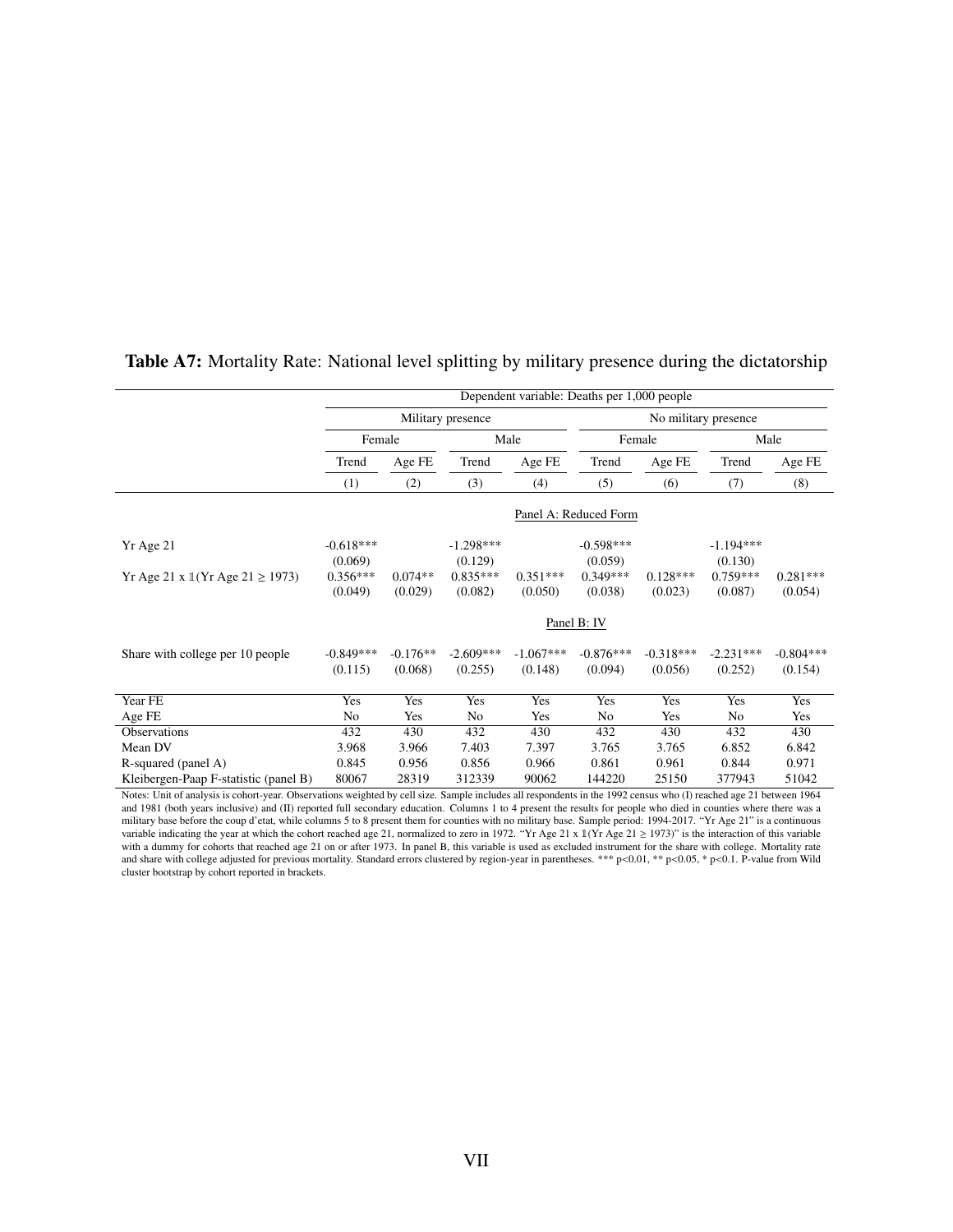|                                  | Dependent variable: Deaths per 1,000 people |             |                |             |  |  |  |  |
|----------------------------------|---------------------------------------------|-------------|----------------|-------------|--|--|--|--|
|                                  |                                             | Female      |                | Male        |  |  |  |  |
|                                  | Trend                                       | Age FE      |                | Age FE      |  |  |  |  |
|                                  | (1)                                         | (2)         | (3)            | (4)         |  |  |  |  |
| Share with college per 10 people | $-0.893***$                                 | $-0.269***$ | $-2.416***$    | $-0.948***$ |  |  |  |  |
|                                  | (0.059)                                     | (0.056)     | (0.138)        | (0.125)     |  |  |  |  |
| Year x Region FE                 | Yes                                         | Yes         | Yes            | Yes         |  |  |  |  |
| Age FE                           | N <sub>0</sub>                              | Yes         | N <sub>0</sub> | Yes         |  |  |  |  |
| Observations                     | 6,480                                       | 6,480       | 6,480          | 6,480       |  |  |  |  |
| Mean DV                          | 3.850                                       | 3.850       | 7.084          | 7.084       |  |  |  |  |
| Kleibergen-Paap F-statistic      | 5608                                        | 4990        | 10918          | 9842        |  |  |  |  |

# Table A8: Mortality Rate: Robustness to unadjusted share of college

Notes: Unit of analysis is cohort-region-year. Observations weighted by cell size. Sample includes all respondents in the 1992 census who (I) reached age 21 between 1964 and 1981 (both years inclusive) and (II) reported full secondary education. Sample period: 1994-2017. The interaction between a continuous variable indicating the year at which the cohort reached age 21, normalized to zero in 1972, and a dummy for cohorts that reached age 21 on or after 1973 is used as excluded instrument for the share with college. Mortality rate is adjusted for previous mortality. Standard errors clustered by region-year in parentheses. \*\*\* p<0.01, \*\* p<0.05, \* p<0.1.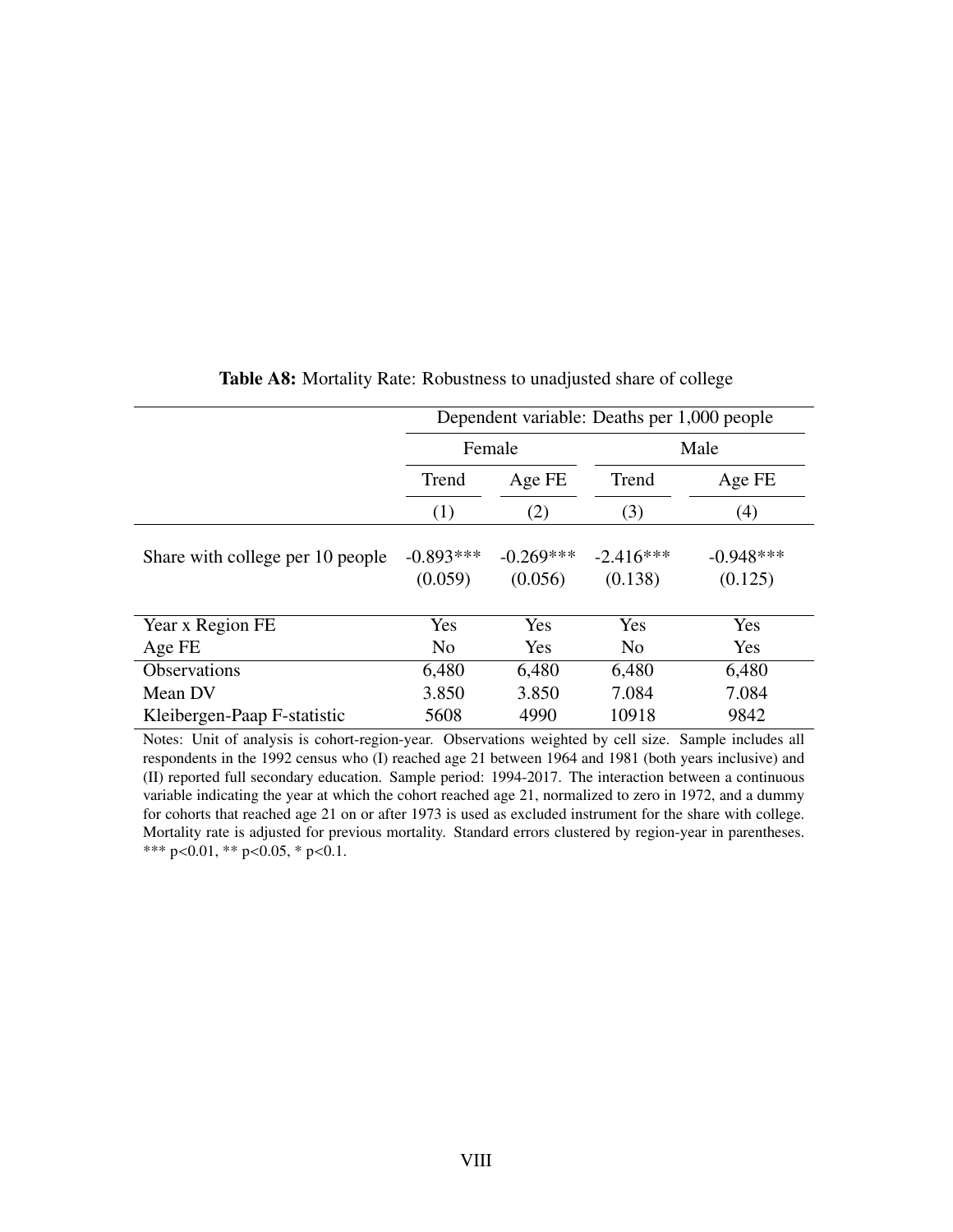|                                                       | Dependent variable: Deaths per 1,000 people |             |                       |             |  |  |
|-------------------------------------------------------|---------------------------------------------|-------------|-----------------------|-------------|--|--|
|                                                       |                                             | Female      |                       | Male        |  |  |
|                                                       | Trend                                       | Age FE      | Trend                 | Age FE      |  |  |
|                                                       | (1)                                         | (2)         | (3)                   | (4)         |  |  |
|                                                       |                                             |             | Panel A: Reduced Form |             |  |  |
| Yr Age 21                                             | $-0.529***$                                 |             | $-0.961***$           |             |  |  |
|                                                       | (0.024)                                     |             | (0.038)               |             |  |  |
| Yr Age 21 x $\mathbb{I}(Yr \text{ Age } 21 \ge 1973)$ | $0.289***$                                  | $0.103***$  | $0.560***$            | $0.282***$  |  |  |
|                                                       | (0.019)                                     | (0.020)     | (0.029)               | (0.033)     |  |  |
|                                                       |                                             |             | Panel B: IV           |             |  |  |
| Share with college per 10 people                      | $-0.715***$                                 | $-0.253***$ | $-1.687***$           | $-0.825***$ |  |  |
|                                                       | (0.045)                                     | (0.049)     | (0.087)               | (0.094)     |  |  |
| Year x Region FE                                      | Yes                                         | Yes         | Yes                   | Yes         |  |  |
| Age FE                                                | N <sub>o</sub>                              | Yes         | N <sub>0</sub>        | Yes         |  |  |
| Observations                                          | 6,480                                       | 6,480       | 6,480                 | 6,480       |  |  |
| R-squared (panel A)                                   | 0.679                                       | 0.737       | 0.770                 | 0.831       |  |  |
| Mean DV                                               | 3.644                                       | 3.644       | 6.402                 | 6.402       |  |  |
| Kleibergen-Paap F-statistic (panel B)                 | 5015                                        | 4574        | 9875                  | 8783        |  |  |

Table A9: Mortality Rate: Robustness to unadjusted mortality

Unit of analysis is cohort-region-year. Observations weighted by cell size. Sample includes all respondents in the 1992 census who (I) reached age 21 between 1964 and 1981 (both years inclusive) and (II) reported full secondary education. Sample period: 1994-2017. "Yr Age 21" is a continuous variable indicating the year at which the cohort reached age 21, normalized to zero in 1972. "Yr Age 21 x  $\mathbb{1}(Yr \text{ Age } 21 \ge 1973)$ " is the interaction of this variable with a dummy for cohorts that reached age 21 on or after 1973. In panel B, this variable is used as excluded instrument for the share with college. The share with college is adjusted for previous mortality. Standard errors clustered by region-year in parentheses. \*\*\* p<0.01, \*\* p<0.05, \*  $p < 0.1$ .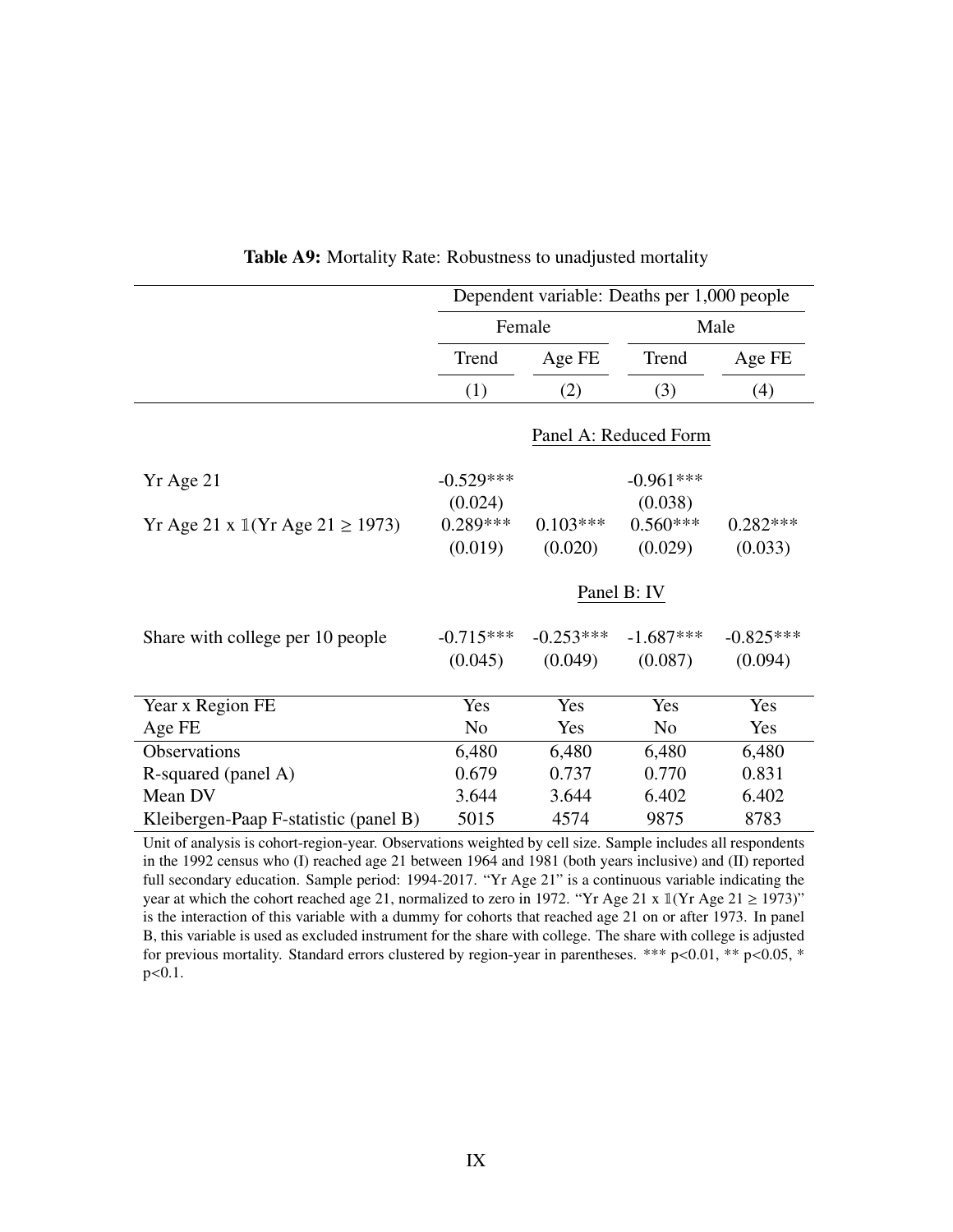|                                                       | Dependent variable: Deaths per 1,000 people |             |                       |             |  |  |
|-------------------------------------------------------|---------------------------------------------|-------------|-----------------------|-------------|--|--|
|                                                       |                                             | Female      |                       | Male        |  |  |
|                                                       | Trend                                       | Age FE      | Trend                 | Age FE      |  |  |
|                                                       | (1)                                         | (2)         | (3)                   | (4)         |  |  |
|                                                       |                                             |             | Panel A: Reduced Form |             |  |  |
| Yr Age 21                                             | $-0.529***$                                 |             | $-0.961***$           |             |  |  |
|                                                       | (0.024)                                     |             | (0.038)               |             |  |  |
| Yr Age 21 x $\mathbb{I}(Yr \text{ Age } 21 \ge 1973)$ | $0.289***$                                  | $0.103***$  | $0.560***$            | $0.282***$  |  |  |
|                                                       | (0.019)                                     | (0.020)     | (0.029)               | (0.033)     |  |  |
|                                                       |                                             |             | Panel B: IV           |             |  |  |
| Share with college per 10 people                      | $-0.725***$                                 | $-0.259***$ | $-1.692***$           | $-0.848***$ |  |  |
|                                                       | (0.046)                                     | (0.050)     | (0.087)               | (0.097)     |  |  |
| Year x Region FE                                      | Yes                                         | Yes         | Yes                   | Yes         |  |  |
| Age FE                                                | N <sub>o</sub>                              | Yes         | N <sub>0</sub>        | Yes         |  |  |
| Observations                                          | 6,480                                       | 6,480       | 6,480                 | 6,480       |  |  |
| R-squared (panel A)                                   | 0.679                                       | 0.737       | 0.770                 | 0.831       |  |  |
| Mean DV                                               | 3.644                                       | 3.644       | 6.402                 | 6.402       |  |  |
| Kleibergen-Paap F-statistic (panel B)                 | 5608                                        | 4990        | 10918                 | 9842        |  |  |

Table A10: Mortality Rate: Robustness to unadjusted mortality rate and share of college

Unit of analysis is cohort-region-year. Observations weighted by cell size. Sample includes all respondents in the 1992 census who (I) reached age 21 between 1964 and 1981 (both years inclusive) and (II) reported full secondary education. Sample period: 1994-2017. "Yr Age 21" is a continuous variable indicating the year at which the cohort reached age 21, normalized to zero in 1972. "Yr Age 21 x  $\mathbb{1}(Yr \text{ Age } 21 \ge 1973)$ " is the interaction of this variable with a dummy for cohorts that reached age 21 on or after 1973. In panel B, this variable is used as excluded instrument for the share with college. Standard errors clustered by region-year in parentheses. \*\*\*  $p < 0.01$ , \*\*  $p < 0.05$ , \*  $p < 0.1$ .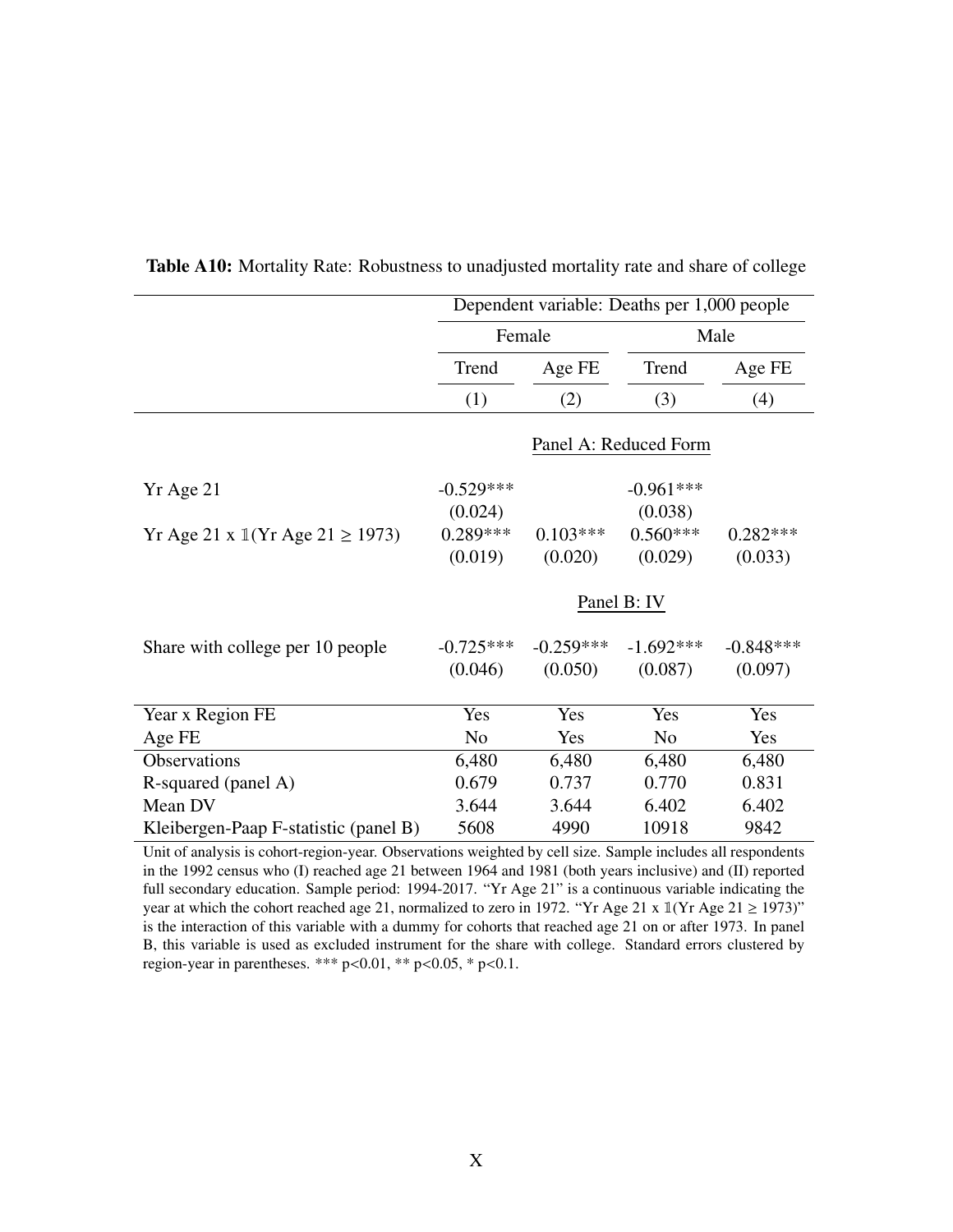|                                                       | Dependent variable: Deaths per 1,000 people |             |                       |             |  |  |
|-------------------------------------------------------|---------------------------------------------|-------------|-----------------------|-------------|--|--|
|                                                       |                                             | Female      |                       | Male        |  |  |
|                                                       | Trend                                       | Age FE      | Trend                 | Age FE      |  |  |
|                                                       | (1)                                         | (2)         | (3)                   | (4)         |  |  |
|                                                       |                                             |             | Panel A: Reduced Form |             |  |  |
| Yr Age 21                                             | $-0.605***$                                 |             | $-1.232***$           |             |  |  |
|                                                       | (0.062)                                     |             | (0.128)               |             |  |  |
| Yr Age 21 x $\mathbb{I}(Yr \text{ Age } 21 \ge 1973)$ | $0.349***$                                  | $0.102***$  | $0.784***$            | $0.302***$  |  |  |
|                                                       | (0.039)                                     | (0.018)     | (0.080)               | (0.043)     |  |  |
|                                                       |                                             |             | Panel B: IV           |             |  |  |
| Share with college per 10 people                      | $-0.858***$                                 | $-0.248***$ | $-2.358***$           | $-0.883***$ |  |  |
|                                                       | (0.094)                                     | (0.044)     | (0.239)               | (0.124)     |  |  |
| Year FE                                               | Yes                                         | Yes         | Yes                   | Yes         |  |  |
| Age FE                                                | N <sub>0</sub>                              | Yes         | N <sub>0</sub>        | Yes         |  |  |
| Observations                                          | 432                                         | 430         | 432                   | 430         |  |  |
| R-squared (panel A)                                   | 0.866                                       | 0.971       | 0.858                 | 0.979       |  |  |
| Mean DV                                               | 3.849                                       | 3.847       | 7.077                 | 7.069       |  |  |
| Kleibergen-Paap F-statistic (panel B)                 | 110038                                      | 26971       | 340546                | 61740       |  |  |

#### Table A11: Mortality Rate: National level

Notes: Unit of analysis is cohort-year. Observations weighted by cell size. Sample includes all respondents in the 1992 census who (I) reached age 21 between 1964 and 1981 (both years inclusive) and (II) reported full secondary education. Sample period: 1994-2017. "Yr Age 21" is a continuous variable indicating the year at which the cohort reached age 21, normalized to zero in 1972. "Yr Age 21 x  $\mathbb{1}(Yr \text{ Age } 21 \ge 1973)$ " is the interaction of this variable with a dummy for cohorts that reached age 21 on or after 1973. In panel B, this variable is used as excluded instrument for the share with college. Mortality rate and share with college adjusted for previous mortality. Standard errors clustered by region-year in parentheses. \*\*\* p<0.01, \*\* <sup>p</sup><0.05, \* p<0.1. P-value from Wild cluster bootstrap by cohort reported in brackets.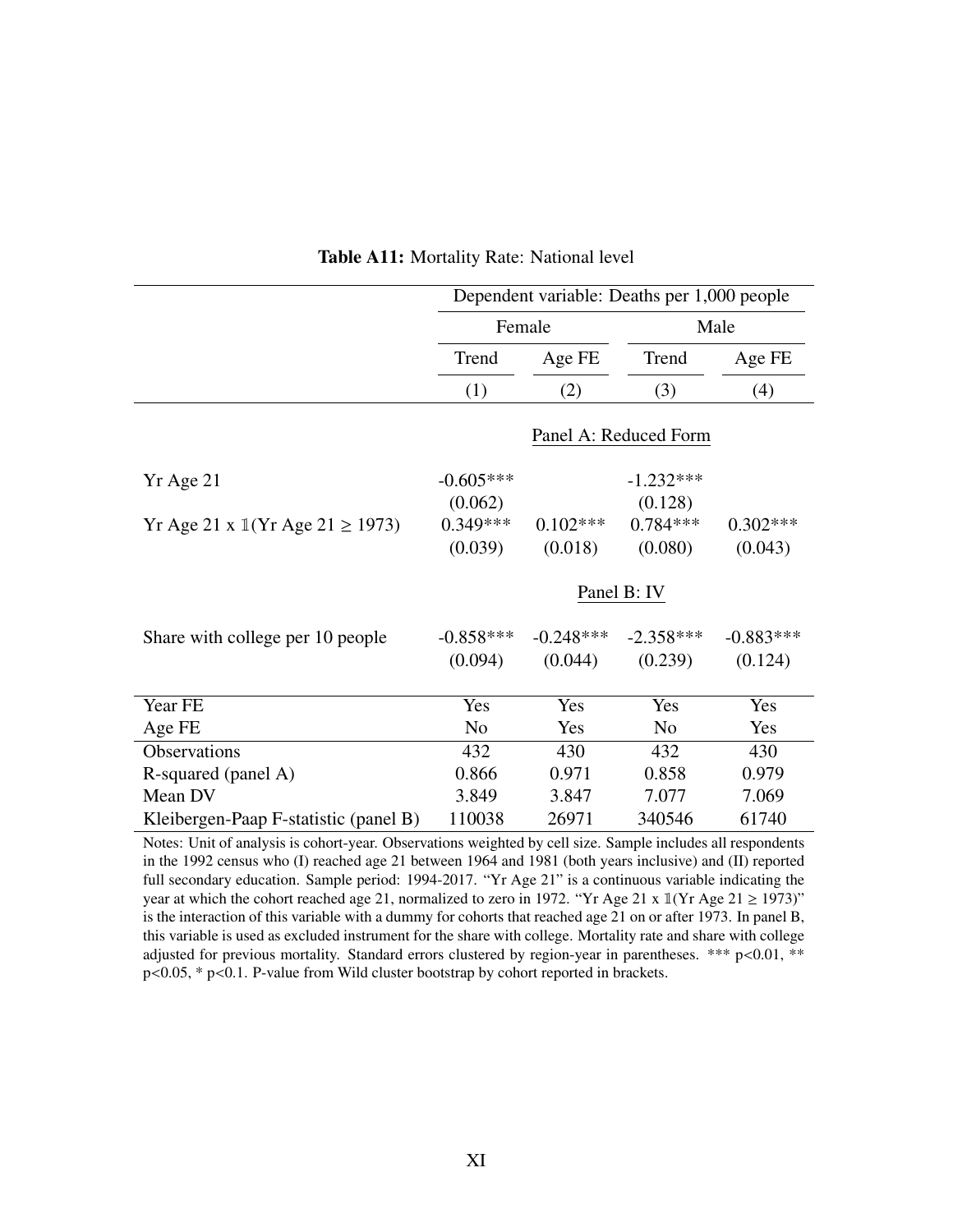|                                              | Dependent variable: Deaths per 1,000 people |             |                       |             |  |  |
|----------------------------------------------|---------------------------------------------|-------------|-----------------------|-------------|--|--|
|                                              |                                             | Female      |                       | Male        |  |  |
|                                              | Trend                                       | Age FE      | Trend                 | Age FE      |  |  |
|                                              | (1)                                         | (2)         | (3)                   | (4)         |  |  |
|                                              |                                             |             | Panel A: Reduced Form |             |  |  |
| Yr Age 21                                    | $-0.729***$                                 |             | $-1.285***$           |             |  |  |
|                                              | (0.034)                                     |             | (0.053)               |             |  |  |
| Yr Age 21 x $1(Yr \text{ Age } 21 \ge 1973)$ | $0.486***$                                  | $0.207***$  | $0.861***$            | $0.415***$  |  |  |
|                                              | (0.030)                                     | (0.032)     | (0.045)               | (0.053)     |  |  |
|                                              |                                             |             | Panel B: IV           |             |  |  |
| Share with college per 10 people             | $-1.752***$                                 | $-0.744***$ | $-3.907***$           | $-1.796***$ |  |  |
|                                              | (0.115)                                     | (0.114)     | (0.220)               | (0.232)     |  |  |
|                                              |                                             |             |                       |             |  |  |
| Year x Region FE                             | Yes                                         | Yes         | Yes                   | Yes         |  |  |
| Age FE                                       | N <sub>o</sub>                              | Yes         | N <sub>o</sub>        | Yes         |  |  |
| Observations                                 | 4,050                                       | 4,050       | 4,050                 | 4,050       |  |  |
| R-squared (panel A)                          | 0.673                                       | 0.718       | 0.780                 | 0.826       |  |  |
| Mean DV                                      | 4.395                                       | 4.395       | 7.436                 | 7.436       |  |  |
| Kleibergen-Paap F-statistic (panel B)        | 1740                                        | 1524        | 1915                  | 1973        |  |  |

Table A12: Mortality Rate: Using 2002 Census

Notes: Unit of analysis is cohort-region-year. Observations weighted by cell size. Sample includes all respondents in the 2002 census who (I) reached age 21 between 1964 and 1981 (both years inclusive) and (II) reported full secondary education. Sample period: 2003-2017. "Yr Age 21" is a continuous variable indicating the year at which the cohort reached age 21, normalized to zero in 1972. "Yr Age 21 x 1(Yr Age  $21 \ge 1973$ )" is the interaction of this variable with a dummy for cohorts that reached age 21 on or after 1973. In panel B, this variable is used as excluded instrument for the share with college. Mortality rate and share with college adjusted for previous mortality. Standard errors clustered by region-year in parentheses. \*\*\* p<0.01, \*\* p<0.05, \* p<0.1.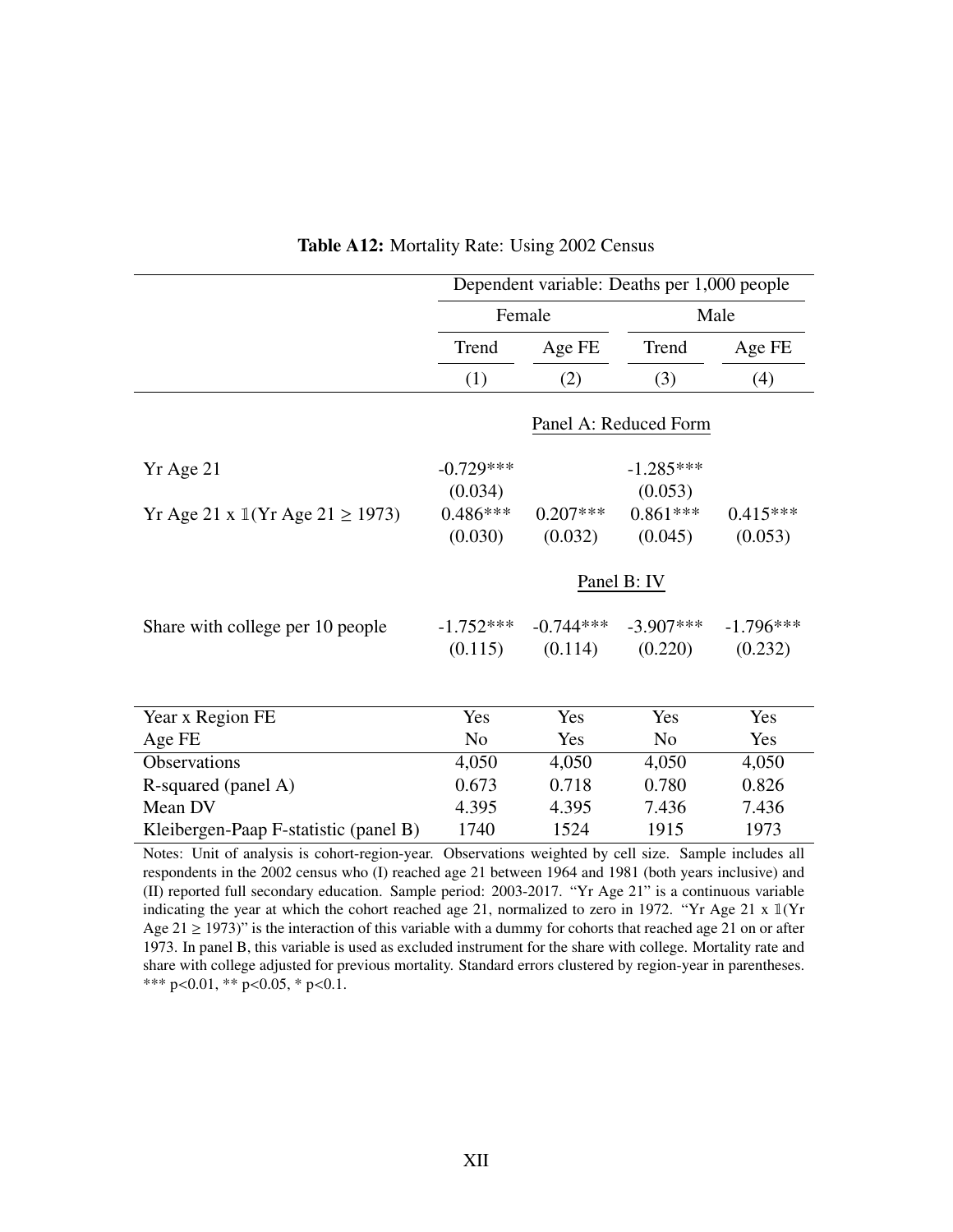|                                       | Dependent variable: Deaths per 1,000 people |                       |                    |                     |                       |  |  |
|---------------------------------------|---------------------------------------------|-----------------------|--------------------|---------------------|-----------------------|--|--|
|                                       | <b>Tumors</b>                               | Circulatory<br>system | External<br>causes | Digestive<br>system | Respiratory<br>system |  |  |
|                                       | (1)                                         | (2)                   | (3)                | (4)                 | (5)                   |  |  |
|                                       |                                             |                       | Panel A: Female    |                     |                       |  |  |
| Share with college per 10 people      | $-0.108***$                                 | $-0.083***$           | 0.001              | $-0.033***$         | $-0.006$              |  |  |
|                                       | (0.033)                                     | (0.021)               | (0.010)            | (0.011)             | (0.009)               |  |  |
|                                       |                                             |                       | Panel B: Male      |                     |                       |  |  |
| Share with college per 10 people      | $-0.213***$                                 | $-0.293***$           | $-0.064***$        | $-0.173***$         | $-0.059***$           |  |  |
|                                       | (0.051)                                     | (0.052)               | (0.024)            | (0.025)             | (0.015)               |  |  |
| Year x Region FE                      | Yes                                         | Yes                   | Yes                | Yes                 | Yes                   |  |  |
| Age FE                                | Yes                                         | Yes                   | Yes                | Yes                 | Yes                   |  |  |
| Observations                          | 6,480                                       | 6,480                 | 6,480              | 6,480               | 6,480                 |  |  |
| Mean DV (Panel A)                     | 1.974                                       | 0.713                 | 0.223              | 0.263               | 0.164                 |  |  |
| Mean DV (Panel B)                     | 2.229                                       | 1.915                 | 0.883              | 0.779               | 0.332                 |  |  |
| Kleibergen-Paap F-statistic (panel A) | 4574                                        | 4574                  | 4574               | 4574                | 4574                  |  |  |
| Kleibergen-Paap F-statistic (panel B) | 8783                                        | 8783                  | 8783               | 8783                | 8783                  |  |  |

## Table A13: Cause of Death

Notes: Unit of analysis is cohort-region-year. Observations weighted by cell size. Sample includes all respondents in the 1992 census who (I) reached age 21 between 1964 and 1981 (both years inclusive) and (II) reported full secondary education. Sample period: 1994-2017. Mortality rates and share with college adjusted for previous mortality. "Yr Age 21" is a continuous variable indicating the year at which the cohort reached age 21, normalized to zero in 1972. "Yr Age 21 x 1(Yr Age 21  $\geq$  1973)" is the interaction of this variable with a dummy for cohorts that reached age 21 on or after 1973. This interaction is used as excluded instrument for the share with college. All regressions include Year x Region and age fixed effects. Standard errors clustered by region-year in parentheses. \*\*\* p<0.01, \*\* p<0.05, \* p<0.1.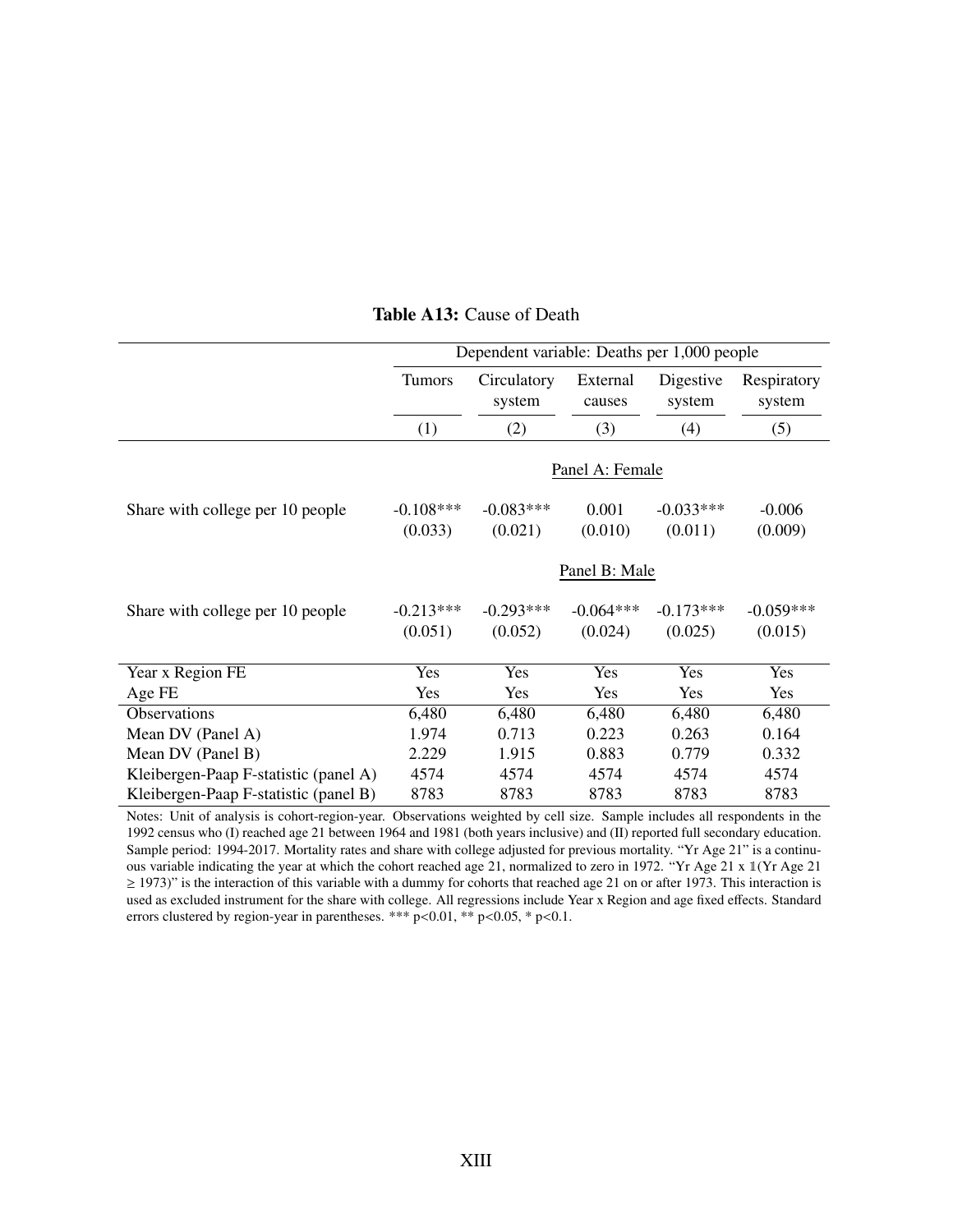|                                       | Dependent variable: Deaths per 1,000 people |                        |                       |                     |                        |  |  |
|---------------------------------------|---------------------------------------------|------------------------|-----------------------|---------------------|------------------------|--|--|
|                                       | (1)                                         | (2)                    | (3)                   | (4)                 | (5)                    |  |  |
|                                       |                                             |                        | Panel A: Female       |                     |                        |  |  |
|                                       | <b>Digestive</b>                            | <b>Breast</b>          | <b>Genital</b>        | <b>Respiratory</b>  | Lymphatic              |  |  |
| Share with college per 10 people      | $-0.042**$<br>(0.019)                       | $-0.030**$<br>(0.012)  | $-0.023**$<br>(0.010) | 0.015<br>(0.012)    | $-0.027***$<br>(0.008) |  |  |
|                                       |                                             |                        | Panel B: Male         |                     |                        |  |  |
|                                       | <b>Digestive</b>                            | <b>Respiratory</b>     | Lymphatic             | <b>Urinary</b>      | <b>Genital</b>         |  |  |
| Share with college per 10 people      | $-0.092***$<br>(0.031)                      | $-0.060***$<br>(0.019) | $-0.023**$<br>(0.011) | $-0.008$<br>(0.011) | 0.003<br>(0.009)       |  |  |
| Year x Region FE                      | Yes                                         | Yes                    | Yes                   | Yes                 | Yes                    |  |  |
| Age FE                                | Yes                                         | Yes                    | Yes                   | Yes                 | Yes                    |  |  |
| Observations                          | 6,480                                       | 6,480                  | 6,480                 | 6,480               | 6,480                  |  |  |
| Mean DV (Panel A)                     | 0.633                                       | 0.367                  | 0.295                 | 0.228               | 0.147                  |  |  |
| Mean DV (Panel B)                     | 0.906                                       | 0.437                  | 0.208                 | 0.169               | 0.137                  |  |  |
| Kleibergen-Paap F-statistic (panel A) | 4574                                        | 4574                   | 4574                  | 4574                | 4574                   |  |  |
| Kleibergen-Paap F-statistic (panel B) | 8782                                        | 8782                   | 8782                  | 8782                | 8782                   |  |  |

### Table A14: Cause of Death: Disaggregated Tumors

Notes: Unit of analysis is cohort-region-year. Observations weighted by cell size. Sample includes all respondents in the 1992 census who (I) reached age 21 between 1964 and 1981 (both years inclusive) and (II) reported full secondary education. Sample period: 1994-2017. Mortality rates and share with college adjusted for previous mortality. "Yr Age 21" is a continuous variable indicating the year at which the cohort reached age 21, normalized to zero in 1972. "Yr Age 21 x  $\mathbb{I}(Yr$  Age 21  $\geq$  1973)" is the interaction of this variable with a dummy for cohorts that reached age 21 on or after 1973. This interaction is used as excluded instrument for the share with college. All regressions include Year x Region and age FE. Standard errors clustered by region-year in parentheses. \*\*\* p<0.01, \*\* p<0.05, \* p<0.1.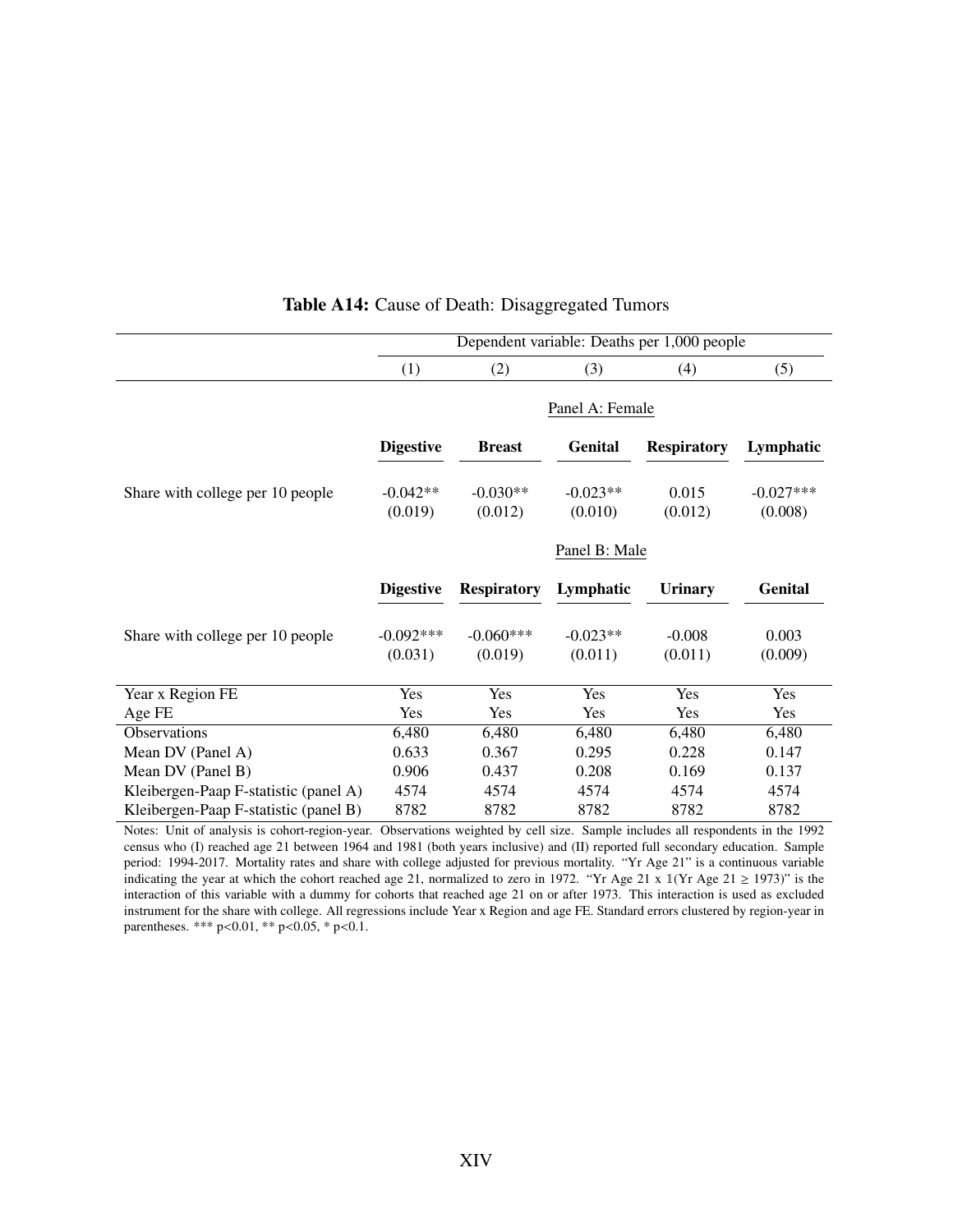|                                       | Transit<br>accident | Other<br>accident     | Homicide            | Suicide          | Medical<br>complication | Other                  |
|---------------------------------------|---------------------|-----------------------|---------------------|------------------|-------------------------|------------------------|
|                                       | (1)                 | (2)                   | (3)                 | (4)              | (5)                     | (6)                    |
|                                       |                     |                       |                     | Panel A: Female  |                         |                        |
| Share with college per 10 people      | 0.003               | 0.003                 | $-0.002$            | $-0.001$         | $-0.001$                | $-0.001$               |
|                                       | (0.006)             | (0.005)               | (0.002)             | (0.004)          | (0.002)                 | (0.004)                |
|                                       |                     |                       |                     | Panel B: Male    |                         |                        |
| Share with college per 10 people      | $-0.020$<br>(0.014) | $-0.030**$<br>(0.012) | $-0.003$<br>(0.005) | 0.014<br>(0.012) | $-0.005**$<br>(0.002)   | $-0.021***$<br>(0.006) |
| Year x Region FE                      | Yes                 | Yes                   | Yes                 | Yes              | Yes                     | Yes                    |
| Age FE                                | Yes                 | Yes                   | Yes                 | Yes              | Yes                     | Yes                    |
| <b>Observations</b>                   | 6,480               | 6,480                 | 6,480               | 6,480            | 6,480                   | 6,480                  |
| Mean DV (Female)                      | 0.0733              | 0.0540                | 0.0109              | 0.0567           | 0.0050                  | 0.0224                 |
| Mean DV (Male)                        | 0.284               | 0.242                 | 0.0454              | 0.219            | 0.0066                  | 0.0856                 |
| Kleibergen-Paap F-statistic (panel A) | 4574                | 4574                  | 4574                | 4574             | 4574                    | 4574                   |
| Kleibergen-Paap F-statistic (panel B) | 8783                | 8783                  | 8783                | 8783             | 8783                    | 8783                   |

# Table A15: Cause of Death: Disaggregated External Causes

Notes: Unit of analysis is cohort-region-year. Observations weighted by cell size. Sample includes all respondents in the 1992 census who (I) reached age 21 between 1964 and 1981 (both years inclusive) and (II) reported full secondary education. Sample period: 1994-2017. Mortality rates and share with college adjusted for previous mortality. "Yr Age 21" is a continuous variable indicating the year at which the cohort reached age 21, normalized to zero in 1972. "Yr Age 21 x  $1(Yr Age 21 \ge 1973)$ " is the interaction of this variable with a dummy for cohorts that reached age 21 on or after 1973. This interaction is used as excluded instrument for the share with college. All regressions include Year x Region and age FE. Standard errors clustered by region-year in parentheses. \*\*\* p<0.01, \*\* p<0.05, \* p<0.1.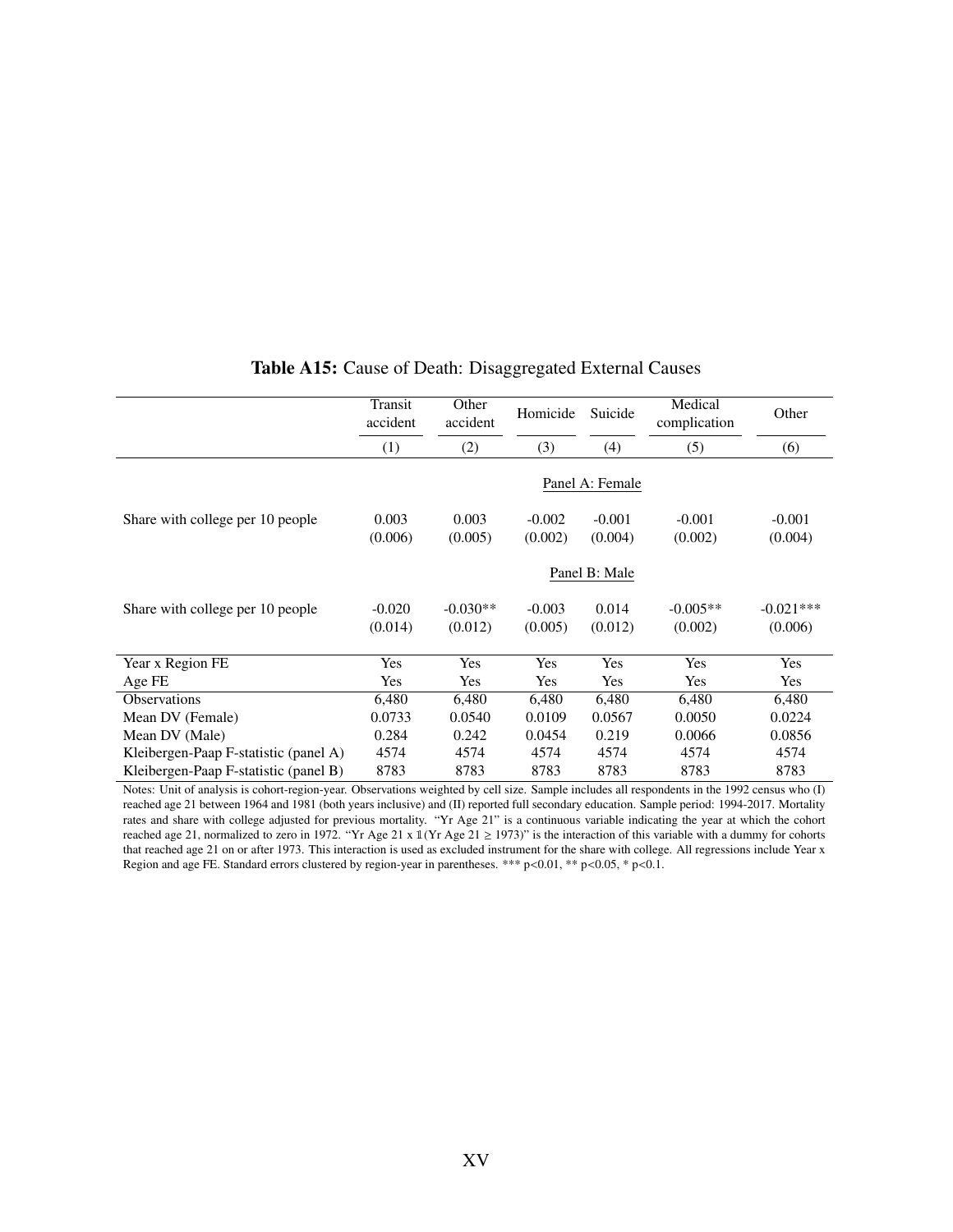|                             | Pap smear test in last 3 years |                          |                                |                              |                     |                                    |  |  |  |  |
|-----------------------------|--------------------------------|--------------------------|--------------------------------|------------------------------|---------------------|------------------------------------|--|--|--|--|
|                             |                                | $No + stated reason$     |                                |                              |                     |                                    |  |  |  |  |
|                             | Yes                            | Doesn't know<br>about it | Doesn't know<br>where to do it | Afraid or<br>doesn't like it | Forgot to<br>do it  | Uninterested<br>or doesn't need it |  |  |  |  |
|                             | (1)                            | (2)                      | (3)                            | (4)                          | (5)                 | (6)                                |  |  |  |  |
| $\mathbb{1}($ Any College)  | $0.168**$<br>(0.084)           | $-0.016*$<br>(0.009)     | $-0.001$<br>(0.007)            | $-0.009$<br>(0.033)          | $-0.075$<br>(0.049) | $-0.014$<br>(0.048)                |  |  |  |  |
| County x Year FE            | Yes                            | Yes                      | Yes                            | Yes                          | Yes                 | Yes                                |  |  |  |  |
| Age FE                      | <b>Yes</b>                     | Yes                      | Yes                            | Yes                          | Yes                 | Yes                                |  |  |  |  |
| <b>Observations</b>         | 58,549                         | 58,549                   | 58,549                         | 58,549                       | 58,549              | 58,549                             |  |  |  |  |
| Mean DV                     | 0.726                          | 0.00316                  | 0.00162                        | 0.0329                       | 0.0960              | 0.0958                             |  |  |  |  |
| Kleibergen-Paap F-statistic | 131.8                          | 131.8                    | 131.8                          | 131.8                        | 131.8               | 131.8                              |  |  |  |  |

Table A16: Reasons for not Having <sup>a</sup> Pap Smear

 Notes: The unit of analysis is an individual female respondent from the CASEN survey. Dependent variable in the header. In column 1, <sup>a</sup> dummy for having had <sup>a</sup> Pap smear in the pas<sup>t</sup> three years. In columns 2-6 respective dummies for stated causes for not having <sup>a</sup> Pap smear (set to zero if Pap smear in pas<sup>t</sup> three years). These causes are not exhaustive. Survey waves: 1992, 1994, 1996, 2000, 2003, 2009, 2011, 2013,2015, 2017. Sample includes individuals from cohorts that reached age 21 between 1964 and 1981 (both years inclusive) and repor<sup>t</sup> 4<sup>+</sup> years of secondary education. "Yr Age 21" is <sup>a</sup> continuous variable indicating the year at which the cohort reached age 21, normalized to zero in1972. "Yr Age 21 x  $\mathbb{1}(Yr \text{ Age } 21 \ge 1973)$ " is the interaction of this variable with a dummy for cohorts that reached age 21 on or after 1973. We use this variable as excluded instrument for the share with college. All regressions include year by county of residence and age fixed <sup>e</sup>ffects.Standard errors clustered two-way by county and region-year reported in parentheses. \*\*\* p<0.01, \*\* p<0.05, \* p<0.1.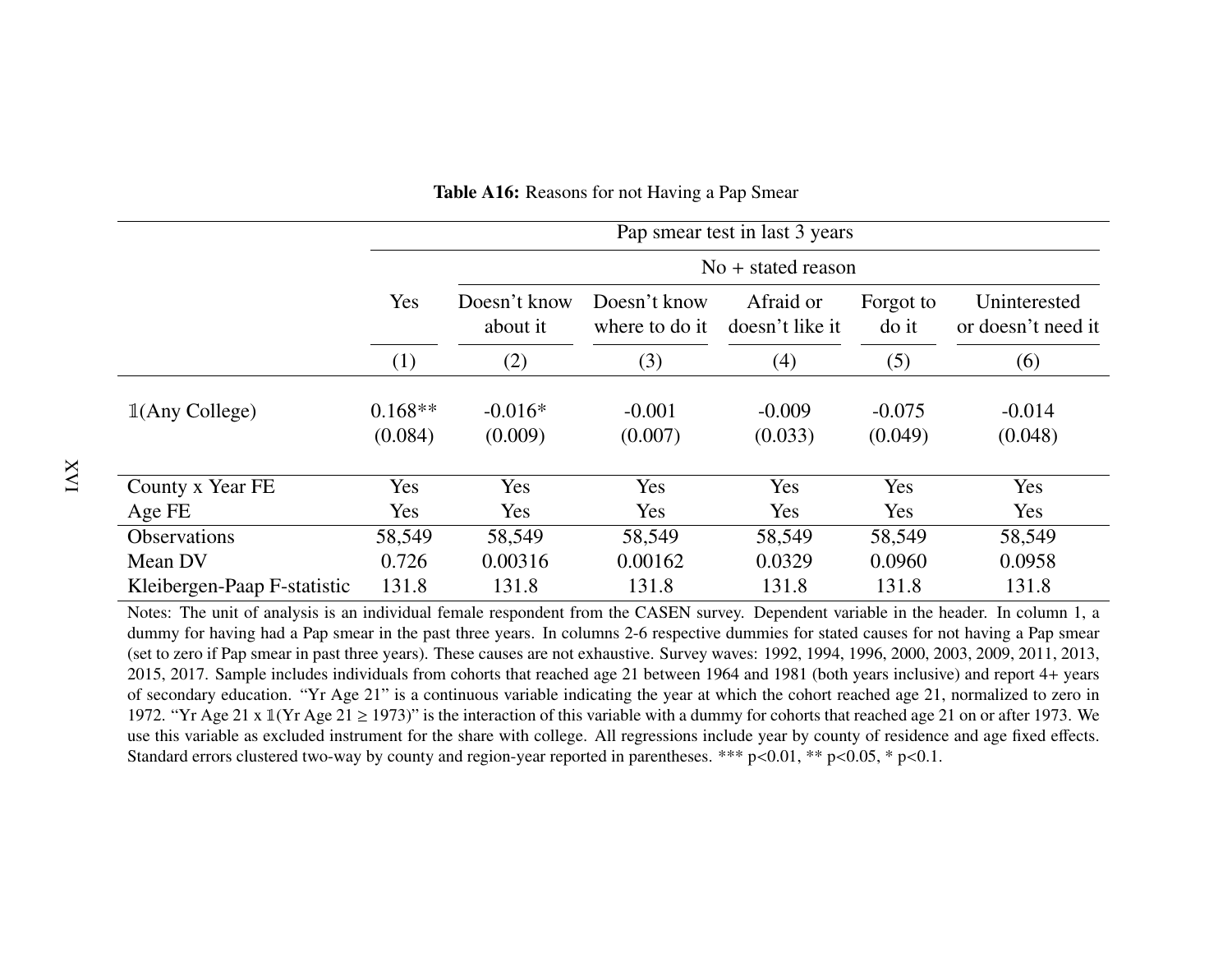|                                                       | All<br>admissions | Admitted<br>individuals | Readmissions    | Missing<br>ID | N <sub>o</sub><br>insurance | Missing<br>insurance |  |
|-------------------------------------------------------|-------------------|-------------------------|-----------------|---------------|-----------------------------|----------------------|--|
|                                                       |                   |                         |                 |               |                             |                      |  |
|                                                       | (1)               | (2)                     | (3)             | (4)           | (5)                         | (6)                  |  |
|                                                       |                   |                         | Panel A: Female |               |                             |                      |  |
| Yr Age 21 x $\mathbb{I}(Yr \text{ Age } 21 \ge 1973)$ | $-0.097$          | $-0.071$                | $-0.410***$     | $0.384***$    | 0.009                       | $0.100***$           |  |
|                                                       | (0.134)           | (0.090)                 | (0.068)         | (0.065)       | (0.014)                     | (0.036)              |  |
|                                                       |                   |                         | Panel B: Male   |               |                             |                      |  |
| Yr Age 21 x $\mathbb{I}(Yr \text{ Age } 21 \ge 1973)$ | 0.312             | 0.036                   | $-0.522***$     | $0.798***$    | 0.008                       | 0.041                |  |
|                                                       | (0.193)           | (0.113)                 | (0.109)         | (0.115)       | (0.016)                     | (0.085)              |  |
| Year x Region FE                                      | Yes               | Yes                     | Yes             | Yes           | Yes                         | Yes                  |  |
| Age FE                                                | Yes               | Yes                     | Yes             | Yes           | Yes                         | Yes                  |  |
| <b>Observations</b>                                   | 4,590             | 4,590                   | 4,590           | 4,590         | 4,590                       | 4,590                |  |
| R-squared (Panel A)                                   | 0.857             | 0.894                   | 0.842           | 0.969         | 0.740                       | 0.954                |  |
| R-squared (Panel B)                                   | 0.930             | 0.943                   | 0.894           | 0.933         | 0.705                       | 0.914                |  |
| Mean DV (Panel A)                                     | 119               | 79.51                   | 29.73           | 9.756         | 1.808                       | 6.176                |  |
| Mean DV (Panel B)                                     | 123.5             | 80.21                   | 34.35           | 8.931         | 2.289                       | 7.693                |  |

# Table A17: Hospitalizations: Other Characteristics

Notes: The unit of analysis is cohort-region-year. Observations weighted by cell size. Dependent variable in the header. Number of hospital readmissions (per patient and year) in columns 1-2. Number of admissions without a patient ID in columns 3-4. Hospitalization rates adjusted for previous mortality within cell. Population at risk includes all respondents in the 2002 census that reached age 21 between 1964 and 1981 (both years inclusive). Sample period: 2002-2018. "Yr Age 21" is a continuous variable indicating the year when the cohort reached age 21, normalized to zero in 1972. "Yr Age 21 x  $1$ (Yr Age 21  $\ge$  1973)" is the interaction of this variable with a dummy for cohorts that reached age 21 on or after 1973. Standard errors clustered by region-year in parentheses. \*\*\* p<0.01, \*\* p<0.05, \* p<0.1.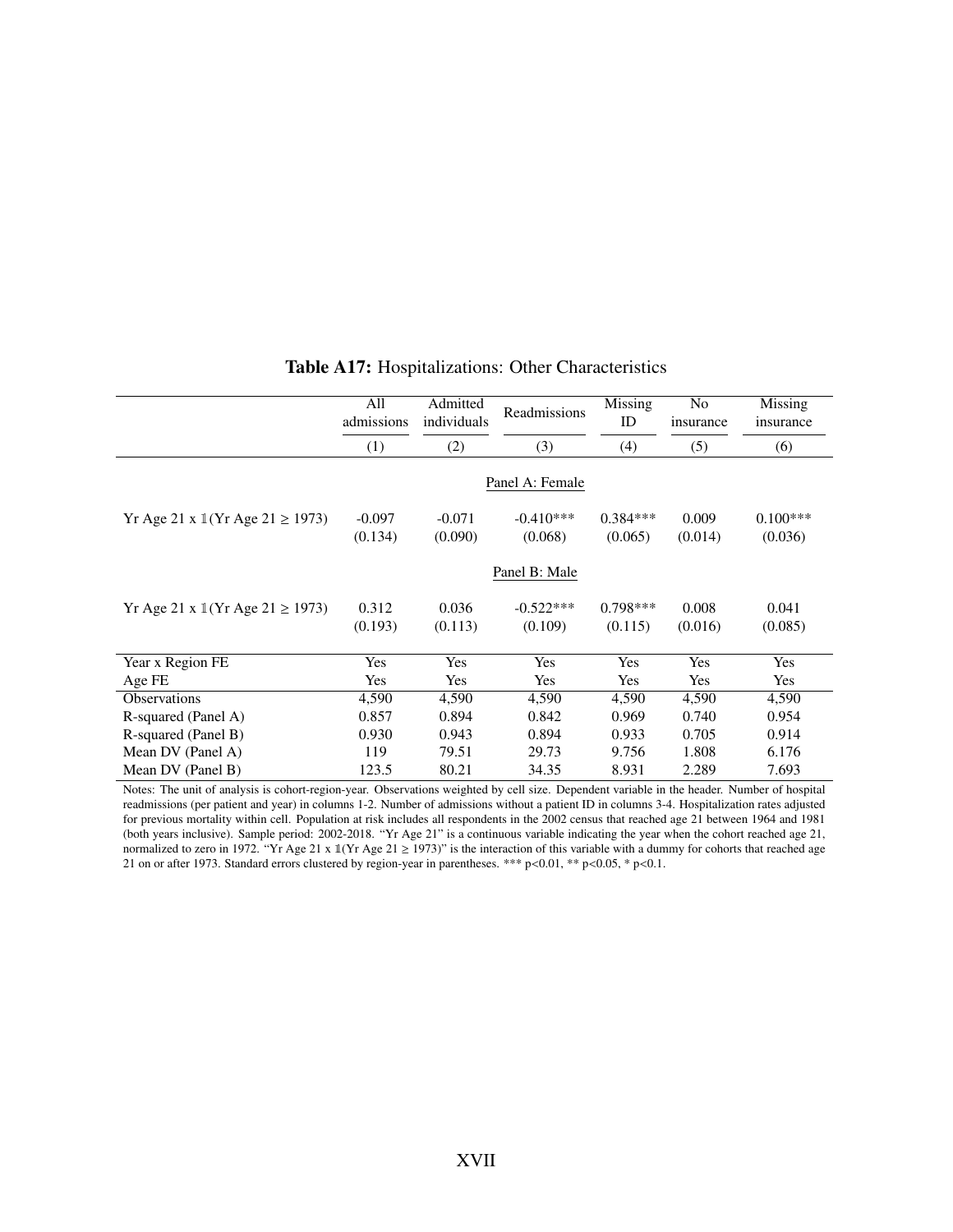|                                                       | Dependent variable: Deaths per 1,000 people |             |                |             |  |  |  |  |
|-------------------------------------------------------|---------------------------------------------|-------------|----------------|-------------|--|--|--|--|
|                                                       |                                             | Female      |                | Male        |  |  |  |  |
|                                                       | Trend                                       | Age FE      | Trend          | Age FE      |  |  |  |  |
|                                                       | (1)                                         | (2)         | (3)            | (4)         |  |  |  |  |
|                                                       | Panel A: Reduced Form                       |             |                |             |  |  |  |  |
| Yr Age 21                                             | $-0.841***$                                 |             | $-1.413***$    |             |  |  |  |  |
|                                                       | (0.035)                                     |             | (0.050)        |             |  |  |  |  |
| Yr Age 21 x $\mathbb{I}(Yr \text{ Age } 21 \ge 1973)$ | $0.509***$                                  | $0.124***$  | $0.871***$     | $0.286***$  |  |  |  |  |
|                                                       | (0.024)                                     | (0.017)     | (0.034)        | (0.029)     |  |  |  |  |
|                                                       |                                             |             | Panel B: IV    |             |  |  |  |  |
| Share with college per 10 people                      | $-3.893***$                                 | $-0.950***$ | $-6.562***$    | $-2.083***$ |  |  |  |  |
|                                                       | (0.191)                                     | (0.130)     | (0.278)        | (0.208)     |  |  |  |  |
| Year x Region FE                                      | Yes                                         | Yes         | Yes            | Yes         |  |  |  |  |
| Age FE                                                | N <sub>o</sub>                              | Yes         | N <sub>0</sub> | Yes         |  |  |  |  |
| Observations                                          | 4,320                                       | 4,320       | 4,320          | 4,320       |  |  |  |  |
| R-squared (panel A)                                   | 0.830                                       | 0.905       | 0.853          | 0.922       |  |  |  |  |
| Mean DV                                               | 5.385                                       | 5.385       | 9.378          | 9.378       |  |  |  |  |
| Kleibergen-Paap F-statistic (panel B)                 | 4699                                        | 3020        | 4946           | 3162        |  |  |  |  |

Table A18: Mortality Rate: Unrestricted Sample (2002-2017)

Notes: Sample includes all respondents in the 2002 census that reached age 21 between 1964 and 1981 (both years inclusive), but imposes no restriction on educational attainment. Sample period: 2002-2017. "Yr Age 21" is a continuous variable indicating the year at which the cohort reached age 21, normalized to zero in 1972. "Yr Age 21 x  $\mathbb{1}(Yr \text{ Age } 21 \ge 1973)$ " is the interaction of this variable with a dummy for cohorts that reached age 21 on or after 1973. In panel B, this variable is used as excluded instrument for the share with college. Mortality rate and share with college adjusted for previous mortality. Standard errors clustered by region-year in parentheses. \*\*\*  $p<0.01$ , \*\*  $p<0.05$ , \*  $p<0.1$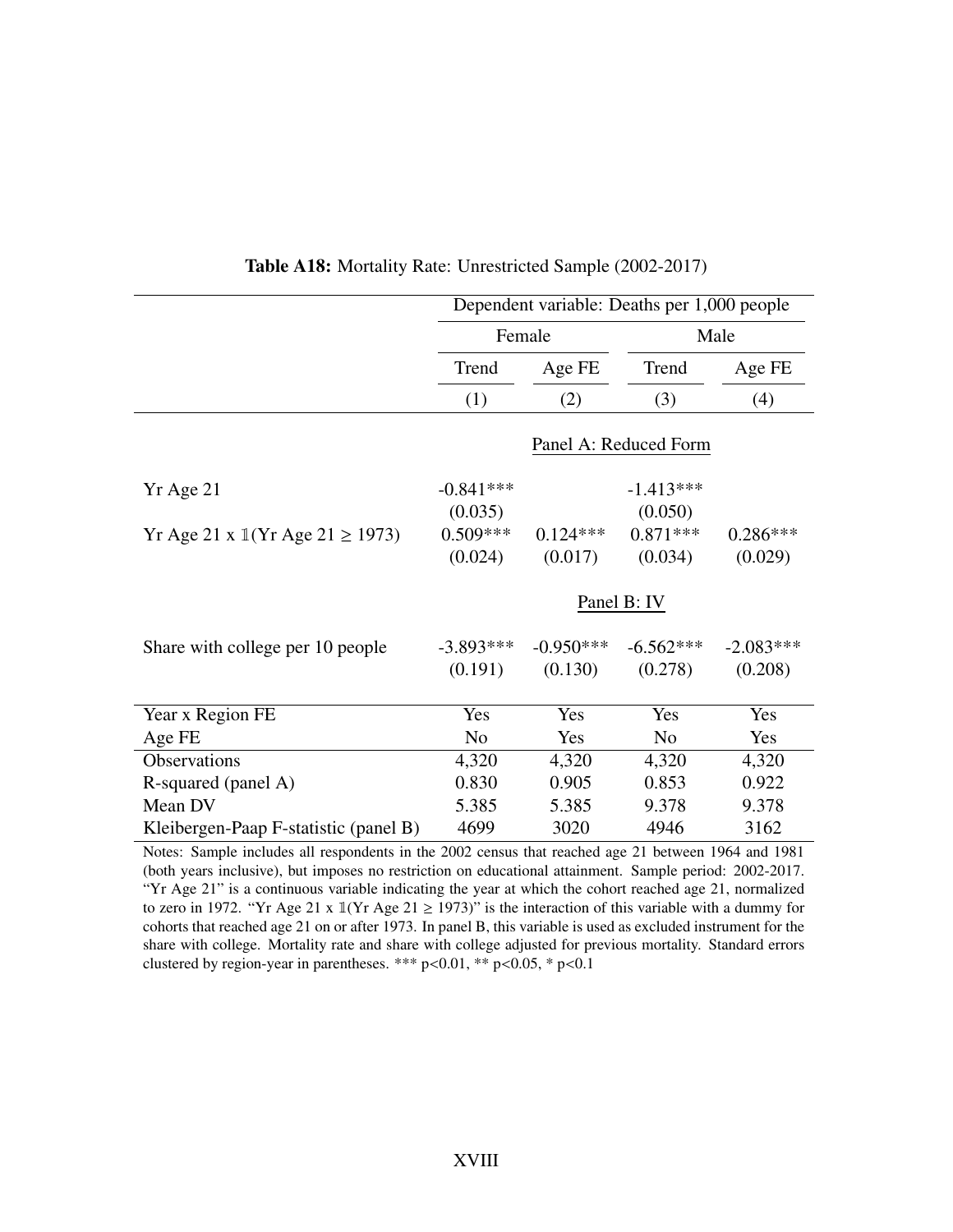|                                                       | <b>Tumors</b>         | Circulatory           | External              | Digestive             | Respiratory           | Musculoskeletal        | Genitourinary          | Other                |  |  |
|-------------------------------------------------------|-----------------------|-----------------------|-----------------------|-----------------------|-----------------------|------------------------|------------------------|----------------------|--|--|
|                                                       | (1)                   | (2)                   | (3)                   | (4)                   | (5)                   | (6)                    | (7)                    | (8)                  |  |  |
|                                                       | Panel A: Female       |                       |                       |                       |                       |                        |                        |                      |  |  |
| Yr Age 21 x $1(Yr \text{ Age } 21 \ge 1973)$          | $-0.096**$<br>(0.042) | $0.176***$<br>(0.042) | $-0.045**$<br>(0.019) | 0.003<br>(0.035)      | $0.076*$<br>(0.041)   | $-0.217***$<br>(0.026) | $-0.108***$<br>(0.035) | $0.116**$<br>(0.052) |  |  |
|                                                       |                       |                       |                       |                       | Panel B: Male         |                        |                        |                      |  |  |
| Yr Age 21 x $\mathbb{I}(Yr \text{ Age } 21 \ge 1973)$ | $-0.075*$<br>(0.043)  | 0.093<br>(0.061)      | $-0.012$<br>(0.029)   | $0.096***$<br>(0.035) | $0.177***$<br>(0.038) | $-0.134***$<br>(0.024) | $0.053*$<br>(0.032)    | 0.113<br>(0.073)     |  |  |
| Year x Region FE                                      | Yes                   | Yes                   | Yes                   | Yes                   | Yes                   | Yes                    | Yes                    | Yes                  |  |  |
| Age FE                                                | Yes                   | Yes                   | Yes                   | Yes                   | Yes                   | Yes                    | Yes                    | Yes                  |  |  |
| Observations                                          | 4,590                 | 4,590                 | 4,590                 | 4,590                 | 4,590                 | 4,590                  | 4,590                  | 4,590                |  |  |
| R-squared (panel A)                                   | 0.601                 | 0.874                 | 0.689                 | 0.700                 | 0.808                 | 0.769                  | 0.643                  | 0.778                |  |  |
| R-squared (panel B)                                   | 0.860                 | 0.908                 | 0.705                 | 0.801                 | 0.842                 | 0.674                  | 0.885                  | 0.835                |  |  |
| Mean DV (panel A)                                     | 16.33                 | 14.48                 | 9.262                 | 19.91                 | 8.287                 | 8.155                  | 14.67                  | 27.90                |  |  |
| Mean DV (panel B)                                     | 12.99                 | 21.80                 | 13.67                 | 20.14                 | 8.880                 | 6.977                  | 12.23                  | 26.82                |  |  |

## Table A19: Hospitalizations: Main diagnostic

 Notes: The unit of analysis is cohort-region-year. Observations weighted by cell size. The dependent variable in each column is the number of hospitalizations per 1,000 (including readmissions) with diagnostic corresponding to the chapter from the ICD-10 classification in the header. Hospitalization rates adjusted for previous mortality within cell. Population at risk includes all respondents in the 2002 census that reached age 21 between 1964 and 1981 (both years inclusive). Sample period: 2002-2018. "Yr Age 21" isa continuous variable indicating the year when the cohort reached age 21, normalized to zero in 1972. "Yr Age  $21 \times 1$  (Yr Age  $21 \ge 1973$ )" is the interaction of this variable with a dummy for cohorts that reached age 21 on or after 1973. All regressions include region by year and age fixed effects. Standard errors clustered by region-year in parentheses. \*\*\*  $p<0.01$ , \*\*  $p<0.05$ , \*  $p<0.1$ .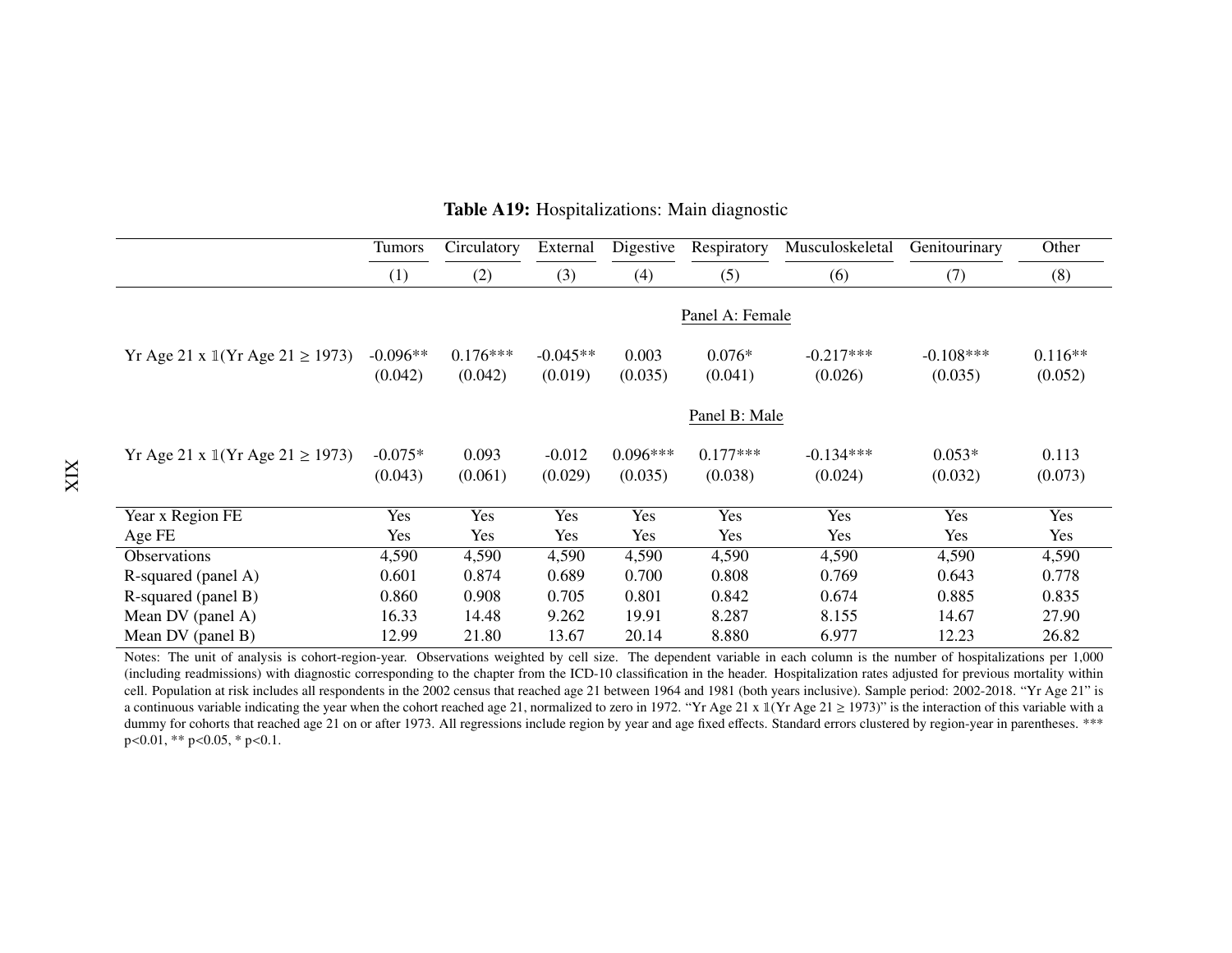|                                                       | Dependent variable: Deaths at the time of discharge per 1,000 hospitalized patients |                |                |                |                 |                |                |                |
|-------------------------------------------------------|-------------------------------------------------------------------------------------|----------------|----------------|----------------|-----------------|----------------|----------------|----------------|
|                                                       | (1)                                                                                 | (2)            | (3)            | (4)            | (5)             | (6)            | (7)            | (8)            |
|                                                       |                                                                                     |                |                |                | Panel A: Female |                |                |                |
|                                                       |                                                                                     |                |                |                |                 |                |                |                |
| Yr Age 21                                             | $-1.238***$                                                                         |                |                |                |                 |                |                |                |
|                                                       | (0.092)                                                                             |                |                |                |                 |                |                |                |
| Yr Age 21 x $\mathbb{I}(Yr \text{ Age } 21 \ge 1973)$ | $0.496***$                                                                          | 0.141          | 0.029          | 0.024          | 0.060           | 0.093          | 0.079          | 0.104          |
|                                                       | (0.120)                                                                             | (0.188)        | (0.163)        | (0.161)        | (0.158)         | (0.164)        | (0.152)        | (0.177)        |
|                                                       |                                                                                     |                |                |                | Panel B: Male   |                |                |                |
|                                                       |                                                                                     |                |                |                |                 |                |                |                |
| Yr Age 21                                             | $-1.502***$                                                                         |                |                |                |                 |                |                |                |
|                                                       | (0.116)                                                                             |                |                |                |                 |                |                |                |
| Yr Age 21 x 1(Yr Age 21 ≥ 1973)                       | $0.625***$                                                                          | $0.650***$     | $0.506***$     | $0.419**$      | $0.505**$       | $0.577**$      | $0.550**$      | 0.436          |
|                                                       | (0.176)                                                                             | (0.212)        | (0.183)        | (0.187)        | (0.206)         | (0.253)        | (0.257)        | (0.279)        |
|                                                       |                                                                                     |                |                |                |                 |                |                |                |
| Year x County FE                                      | Yes                                                                                 | Yes            | Yes            | Yes            | Yes             | Yes            | Yes            | Yes            |
| Age FE                                                | No                                                                                  | Yes            | Yes            | Yes            | Yes             | Yes            | Yes            | Yes            |
| Fixed effects: Diagnostic                             | No                                                                                  | No             | Yes            | N <sub>0</sub> | N <sub>0</sub>  | N <sub>0</sub> | N <sub>0</sub> | No             |
| x Public insurance                                    | No                                                                                  | No             | No             | Yes            | N <sub>o</sub>  | N <sub>0</sub> | N <sub>o</sub> | No             |
| x Hospital                                            | No                                                                                  | No             | N <sub>o</sub> | N <sub>0</sub> | Yes             | N <sub>0</sub> | N <sub>o</sub> | N <sub>0</sub> |
| x Type of admission                                   | No                                                                                  | No             | No             | N <sub>0</sub> | N <sub>o</sub>  | Yes            | No             | N <sub>0</sub> |
| x Surgery                                             | N <sub>0</sub>                                                                      | N <sub>0</sub> | N <sub>0</sub> | N <sub>0</sub> | N <sub>0</sub>  | N <sub>0</sub> | Yes            | N <sub>0</sub> |
| x Previously admitted                                 | No                                                                                  | No             | No             | N <sub>0</sub> | No              | No             | N <sub>o</sub> | Yes            |
| Observations (panel A)                                | 603,878                                                                             | 603,878        | 602,862        | 601,722        | 539,443         | 509,174        | 493,174        | 468,553        |
| Observations (panel B)                                | 519,615                                                                             | 519,615        | 518,681        | 517,564        | 455,207         | 426,039        | 410,436        | 390,574        |
| R-squared (panel A)                                   | 0.009                                                                               | 0.009          | 0.180          | 0.187          | 0.311           | 0.345          | 0.357          | 0.371          |
| R-squared (panel B)                                   | 0.010                                                                               | 0.010          | 0.174          | 0.181          | 0.294           | 0.319          | 0.331          | 0.340          |
| Mean DV (panel A)                                     | 11.17                                                                               | 11.17          | 11.16          | 11.15          | 10.59           | 10.27          | 10.05          | 9.892          |
| Mean DV (panel B)                                     | 23.56                                                                               | 23.56          | 23.55          | 23.55          | 23.62           | 23.54          | 23.28          | 23.17          |

## Table A20: Mortality Rate at time of discharge of Hospitalized Patients (2004-2012)

 Notes: The unit of analysis is <sup>a</sup> hospitalized patient. Dependent variable is an indicator for whether the patient is dead at time of discharge (multiplied by 1,000). Sample includes patients from cohorts that reached age 21 between 1964 and 1981 (both years inclusive) and is limited to one observation per patient (i.e. first admission). Sample period: 2004-2012. "Yr Age 21" is <sup>a</sup> continuous variable indicating the year at which the cohort reached age 21, normalizedto zero in 1972. "Yr Age 21 x 1(Yr Age 21  $\geq$  1973)" is the interaction of this variable with a dummy for cohorts that reached age 21 on or after 1973. All<br>secondary is that we shall constant of weighted a first a Colum regressions include year by county of residence fixed <sup>e</sup>ffects. Columns 2-8 replace the baseline cohort trend with age fixed <sup>e</sup>ffects. Columns 3-8 iteratively add interactions of fixed <sup>e</sup>ffects for diagnostic (column 3: 4-digit ICD code), public insurance (column 4), hospital (column 5: 381 establishments), type of admission (column 6: ER, other establishment, etc.), surgery (column 7), previously admitted (column 8: 2002-2003). Standard errors clustered two-way bycounty and region-year reported in parentheses. \*\*\*  $p<0.01$ , \*\*  $p<0.05$ , \*  $p<0.1$ .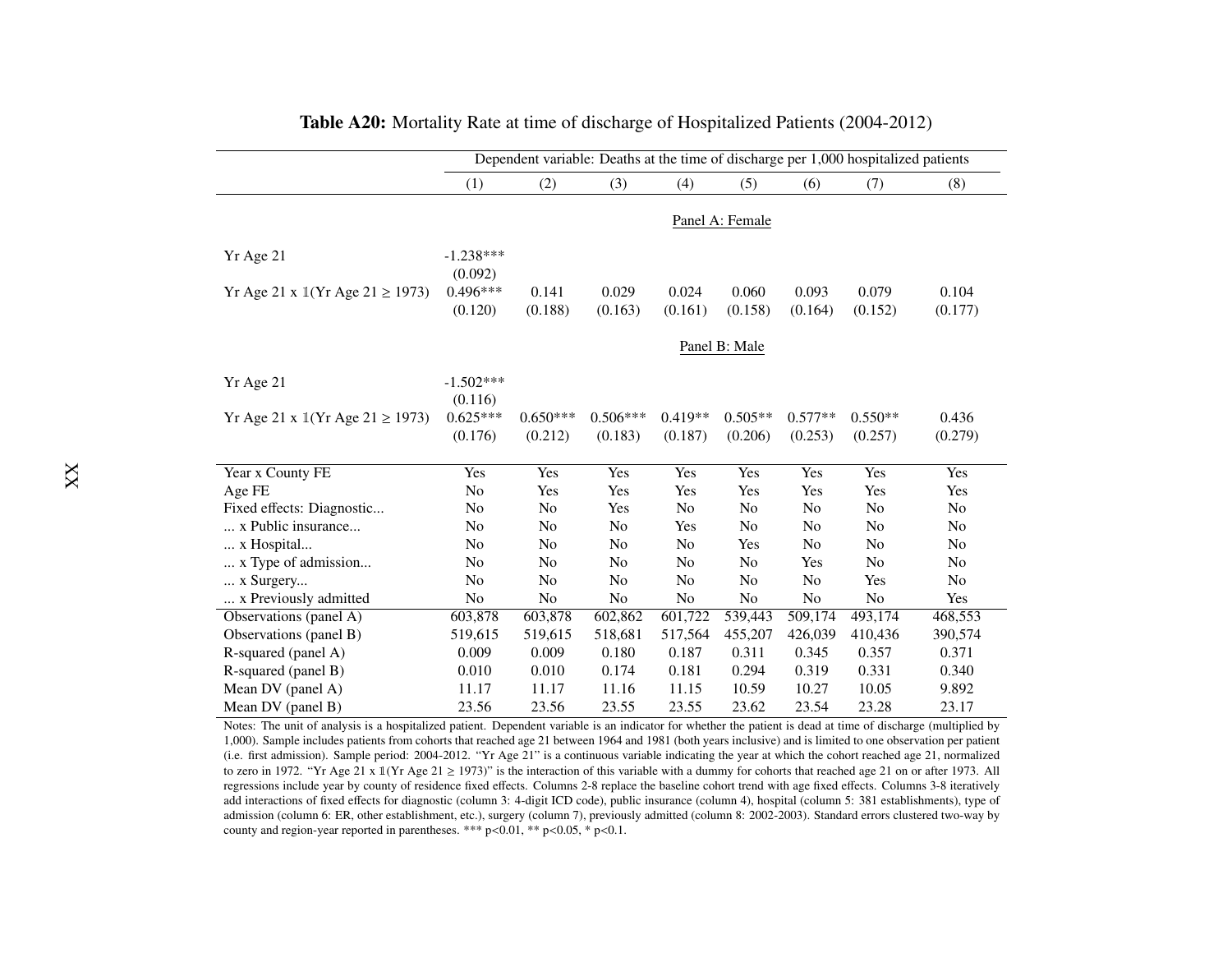|                                                       | Dependent variable: Deaths within 30 days of discharge per 1,000 hospitalized patients |                |                |                 |                |                |                |         |
|-------------------------------------------------------|----------------------------------------------------------------------------------------|----------------|----------------|-----------------|----------------|----------------|----------------|---------|
|                                                       | (1)                                                                                    | (2)            | (3)            | (4)             | (5)            | (6)            | (7)            | (8)     |
|                                                       |                                                                                        |                |                | Panel A: Female |                |                |                |         |
|                                                       |                                                                                        |                |                |                 |                |                |                |         |
| Yr Age 21                                             | $-2.119***$                                                                            |                |                |                 |                |                |                |         |
|                                                       | (0.117)                                                                                |                |                |                 |                |                |                |         |
| Yr Age 21 x 1(Yr Age 21 ≥ 1973)                       | $0.914***$                                                                             | 0.307          | 0.134          | 0.118           | 0.125          | 0.129          | 0.132          | 0.140   |
|                                                       | (0.165)                                                                                | (0.230)        | (0.189)        | (0.187)         | (0.200)        | (0.214)        | (0.207)        | (0.210) |
|                                                       |                                                                                        |                |                | Panel B: Male   |                |                |                |         |
|                                                       |                                                                                        |                |                |                 |                |                |                |         |
| Yr Age 21                                             | $-2.713***$                                                                            |                |                |                 |                |                |                |         |
|                                                       | (0.138)                                                                                |                |                |                 |                |                |                |         |
| Yr Age 21 x $\mathbb{I}(Yr \text{ Age } 21 \ge 1973)$ | $1.244***$                                                                             | $1.066***$     | $0.799***$     | $0.693***$      | $0.726***$     | $0.672**$      | $0.562*$       | 0.448   |
|                                                       | (0.205)                                                                                | (0.222)        | (0.213)        | (0.214)         | (0.252)        | (0.296)        | (0.311)        | (0.340) |
|                                                       |                                                                                        |                |                |                 |                |                |                |         |
| Year x County FE                                      | Yes                                                                                    | Yes            | Yes            | Yes             | Yes            | Yes            | Yes            | Yes     |
| Age FE                                                | No                                                                                     | Yes            | Yes            | Yes             | Yes            | Yes            | Yes            | Yes     |
| Fixed effects: Diagnostic                             | No                                                                                     | No             | Yes            | No              | No             | No             | No             | No      |
| x Public insurance                                    | No                                                                                     | No             | N <sub>o</sub> | Yes             | No             | N <sub>o</sub> | No             | No      |
| x Hospital                                            | N <sub>0</sub>                                                                         | N <sub>0</sub> | N <sub>0</sub> | N <sub>0</sub>  | Yes            | No             | N <sub>0</sub> | No      |
| x Type of admission                                   | N <sub>0</sub>                                                                         | N <sub>0</sub> | N <sub>0</sub> | N <sub>0</sub>  | N <sub>o</sub> | Yes            | N <sub>0</sub> | No      |
| x Surgery                                             | No                                                                                     | No             | N <sub>0</sub> | N <sub>0</sub>  | N <sub>o</sub> | N <sub>0</sub> | Yes            | No      |
| x Previously admitted                                 | No                                                                                     | No             | N <sub>o</sub> | No              | No             | N <sub>o</sub> | No             | Yes     |
| Observations (panel A)                                | 603,878                                                                                | 603,878        | 602,862        | 601,722         | 539,443        | 509,174        | 493,174        | 468,553 |
| Observations (panel B)                                | 519,615                                                                                | 519,615        | 518,681        | 517,564         | 455,207        | 426,039        | 410,436        | 390,574 |
| R-squared (panel A)                                   | 0.011                                                                                  | 0.011          | 0.180          | 0.189           | 0.305          | 0.340          | 0.355          | 0.370   |
| R-squared (panel B)                                   | 0.012                                                                                  | 0.012          | 0.188          | 0.197           | 0.304          | 0.331          | 0.344          | 0.352   |
| Mean DV (panel A)                                     | 18.83                                                                                  | 18.83          | 18.81          | 18.81           | 17.52          | 16.93          | 16.58          | 16.26   |
| Mean DV (panel B)                                     | 37.33                                                                                  | 37.33          | 37.31          | 37.30           | 36.75          | 36.33          | 36.03          | 35.68   |

#### Table A21: One-month Mortality Rate of Hospitalized Patients (2004-2012)

 Notes: The unit of analysis is <sup>a</sup> hospitalized patient. Dependent variable is an indicator for whether the patient dies within 30 days of discharge (multiplied by 1,000). Sample includes patients from cohorts that reached age 21 between 1964 and 1981 (both years inclusive) and is limited to one observation per patient (i.e. first admission). Sample period: 2004-2012. "Yr Age 21" is <sup>a</sup> continuous variable indicating the year at which the cohort reached age 21, normalizedto zero in 1972. "Yr Age 21 x 1(Yr Age 21  $\geq$  1973)" is the interaction of this variable with a dummy for cohorts that reached age 21 on or after 1973. All<br>secondary is that we shall constant of weighted a first a Colum regressions include year by county of residence fixed <sup>e</sup>ffects. Columns 2-8 replace the baseline cohort trend with age fixed <sup>e</sup>ffects. Columns 3-8 iteratively add interactions of fixed <sup>e</sup>ffects for diagnostic (column 3: 4-digit ICD code), public insurance (column 4), hospital (column 5: 381 establishments), type of admission (column 6: ER, other establishment, etc.), surgery (column 7), previously admitted (column 8: 2002-2003). Standard errors clustered two-way bycounty and region-year reported in parentheses. \*\*\*  $p<0.01$ , \*\*  $p<0.05$ , \*  $p<0.1$ .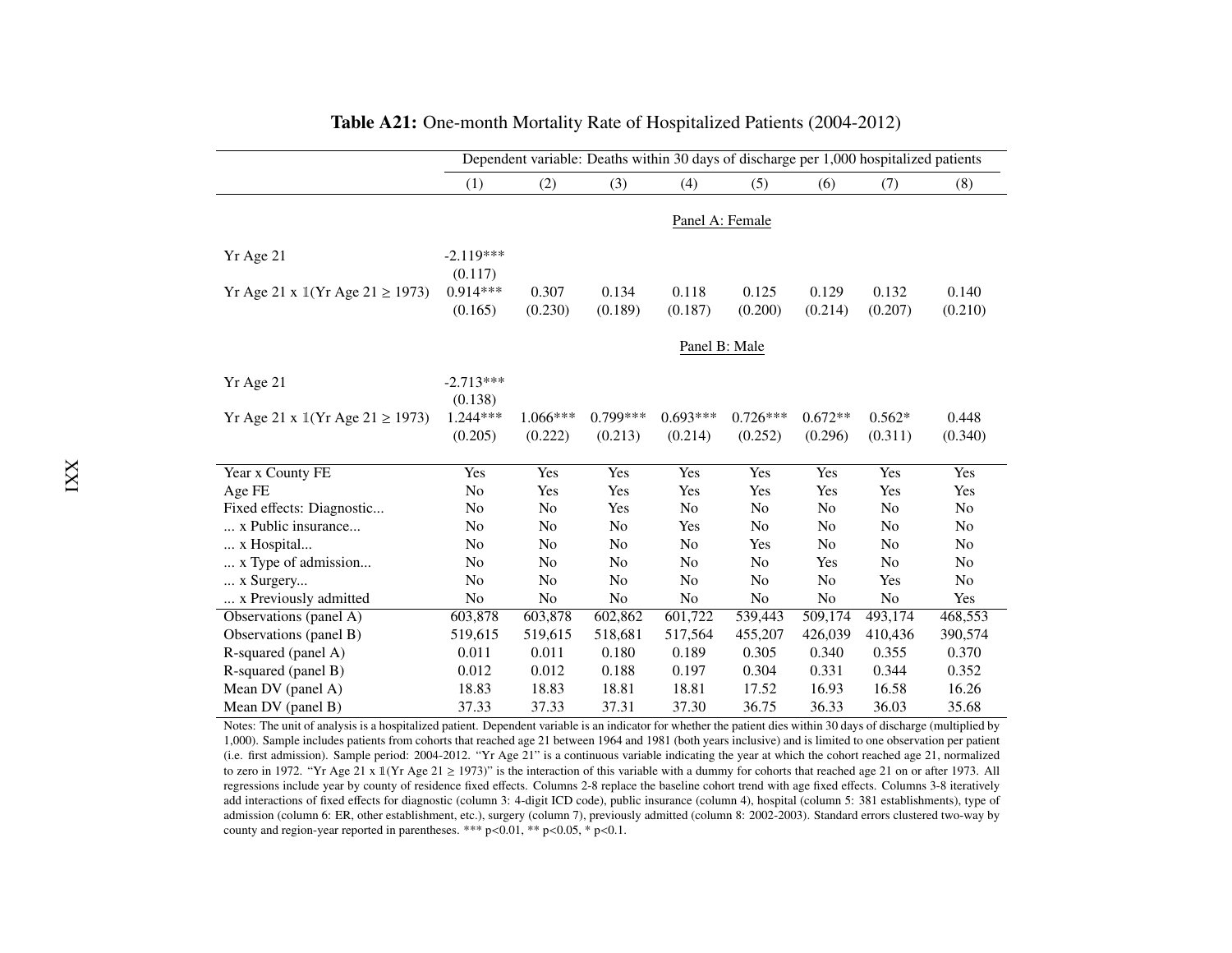|                                 | Dependent variable: Deaths within 6 months of discharge per 1,000 hospitalized patients |                       |                       |                       |                       |                       |                       |                       |
|---------------------------------|-----------------------------------------------------------------------------------------|-----------------------|-----------------------|-----------------------|-----------------------|-----------------------|-----------------------|-----------------------|
|                                 | (1)                                                                                     | (2)                   | (3)                   | (4)                   | (5)                   | (6)                   | (7)                   | (8)                   |
|                                 |                                                                                         |                       |                       | Panel A: Female       |                       |                       |                       |                       |
| Yr Age 21                       | $-4.193***$<br>(0.188)                                                                  |                       |                       |                       |                       |                       |                       |                       |
| Yr Age 21 x 1(Yr Age 21 ≥ 1973) | $2.054***$<br>(0.221)                                                                   | $1.055***$<br>(0.344) | $0.767***$<br>(0.272) | $0.715**$<br>(0.276)  | $0.585**$<br>(0.279)  | $0.631**$<br>(0.284)  | $0.612**$<br>(0.279)  | $0.515*$<br>(0.300)   |
|                                 |                                                                                         |                       |                       | Panel B: Male         |                       |                       |                       |                       |
| Yr Age 21                       | $-5.043***$<br>(0.186)                                                                  |                       |                       |                       |                       |                       |                       |                       |
| Yr Age 21 x 1(Yr Age 21 ≥ 1973) | $2.402***$<br>(0.255)                                                                   | 1.884 ***<br>(0.328)  | $1.425***$<br>(0.334) | $1.287***$<br>(0.334) | $1.375***$<br>(0.380) | $1.282***$<br>(0.360) | $1.189***$<br>(0.374) | $1.052***$<br>(0.391) |
| Year x County FE                | Yes                                                                                     | Yes                   | Yes                   | Yes                   | Yes                   | Yes                   | Yes                   | Yes                   |
| Age FE                          | No                                                                                      | Yes                   | Yes                   | Yes                   | Yes                   | Yes                   | Yes                   | Yes                   |
| Fixed effects: Diagnostic       | N <sub>0</sub>                                                                          | No                    | Yes                   | No                    | No                    | N <sub>0</sub>        | N <sub>0</sub>        | No                    |
| x Public insurance              | No                                                                                      | No                    | N <sub>o</sub>        | Yes                   | No                    | N <sub>o</sub>        | N <sub>0</sub>        | No                    |
| x Hospital                      | N <sub>0</sub>                                                                          | No                    | N <sub>o</sub>        | No                    | Yes                   | N <sub>o</sub>        | N <sub>0</sub>        | No                    |
| x Type of admission             | No                                                                                      | No                    | N <sub>o</sub>        | N <sub>o</sub>        | No                    | Yes                   | N <sub>o</sub>        | N <sub>0</sub>        |
| x Surgery                       | N <sub>0</sub>                                                                          | No                    | N <sub>o</sub>        | No                    | N <sub>0</sub>        | No                    | Yes                   | No                    |
| x Previously admitted           | No                                                                                      | No                    | No                    | No                    | No                    | N <sub>0</sub>        | N <sub>0</sub>        | Yes                   |
| Observations (panel A)          | 603,878                                                                                 | 603,878               | 602,862               | 601,722               | 539,443               | 509,174               | 493,174               | 468,553               |
| Observations (panel B)          | 519,615                                                                                 | 519,615               | 518,681               | 517,564               | 455,207               | 426,039               | 410,436               | 390,574               |
| R-squared (panel A)             | 0.016                                                                                   | 0.016                 | 0.223                 | 0.233                 | 0.336                 | 0.368                 | 0.383                 | 0.397                 |
| R-squared (panel B)             | 0.017                                                                                   | 0.017                 | 0.234                 | 0.246                 | 0.346                 | 0.374                 | 0.387                 | 0.396                 |
| Mean DV (panel A)               | 35.46                                                                                   | 35.46                 | 35.44                 | 35.43                 | 33.36                 | 32.19                 | 31.42                 | 30.75                 |
| Mean DV (panel B)               | 62.09                                                                                   | 62.09                 | 62.09                 | 62.10                 | 60.74                 | 59.72                 | 59.16                 | 58.47                 |

## Table A22: Six-month Mortality Rate of Hospitalized Patients (2004-2012)

 Notes: The unit of analysis is <sup>a</sup> hospitalized patient. Dependent variable is an indicator for whether the patient dies within six months of discharge (multiplied by 1,000). Sample includes patients from cohorts that reached age 21 between 1964 and 1981 (both years inclusive) and is limited to one observation perpatient (i.e. first admission). Sample period: 2004-2012. "Yr Age 21" is a continuous variable indicating the year at which the cohort reached age 21, normalized to zero in 1972. "Yr Age 21 x  $1(\text{Yr} \text{ Age } 21 \ge 1973)$ " is the interaction of this variable with a dummy for cohorts that reached age 21 on or after 1973. All regressions include year by county of residence fixed <sup>e</sup>ffects. Columns 2-8 replace the baseline cohort trend with age fixed <sup>e</sup>ffects. Columns 3-8 iteratively add interactions of fixed <sup>e</sup>ffects for diagnostic (column 3: 4-digit ICD code), public insurance (column 4), hospital (column 5: 381 establishments), type of admission (column 6: ER, other establishment, etc.), surgery (column 7), previously admitted (column 8: 2002-2003). Standard errors clusteredtwo-way by county and region-year reported in parentheses. \*\*\*  $p<0.01$ , \*\*  $p<0.05$ , \*  $p<0.1$ .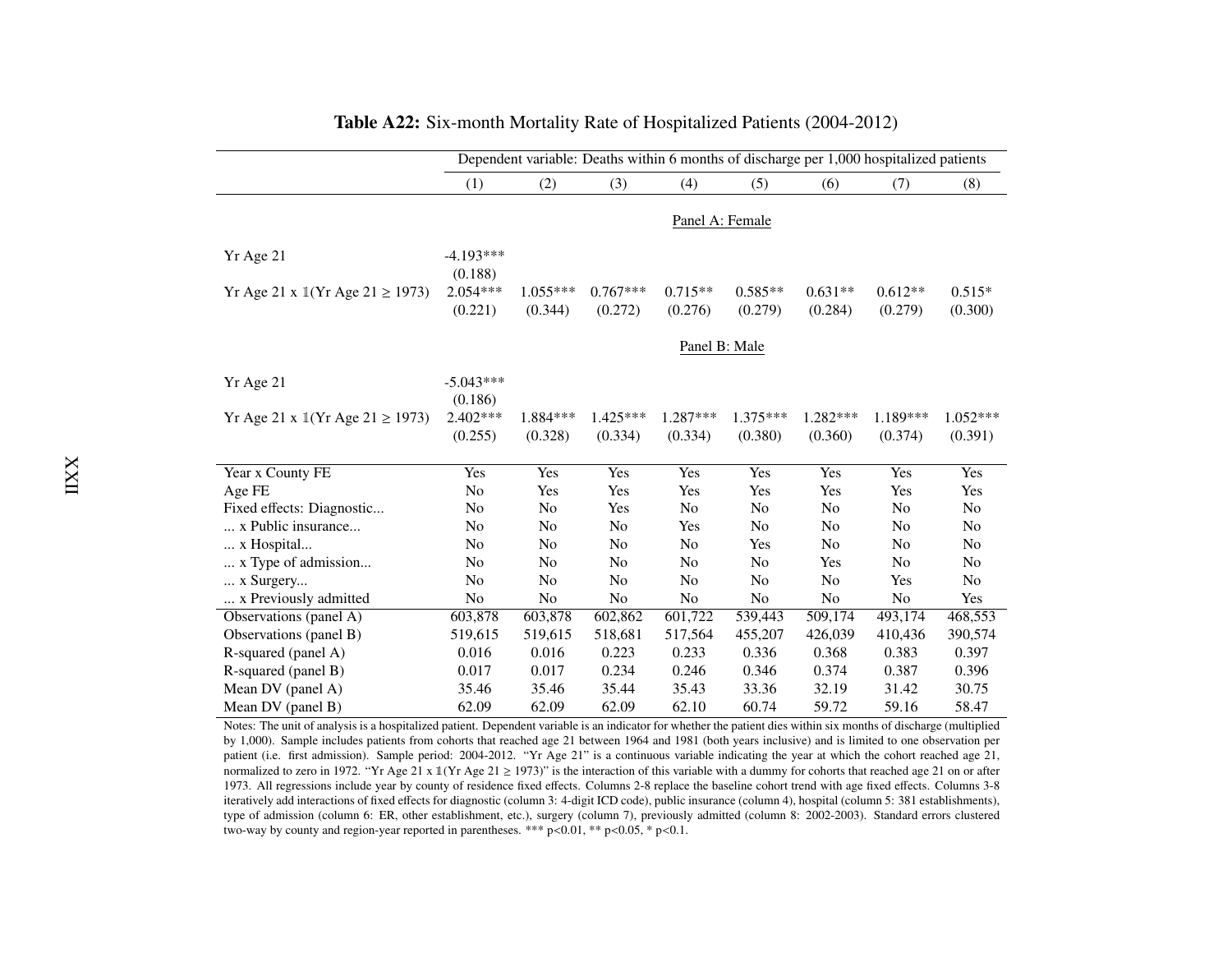|                                        | Dependent variable: Deaths within two years of discharge per 1,000 hospitalized patients |                       |                       |                     |                       |                       |                       |                       |  |
|----------------------------------------|------------------------------------------------------------------------------------------|-----------------------|-----------------------|---------------------|-----------------------|-----------------------|-----------------------|-----------------------|--|
|                                        | (1)                                                                                      | (2)                   | (3)                   | (4)                 | (5)                   | (6)                   | (7)                   | (8)                   |  |
|                                        |                                                                                          | Panel A: Female       |                       |                     |                       |                       |                       |                       |  |
| Yr Age 21                              | $-6.872***$<br>(0.231)                                                                   |                       |                       |                     |                       |                       |                       |                       |  |
| Yr Age 21 x 1(Yr Age 21 ≥ 1973)        | 3.438***<br>(0.265)                                                                      | $2.451***$<br>(0.430) | 1.884 ***<br>(0.344)  | 1.808***<br>(0.355) | $1.776***$<br>(0.360) | $1.724***$<br>(0.388) | $1.716***$<br>(0.370) | $1.535***$<br>(0.400) |  |
|                                        |                                                                                          |                       |                       | Panel B: Male       |                       |                       |                       |                       |  |
| Yr Age 21                              | $-8.137***$<br>(0.251)                                                                   |                       |                       |                     |                       |                       |                       |                       |  |
| Yr Age 21 x $1$ (Yr Age 21 $\ge$ 1973) | 3.739 ***<br>(0.345)                                                                     | $3.177***$<br>(0.413) | $2.485***$<br>(0.397) | 2.282***<br>(0.388) | $2.061***$<br>(0.445) | $1.954***$<br>(0.475) | $1.775***$<br>(0.483) | $1.704***$<br>(0.489) |  |
| Year x County FE                       | Yes                                                                                      | Yes                   | Yes                   | Yes                 | Yes                   | Yes                   | Yes                   | Yes                   |  |
| Age FE                                 | No                                                                                       | Yes                   | Yes                   | Yes                 | Yes                   | Yes                   | Yes                   | Yes                   |  |
| Fixed effects: Diagnostic              | No                                                                                       | No                    | Yes                   | N <sub>0</sub>      | No                    | N <sub>o</sub>        | N <sub>0</sub>        | No                    |  |
| x Public insurance                     | No                                                                                       | No                    | No                    | Yes                 | No                    | No                    | No                    | $\rm No$              |  |
| x Hospital                             | No                                                                                       | No                    | No                    | N <sub>o</sub>      | Yes                   | N <sub>o</sub>        | N <sub>0</sub>        | No                    |  |
| x Type of admission                    | No                                                                                       | No                    | No                    | N <sub>o</sub>      | No                    | Yes                   | N <sub>0</sub>        | No                    |  |
| x Surgery                              | No                                                                                       | No                    | No                    | No                  | No                    | N <sub>o</sub>        | Yes                   | No                    |  |
| x Previously admitted                  | No                                                                                       | No                    | No                    | N <sub>o</sub>      | No                    | N <sub>0</sub>        | N <sub>0</sub>        | Yes                   |  |
| Observations (panel A)                 | 603,878                                                                                  | 603,878               | 602,862               | 601,722             | 539,443               | 509,174               | 493,174               | 468,553               |  |
| Observations (panel B)                 | 519,615                                                                                  | 519,615               | 518,681               | 517,564             | 455,207               | 426,039               | 410,436               | 390,574               |  |
| R-squared (panel A)                    | 0.022                                                                                    | 0.022                 | 0.245                 | 0.254               | 0.345                 | 0.372                 | 0.384                 | 0.398                 |  |
| R-squared (panel B)                    | 0.023                                                                                    | 0.023                 | 0.261                 | 0.273               | 0.368                 | 0.392                 | 0.403                 | 0.414                 |  |
| Mean DV (panel A)                      | 60.04                                                                                    | 60.04                 | 60.01                 | 60.01               | 57.17                 | 55.45                 | 54.38                 | 53.19                 |  |
| Mean DV (panel B)                      | 99.41                                                                                    | 99.41                 | 99.39                 | 99.38               | 97.36                 | 95.82                 | 95.12                 | 93.73                 |  |

## Table A23: Two-year Mortality Rate of Hospitalized Patients (2004-2012)

 Notes: The unit of analysis is <sup>a</sup> hospitalized patient. Dependent variable is an indicator for whether the patient dies within two years of discharge (multiplied by 1,000). Sample includes patients from cohorts that reached age 21 between 1964 and 1981 (both years inclusive) and is limited to one observation perpatient (i.e. first admission). Sample period: 2004-2012. "Yr Age 21" is a continuous variable indicating the year at which the cohort reached age 21, normalized to zero in 1972. "Yr Age 21 x  $1(\text{Yr} \text{ Age } 21 \ge 1973)$ " is the interaction of this variable with a dummy for cohorts that reached age 21 on or after 1973. All regressions include year by county of residence fixed <sup>e</sup>ffects. Columns 2-8 replace the baseline cohort trend with age fixed <sup>e</sup>ffects. Columns 3-8 iteratively add interactions of fixed <sup>e</sup>ffects for diagnostic (column 3: 4-digit ICD code), public insurance (column 4), hospital (column 5: 381 establishments), type of admission (column 6: ER, other establishment, etc.), surgery (column 7), previously admitted (column 8: 2002-2003). Standard errors clusteredtwo-way by county and region-year reported in parentheses. \*\*\*  $p<0.01$ , \*\*  $p<0.05$ , \*  $p<0.1$ .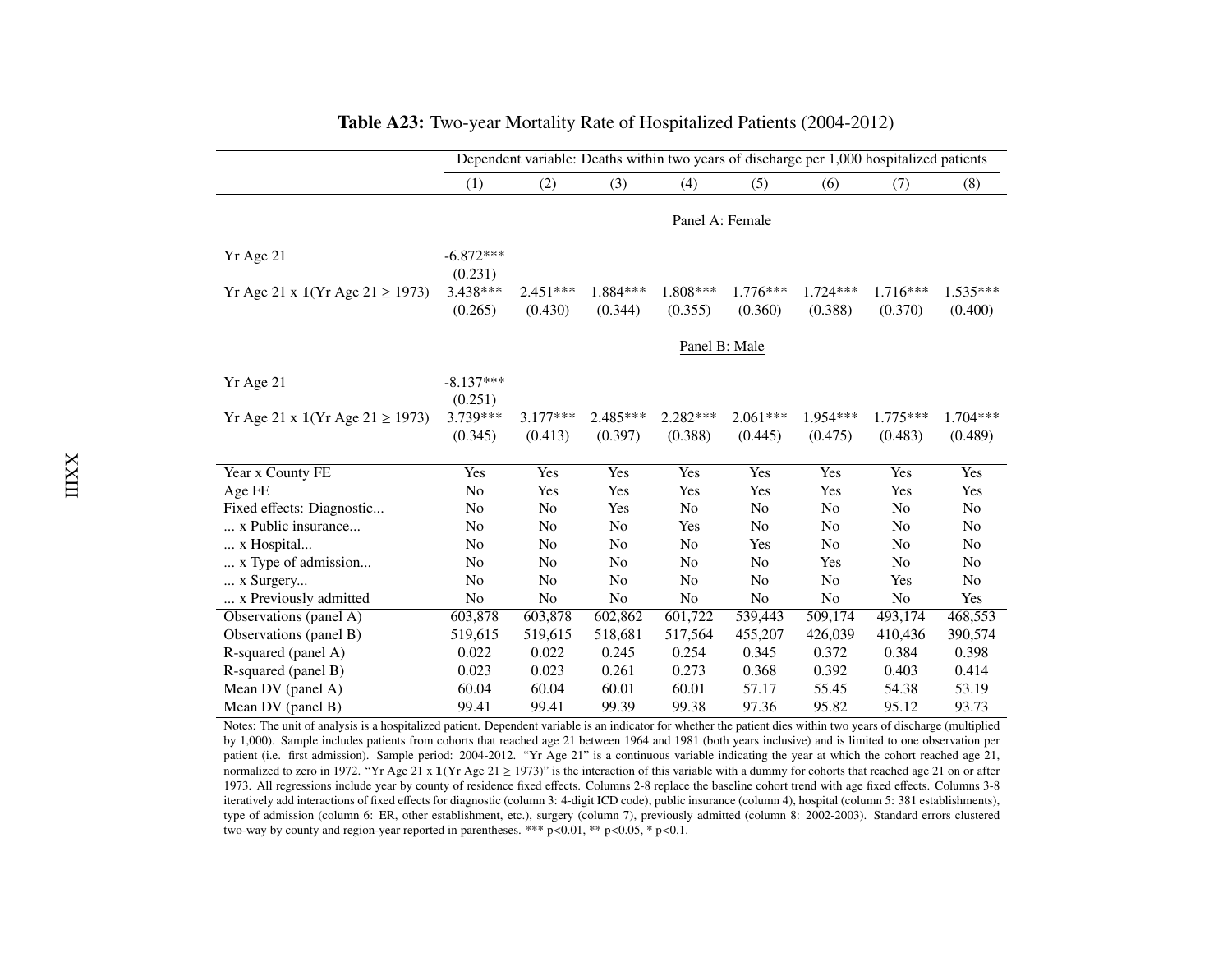|                                                       | Dependent variable: Deaths within five years of discharge per 1,000 hospitalized patients |                     |                       |                       |                       |                       |                       |                       |  |  |
|-------------------------------------------------------|-------------------------------------------------------------------------------------------|---------------------|-----------------------|-----------------------|-----------------------|-----------------------|-----------------------|-----------------------|--|--|
|                                                       | (1)                                                                                       | (2)                 | (3)                   | (4)                   | (5)                   | (6)                   | (7)                   | (8)                   |  |  |
|                                                       |                                                                                           | Panel A: Female     |                       |                       |                       |                       |                       |                       |  |  |
| Yr Age 21                                             | $-10.566***$<br>(0.308)                                                                   |                     |                       |                       |                       |                       |                       |                       |  |  |
| Yr Age 21 x $\mathbb{I}$ (Yr Age 21 $\geq$ 1973)      | $5.234***$<br>(0.340)                                                                     | 4.180***<br>(0.501) | $3.241***$<br>(0.407) | $3.125***$<br>(0.420) | $3.061***$<br>(0.472) | 2.764***<br>(0.481)   | $2.743***$<br>(0.464) | $2.424***$<br>(0.458) |  |  |
|                                                       | Panel B: Male                                                                             |                     |                       |                       |                       |                       |                       |                       |  |  |
| Yr Age 21                                             | $-12.385***$<br>(0.327)                                                                   |                     |                       |                       |                       |                       |                       |                       |  |  |
| Yr Age 21 x $\mathbb{I}(Yr \text{ Age } 21 \ge 1973)$ | $5.720***$<br>(0.417)                                                                     | 4.986***<br>(0.481) | $4.090***$<br>(0.453) | $3.707***$<br>(0.430) | $3.203***$<br>(0.492) | $3.052***$<br>(0.533) | $2.867***$<br>(0.525) | $2.640***$<br>(0.543) |  |  |
| Year x County FE                                      | Yes                                                                                       | Yes                 | Yes                   | Yes                   | Yes                   | Yes                   | Yes                   | Yes                   |  |  |
| Age FE                                                | No                                                                                        | Yes                 | Yes                   | Yes                   | Yes                   | Yes                   | Yes                   | Yes                   |  |  |
| Fixed effects: Diagnostic                             | No                                                                                        | No                  | Yes                   | N <sub>0</sub>        | No                    | No                    | No                    | No                    |  |  |
| x Public insurance                                    | N <sub>0</sub>                                                                            | No                  | No                    | Yes                   | No                    | No                    | N <sub>o</sub>        | No                    |  |  |
| x Hospital                                            | No                                                                                        | N <sub>0</sub>      | No                    | N <sub>0</sub>        | Yes                   | No                    | N <sub>0</sub>        | N <sub>o</sub>        |  |  |
| x Type of admission                                   | N <sub>0</sub>                                                                            | N <sub>o</sub>      | N <sub>0</sub>        | N <sub>0</sub>        | N <sub>0</sub>        | Yes                   | N <sub>0</sub>        | N <sub>o</sub>        |  |  |
| x Surgery                                             | No                                                                                        | N <sub>0</sub>      | N <sub>0</sub>        | N <sub>0</sub>        | No                    | No                    | Yes                   | N <sub>0</sub>        |  |  |
| x Previously admitted                                 | No                                                                                        | No                  | No                    | N <sub>0</sub>        | No                    | No                    | No                    | Yes                   |  |  |
| Observations (panel A)                                | 603,878                                                                                   | 603,878             | 602,862               | 601,722               | 539,443               | 509,174               | 493,174               | 468,553               |  |  |
| Observations (panel B)                                | 520,782                                                                                   | 520,782             | 519,844               | 518,740               | 456,348               | 427,135               | 411,484               | 391,613               |  |  |
| R-squared (panel A)                                   | 0.030                                                                                     | 0.030               | 0.238                 | 0.248                 | 0.333                 | 0.358                 | 0.370                 | 0.383                 |  |  |
| R-squared (panel B)                                   | 0.031                                                                                     | 0.031               | 0.247                 | 0.260                 | 0.353                 | 0.377                 | 0.387                 | 0.400                 |  |  |
| Mean DV (panel A)                                     | 92.56                                                                                     | 92.56               | 92.52                 | 92.51                 | 89.05                 | 86.90                 | 85.65                 | 83.82                 |  |  |
| Mean DV (panel B)                                     | 150.1                                                                                     | 150.1               | 150.1                 | 150.1                 | 147.9                 | 146                   | 145.2                 | 142.9                 |  |  |

## Table A24: Five-year Mortality Rate of Hospitalized Patients (2004-2012)

 Notes: The unit of analysis is <sup>a</sup> hospitalized patient. Dependent variable is an indicator for whether the patient dies within five years of discharge (multiplied by 1,000). Sample includes patients from cohorts that reached age 21 between 1964 and 1981 (both years inclusive) and is limited to one observation perpatient (i.e. first admission). Sample period: 2004-2012. "Yr Age 21" is a continuous variable indicating the year at which the cohort reached age 21, normalized to zero in 1972. "Yr Age 21 x  $\mathbb{1}(Yr \text{ Age } 21 \ge 1973)$ " is the interaction of this variable with a dummy for cohorts that reached age 21 on or after 1973. All regressions include year by county of residence fixed <sup>e</sup>ffects. Columns 2-8 replace the baseline cohort trend with age fixed <sup>e</sup>ffects. Columns 3-8 iteratively add interactions of fixed <sup>e</sup>ffects for diagnostic (column 3: 4-digit ICD code), public insurance (column 4), hospital (column 5: 381 establishments), type of admission (column 6: ER, other establishment, etc.), surgery (column 7), previously admitted (column 8: 2002-2003). Standard errors clusteredtwo-way by county and region-year reported in parentheses. \*\*\*  $p<0.01$ , \*\*  $p<0.05$ , \*  $p<0.1$ .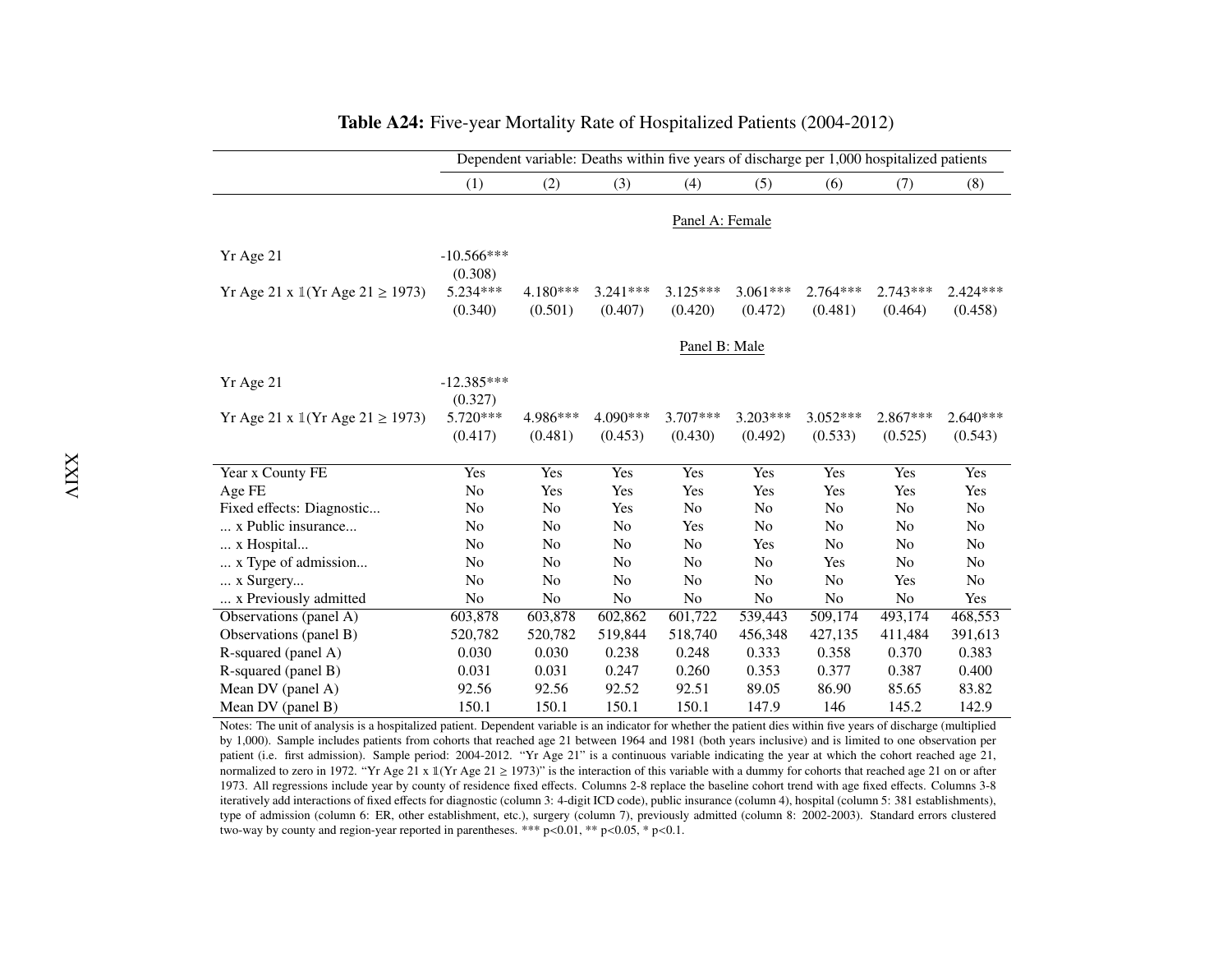|                                                       | Dependent variable: Deaths per 1,000 people |             |                |             |
|-------------------------------------------------------|---------------------------------------------|-------------|----------------|-------------|
|                                                       | Female                                      |             | Male           |             |
|                                                       | Trend                                       | Age FE      | Trend          | Age FE      |
|                                                       | (1)                                         | (2)         | (3)            | (4)         |
|                                                       | Panel A: Reduced Form                       |             |                |             |
| Yr Age 21                                             | $-0.716***$                                 |             | $-1.242***$    |             |
|                                                       | (0.025)                                     |             | (0.039)        |             |
| Yr Age 21 x $\mathbb{I}(Yr \text{ Age } 21 \ge 1973)$ | $0.429***$                                  | $0.076***$  | $0.783***$     | $0.283***$  |
|                                                       | (0.021)                                     | (0.027)     | (0.031)        | (0.040)     |
|                                                       | Panel B: IV                                 |             |                |             |
| Share with college per 10 people                      | $-3.305***$                                 | $-0.592***$ | $-5.927***$    | $-2.094***$ |
|                                                       | (0.175)                                     | (0.215)     | (0.278)        | (0.297)     |
| Year x Region FE                                      | Yes                                         | Yes         | Yes            | Yes         |
| Age FE                                                | N <sub>o</sub>                              | Yes         | N <sub>0</sub> | Yes         |
| Observations                                          | 2,430                                       | 2,430       | 2,430          | 2,430       |
| R-squared (panel A)                                   | 0.829                                       | 0.864       | 0.871          | 0.900       |
| Mean DV                                               | 4.652                                       | 4.652       | 8.222          | 8.222       |
|                                                       | 2734                                        | 1487        | 2936           | 1476        |
| Kleibergen-Paap F-statistic (panel B)                 |                                             |             |                |             |

Table A25: Mortality Rate: Unrestricted Sample (2004-2012)

Notes: Sample includes all respondents in the 2002 census that reached age 21 between 1964 and 1981 (both years inclusive), but imposes no restriction on educational attainment. Sample period: 2004-2012. "Yr Age 21" is a continuous variable indicating the year at which the cohort reached age 21, normalized to zero in 1972. "Yr Age 21 x  $\mathbb{1}(Yr \text{ Age } 21 \ge 1973)$ " is the interaction of this variable with a dummy for cohorts that reached age 21 on or after 1973. In panel B, this variable is used as excluded instrument for the share with college. Mortality rate and share with college adjusted for previous mortality. Standard errors clustered by region-year in parentheses. \*\*\*  $p<0.01$ , \*\*  $p<0.05$ , \*  $p<0.1$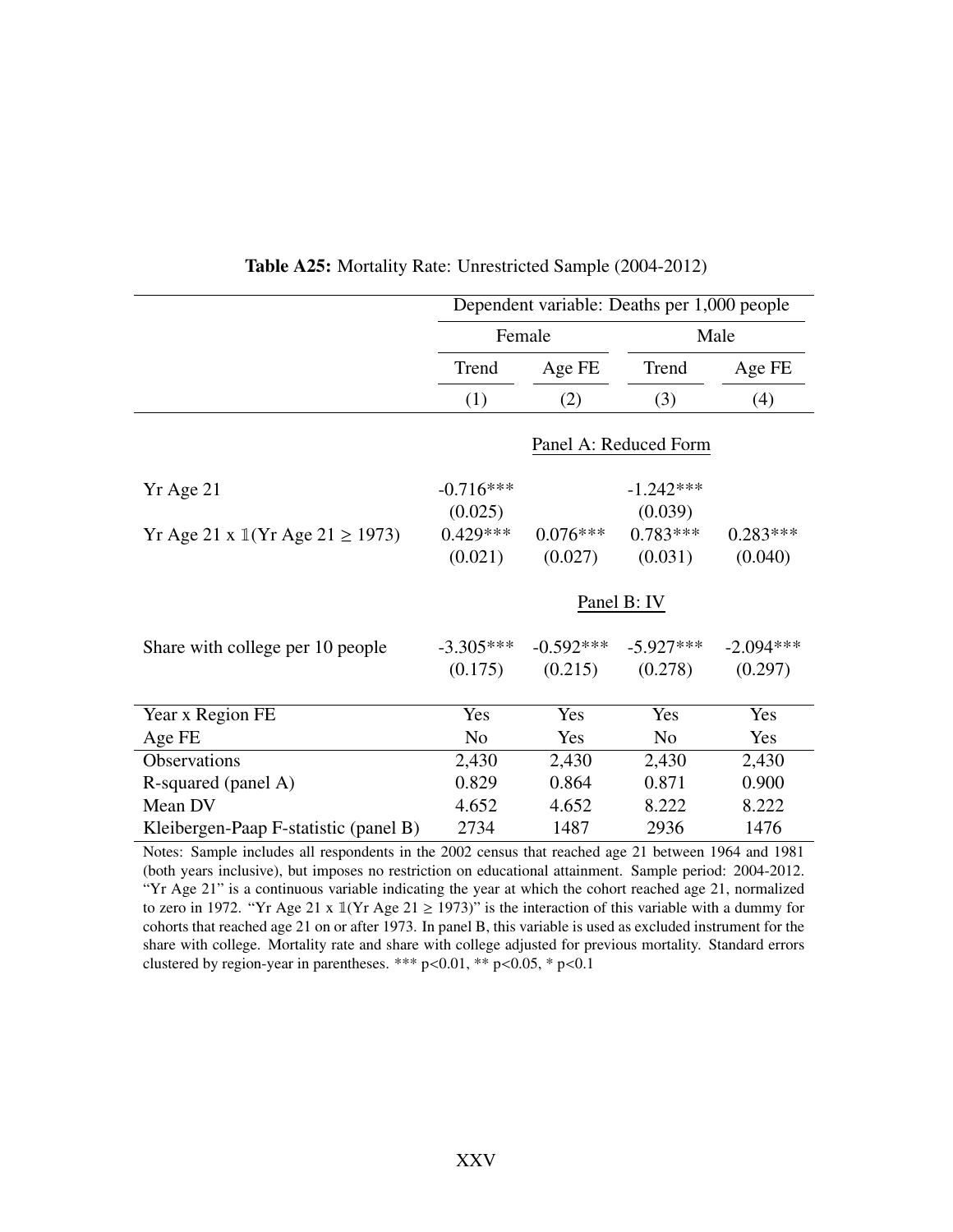

Figure A1: A comparison of private and public healthcare

(c) Hospital beds per 1,000 beneficiaries

(d) Physicians per 1,000 beneficiaries

Notes: These figures characterize the public and private sectors in the Chilean health system. There are 3.3 million and 13.5 million beneficiaries in the private and public sectors respectively. As can be seen in these figures, the public sector is significantly more crowded than the private sector. These numbers correspond to administrative data presented in Clínicas de Chile [\(2014\)](#page-33-0).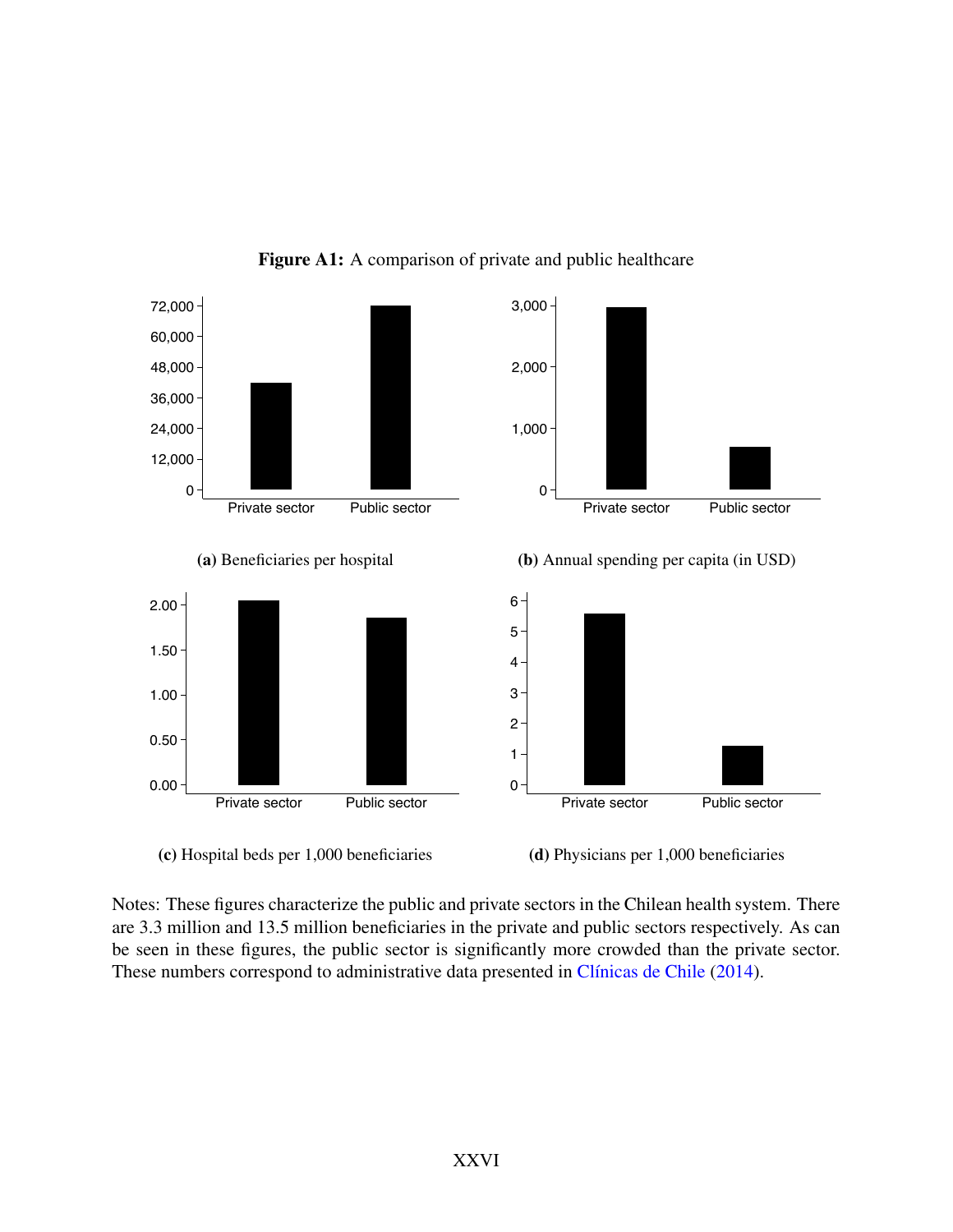

Figure A2: Mortality Rate by Age and Year





(b) Year

Notes: Plots show female and male mortality rates by age and by year, respectively. Sample period: 1994-2017. Mortality rates calculated based on population counts in the 1992 census, only including individuals from cohorts reaching age 21 between 1964 and 1981 (both inclusive) and reporting 4+ years of secondary education. These mortality rates have been adjusted for previous mortality per cell (cohort).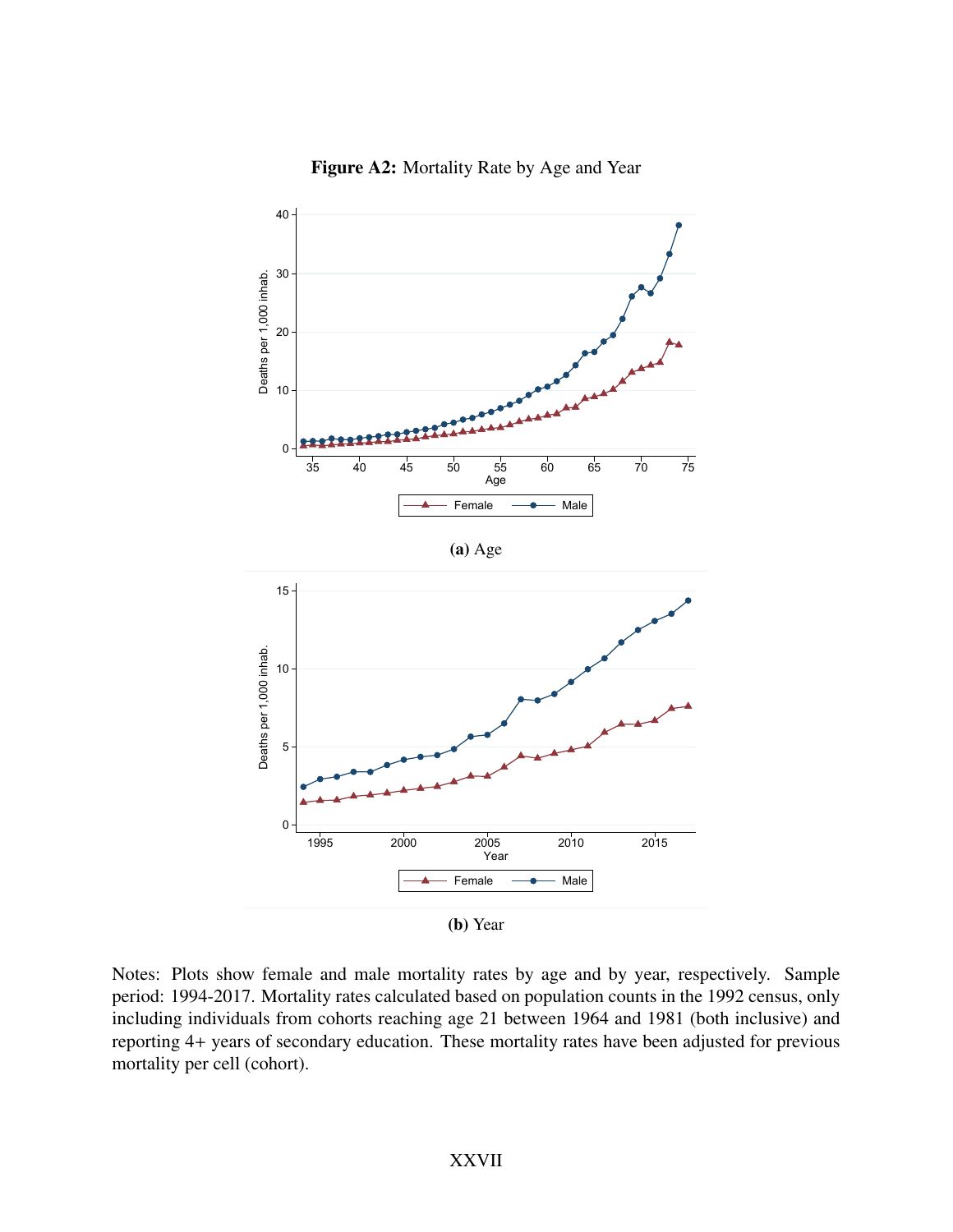

Figure A3: Mortality Rate by Level of Education

Notes: Plot shows mortality rates by highest level of education for the period 1994-2017. Mortality rates calculated based on population counts in the 1992 census, only including individuals from cohorts reaching age 21 between 1964 and 1981 (both inclusive). These mortality rates have been adjusted for previous mortality per cell (cohort).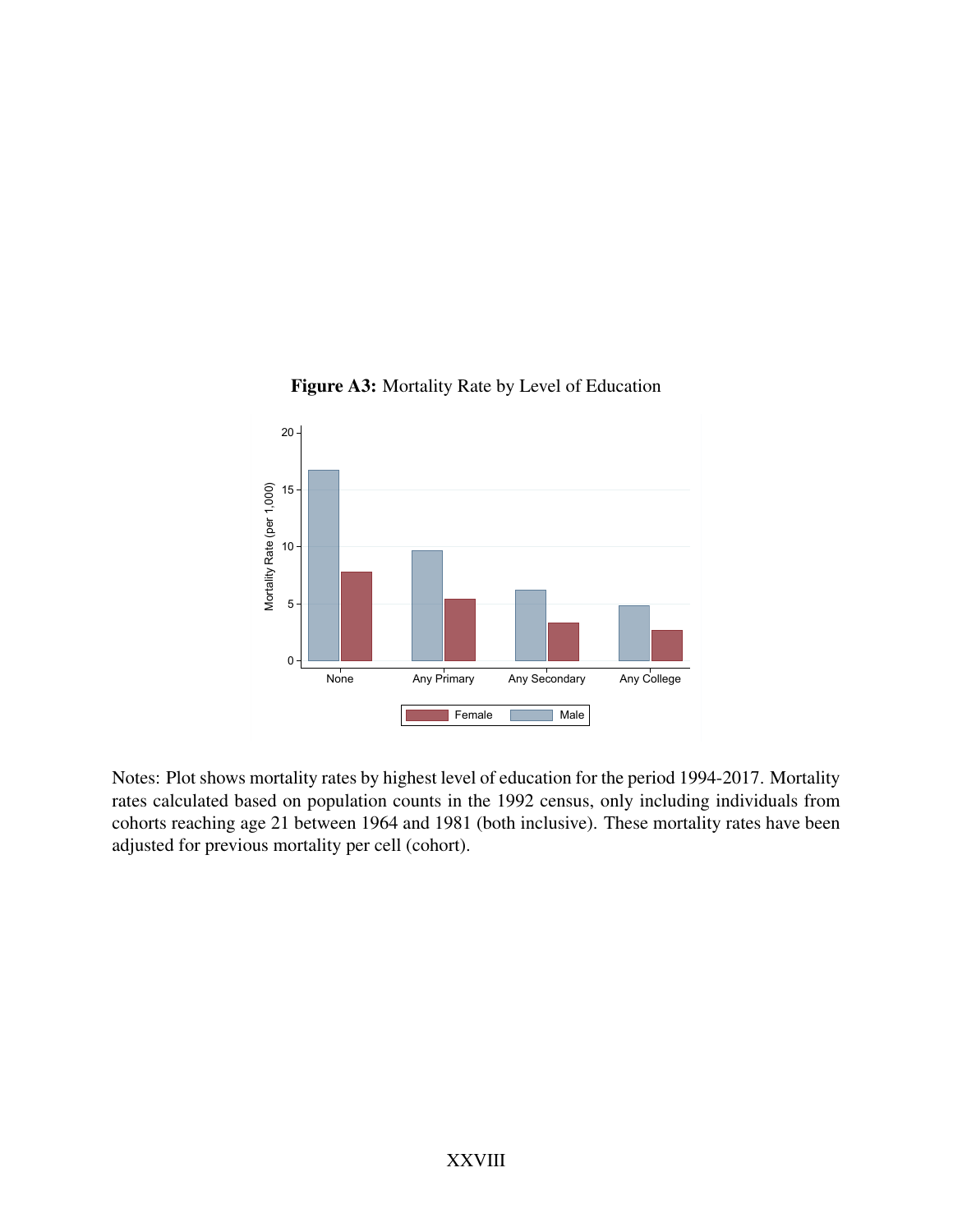

Figure A4: Unemployment and GDP Growth

Notes: This figure plots the unemployment rate among the youth (ages 20-30) and the growth rate of the GDP per-capita around the time of the coup.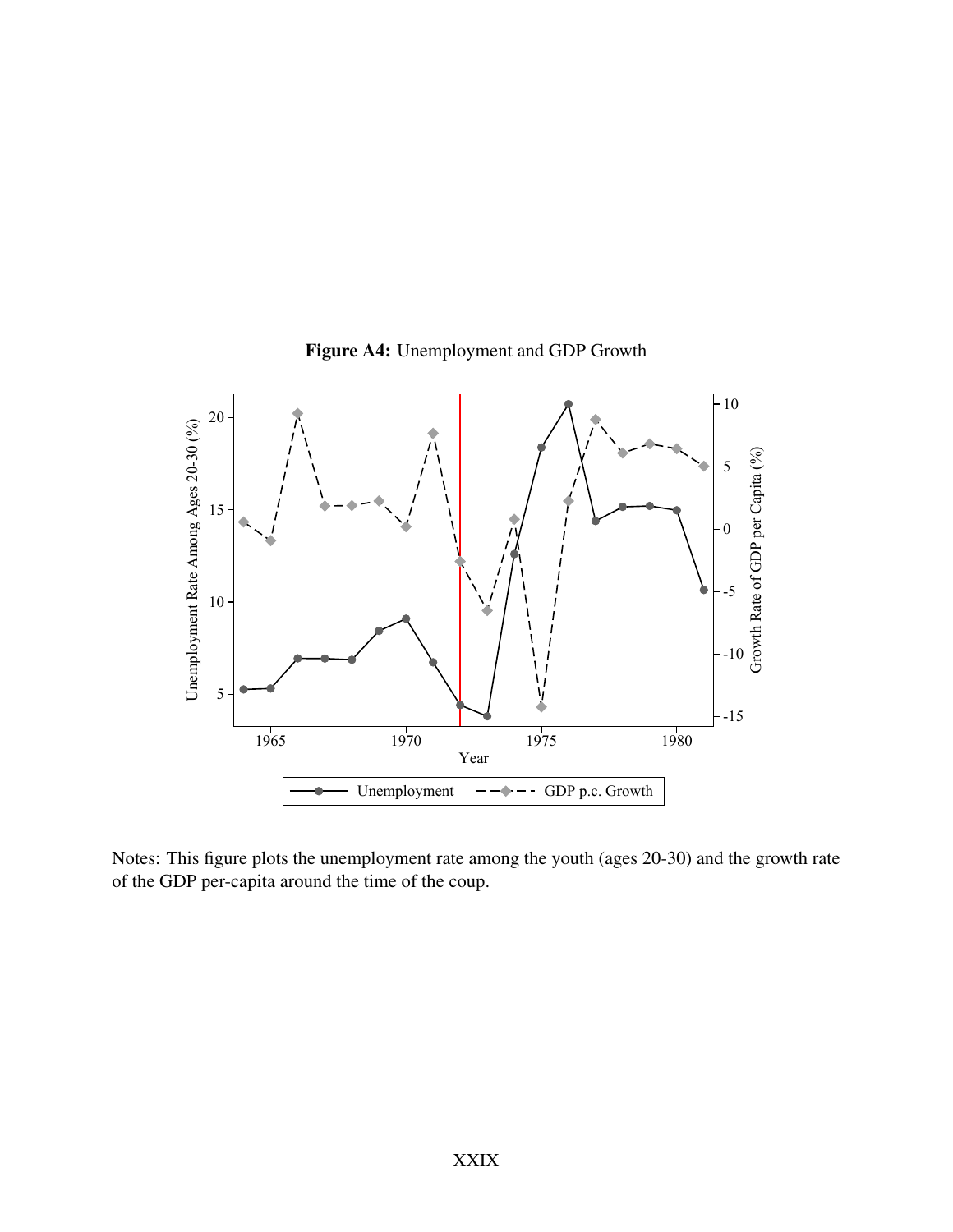

Figure A5: Robustness: Mortality w/ Different Bandwidths

Notes: Each panel replicates the IV estimation of the impact of college on mortality for varying bandwidths, along different dimensions. The baseline sample includes cohorts reaching age 21 between 1964 and 1981 and the sample period is 1994-2017, without any age restrictions. In panel (a) we consider different bandwidths for the set of cohorts included in the sample. In panel (b), we modify the final year of the sample. In panel (c), we vary the set of ages at which we allow cohorts to enter the sample. In all cases, sample is restricted to people with full secondary education. Dependent variable is the number of deaths per 1,000 individuals, while the endogenous variable is the share with college per 10 individuals. The excluded instrument is the interaction of "Yr Age 21", a continuous variable indicating the year at which the cohort reached 21 years of age (normalized to zero in 1972) with a dummy for cohorts that reached age 21 on or after 1973. All regressions include region by year and age fixed effects (i.e., equation [6\)](#page-14-0). Standard errors clustered by region-year. Bars correspond to 95% confidence interval.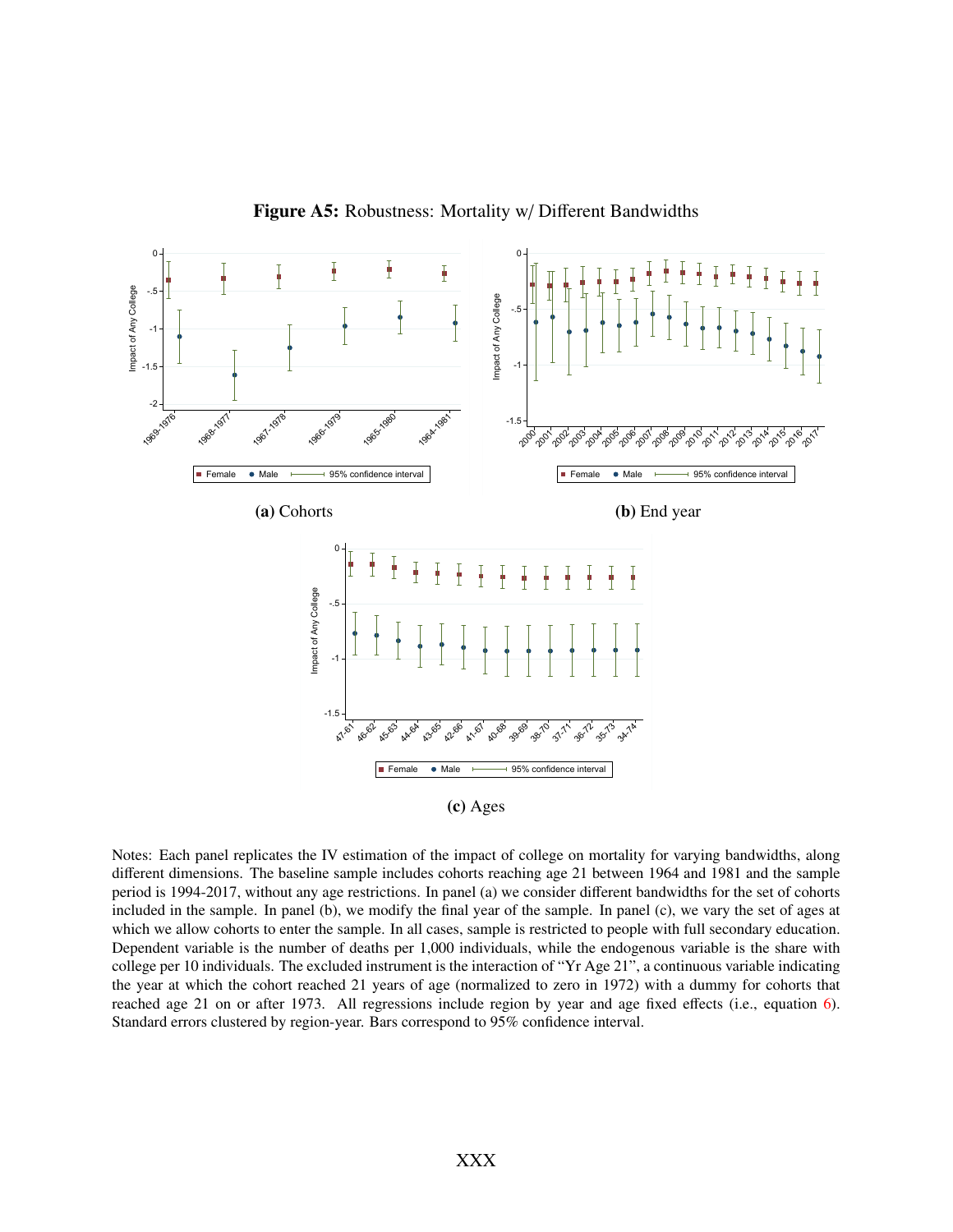

Figure A6: Age distribution of Study Cohorts

Notes: This figure shows the number of cohorts observed at each age. We disaggregate between cohorts reaching age 21 before 1973 (i.e., age 21 between 1964 and 1972) and those reaching the same age on or after 1973 (i.e., age 21 between 1973 and 1981). Sample period: 1994-2017.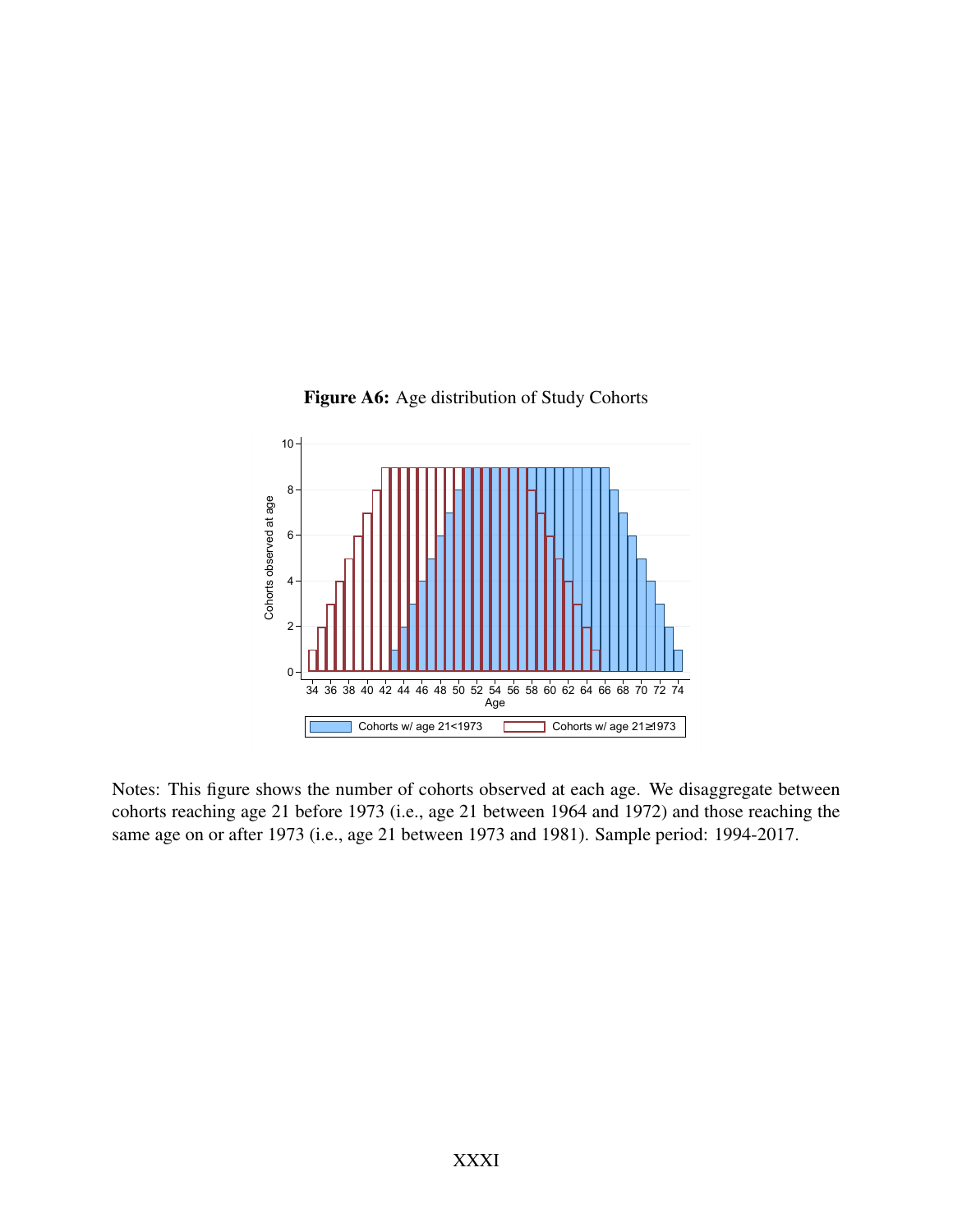

Figure A7: Robustness: Mortality w/ Different Ages

(b) Removing Younger Ages

Notes: Each panel replicates the IV estimation of the impact of college on mortality. The sample includes cohorts reaching age 21 between 1969 and 1976 and the sample period is 1994-2017. The unrestricted sample (leftmost) does not impose any age restrictions. The next set of results restricts the sample to the set of ages observed for all cohorts (ages 46-62). In panel (a), each set of results to the right further restricts the sample by removing the oldest remaining age. In panel (b), each set of results to the right further restricts the sample by removing the youngest remaining age. In all cases, sample is restricted to people with full secondary education. Dependent variable is the number of deaths per 1,000 individuals, while the endogenous variable is the share with college per 10 individuals. The excluded instrument is the interaction of "Yr Age 21", a continuous variable indicating the year at which the cohort reached 21 years of age (normalized to zero in 1972) with a dummy for cohorts that reached age 21 on or after 1973. All regressions include region by year and age fixed effects (i.e., equation [6\)](#page-14-0). Standard errors clustered by region-year. Bars correspond to 95% confidence interval.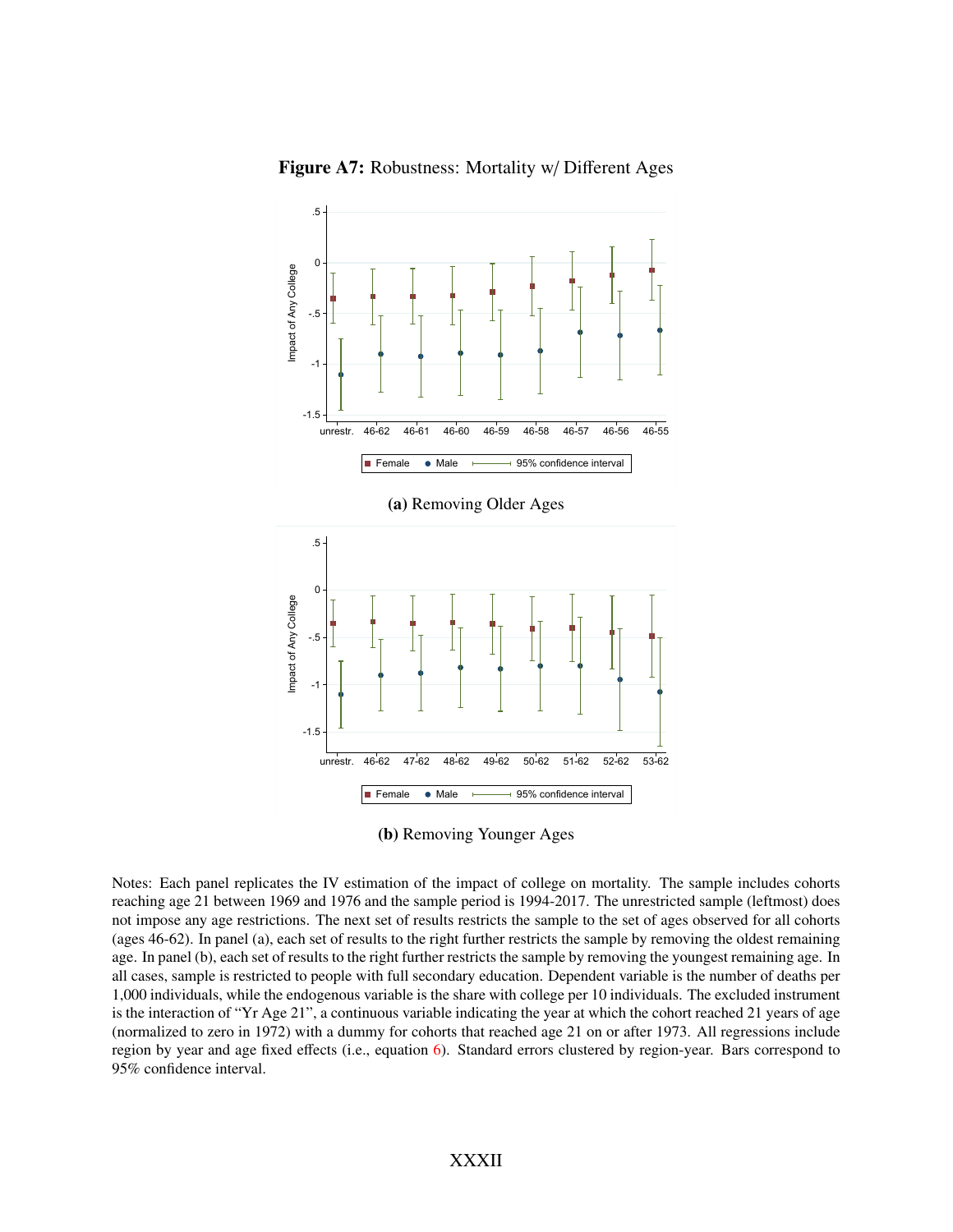

In The Fitted values (64-72)  $---$  Fitted values (73-81)<br>
(Male: Admitted individuals<br>
So show average hospitalization rates<br>
Imissions). Panels (b) and (e) show<br>
Innce (ISAPRE, other private, Armed<br>
ort-year). Solid green **n** <u>Fitted values (64-72)</u>  $---$  Fitted values (73-81)<br> **(e)** Male: Public insurance<br>
hort (across years). Panels (a) and (ons using public insurance (FONAS.<br>
pitalization rates are adjusted for pre<br>
f best fit for cohorts Fitted values (64-72)  $---$  Fitted values (73-81)<br>
(**f**) Male: Private insurance<br>
b the number of admitted individuals<br>
hefore averaging. Average is weight<br>
73, which we extrapolate for later co Notes: Panels show average hospitalization rates per 1,000 by cohort (across years). Panels (a) and (d) correspond to the number of admitted individuals (i.e., ignoring readmissions). Panels (b) and (e) show hospital admissions using public insurance (FONASA). Panels (c) and (f) show the hospital admissions using private insurance (ISAPRE, other private, Armed Forces). All hospitalization rates are adjusted for previous mortality before averaging. Average is weighted by cell size (cohort-year). Solid green line corresponds to the line of best fit for cohorts reaching college age before 1973, which we extrapolate for later cohorts(dashed line). Grey line corresponds to line of best fit for cohorts reaching college age in 1973 or afterwards.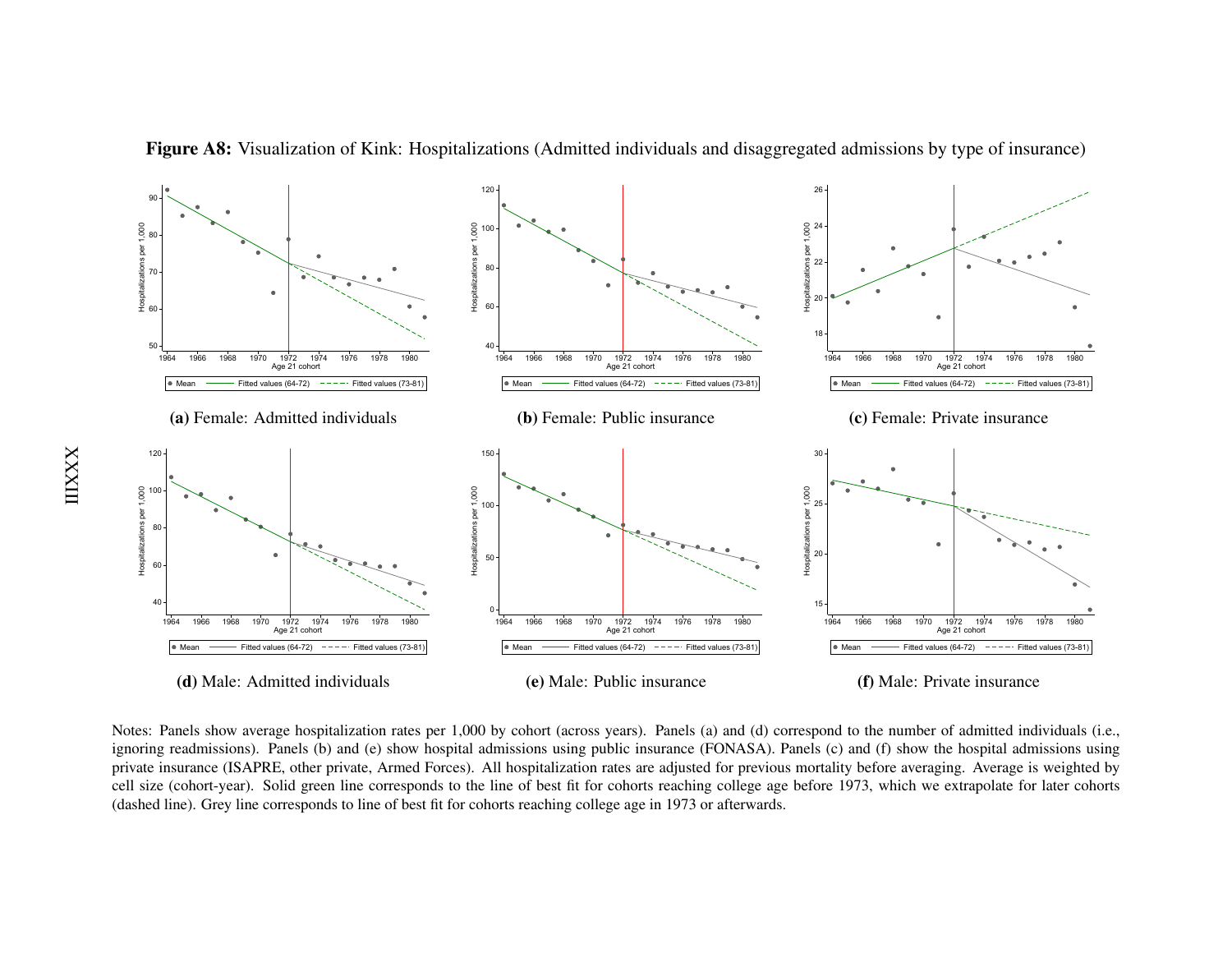

Figure A9: Visualization of Kink: Mortality Rate of Hospitalized Patients (per 1,000)

 period: 2004-2012. Solid green line corresponds to the line of best fit for cohorts reaching college age before 1973, which we extrapolate for later cohorts (dashedFitted values (64-72)  $\rightarrow$  Fitted values (73-81)<br>
(e) Male: 30 days<br>
Panels show the average morta<br>
(e). Sample includes individua<br>
2004-2012. Solid green line corresponds to line of the corresponds to line of the corresp Fitted values (64-72)  $---$  Fitted values (73-81)<br>
(**f**) Male: 6 months<br>
f hospitalized patients by coh<br>
g age 21 between 1964 and 1<br>
to the line of best fit for cohors<br>
cohorts reaching college age in Fitted values (64-72)  $---$  Fitted values (73-81)<br>
(g) Male: 2 years<br>
ged across individuals) over the inclusive), but places no restre<br>
college age before 1973, which<br>
fterwards.  $\sum_{\text{Fitted values} (64-72)}$   $\sum_{\text{Fitted values} (73-81)}$ <br>
(h) Male: 5 years<br>
Fizon in the caption (relative teducational attainment. Samp<br>
apolate for later cohorts (dashe Notes: Panels show the average mortality rate of hospitalized patients by cohort (averaged across individuals) over the time horizon in the caption (relative to discharge). Sample includes individuals reaching age 21 between 1964 and 1981 (both inclusive), but places no restriction on educational attainment. Sampleline). Grey line corresponds to line of best fit for cohorts reaching college age in 1973 or afterwards.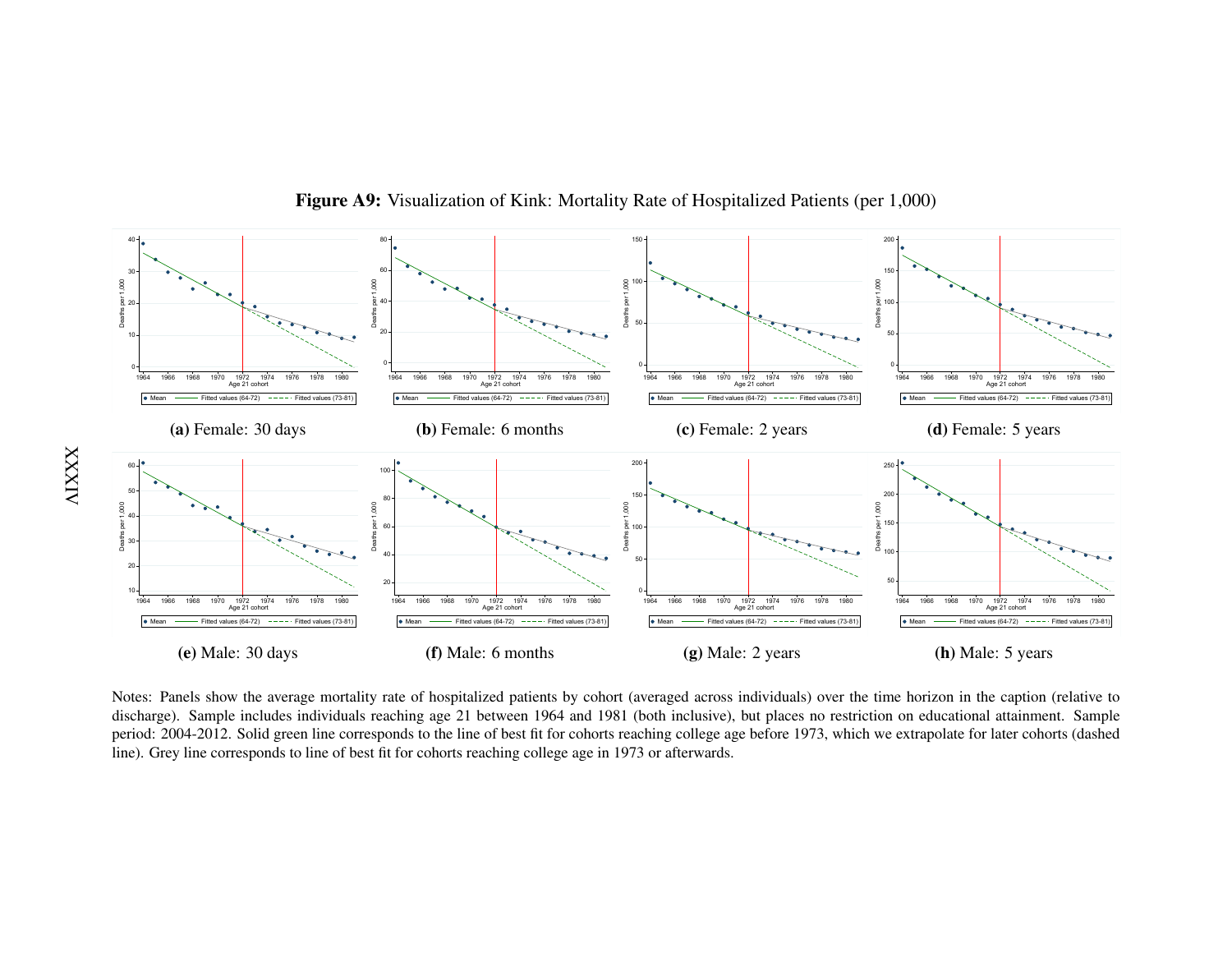## Appendix B

In this section we develop a formal test to establish whether we can reject the null hypothesis of linearity for the evolution of cohort means. To derive this test, we posit the following data generating process for outcome *yict* of individual *i* of birth cohort *c*:

$$
y_{ict} = \delta_c + \beta(t - c) + \epsilon_{ict},
$$

where  $c = 0$  for those who reach age 21 in 1973,  $(t - c)$  is the age effect, and  $\epsilon_{ict}$  is an error term that has mean zero and variance  $\sigma^2$ . If the cohort effect is indeed given by  $\delta_c = \pi_0 + \pi_1 c + \pi_2 c \times 1[c \ge 0],$ as we posit in the paper, then for a given census year *t*:

$$
y_{ict} = \alpha_0 + \alpha_1 c + \alpha_2 c \times 1[c \ge 0] + \epsilon_{ict}
$$

Then, collapsing to the cohort means we obtain:

$$
\bar{y}_{ct} = \alpha_0 + \alpha_1 c + \alpha_2 c \times 1[c \ge 0] + e_{ct},
$$

where  $e_{ct}$  is the sample average of  $\epsilon_{ict}$ . By the law of large numbers,  $e_{ct}$  will converge to its expected value 0, and its variance will converge to  $\sigma^2/N_{ct}$ . Since  $\sigma^2$  is given by:  $E[(\epsilon_{ict} - E[\epsilon_{ict}])^2] = E[(\epsilon_{ict} - \epsilon_{ict}])^2]$  $E[(y_{ict} - \hat{y}_{ict})^2]$ , we can derive the following estimate for the variance of  $e_{ct}$ :

$$
\hat{\text{Var}}(e_{ct}) = \frac{1}{N_{ct}} \sum_{i \in c} \frac{1}{N_{ct}} (y_{ict} - \hat{y}_{ict})^2
$$

Thus, we can create a quadratic score test statistic as an inference function with asymptotic chisquared properties [\(Lindsay and Qu,](#page-34-0) [2003\)](#page-34-0) of the form:

Test = 
$$
\frac{1}{N_{ct}} \sum_{c} \frac{(\bar{y}_{ct} - r(\bar{y}_{ct}))^2}{\hat{V}_{\hat{a}r}(e_{ct})} = \frac{1}{N_{ct}} \sum_{c} \frac{(\bar{y}_{ct} - (\hat{\alpha}_0 + \hat{\alpha}_1 c + \hat{\alpha}_2 c \times 1[c \ge 0]))^2}{\hat{V}_{\hat{a}r}(e_{ct})},
$$

Intuitively, this test checks for whether a linear kink model can perfectly explain the evolution of cohort means. Reassuringly, as shown in Figure [B1](#page-83-0) below, we cannot reject the null hypothesis of a linear kink in the average mortality (p-value =  $0.982$ ).<sup>[35](#page-1-0)</sup>

<sup>&</sup>lt;sup>35</sup>In practice, we look at table values from a chi-squared with 14 degrees of freedom, i.e., 18 cohorts, 3 estimated parameters, and the estimated variance.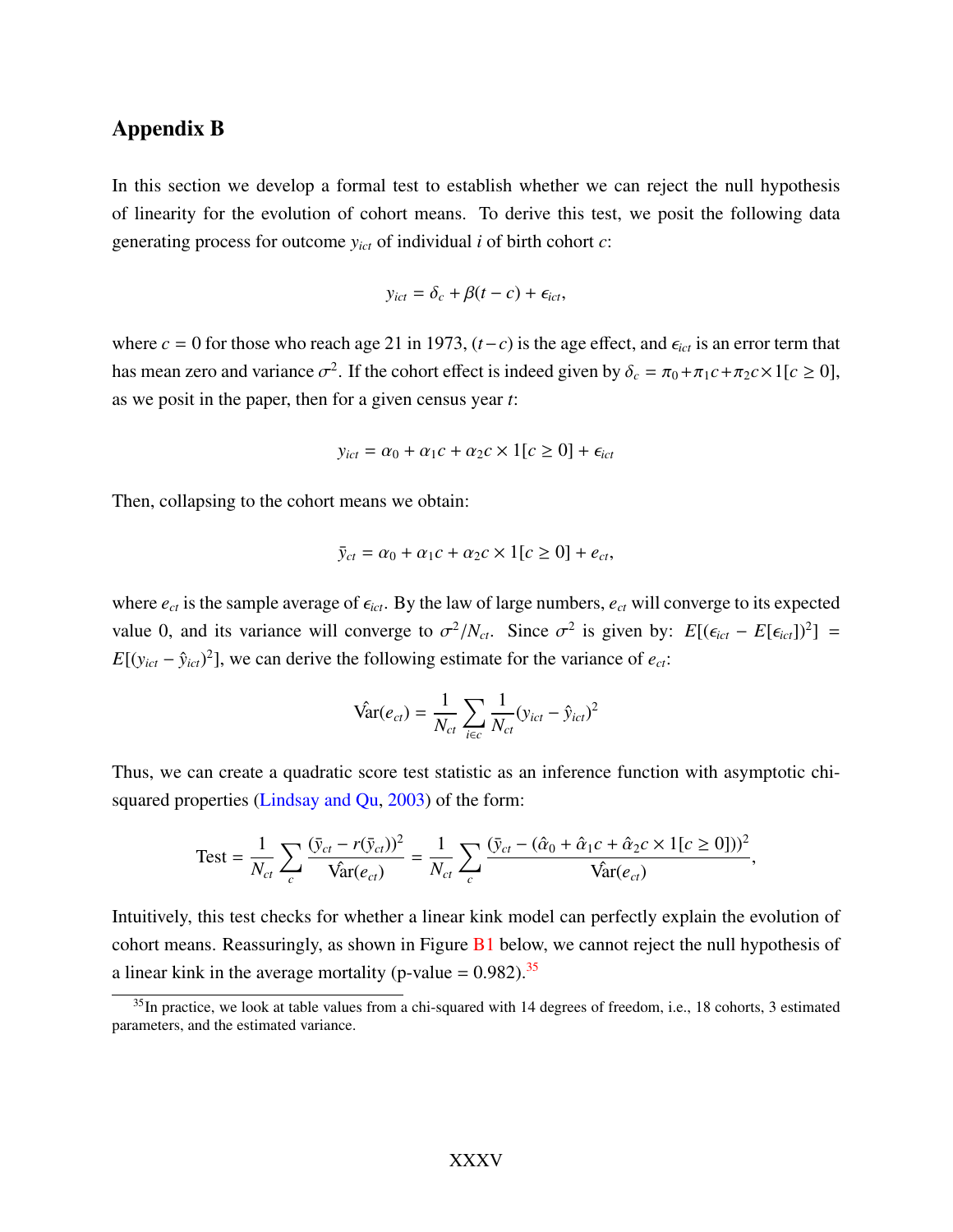<span id="page-83-0"></span>

Figure B1: Visualization of Kink: Higher Education

Note: This figure shows the average number of deaths per 1,000 individuals by cohort (for the pooled sample of men and women). Solid green line corresponds to line of best fit for cohorts reaching college age before 1973, which we extrapolate for later cohorts (dashed line). Grey line corresponds to line of best fit for cohorts reaching college age in 1973 or afterwards.